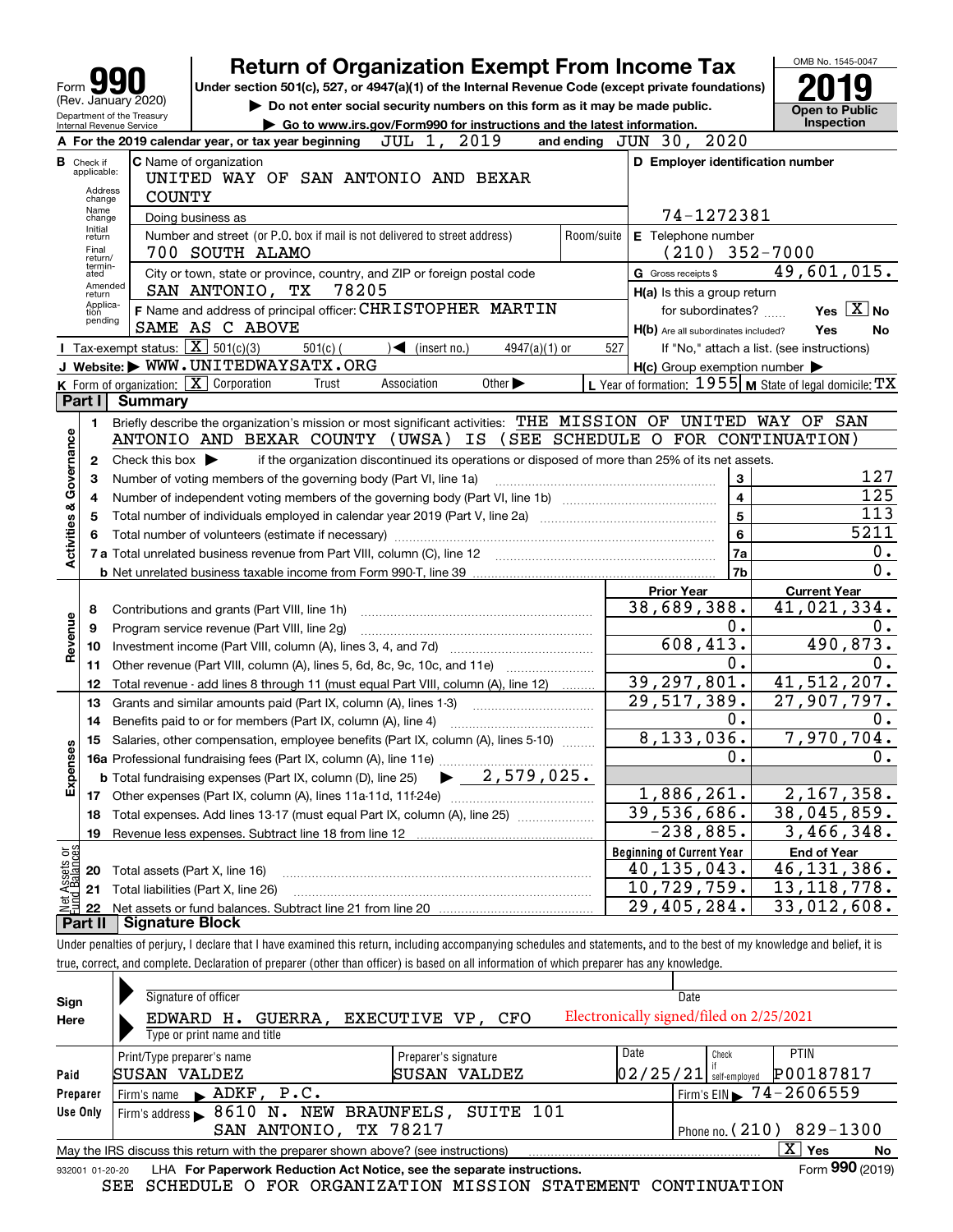|              | Part III   Statement of Program Service Accomplishments                                                                                                                                                                                                                                                                            |
|--------------|------------------------------------------------------------------------------------------------------------------------------------------------------------------------------------------------------------------------------------------------------------------------------------------------------------------------------------|
|              | $\overline{\mathbf{x}}$                                                                                                                                                                                                                                                                                                            |
| 1.           | Briefly describe the organization's mission:                                                                                                                                                                                                                                                                                       |
|              | THE MISSION OF UNITED WAY OF SAN ANTONIO AND BEXAR COUNTY (UWSA)<br>IS TO                                                                                                                                                                                                                                                          |
|              | UNITE THE COMMUNITY TO IDENTIFY AND SOLVE OUR MOST CRITICAL ISSUES.                                                                                                                                                                                                                                                                |
| $\mathbf{2}$ | Did the organization undertake any significant program services during the year which were not listed on the                                                                                                                                                                                                                       |
|              | $\overline{\ }$ Yes $\overline{\ \ X}$ No<br>prior Form 990 or 990-EZ?                                                                                                                                                                                                                                                             |
|              | If "Yes," describe these new services on Schedule O.                                                                                                                                                                                                                                                                               |
| 3            | $\boxed{\phantom{1}}$ Yes $\boxed{\text{X}}$ No<br>Did the organization cease conducting, or make significant changes in how it conducts, any program services?                                                                                                                                                                    |
|              | If "Yes," describe these changes on Schedule O.                                                                                                                                                                                                                                                                                    |
| 4            | Describe the organization's program service accomplishments for each of its three largest program services, as measured by expenses.                                                                                                                                                                                               |
|              | Section 501(c)(3) and 501(c)(4) organizations are required to report the amount of grants and allocations to others, the total expenses, and                                                                                                                                                                                       |
|              | revenue, if any, for each program service reported.                                                                                                                                                                                                                                                                                |
| 4a           | 31, 200, 877. including grants of \$27, 067, 775. ) (Revenue \$<br>) (Expenses \$<br>(Code:                                                                                                                                                                                                                                        |
|              | COMMUNITY IMPACT                                                                                                                                                                                                                                                                                                                   |
|              | WE BELIEVE THAT EVERY MAN, WOMAN, AND CHILD DESERVE AN OPPORTUNITY FOR                                                                                                                                                                                                                                                             |
|              | A GOOD LIFE. IN 2006, UWSA BEGAN WORK IN FOUR FOCUS AREAS. CURRENTLY,                                                                                                                                                                                                                                                              |
|              | AND THROUGHOUT THE NEXT SEVERAL YEARS, WE ARE ALIGNING OUR FUNDING                                                                                                                                                                                                                                                                 |
|              | RECEIVED THROUGH THE ANNUAL CAMPAIGN AND GRANTS TO FOCUS MORE                                                                                                                                                                                                                                                                      |
|              | STRATEGICALLY IN THOSE FOUR AREAS. WE ARE UTILIZING A RESULTS BASED                                                                                                                                                                                                                                                                |
|              | ACCOUNTABILITY (RBA) PROCESS TO CREATE, DEFINE, IMPLEMENT, AND REPORT                                                                                                                                                                                                                                                              |
|              | ON RESULTS, INDICATORS, AND STRATEGIES ACROSS ALL OF OUR WORK AND                                                                                                                                                                                                                                                                  |
|              | INVESTMENTS.                                                                                                                                                                                                                                                                                                                       |
|              |                                                                                                                                                                                                                                                                                                                                    |
|              | SEE SCHEDULE O FOR CONTINUATION                                                                                                                                                                                                                                                                                                    |
|              | COMMUNITY SERVICES<br>2-1-1 TEXAS - INFORMATION AND REFERRAL (ALAMO AREA INFORMATION CENTER)<br>GRANT: A FREE, CONFIDENTIAL HEALTH AND HUMAN SERVICES HOTLINE THAT<br>HELPS PEOPLE FIND LOCAL INFORMATION AND RESOURCES.<br>$2-1-1$ TEXAS-ALAMO                                                                                    |
|              | REGION IS ONE OF 24 AREA INFORMATION CENTERS IN TEXAS OPERATING<br>24/7/365, WITH BILINGUAL<br>(SPANISH) CALL SPECIALISTS, AND SERVES BEXAR<br>AND ELEVEN SURROUNDING COUNTIES. IN 2019, 2-1-1 HANDLED 306,689<br>CALLERS/WEBSITE VISITORS. TOP CALLER NEEDS INCLUDED UTILITY ASSISTANCE,<br>FOOD INSECURITY, AND RENT ASSISTANCE. |
|              | SEE SCHEDULE O FOR CONTINUATION                                                                                                                                                                                                                                                                                                    |
|              |                                                                                                                                                                                                                                                                                                                                    |
|              |                                                                                                                                                                                                                                                                                                                                    |
|              | COMMUNITY ENGAGEMENT                                                                                                                                                                                                                                                                                                               |
|              | WOMEN UNITED (WU): THE WOMEN'S LEADERSHIP COUNCIL WAS CREATED IN 1999                                                                                                                                                                                                                                                              |
|              | AND LATER REBRANDED AS WOMEN UNITED. WU MEMBERS ENGAGE IN THE WORK OF                                                                                                                                                                                                                                                              |
|              | UWSA BY VOLUNTEERING, PARTICIPATING IN WU EVENTS, SEMINARS, DISCUSSIONS                                                                                                                                                                                                                                                            |
|              | ON WOMEN'S HEALTH AND COMMUNITY ISSUES. IN FY20, WU HAD OVER 3,700                                                                                                                                                                                                                                                                 |
|              | MEMBERS. WU'S SIGNATURE CAUSE, THE UNITED WAY CHILDCARE SCHOLARSHIP                                                                                                                                                                                                                                                                |
|              | PROGRAM, ENABLES PARENTS AND CHILDREN TO FURTHER THEIR EDUCATION AND<br>ULTIMATELY REDUCE THE CYCLE OF POVERTY. IN FY20, WU AWARDED AND FUNDED                                                                                                                                                                                     |
|              | 49 SCHOLARSHIPS AND PROVIDED QUALITY CHILDCARE FOR THEIR 77 CHILDREN.                                                                                                                                                                                                                                                              |
|              |                                                                                                                                                                                                                                                                                                                                    |
|              | SEE SCHEDULE O FOR CONTINUATION                                                                                                                                                                                                                                                                                                    |
|              | 4d Other program services (Describe on Schedule O.)                                                                                                                                                                                                                                                                                |
| 4с           | (Expenses \$<br>) (Revenue \$<br>including grants of \$                                                                                                                                                                                                                                                                            |
|              | 34, 173, 675.<br>4e Total program service expenses ><br>Form 990 (2019)                                                                                                                                                                                                                                                            |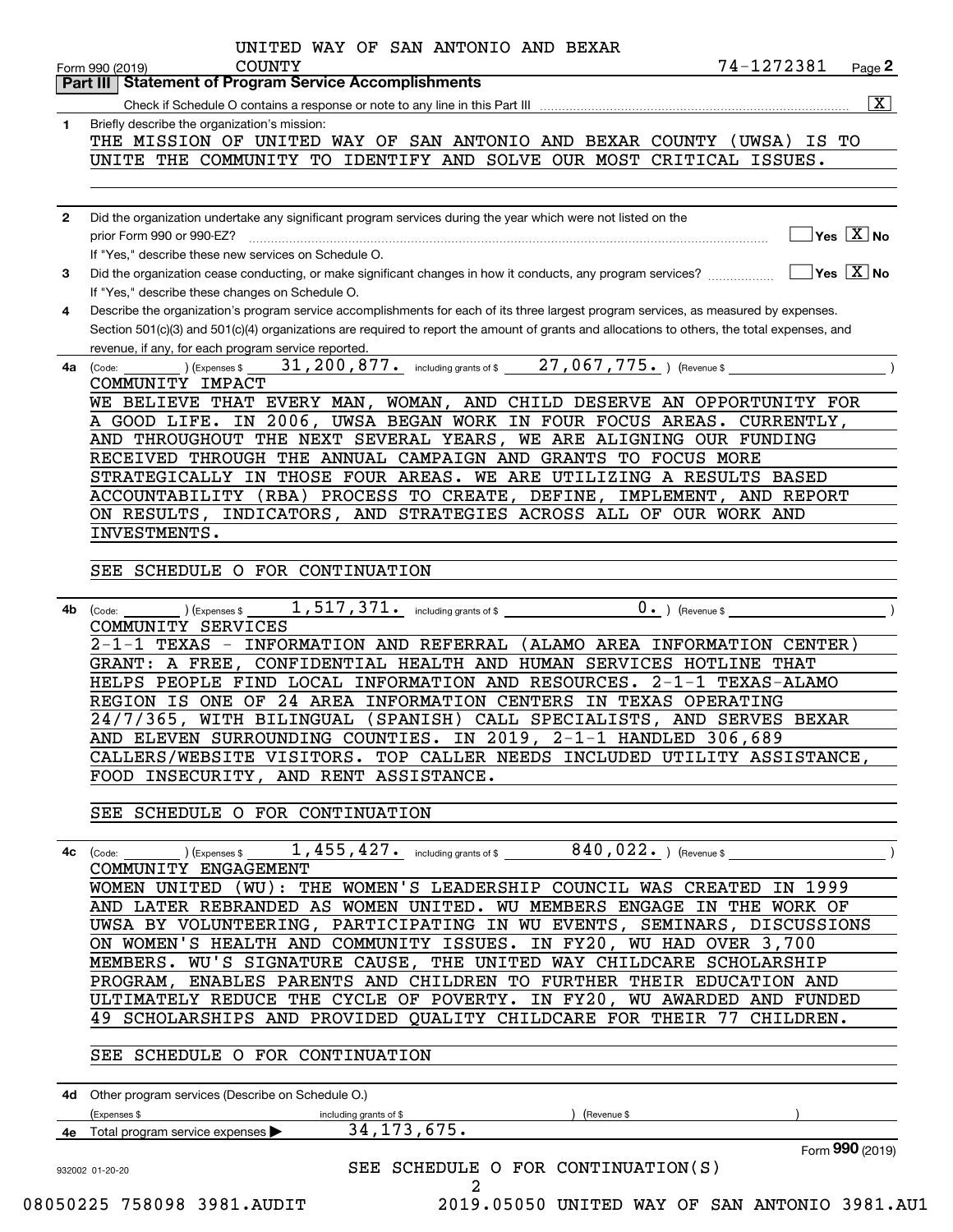|          |                                                                                                                                                                                                                                                   |                 | Yes   No                |                         |
|----------|---------------------------------------------------------------------------------------------------------------------------------------------------------------------------------------------------------------------------------------------------|-----------------|-------------------------|-------------------------|
| 1        | Is the organization described in section $501(c)(3)$ or $4947(a)(1)$ (other than a private foundation)?                                                                                                                                           |                 |                         |                         |
|          |                                                                                                                                                                                                                                                   | 1               | X                       |                         |
| 2        |                                                                                                                                                                                                                                                   | $\mathbf{2}$    | $\overline{\mathbf{x}}$ |                         |
| 3        | Did the organization engage in direct or indirect political campaign activities on behalf of or in opposition to candidates for                                                                                                                   |                 |                         |                         |
|          |                                                                                                                                                                                                                                                   | 3               |                         | x                       |
| 4        | Section 501(c)(3) organizations. Did the organization engage in lobbying activities, or have a section 501(h) election in effect                                                                                                                  |                 |                         |                         |
|          |                                                                                                                                                                                                                                                   | 4               |                         | x                       |
| 5        | Is the organization a section 501(c)(4), 501(c)(5), or 501(c)(6) organization that receives membership dues, assessments, or                                                                                                                      |                 |                         |                         |
|          |                                                                                                                                                                                                                                                   | 5               |                         | x                       |
| 6        | Did the organization maintain any donor advised funds or any similar funds or accounts for which donors have the right to                                                                                                                         |                 |                         |                         |
|          | provide advice on the distribution or investment of amounts in such funds or accounts? If "Yes," complete Schedule D, Part I                                                                                                                      | 6               |                         | x                       |
| 7        | Did the organization receive or hold a conservation easement, including easements to preserve open space,                                                                                                                                         |                 |                         |                         |
|          |                                                                                                                                                                                                                                                   | $\overline{7}$  |                         | x                       |
| 8        | Did the organization maintain collections of works of art, historical treasures, or other similar assets? If "Yes," complete                                                                                                                      |                 |                         |                         |
|          |                                                                                                                                                                                                                                                   | 8               |                         | x                       |
| 9        | Did the organization report an amount in Part X, line 21, for escrow or custodial account liability, serve as a custodian for                                                                                                                     |                 |                         |                         |
|          | amounts not listed in Part X; or provide credit counseling, debt management, credit repair, or debt negotiation services?                                                                                                                         |                 |                         |                         |
|          |                                                                                                                                                                                                                                                   | 9               |                         | x                       |
| 10       | Did the organization, directly or through a related organization, hold assets in donor-restricted endowments                                                                                                                                      |                 |                         |                         |
|          |                                                                                                                                                                                                                                                   | 10              | X                       |                         |
| 11       | If the organization's answer to any of the following questions is "Yes," then complete Schedule D, Parts VI, VII, VIII, IX, or X                                                                                                                  |                 |                         |                         |
|          | as applicable.                                                                                                                                                                                                                                    |                 |                         |                         |
|          | a Did the organization report an amount for land, buildings, and equipment in Part X, line 10? If "Yes," complete Schedule D.                                                                                                                     |                 |                         |                         |
|          |                                                                                                                                                                                                                                                   | 11a             | X                       |                         |
|          | Did the organization report an amount for investments - other securities in Part X, line 12, that is 5% or more of its total                                                                                                                      |                 |                         |                         |
|          |                                                                                                                                                                                                                                                   | 11 <sub>b</sub> |                         | x                       |
|          | c Did the organization report an amount for investments - program related in Part X, line 13, that is 5% or more of its total                                                                                                                     |                 |                         | x                       |
|          |                                                                                                                                                                                                                                                   | 11c             |                         |                         |
|          | d Did the organization report an amount for other assets in Part X, line 15, that is 5% or more of its total assets reported in                                                                                                                   |                 |                         | X                       |
|          |                                                                                                                                                                                                                                                   | 11d             |                         | $\overline{\mathbf{X}}$ |
|          |                                                                                                                                                                                                                                                   | 11e             |                         |                         |
| f        | Did the organization's separate or consolidated financial statements for the tax year include a footnote that addresses                                                                                                                           |                 | x                       |                         |
|          | the organization's liability for uncertain tax positions under FIN 48 (ASC 740)? If "Yes," complete Schedule D, Part X<br>12a Did the organization obtain separate, independent audited financial statements for the tax year? If "Yes," complete | 11f             |                         |                         |
|          |                                                                                                                                                                                                                                                   |                 |                         | x                       |
|          | <b>b</b> Was the organization included in consolidated, independent audited financial statements for the tax year?                                                                                                                                | 12a             |                         |                         |
|          |                                                                                                                                                                                                                                                   | 12 <sub>b</sub> | X                       |                         |
| 13       | If "Yes," and if the organization answered "No" to line 12a, then completing Schedule D, Parts XI and XII is optional<br>Is the organization a school described in section 170(b)(1)(A)(ii)? If "Yes," complete Schedule E                        | 13              |                         | X                       |
|          | Did the organization maintain an office, employees, or agents outside of the United States?                                                                                                                                                       | 14a             |                         | $\mathbf{X}$            |
| 14a<br>b | Did the organization have aggregate revenues or expenses of more than \$10,000 from grantmaking, fundraising, business,                                                                                                                           |                 |                         |                         |
|          | investment, and program service activities outside the United States, or aggregate foreign investments valued at \$100,000                                                                                                                        |                 |                         |                         |
|          |                                                                                                                                                                                                                                                   | 14b             |                         | X                       |
| 15       | Did the organization report on Part IX, column (A), line 3, more than \$5,000 of grants or other assistance to or for any                                                                                                                         |                 |                         |                         |
|          |                                                                                                                                                                                                                                                   | 15              |                         | x                       |
| 16       | Did the organization report on Part IX, column (A), line 3, more than \$5,000 of aggregate grants or other assistance to                                                                                                                          |                 |                         |                         |
|          |                                                                                                                                                                                                                                                   | 16              |                         | x                       |
| 17       | Did the organization report a total of more than \$15,000 of expenses for professional fundraising services on Part IX,                                                                                                                           |                 |                         |                         |
|          |                                                                                                                                                                                                                                                   | 17              |                         | x                       |
| 18       | Did the organization report more than \$15,000 total of fundraising event gross income and contributions on Part VIII, lines                                                                                                                      |                 |                         |                         |
|          |                                                                                                                                                                                                                                                   | 18              |                         | x                       |
| 19       | Did the organization report more than \$15,000 of gross income from gaming activities on Part VIII, line 9a? If "Yes."                                                                                                                            |                 |                         |                         |
|          |                                                                                                                                                                                                                                                   | 19              |                         | x                       |
| 20a      |                                                                                                                                                                                                                                                   | <b>20a</b>      |                         | X                       |
|          | b If "Yes" to line 20a, did the organization attach a copy of its audited financial statements to this return?                                                                                                                                    | 20 <sub>b</sub> |                         |                         |
| 21       | Did the organization report more than \$5,000 of grants or other assistance to any domestic organization or                                                                                                                                       |                 |                         |                         |
|          |                                                                                                                                                                                                                                                   | 21              | Χ                       |                         |
|          | 932003 01-20-20                                                                                                                                                                                                                                   |                 |                         | Form 990 (2019)         |

932003 01-20-20

08050225 758098 3981.AUDIT 2019.05050 UNITED WAY OF SAN ANTONIO 3981.AU1

3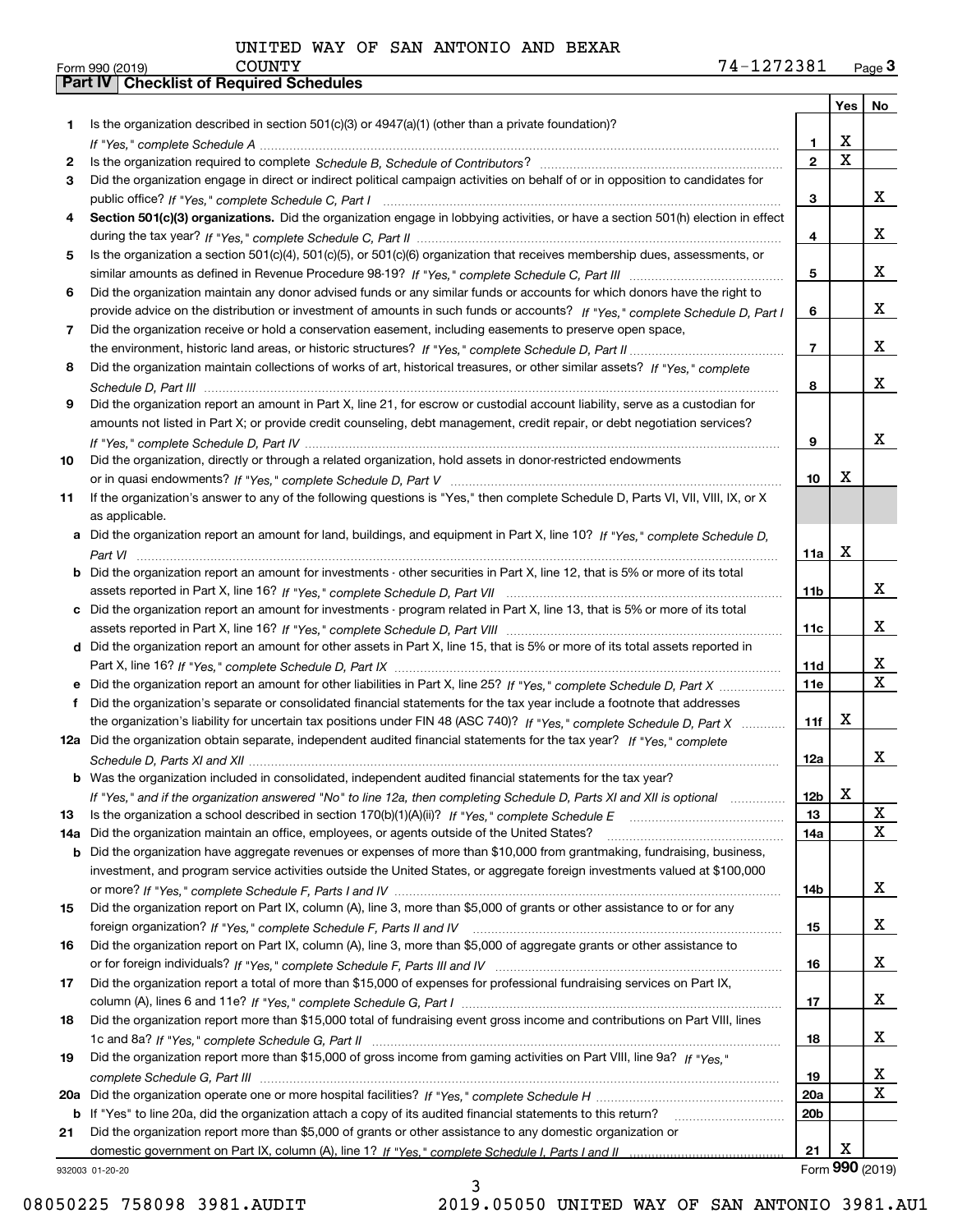|               | Parl IV  <br>Crieckist of Required Scriedules (continued)                                                                          |                 |     |                 |
|---------------|------------------------------------------------------------------------------------------------------------------------------------|-----------------|-----|-----------------|
|               |                                                                                                                                    |                 | Yes | No              |
| 22            | Did the organization report more than \$5,000 of grants or other assistance to or for domestic individuals on                      |                 |     |                 |
|               |                                                                                                                                    | 22              |     | x               |
| 23            | Did the organization answer "Yes" to Part VII, Section A, line 3, 4, or 5 about compensation of the organization's current         |                 |     |                 |
|               | and former officers, directors, trustees, key employees, and highest compensated employees? If "Yes," complete                     |                 |     |                 |
|               |                                                                                                                                    | 23              | х   |                 |
|               | 24a Did the organization have a tax-exempt bond issue with an outstanding principal amount of more than \$100,000 as of the        |                 |     |                 |
|               | last day of the year, that was issued after December 31, 2002? If "Yes," answer lines 24b through 24d and complete                 |                 |     |                 |
|               |                                                                                                                                    | 24a             |     | X.              |
|               | <b>b</b> Did the organization invest any proceeds of tax-exempt bonds beyond a temporary period exception?                         | 24b             |     |                 |
|               | c Did the organization maintain an escrow account other than a refunding escrow at any time during the year to defease             |                 |     |                 |
|               |                                                                                                                                    | 24c             |     |                 |
|               |                                                                                                                                    | 24d             |     |                 |
|               | 25a Section 501(c)(3), 501(c)(4), and 501(c)(29) organizations. Did the organization engage in an excess benefit                   |                 |     |                 |
|               |                                                                                                                                    | 25a             |     | x               |
|               | b Is the organization aware that it engaged in an excess benefit transaction with a disqualified person in a prior year, and       |                 |     |                 |
|               | that the transaction has not been reported on any of the organization's prior Forms 990 or 990-EZ? If "Yes," complete              |                 |     |                 |
|               | Schedule L, Part I                                                                                                                 | 25b             |     | x               |
| 26            | Did the organization report any amount on Part X, line 5 or 22, for receivables from or payables to any current                    |                 |     |                 |
|               | or former officer, director, trustee, key employee, creator or founder, substantial contributor, or 35%                            |                 |     |                 |
|               |                                                                                                                                    | 26              |     | x               |
| 27            | Did the organization provide a grant or other assistance to any current or former officer, director, trustee, key employee,        |                 |     |                 |
|               | creator or founder, substantial contributor or employee thereof, a grant selection committee member, or to a 35% controlled        |                 |     |                 |
|               | entity (including an employee thereof) or family member of any of these persons? If "Yes," complete Schedule L, Part III           | 27              |     | x               |
| 28            | Was the organization a party to a business transaction with one of the following parties (see Schedule L, Part IV                  |                 |     |                 |
|               | instructions, for applicable filing thresholds, conditions, and exceptions):                                                       |                 |     |                 |
|               | a A current or former officer, director, trustee, key employee, creator or founder, or substantial contributor? If                 |                 |     |                 |
|               |                                                                                                                                    | 28a             |     | x               |
|               |                                                                                                                                    | 28 <sub>b</sub> |     | X               |
|               | c A 35% controlled entity of one or more individuals and/or organizations described in lines 28a or 28b? If                        |                 |     |                 |
|               |                                                                                                                                    | 28c             |     | x               |
| 29            |                                                                                                                                    | 29              |     | X               |
| 30            | Did the organization receive contributions of art, historical treasures, or other similar assets, or qualified conservation        |                 |     |                 |
|               |                                                                                                                                    | 30              |     | х               |
| 31            | Did the organization liquidate, terminate, or dissolve and cease operations? If "Yes," complete Schedule N, Part I                 | 31              |     | х               |
| 32            | Did the organization sell, exchange, dispose of, or transfer more than 25% of its net assets? If "Yes," complete                   |                 |     |                 |
|               | Schedule N. Part II                                                                                                                | 32              |     | х               |
| 33            | Did the organization own 100% of an entity disregarded as separate from the organization under Regulations                         |                 |     |                 |
|               |                                                                                                                                    | 33              |     | x               |
| 34            | Was the organization related to any tax-exempt or taxable entity? If "Yes," complete Schedule R, Part II, III, or IV, and          |                 |     |                 |
|               |                                                                                                                                    | 34              | х   |                 |
|               | 35a Did the organization have a controlled entity within the meaning of section 512(b)(13)?                                        | 35a             | х   |                 |
|               | <b>b</b> If "Yes" to line 35a, did the organization receive any payment from or engage in any transaction with a controlled entity |                 |     |                 |
|               |                                                                                                                                    | 35b             | х   |                 |
| 36            | Section 501(c)(3) organizations. Did the organization make any transfers to an exempt non-charitable related organization?         |                 |     |                 |
|               |                                                                                                                                    | 36              |     | x               |
| 37            | Did the organization conduct more than 5% of its activities through an entity that is not a related organization                   |                 |     |                 |
|               | and that is treated as a partnership for federal income tax purposes? If "Yes," complete Schedule R, Part VI                       | 37              |     | x               |
| 38            | Did the organization complete Schedule O and provide explanations in Schedule O for Part VI, lines 11b and 19?                     |                 |     |                 |
| <b>Part V</b> | Note: All Form 990 filers are required to complete Schedule O<br><b>Statements Regarding Other IRS Filings and Tax Compliance</b>  | 38              | х   |                 |
|               | Check if Schedule O contains a response or note to any line in this Part V                                                         |                 |     |                 |
|               |                                                                                                                                    |                 |     |                 |
|               | 38<br>1a                                                                                                                           |                 | Yes | No              |
|               | 0<br><b>b</b> Enter the number of Forms W-2G included in line 1a. Enter -0- if not applicable<br>1b                                |                 |     |                 |
|               | c Did the organization comply with backup withholding rules for reportable payments to vendors and reportable gaming               |                 |     |                 |
|               | (gambling) winnings to prize winners?                                                                                              | 1c              | Χ   |                 |
|               | 932004 01-20-20                                                                                                                    |                 |     | Form 990 (2019) |
|               |                                                                                                                                    |                 |     |                 |

 <sup>08050225 758098 3981.</sup>AUDIT 2019.05050 UNITED WAY OF SAN ANTONIO 3981.AU1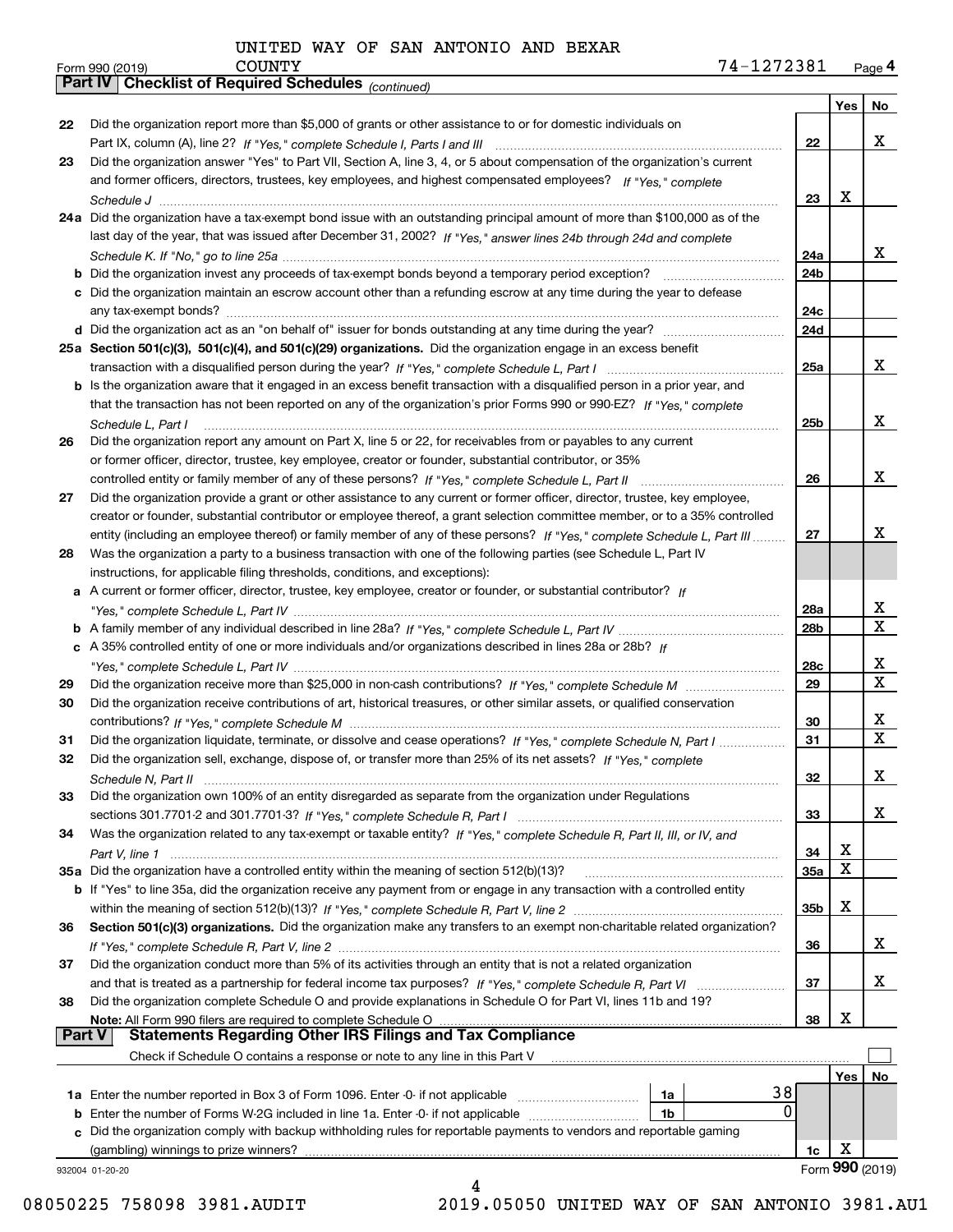| UNITED WAY OF SAN ANTONIO AND BEXAR |  |
|-------------------------------------|--|
|-------------------------------------|--|

|        |                                                                                                                                                                                                 | <b>COUNTY</b><br>Form 990 (2019)                                                                                                                                                                                                |                 | 74-1272381 |                |     | $_{\text{Page}}$ 5 |  |  |  |
|--------|-------------------------------------------------------------------------------------------------------------------------------------------------------------------------------------------------|---------------------------------------------------------------------------------------------------------------------------------------------------------------------------------------------------------------------------------|-----------------|------------|----------------|-----|--------------------|--|--|--|
| Part V |                                                                                                                                                                                                 | Statements Regarding Other IRS Filings and Tax Compliance (continued)                                                                                                                                                           |                 |            |                |     |                    |  |  |  |
|        |                                                                                                                                                                                                 |                                                                                                                                                                                                                                 |                 |            |                | Yes | No                 |  |  |  |
|        |                                                                                                                                                                                                 | 2a Enter the number of employees reported on Form W-3, Transmittal of Wage and Tax Statements,                                                                                                                                  |                 |            |                |     |                    |  |  |  |
|        | 113<br>filed for the calendar year ending with or within the year covered by this return<br>2a                                                                                                  |                                                                                                                                                                                                                                 |                 |            |                |     |                    |  |  |  |
|        |                                                                                                                                                                                                 |                                                                                                                                                                                                                                 |                 |            |                |     |                    |  |  |  |
|        |                                                                                                                                                                                                 |                                                                                                                                                                                                                                 |                 |            |                |     |                    |  |  |  |
|        |                                                                                                                                                                                                 | 3a Did the organization have unrelated business gross income of \$1,000 or more during the year?                                                                                                                                |                 |            | 3a             |     | x                  |  |  |  |
| b      |                                                                                                                                                                                                 |                                                                                                                                                                                                                                 |                 |            | 3 <sub>b</sub> |     |                    |  |  |  |
|        |                                                                                                                                                                                                 | 4a At any time during the calendar year, did the organization have an interest in, or a signature or other authority over, a                                                                                                    |                 |            |                |     |                    |  |  |  |
|        |                                                                                                                                                                                                 |                                                                                                                                                                                                                                 |                 |            | 4a             |     | x                  |  |  |  |
|        |                                                                                                                                                                                                 | <b>b</b> If "Yes," enter the name of the foreign country $\triangleright$                                                                                                                                                       |                 |            |                |     |                    |  |  |  |
|        |                                                                                                                                                                                                 | See instructions for filing requirements for FinCEN Form 114, Report of Foreign Bank and Financial Accounts (FBAR).                                                                                                             |                 |            |                |     |                    |  |  |  |
| 5a     |                                                                                                                                                                                                 | Was the organization a party to a prohibited tax shelter transaction at any time during the tax year?                                                                                                                           |                 |            | 5a             |     | x                  |  |  |  |
| b      |                                                                                                                                                                                                 |                                                                                                                                                                                                                                 |                 |            | 5 <sub>b</sub> |     | x                  |  |  |  |
| с      |                                                                                                                                                                                                 |                                                                                                                                                                                                                                 |                 |            | 5c             |     |                    |  |  |  |
|        |                                                                                                                                                                                                 | 6a Does the organization have annual gross receipts that are normally greater than \$100,000, and did the organization solicit                                                                                                  |                 |            |                |     |                    |  |  |  |
|        |                                                                                                                                                                                                 | any contributions that were not tax deductible as charitable contributions?                                                                                                                                                     |                 |            | 6a             |     | x                  |  |  |  |
|        |                                                                                                                                                                                                 | b If "Yes," did the organization include with every solicitation an express statement that such contributions or gifts                                                                                                          |                 |            |                |     |                    |  |  |  |
|        |                                                                                                                                                                                                 | were not tax deductible?                                                                                                                                                                                                        |                 |            | 6b             |     |                    |  |  |  |
| 7      |                                                                                                                                                                                                 | Organizations that may receive deductible contributions under section 170(c).                                                                                                                                                   |                 |            |                |     |                    |  |  |  |
| a      |                                                                                                                                                                                                 | Did the organization receive a payment in excess of \$75 made partly as a contribution and partly for goods and services provided to the payor?                                                                                 |                 |            | 7a             |     | x                  |  |  |  |
| b      |                                                                                                                                                                                                 | If "Yes," did the organization notify the donor of the value of the goods or services provided?                                                                                                                                 |                 |            | 7b             |     |                    |  |  |  |
|        |                                                                                                                                                                                                 | Did the organization sell, exchange, or otherwise dispose of tangible personal property for which it was required                                                                                                               |                 |            |                |     | x                  |  |  |  |
|        |                                                                                                                                                                                                 |                                                                                                                                                                                                                                 | 7d              |            | 7c             |     |                    |  |  |  |
| d      |                                                                                                                                                                                                 |                                                                                                                                                                                                                                 |                 |            | 7e             |     | х                  |  |  |  |
| е      |                                                                                                                                                                                                 | Did the organization receive any funds, directly or indirectly, to pay premiums on a personal benefit contract?<br>Did the organization, during the year, pay premiums, directly or indirectly, on a personal benefit contract? |                 |            | 7f             |     | x                  |  |  |  |
| f      |                                                                                                                                                                                                 |                                                                                                                                                                                                                                 |                 |            | 7g             |     |                    |  |  |  |
|        | If the organization received a contribution of qualified intellectual property, did the organization file Form 8899 as required?<br>g                                                           |                                                                                                                                                                                                                                 |                 |            |                |     |                    |  |  |  |
|        | If the organization received a contribution of cars, boats, airplanes, or other vehicles, did the organization file a Form 1098-C?<br>h                                                         |                                                                                                                                                                                                                                 |                 |            |                |     |                    |  |  |  |
|        | Sponsoring organizations maintaining donor advised funds. Did a donor advised fund maintained by the<br>8<br>sponsoring organization have excess business holdings at any time during the year? |                                                                                                                                                                                                                                 |                 |            |                |     |                    |  |  |  |
| 9      |                                                                                                                                                                                                 | Sponsoring organizations maintaining donor advised funds.                                                                                                                                                                       |                 |            | 8              |     |                    |  |  |  |
| a      |                                                                                                                                                                                                 | Did the sponsoring organization make any taxable distributions under section 4966?                                                                                                                                              |                 |            | 9а             |     |                    |  |  |  |
| b      |                                                                                                                                                                                                 | Did the sponsoring organization make a distribution to a donor, donor advisor, or related person?                                                                                                                               |                 |            | 9b             |     |                    |  |  |  |
| 10     |                                                                                                                                                                                                 | Section 501(c)(7) organizations. Enter:                                                                                                                                                                                         |                 |            |                |     |                    |  |  |  |
|        |                                                                                                                                                                                                 |                                                                                                                                                                                                                                 | 10a             |            |                |     |                    |  |  |  |
|        |                                                                                                                                                                                                 | Gross receipts, included on Form 990, Part VIII, line 12, for public use of club facilities                                                                                                                                     | 10b             |            |                |     |                    |  |  |  |
| 11     |                                                                                                                                                                                                 | Section 501(c)(12) organizations. Enter:                                                                                                                                                                                        |                 |            |                |     |                    |  |  |  |
| a      |                                                                                                                                                                                                 | Gross income from members or shareholders                                                                                                                                                                                       | 11a             |            |                |     |                    |  |  |  |
| b      |                                                                                                                                                                                                 | Gross income from other sources (Do not net amounts due or paid to other sources against                                                                                                                                        |                 |            |                |     |                    |  |  |  |
|        |                                                                                                                                                                                                 |                                                                                                                                                                                                                                 | 11 <sub>b</sub> |            |                |     |                    |  |  |  |
|        |                                                                                                                                                                                                 | 12a Section 4947(a)(1) non-exempt charitable trusts. Is the organization filing Form 990 in lieu of Form 1041?                                                                                                                  |                 |            | 12a            |     |                    |  |  |  |
|        |                                                                                                                                                                                                 | <b>b</b> If "Yes," enter the amount of tax-exempt interest received or accrued during the year                                                                                                                                  | 12b             |            |                |     |                    |  |  |  |
| 13     |                                                                                                                                                                                                 | Section 501(c)(29) qualified nonprofit health insurance issuers.                                                                                                                                                                |                 |            |                |     |                    |  |  |  |
|        |                                                                                                                                                                                                 | a Is the organization licensed to issue qualified health plans in more than one state?                                                                                                                                          |                 |            | 13a            |     |                    |  |  |  |
|        |                                                                                                                                                                                                 | Note: See the instructions for additional information the organization must report on Schedule O.                                                                                                                               |                 |            |                |     |                    |  |  |  |
|        |                                                                                                                                                                                                 | <b>b</b> Enter the amount of reserves the organization is required to maintain by the states in which the                                                                                                                       |                 |            |                |     |                    |  |  |  |
|        |                                                                                                                                                                                                 |                                                                                                                                                                                                                                 | 13 <sub>b</sub> |            |                |     |                    |  |  |  |
| c      |                                                                                                                                                                                                 |                                                                                                                                                                                                                                 | 13 <sub>c</sub> |            |                |     |                    |  |  |  |
| 14a    |                                                                                                                                                                                                 | Did the organization receive any payments for indoor tanning services during the tax year?                                                                                                                                      |                 |            | 14a            |     | X                  |  |  |  |
|        |                                                                                                                                                                                                 | <b>b</b> If "Yes," has it filed a Form 720 to report these payments? If "No," provide an explanation on Schedule O                                                                                                              |                 |            | 14b            |     |                    |  |  |  |
| 15     |                                                                                                                                                                                                 | Is the organization subject to the section 4960 tax on payment(s) of more than \$1,000,000 in remuneration or                                                                                                                   |                 |            |                |     |                    |  |  |  |
|        |                                                                                                                                                                                                 |                                                                                                                                                                                                                                 |                 |            | 15             |     | x                  |  |  |  |
|        |                                                                                                                                                                                                 | If "Yes," see instructions and file Form 4720, Schedule N.                                                                                                                                                                      |                 |            |                |     |                    |  |  |  |
| 16     |                                                                                                                                                                                                 | Is the organization an educational institution subject to the section 4968 excise tax on net investment income?                                                                                                                 |                 |            | 16             |     | х                  |  |  |  |
|        |                                                                                                                                                                                                 | If "Yes," complete Form 4720, Schedule O.                                                                                                                                                                                       |                 |            |                |     |                    |  |  |  |

Form (2019) **990**

932005 01-20-20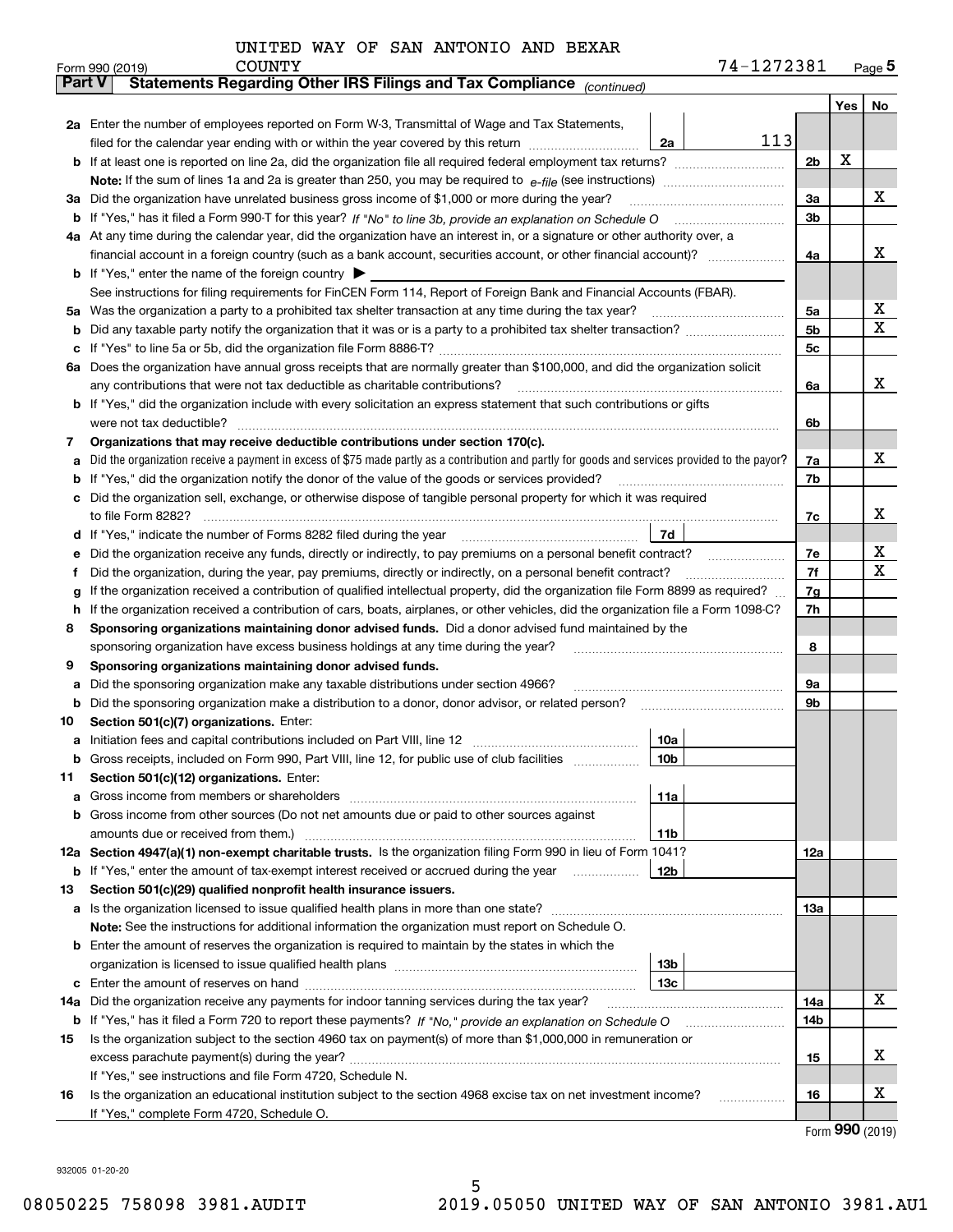| UNITED WAY OF SAN ANTONIO AND BEXAR |  |
|-------------------------------------|--|
|-------------------------------------|--|

*For each "Yes" response to lines 2 through 7b below, and for a "No" response*

|    | <b>Section A. Governing Body and Management</b>                                                                                                                                                                                           |                         |                 |                         |
|----|-------------------------------------------------------------------------------------------------------------------------------------------------------------------------------------------------------------------------------------------|-------------------------|-----------------|-------------------------|
|    |                                                                                                                                                                                                                                           |                         | Yes   No        |                         |
|    | 127<br><b>1a</b> Enter the number of voting members of the governing body at the end of the tax year <i>manumum</i><br>1a                                                                                                                 |                         |                 |                         |
|    | If there are material differences in voting rights among members of the governing body, or if the governing                                                                                                                               |                         |                 |                         |
|    | body delegated broad authority to an executive committee or similar committee, explain on Schedule O.                                                                                                                                     |                         |                 |                         |
| b  | 125<br>Enter the number of voting members included on line 1a, above, who are independent<br>1b                                                                                                                                           |                         |                 |                         |
| 2  | Did any officer, director, trustee, or key employee have a family relationship or a business relationship with any other                                                                                                                  |                         |                 |                         |
|    | officer, director, trustee, or key employee?                                                                                                                                                                                              | $\mathbf{2}$            | х               |                         |
| 3  | Did the organization delegate control over management duties customarily performed by or under the direct supervision                                                                                                                     |                         |                 |                         |
|    |                                                                                                                                                                                                                                           | 3                       |                 | $\overline{\mathbf{X}}$ |
| 4  | Did the organization make any significant changes to its governing documents since the prior Form 990 was filed?                                                                                                                          | $\overline{\mathbf{4}}$ |                 | $\overline{\mathbf{x}}$ |
| 5  |                                                                                                                                                                                                                                           | 5                       |                 | $\overline{\textbf{X}}$ |
| 6  | Did the organization have members or stockholders?                                                                                                                                                                                        | 6                       |                 | $\overline{\mathbf{x}}$ |
| 7a | Did the organization have members, stockholders, or other persons who had the power to elect or appoint one or                                                                                                                            |                         |                 |                         |
|    |                                                                                                                                                                                                                                           | 7a                      |                 | X                       |
|    | b Are any governance decisions of the organization reserved to (or subject to approval by) members, stockholders, or                                                                                                                      |                         |                 |                         |
|    |                                                                                                                                                                                                                                           |                         |                 | X                       |
|    | persons other than the governing body?                                                                                                                                                                                                    | 7b                      |                 |                         |
| 8  | Did the organization contemporaneously document the meetings held or written actions undertaken during the year by the following:                                                                                                         |                         |                 |                         |
| а  |                                                                                                                                                                                                                                           | 8a                      | х               |                         |
|    |                                                                                                                                                                                                                                           | 8b                      | $\mathbf X$     |                         |
| 9  | Is there any officer, director, trustee, or key employee listed in Part VII, Section A, who cannot be reached at the                                                                                                                      |                         |                 |                         |
|    |                                                                                                                                                                                                                                           | 9                       |                 | X                       |
|    | Section B. Policies <i>(This Section B requests information about policies not required by the Internal Revenue Code.)</i>                                                                                                                |                         |                 |                         |
|    |                                                                                                                                                                                                                                           |                         | Yes             | <u>No</u>               |
|    |                                                                                                                                                                                                                                           | 10a                     |                 | X                       |
|    | b If "Yes," did the organization have written policies and procedures governing the activities of such chapters, affiliates,                                                                                                              |                         |                 |                         |
|    |                                                                                                                                                                                                                                           | 10 <sub>b</sub>         |                 |                         |
|    | 11a Has the organization provided a complete copy of this Form 990 to all members of its governing body before filing the form?                                                                                                           | 11a                     | X               |                         |
|    | <b>b</b> Describe in Schedule O the process, if any, used by the organization to review this Form 990.                                                                                                                                    |                         |                 |                         |
|    |                                                                                                                                                                                                                                           | 12a                     | x               |                         |
| b  |                                                                                                                                                                                                                                           | 12 <sub>b</sub>         | X               |                         |
|    | c Did the organization regularly and consistently monitor and enforce compliance with the policy? If "Yes," describe                                                                                                                      |                         |                 |                         |
|    |                                                                                                                                                                                                                                           | 12c                     | X               |                         |
|    | in Schedule O how this was done manufactured and continuum and contact the state of the state of the state of t                                                                                                                           | 13                      | X               |                         |
| 13 |                                                                                                                                                                                                                                           | 14                      | X               |                         |
| 14 |                                                                                                                                                                                                                                           |                         |                 |                         |
| 15 | Did the process for determining compensation of the following persons include a review and approval by independent                                                                                                                        |                         |                 |                         |
|    | persons, comparability data, and contemporaneous substantiation of the deliberation and decision?                                                                                                                                         |                         |                 |                         |
|    | a The organization's CEO, Executive Director, or top management official [11] [12] The organization's CEO, Executive Director, or top management official [12] [12] [12] [12] The organization's CEO, Executive Director, or t            | 15a                     | x               |                         |
|    | <b>b</b> Other officers or key employees of the organization <i>manufacture content of the content of the content of the content of the content of the content of the content of the content of the content of the content of the con</i> | 15 <sub>b</sub>         | X               |                         |
|    | If "Yes" to line 15a or 15b, describe the process in Schedule O (see instructions).                                                                                                                                                       |                         |                 |                         |
|    | 16a Did the organization invest in, contribute assets to, or participate in a joint venture or similar arrangement with a                                                                                                                 |                         |                 |                         |
|    | taxable entity during the year?                                                                                                                                                                                                           | 16a                     |                 | х                       |
|    | b If "Yes," did the organization follow a written policy or procedure requiring the organization to evaluate its participation                                                                                                            |                         |                 |                         |
|    | in joint venture arrangements under applicable federal tax law, and take steps to safeguard the organization's                                                                                                                            |                         |                 |                         |
|    |                                                                                                                                                                                                                                           | 16b                     |                 |                         |
|    | <b>Section C. Disclosure</b>                                                                                                                                                                                                              |                         |                 |                         |
| 17 | NONE<br>List the states with which a copy of this Form 990 is required to be filed $\blacktriangleright$                                                                                                                                  |                         |                 |                         |
| 18 | Section 6104 requires an organization to make its Forms 1023 (1024 or 1024-A, if applicable), 990, and 990-T (Section 501(c)(3)s only) available                                                                                          |                         |                 |                         |
|    | for public inspection. Indicate how you made these available. Check all that apply.                                                                                                                                                       |                         |                 |                         |
|    | $X$ Upon request<br>$\boxed{\textbf{X}}$ Other (explain on Schedule O)<br>Own website<br>Another's website                                                                                                                                |                         |                 |                         |
| 19 | Describe on Schedule O whether (and if so, how) the organization made its governing documents, conflict of interest policy, and financial                                                                                                 |                         |                 |                         |
|    | statements available to the public during the tax year.                                                                                                                                                                                   |                         |                 |                         |
|    | State the name, address, and telephone number of the person who possesses the organization's books and records                                                                                                                            |                         |                 |                         |
| 20 | EDWARD H. GUERRA - (210) 352-7000                                                                                                                                                                                                         |                         |                 |                         |
|    |                                                                                                                                                                                                                                           |                         |                 |                         |
|    | 78205<br>700 SOUTH ALAMO,<br>SAN ANTONIO,<br>TХ                                                                                                                                                                                           |                         |                 |                         |
|    | 932006 01-20-20                                                                                                                                                                                                                           |                         | Form 990 (2019) |                         |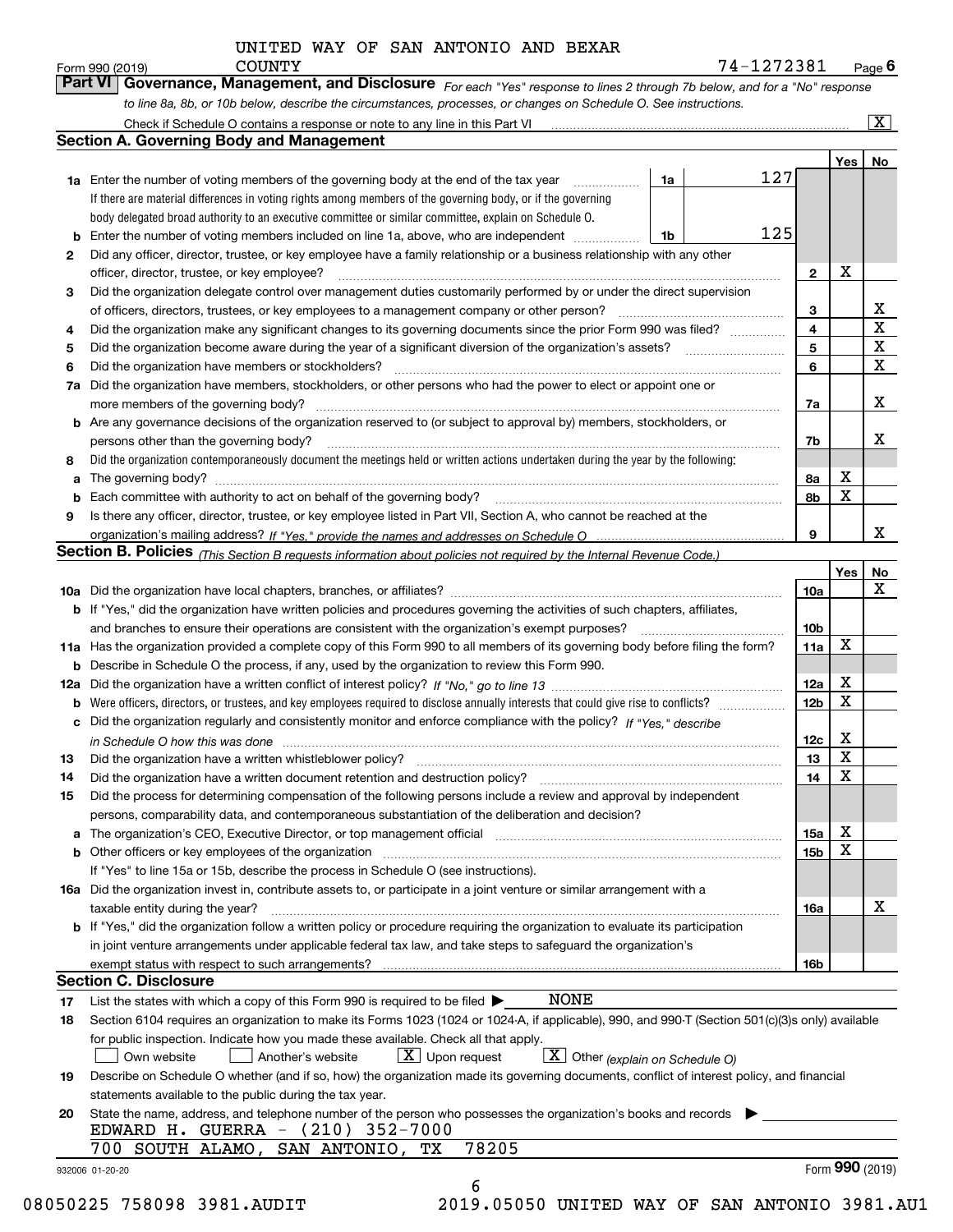$\mathcal{L}^{\text{max}}$ 

| orm 990 (2019) <sup>.</sup> | COUNTY                                                                                     | 74-1272381 | Page $\prime$ |
|-----------------------------|--------------------------------------------------------------------------------------------|------------|---------------|
|                             | Part VII Compensation of Officers, Directors, Trustees, Key Employees, Highest Compensated |            |               |
|                             | <b>Employees, and Independent Contractors</b>                                              |            |               |

Check if Schedule O contains a response or note to any line in this Part VII

**Section A. Officers, Directors, Trustees, Key Employees, and Highest Compensated Employees**

**1a**  Complete this table for all persons required to be listed. Report compensation for the calendar year ending with or within the organization's tax year. **•** List all of the organization's current officers, directors, trustees (whether individuals or organizations), regardless of amount of compensation.

Enter -0- in columns (D), (E), and (F) if no compensation was paid.

 $\bullet$  List all of the organization's  $\,$ current key employees, if any. See instructions for definition of "key employee."

**•** List the organization's five current highest compensated employees (other than an officer, director, trustee, or key employee) who received reportable compensation (Box 5 of Form W-2 and/or Box 7 of Form 1099-MISC) of more than \$100,000 from the organization and any related organizations.

**•** List all of the organization's former officers, key employees, and highest compensated employees who received more than \$100,000 of reportable compensation from the organization and any related organizations.

**former directors or trustees**  ¥ List all of the organization's that received, in the capacity as a former director or trustee of the organization, more than \$10,000 of reportable compensation from the organization and any related organizations.

See instructions for the order in which to list the persons above.

Check this box if neither the organization nor any related organization compensated any current officer, director, or trustee.  $\mathcal{L}^{\text{max}}$ 

| (A)                                    | (B)                    |                                |                                                                  |         | (C)          |                                  |        | (D)                 | (E)                              | (F)                      |
|----------------------------------------|------------------------|--------------------------------|------------------------------------------------------------------|---------|--------------|----------------------------------|--------|---------------------|----------------------------------|--------------------------|
| Name and title                         | Average                |                                | (do not check more than one                                      |         | Position     |                                  |        | Reportable          | Reportable                       | Estimated                |
|                                        | hours per              |                                | box, unless person is both an<br>officer and a director/trustee) |         |              |                                  |        | compensation        | compensation                     | amount of                |
|                                        | week                   |                                |                                                                  |         |              |                                  |        | from                | from related                     | other                    |
|                                        | (list any<br>hours for |                                |                                                                  |         |              |                                  |        | the<br>organization | organizations<br>(W-2/1099-MISC) | compensation<br>from the |
|                                        | related                |                                |                                                                  |         |              |                                  |        | (W-2/1099-MISC)     |                                  | organization             |
|                                        | organizations          |                                | trustee                                                          |         |              |                                  |        |                     |                                  | and related              |
|                                        | below                  | Individual trustee or director | nstitutional                                                     |         | Key employee |                                  |        |                     |                                  | organizations            |
|                                        | line)                  |                                |                                                                  | Officer |              | Highest compensated<br> employee | Former |                     |                                  |                          |
| (1)<br>MS. KIMBERLY S. LUBEL           | 2.00                   |                                |                                                                  |         |              |                                  |        |                     |                                  |                          |
| EXEC COMM CHAIR                        | 2.00                   | X                              |                                                                  | X       |              |                                  |        | 0.                  | $\mathbf 0$ .                    | $0_{.}$                  |
| (2)<br>MR. MICHAEL S. CISKOWSKI        | $\overline{2.00}$      |                                |                                                                  |         |              |                                  |        |                     |                                  |                          |
| EXEC COMM PAST CHAIR                   | 0.00                   | $\mathbf X$                    |                                                                  | X       |              |                                  |        | $\mathbf 0$ .       | 0.                               | $\mathbf 0$ .            |
| (3)<br>MR. L. HERBERT STUMBERG, JR.    | 2.00                   |                                |                                                                  |         |              |                                  |        |                     |                                  |                          |
| COMM SECRETARY<br>EXEC                 | 0.00                   | X                              |                                                                  | X       |              |                                  |        | 0.                  | $\mathbf 0$ .                    | $\mathbf 0$ .            |
| MR. R. RENE ESCOBEDO<br>(4)            | $\overline{2.00}$      |                                |                                                                  |         |              |                                  |        |                     |                                  |                          |
| <b>COMM TREASURER</b><br>EXEC          | 0.00                   | X                              |                                                                  | X       |              |                                  |        | 0.                  | О.                               | $\boldsymbol{0}$ .       |
| (5)<br>MR. CHARLES E. AMATO            | 2.00                   |                                |                                                                  |         |              |                                  |        |                     |                                  |                          |
| EXEC COMM ENDOWMENT CHAIR              | 2.00                   | $\overline{\text{X}}$          |                                                                  | X       |              |                                  |        | 0.                  | 0.                               | $\mathbf 0$ .            |
| (6)<br>MS. MARY ROSE BROWN             | 2.00                   |                                |                                                                  |         |              |                                  |        |                     |                                  |                          |
| EXEC COMM MARKETING CHAIR              | 0.00                   | X                              |                                                                  | X       |              |                                  |        | 0.                  | $\mathbf 0$ .                    | $0_{.}$                  |
| (7)<br>MS. DONNA TITZMAN               | 2.00                   |                                |                                                                  |         |              |                                  |        |                     |                                  |                          |
| EXEC COMM PERSONNEL CHAIR              | 0.00                   | X                              |                                                                  | X       |              |                                  |        | $\mathbf 0$ .       | 0.                               | $\boldsymbol{0}$ .       |
| MS. LISA A. FRIEL<br>(8)               | 2.00                   |                                |                                                                  |         |              |                                  |        |                     |                                  |                          |
| EXEC COMM AUDIT CHAIR                  | 2.00                   | X                              |                                                                  | X       |              |                                  |        | 0.                  | 0.                               | $0_{.}$                  |
| MR. STUART PARKER<br>(9)               | $\overline{2.00}$      |                                |                                                                  |         |              |                                  |        |                     |                                  |                          |
| EXEC COMM CAMPAIGN CHAIR               | 0.00                   | $\mathbf X$                    |                                                                  | Χ       |              |                                  |        | 0.                  | 0.                               | 0.                       |
| MR. PHILIP J. PFEIFFER<br>(10)         | 2.00                   |                                |                                                                  |         |              |                                  |        |                     |                                  |                          |
| EXEC COMM NOMINATING CHAIR             | 0.00                   | $\mathbf x$                    |                                                                  | X       |              |                                  |        | 0.                  | О.                               | 0.                       |
| MR. JONATHAN GURWITZ<br>(11)           | $\overline{2.00}$      |                                |                                                                  |         |              |                                  |        |                     |                                  |                          |
| EC PRTNRS FOR CMNTY CHANGE(PCC)CHAIR   | 0.00                   | X                              |                                                                  | X       |              |                                  |        | $\mathbf 0$ .       | О.                               | 0.                       |
| MR. CLAYTON E. KILLINGER<br>(12)       | 2.00                   |                                |                                                                  |         |              |                                  |        |                     |                                  |                          |
| EXEC COMM FINANCE CHAIR                | 0.00                   | $\mathbf x$                    |                                                                  | X       |              |                                  |        | 0.                  | $\mathbf 0$ .                    | 0.                       |
| MS. HANNAH ZUNKER<br>(13)              | 2.00                   |                                |                                                                  |         |              |                                  |        |                     |                                  |                          |
| EXEC COMM EMERGING LEADERS CHAIR       | 0.00                   | X                              |                                                                  | X       |              |                                  |        | 0.                  | О.                               | $\mathbf 0$ .            |
| MS. DEBORAH GRAY MARINO<br>(14)        | 2.00                   |                                |                                                                  |         |              |                                  |        |                     |                                  |                          |
| EXEC COMM WOMEN UNITED CHAIR           | 0.00                   | $\mathbf x$                    |                                                                  | X       |              |                                  |        | $\mathbf 0$ .       | $\mathbf 0$ .                    | $\mathbf 0$ .            |
| MS. LAURA J. VACCARO<br>(15)           | 2.00                   |                                |                                                                  |         |              |                                  |        |                     |                                  |                          |
| COMM COMMUNITY SERVICES CHAIR<br>EXEC  | 0.00                   | X                              |                                                                  | X       |              |                                  |        | $\mathbf 0$ .       | $\mathbf 0$ .                    | $\mathbf 0$ .            |
| (16)<br>GEN EDWARD RICE, JR, USAF(RET) | 2.00                   |                                |                                                                  |         |              |                                  |        |                     |                                  |                          |
| EC PRTNRS FOR CMNTY CHANGE (PCC) VC    | 0.00                   | X                              |                                                                  | X       |              |                                  |        | 0.                  | 0.                               | $\mathbf 0$ .            |
| (17)<br>CARLOS E. ALVAREZ<br>MR.       | $\overline{2.00}$      |                                |                                                                  |         |              |                                  |        |                     |                                  |                          |
| EXEC COMM MBR AT LRG                   | 2.00                   | $\mathbf X$                    |                                                                  |         |              |                                  |        | $\mathbf 0$ .       | $\mathbf 0$ .                    | 0.<br>$\overline{2}$     |

932007 01-20-20

Form (2019) **990**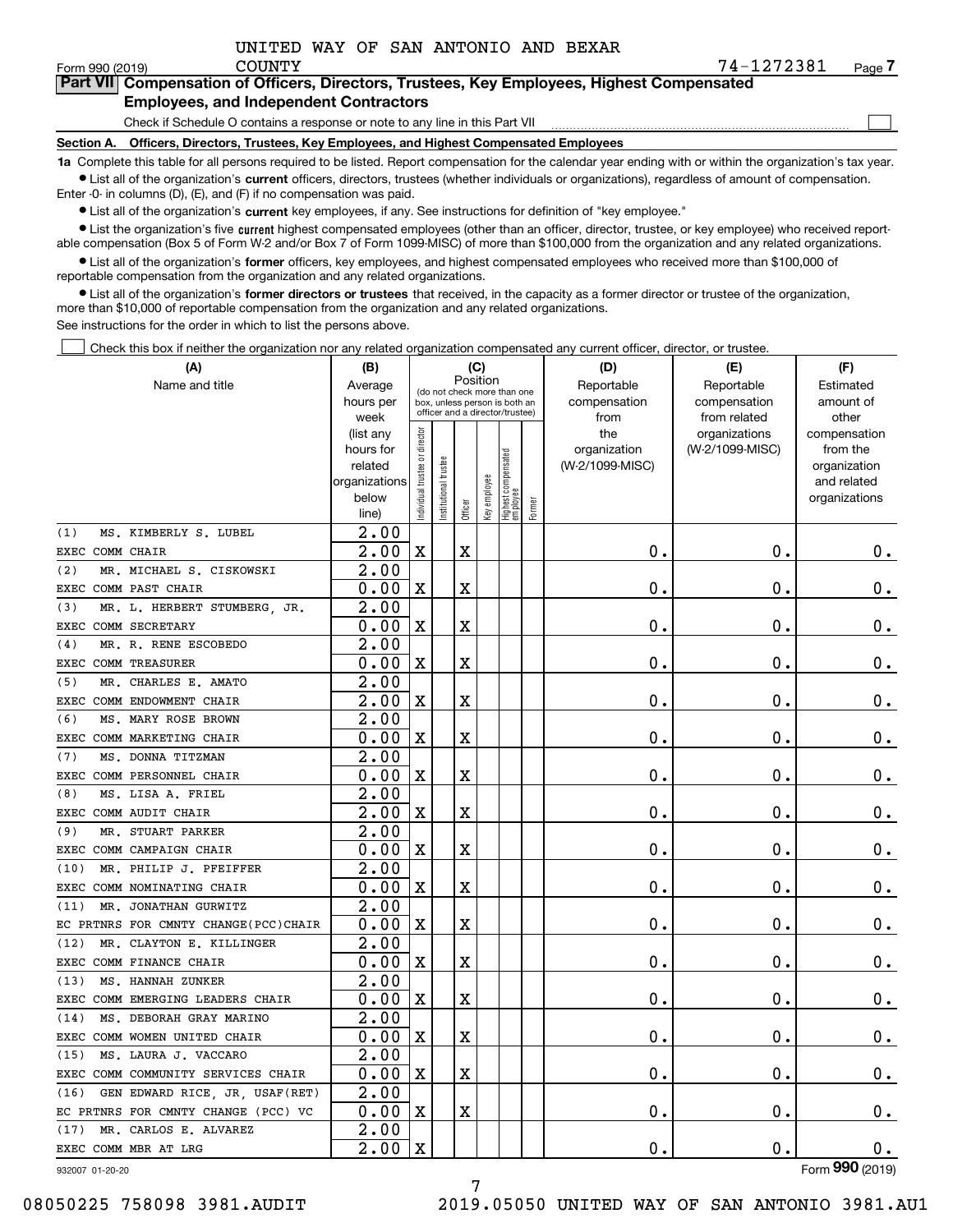COUNTY

Form 990 (2019) Page **8** 74-1272381

| Part VII Section A. Officers, Directors, Trustees, Key Employees, and Highest Compensated Employees (continued)                           |                   |                                |                       |          |              |                                                              |        |                         |                  |                     |                 |
|-------------------------------------------------------------------------------------------------------------------------------------------|-------------------|--------------------------------|-----------------------|----------|--------------|--------------------------------------------------------------|--------|-------------------------|------------------|---------------------|-----------------|
| (B)<br>(C)<br>(A)<br>(D)<br>(E)                                                                                                           |                   |                                |                       |          |              |                                                              |        |                         |                  |                     | (F)             |
| Name and title                                                                                                                            | Average           |                                |                       | Position |              |                                                              |        | Reportable              | Reportable       |                     | Estimated       |
|                                                                                                                                           | hours per         |                                |                       |          |              | (do not check more than one<br>box, unless person is both an |        | compensation            | compensation     |                     | amount of       |
|                                                                                                                                           | week              |                                |                       |          |              | officer and a director/trustee)                              |        | from                    | from related     |                     | other           |
|                                                                                                                                           | (list any         |                                |                       |          |              |                                                              |        | the                     | organizations    |                     | compensation    |
|                                                                                                                                           | hours for         |                                |                       |          |              |                                                              |        | organization            | (W-2/1099-MISC)  |                     | from the        |
|                                                                                                                                           | related           |                                |                       |          |              |                                                              |        | (W-2/1099-MISC)         |                  |                     | organization    |
|                                                                                                                                           | organizations     |                                |                       |          |              |                                                              |        |                         |                  |                     | and related     |
|                                                                                                                                           | below<br>line)    | Individual trustee or director | Institutional trustee | Officer  | Key employee | Highest compensated<br> employee                             | Former |                         |                  |                     | organizations   |
|                                                                                                                                           |                   |                                |                       |          |              |                                                              |        |                         |                  |                     |                 |
| MS. APRIL ANCIRA<br>(18)                                                                                                                  | 2.00              |                                |                       |          |              |                                                              |        |                         |                  |                     |                 |
| EXEC COMM MBR AT LRG                                                                                                                      | 0.00              | $\mathbf X$                    |                       |          |              |                                                              |        | 0.                      | 0.               |                     | 0.              |
| DANNY J. ANDERSON, PH.D.<br>(19)                                                                                                          | 2.00              |                                |                       |          |              |                                                              |        |                         |                  |                     |                 |
| EXEC COMM MBR AT LRG                                                                                                                      | 0.00              | $\mathbf X$                    |                       |          |              |                                                              |        | $0$ .                   | 0.               |                     | 0.              |
| (20)<br>MICHAEL ARAMBULA, M.D., PHARM.                                                                                                    | $\overline{2.00}$ |                                |                       |          |              |                                                              |        |                         |                  |                     |                 |
| EXEC COMM MBR AT LRG                                                                                                                      | 0.00              | X                              |                       |          |              |                                                              |        | $0$ .                   | 0.               |                     | 0.              |
| MR. BRADLEY C. BARRON<br>(21)                                                                                                             | $\overline{2.00}$ |                                |                       |          |              |                                                              |        |                         |                  |                     |                 |
| EXEC COMM MBR AT LRG                                                                                                                      | 0.00              | $\mathbf X$                    |                       |          |              |                                                              |        | 0.                      | 0.               |                     | 0.              |
| (22)<br>MR. KEVIN BLESSING                                                                                                                | $\overline{2.00}$ |                                |                       |          |              |                                                              |        |                         |                  |                     |                 |
| EXEC COMM MBR AT LRG                                                                                                                      | 0.00              | $\mathbf X$                    |                       |          |              |                                                              |        | 0.                      | 0.               |                     | 0.              |
| MR. DAVID BOHNE<br>(23)                                                                                                                   | 2.00              |                                |                       |          |              |                                                              |        |                         |                  |                     |                 |
| EXEC COMM MBR AT LRG                                                                                                                      | 0.00              | $\mathbf X$                    |                       |          |              |                                                              |        | 0.                      | 0.               |                     | 0.              |
| MR. RICK CAVENDER<br>(24)                                                                                                                 | 2.00              |                                |                       |          |              |                                                              |        |                         |                  |                     |                 |
| EXEC COMM MBR AT LRG                                                                                                                      | 0.00              | $\mathbf X$                    |                       |          |              |                                                              |        | $0$ .                   | 0.               |                     | 0.              |
| MS. LINDA CHAVEZ-THOMPSON<br>(25)                                                                                                         | $\overline{2.00}$ |                                |                       |          |              |                                                              |        |                         |                  |                     |                 |
| EXEC COMM MBR AT LRG                                                                                                                      | 0.00              | $\mathbf X$                    |                       |          |              |                                                              |        | 0.                      | 0.               |                     | 0.              |
| MR. TOM CUMMINS<br>(26)                                                                                                                   | 2.00              |                                |                       |          |              |                                                              |        |                         |                  |                     |                 |
| EXEC COMM MBR AT LRG                                                                                                                      | 0.00              | $\mathbf x$                    |                       |          |              |                                                              |        | 0.                      | 0.               |                     | $0$ .           |
|                                                                                                                                           |                   |                                |                       |          |              |                                                              |        | $\mathbf 0$ .           | $\overline{0}$ . |                     | 0.              |
| c Total from continuation sheets to Part VII, Section A [11] [12] Total from continuation sheets to Part VII, Section A                   |                   |                                |                       |          |              |                                                              |        | 1,855,422.              | 0.               |                     | 295,589.        |
|                                                                                                                                           |                   |                                |                       |          |              |                                                              |        | 1,855,422.              | $\overline{0}$ . |                     | 295,589.        |
| Total number of individuals (including but not limited to those listed above) who received more than \$100,000 of reportable<br>2         |                   |                                |                       |          |              |                                                              |        |                         |                  |                     |                 |
| compensation from the organization                                                                                                        |                   |                                |                       |          |              |                                                              |        |                         |                  |                     | 20              |
|                                                                                                                                           |                   |                                |                       |          |              |                                                              |        |                         |                  |                     | Yes<br>No       |
| Did the organization list any former officer, director, trustee, key employee, or highest compensated employee on<br>3                    |                   |                                |                       |          |              |                                                              |        |                         |                  |                     |                 |
|                                                                                                                                           |                   |                                |                       |          |              |                                                              |        |                         |                  | З                   | х               |
|                                                                                                                                           |                   |                                |                       |          |              |                                                              |        |                         |                  |                     |                 |
| For any individual listed on line 1a, is the sum of reportable compensation and other compensation from the organization<br>4             |                   |                                |                       |          |              |                                                              |        |                         |                  |                     | X               |
|                                                                                                                                           |                   |                                |                       |          |              |                                                              |        |                         |                  | 4                   |                 |
| Did any person listed on line 1a receive or accrue compensation from any unrelated organization or individual for services<br>5           |                   |                                |                       |          |              |                                                              |        |                         |                  |                     |                 |
| rendered to the organization? If "Yes." complete Schedule J for such person                                                               |                   |                                |                       |          |              |                                                              |        |                         |                  | 5                   | х               |
| <b>Section B. Independent Contractors</b>                                                                                                 |                   |                                |                       |          |              |                                                              |        |                         |                  |                     |                 |
| Complete this table for your five highest compensated independent contractors that received more than \$100,000 of compensation from<br>1 |                   |                                |                       |          |              |                                                              |        |                         |                  |                     |                 |
| the organization. Report compensation for the calendar year ending with or within the organization's tax year.                            |                   |                                |                       |          |              |                                                              |        |                         |                  |                     |                 |
| (A)<br>Name and business address                                                                                                          |                   |                                |                       |          |              |                                                              |        | (B)                     |                  | (C)<br>Compensation |                 |
|                                                                                                                                           |                   |                                | <b>NONE</b>           |          |              |                                                              |        | Description of services |                  |                     |                 |
|                                                                                                                                           |                   |                                |                       |          |              |                                                              |        |                         |                  |                     |                 |
|                                                                                                                                           |                   |                                |                       |          |              |                                                              |        |                         |                  |                     |                 |
|                                                                                                                                           |                   |                                |                       |          |              |                                                              |        |                         |                  |                     |                 |
|                                                                                                                                           |                   |                                |                       |          |              |                                                              |        |                         |                  |                     |                 |
|                                                                                                                                           |                   |                                |                       |          |              |                                                              |        |                         |                  |                     |                 |
|                                                                                                                                           |                   |                                |                       |          |              |                                                              |        |                         |                  |                     |                 |
|                                                                                                                                           |                   |                                |                       |          |              |                                                              |        |                         |                  |                     |                 |
|                                                                                                                                           |                   |                                |                       |          |              |                                                              |        |                         |                  |                     |                 |
|                                                                                                                                           |                   |                                |                       |          |              |                                                              |        |                         |                  |                     |                 |
|                                                                                                                                           |                   |                                |                       |          |              |                                                              |        |                         |                  |                     |                 |
| Total number of independent contractors (including but not limited to those listed above) who received more than<br>2                     |                   |                                |                       |          |              |                                                              |        |                         |                  |                     |                 |
| \$100,000 of compensation from the organization                                                                                           |                   |                                |                       |          | 0            |                                                              |        |                         |                  |                     |                 |
| SEE PART VII, SECTION A CONTINUATION SHEETS                                                                                               |                   |                                |                       |          |              |                                                              |        |                         |                  |                     | Form 990 (2019) |

932008 01-20-20

8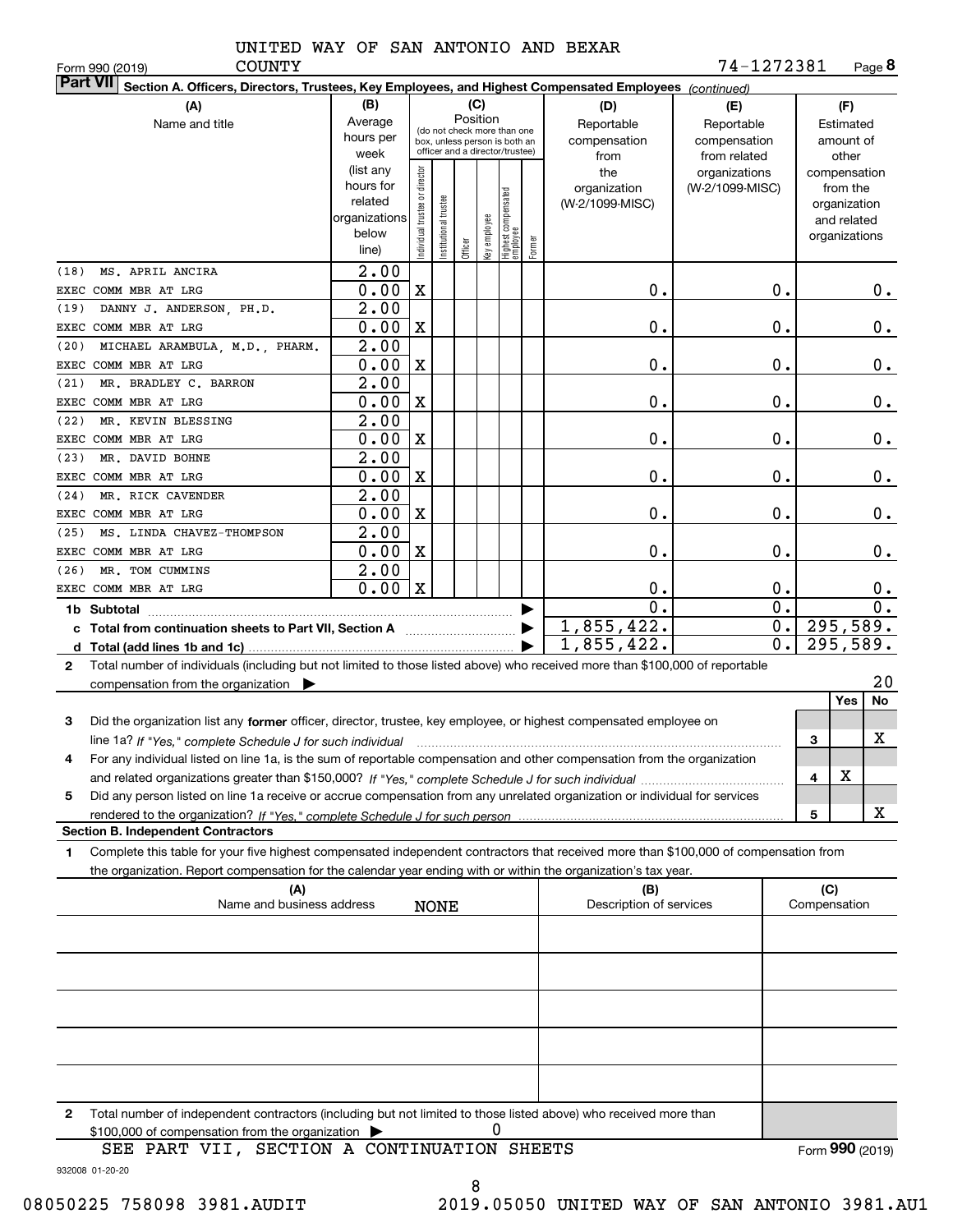Form 990

COUNTY 74-1272381

| <b>Part VII</b> Section A. Officers, Directors, Trustees, Key Employees, and Highest Compensated Employees (continued) |                   |                                |                      |         |                        |                              |        |                 |                                  |                          |  |  |
|------------------------------------------------------------------------------------------------------------------------|-------------------|--------------------------------|----------------------|---------|------------------------|------------------------------|--------|-----------------|----------------------------------|--------------------------|--|--|
| (A)                                                                                                                    | (B)               |                                |                      |         | (C)                    |                              |        | (D)             | (E)                              | (F)                      |  |  |
| Name and title                                                                                                         | Average           |                                |                      |         | Position               |                              |        | Reportable      | Reportable                       | Estimated                |  |  |
|                                                                                                                        | hours             |                                |                      |         | (check all that apply) |                              |        | compensation    | compensation                     | amount of                |  |  |
|                                                                                                                        | per               |                                |                      |         |                        |                              |        | from<br>the     | from related                     | other                    |  |  |
|                                                                                                                        | week<br>(list any |                                |                      |         |                        | Highest compensated employee |        | organization    | organizations<br>(W-2/1099-MISC) | compensation<br>from the |  |  |
|                                                                                                                        | hours for         |                                |                      |         |                        |                              |        | (W-2/1099-MISC) |                                  | organization             |  |  |
|                                                                                                                        | related           |                                |                      |         |                        |                              |        |                 |                                  | and related              |  |  |
|                                                                                                                        | organizations     |                                |                      |         |                        |                              |        |                 |                                  | organizations            |  |  |
|                                                                                                                        | below             | Individual trustee or director | nstitutional trustee |         | Key employee           |                              | Former |                 |                                  |                          |  |  |
|                                                                                                                        | line)             |                                |                      | Officer |                        |                              |        |                 |                                  |                          |  |  |
| MR. PHILLIP D. GREEN<br>(27)                                                                                           | $\overline{2.00}$ |                                |                      |         |                        |                              |        |                 |                                  |                          |  |  |
| EXEC COMM MBR AT LRG                                                                                                   | 0.00              | $\mathbf X$                    |                      |         |                        |                              |        | 0.              | 0.                               | 0.                       |  |  |
| (28)<br>MR. ADAM L. HAMILTON, P.E.                                                                                     | $\overline{2.00}$ |                                |                      |         |                        |                              |        |                 |                                  |                          |  |  |
| EXEC COMM MBR AT LRG                                                                                                   | 0.00              | $\mathbf X$                    |                      |         |                        |                              |        | 0.              | 0.                               | $\mathbf 0$ .            |  |  |
| (29)<br>MS. SARAH HARTE                                                                                                | 2.00              |                                |                      |         |                        |                              |        |                 |                                  |                          |  |  |
| EXEC COMM MBR AT LRG                                                                                                   | 0.00              | $\mathbf X$                    |                      |         |                        |                              |        | 0.              | 0.                               | $0$ .                    |  |  |
| (30)<br>MR. PETER J. HOLT                                                                                              | 2.00              |                                |                      |         |                        |                              |        |                 |                                  |                          |  |  |
| EXEC COMM MBR AT LRG                                                                                                   | 0.00              | $\mathbf X$                    |                      |         |                        |                              |        | 0.              | 0.                               | $\mathbf 0$ .            |  |  |
| MS. KATHY MAYS JOHNSON<br>(31)                                                                                         | 2.00              |                                |                      |         |                        |                              |        |                 |                                  |                          |  |  |
| EXEC COMM MBR AT LRG                                                                                                   | 0.00              | $\mathbf X$                    |                      |         |                        |                              |        | 0.              | 0.                               | $\mathbf 0$ .            |  |  |
| REV. KENNETH R. KEMP, M.D.<br>(32)                                                                                     | 2.00              |                                |                      |         |                        |                              |        |                 |                                  |                          |  |  |
| EXEC COMM MBR AT LRG                                                                                                   | 0.00              | $\mathbf X$                    |                      |         |                        |                              |        | 0.              | 0.                               | $0$ .                    |  |  |
| (33)<br>MR. THOMAS M. MENGLER                                                                                          | 2.00              |                                |                      |         |                        |                              |        |                 |                                  |                          |  |  |
| EXEC COMM MBR AT LRG                                                                                                   | 0.00              | $\mathbf X$                    |                      |         |                        |                              |        | 0.              | 0.                               | $0$ .                    |  |  |
| (34)<br>MR. HARVEY E. NAJIM                                                                                            | 2.00              |                                |                      |         |                        |                              |        |                 |                                  |                          |  |  |
| EXEC COMM MBR AT LRG                                                                                                   | 0.00              | $\mathbf X$                    |                      |         |                        |                              |        | 0.              | 0.                               | $\mathbf 0$ .            |  |  |
| (35)<br>MR. GILBERT F. VAZQUEZ                                                                                         | 2.00              |                                |                      |         |                        |                              |        |                 |                                  |                          |  |  |
| EXEC COMM MBR AT LRG                                                                                                   | 0.00              | $\mathbf X$                    |                      |         |                        |                              |        | 0.              | 0.                               | $\mathbf 0$ .            |  |  |
| (36)<br>MS. MARIA VILLAGOMEZ                                                                                           | 2.00              |                                |                      |         |                        |                              |        |                 |                                  |                          |  |  |
| EXEC COMM MBR AT LRG                                                                                                   | 0.00              | $\mathbf X$                    |                      |         |                        |                              |        | 0.              | 0.                               | $0$ .                    |  |  |
| (37)<br>MS. PEGGY WALKER                                                                                               | 2.00              |                                |                      |         |                        |                              |        |                 |                                  |                          |  |  |
| EXEC COMM MBR AT LRG                                                                                                   | 0.00              | $\mathbf X$                    |                      |         |                        |                              |        | 0.              | 0.                               | 0.                       |  |  |
| (38)<br>MR. JUAN AMAYA                                                                                                 | 2.00              |                                |                      |         |                        |                              |        |                 |                                  |                          |  |  |
| MEMBER-AT-LARGE                                                                                                        | 0.00              | $\mathbf X$                    |                      |         |                        |                              |        | 0.              | 0.                               | 0.                       |  |  |
| MR. CURT ANASTACIO<br>(39)                                                                                             | 2.00              |                                |                      |         |                        |                              |        |                 |                                  |                          |  |  |
| MEMBER-AT-LARGE                                                                                                        | 0.00              | X                              |                      |         |                        |                              |        | 0.              | 0.                               | 0.                       |  |  |
| (40) MR. ERNESTO ANCIRA, JR.                                                                                           | $\overline{2.00}$ |                                |                      |         |                        |                              |        |                 |                                  |                          |  |  |
| MEMBER-AT-LARGE                                                                                                        | $0.00 \,   X$     |                                |                      |         |                        |                              |        | 0.              | $\mathbf 0$ .                    | $0_{\cdot}$              |  |  |
| (41) MR. JOE A. ATKINSON                                                                                               | 2.00              |                                |                      |         |                        |                              |        |                 |                                  |                          |  |  |
| MEMBER-AT-LARGE                                                                                                        | 0.00              | $\mathbf{x}$                   |                      |         |                        |                              |        | $0$ .           | 0.                               | $0_{.}$                  |  |  |
| (42) MS. BARBARA BANKER                                                                                                | 2.00              |                                |                      |         |                        |                              |        |                 |                                  |                          |  |  |
| MEMBER-AT-LARGE                                                                                                        | 0.00              | $\mathbf X$                    |                      |         |                        |                              |        | 0.              | $\mathbf 0$ .                    | $0_{.}$                  |  |  |
| $(43)$ MR. J. DAN BATES                                                                                                | 2.00              |                                |                      |         |                        |                              |        |                 |                                  |                          |  |  |
| MEMBER-AT-LARGE                                                                                                        | 0.00              | $\mathbf X$                    |                      |         |                        |                              |        | 0.              | 0.                               | $0_{.}$                  |  |  |
| (44) MR. J. MICHAEL BELZ                                                                                               | 2.00              |                                |                      |         |                        |                              |        |                 |                                  |                          |  |  |
| MEMBER-AT-LARGE                                                                                                        | 0.00              | $\mathbf X$                    |                      |         |                        |                              |        | 0.              | 0.                               | $0_{.}$                  |  |  |
| (45) MS. LAURA BISHOP                                                                                                  | 2.00              |                                |                      |         |                        |                              |        |                 |                                  |                          |  |  |
| MEMBER-AT-LARGE                                                                                                        | 0.00              | $\mathbf x$                    |                      |         |                        |                              |        | 0.              | 0.                               | $0_{.}$                  |  |  |
| (46) MS. JELYNNE LEBLANC BURLEY                                                                                        | 2.00              |                                |                      |         |                        |                              |        |                 |                                  |                          |  |  |
| MEMBER-AT-LARGE                                                                                                        | 0.00              | X                              |                      |         |                        |                              |        | $\mathbf 0$ .   | $\mathbf 0$ .                    | 0.                       |  |  |
|                                                                                                                        |                   |                                |                      |         |                        |                              |        |                 |                                  |                          |  |  |
|                                                                                                                        |                   |                                |                      |         |                        |                              |        |                 |                                  |                          |  |  |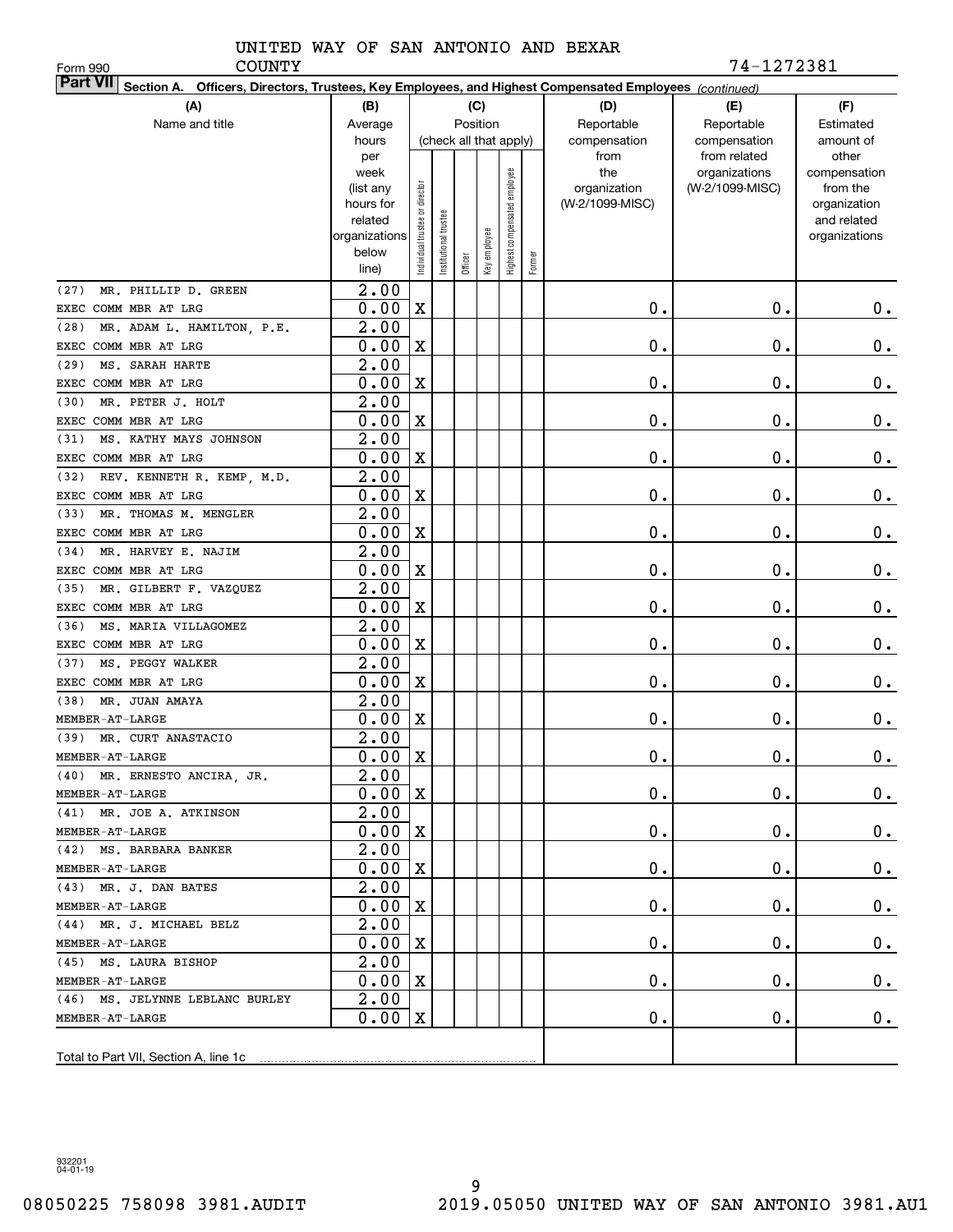Form 990

COUNTY 74-1272381

| Part VII Section A. Officers, Directors, Trustees, Key Employees, and Highest Compensated Employees (continued) |                    |                               |                      |         |                        |                              |        |                 |                               |                       |  |  |
|-----------------------------------------------------------------------------------------------------------------|--------------------|-------------------------------|----------------------|---------|------------------------|------------------------------|--------|-----------------|-------------------------------|-----------------------|--|--|
| (A)                                                                                                             | (B)                |                               |                      |         | (C)                    |                              |        | (D)             | (E)                           | (F)                   |  |  |
| Name and title                                                                                                  | Average            |                               |                      |         | Position               |                              |        | Reportable      | Reportable                    | Estimated             |  |  |
|                                                                                                                 | hours              |                               |                      |         | (check all that apply) |                              |        | compensation    | compensation                  | amount of             |  |  |
|                                                                                                                 | per<br>week        |                               |                      |         |                        |                              |        | from<br>the     | from related<br>organizations | other<br>compensation |  |  |
|                                                                                                                 | (list any          |                               |                      |         |                        |                              |        | organization    | (W-2/1099-MISC)               | from the              |  |  |
|                                                                                                                 | hours for          |                               |                      |         |                        |                              |        | (W-2/1099-MISC) |                               | organization          |  |  |
|                                                                                                                 | related            |                               |                      |         |                        |                              |        |                 |                               | and related           |  |  |
|                                                                                                                 | organizations      |                               |                      |         |                        |                              |        |                 |                               | organizations         |  |  |
|                                                                                                                 | below              | ndividual trustee or director | nstitutional trustee | Officer | Key employee           | Highest compensated employee | Former |                 |                               |                       |  |  |
|                                                                                                                 | line)              |                               |                      |         |                        |                              |        |                 |                               |                       |  |  |
| MS. RHONDA K. CALVERT<br>(47)                                                                                   | $\overline{2.00}$  |                               |                      |         |                        |                              |        |                 |                               |                       |  |  |
| MEMBER-AT-LARGE                                                                                                 | 0.00               | $\mathbf X$                   |                      |         |                        |                              |        | $\mathbf 0$ .   | 0.                            | 0.                    |  |  |
| (48) MS. CASSANDRA CARR                                                                                         | 2.00               |                               |                      |         |                        |                              |        |                 |                               |                       |  |  |
| MEMBER-AT-LARGE                                                                                                 | 0.00               | $\mathbf X$                   |                      |         |                        |                              |        | $\mathbf 0$ .   | 0.                            | 0.                    |  |  |
| MS. STEPHANIE CHANDLER<br>(49)                                                                                  | 2.00               |                               |                      |         |                        |                              |        |                 |                               |                       |  |  |
| MEMBER-AT-LARGE                                                                                                 | 0.00               | $\mathbf X$                   |                      |         |                        |                              |        | $\mathbf 0$ .   | $\mathbf 0$ .                 | 0.                    |  |  |
| MR. FULLY CLINGMAN<br>(50)                                                                                      | 2.00               |                               |                      |         |                        |                              |        |                 |                               |                       |  |  |
| MEMBER-AT-LARGE                                                                                                 | 0.00               | $\mathbf X$                   |                      |         |                        |                              |        | $\mathbf 0$ .   | $\mathbf 0$ .                 | 0.                    |  |  |
| MR. DERRICK CRAVER<br>(51)                                                                                      | 2.00               |                               |                      |         |                        |                              |        |                 |                               |                       |  |  |
| MEMBER-AT-LARGE                                                                                                 | 0.00               | $\mathbf X$                   |                      |         |                        |                              |        | $\mathbf 0$ .   | $\mathbf 0$ .                 | $\mathbf 0$ .         |  |  |
| MS. MARY DAVIDSON<br>(52)                                                                                       | 2.00               |                               |                      |         |                        |                              |        |                 |                               |                       |  |  |
| MEMBER-AT-LARGE                                                                                                 | 0.00               | $\mathbf X$                   |                      |         |                        |                              |        | $\mathbf 0$ .   | $\mathbf 0$ .                 | $\mathbf 0$ .         |  |  |
| (53) MR. TED DAY                                                                                                | 2.00               |                               |                      |         |                        |                              |        |                 |                               |                       |  |  |
| MEMBER-AT-LARGE                                                                                                 | 0.00               | $\mathbf X$                   |                      |         |                        |                              |        | $\mathbf 0$ .   | $\mathbf 0$ .                 | 0.                    |  |  |
| MS. YOLANDA DE LEON<br>(54)                                                                                     | 2.00               |                               |                      |         |                        |                              |        |                 |                               |                       |  |  |
| MEMBER-AT-LARGE                                                                                                 | 0.00               | $\mathbf X$                   |                      |         |                        |                              |        | $\mathbf 0$ .   | 0.                            | 0.                    |  |  |
| (55) MS. TRISH DEBERRY                                                                                          | 2.00               |                               |                      |         |                        |                              |        |                 |                               |                       |  |  |
| MEMBER-AT-LARGE                                                                                                 | 0.00               | $\mathbf X$                   |                      |         |                        |                              |        | $\mathbf 0$ .   | 0.                            | 0.                    |  |  |
| (56)<br>MS. LAURA DIXON                                                                                         | 2.00               |                               |                      |         |                        |                              |        |                 |                               |                       |  |  |
| MEMBER-AT-LARGE                                                                                                 | 0.00               | $\mathbf X$                   |                      |         |                        |                              |        | $\mathbf 0$ .   | 0.                            | 0.                    |  |  |
| TAYLOR EIGHMY, PH.D.<br>(57)                                                                                    | 2.00               |                               |                      |         |                        |                              |        |                 |                               |                       |  |  |
| MEMBER-AT-LARGE                                                                                                 | 0.00               | $\mathbf X$                   |                      |         |                        |                              |        | $\mathbf 0$ .   | 0.                            | 0.                    |  |  |
| MR. RUBEN M. ESCOBEDO, CPA<br>(58)                                                                              | 2.00               |                               |                      |         |                        |                              |        |                 |                               |                       |  |  |
| MEMBER-AT-LARGE                                                                                                 | 0.00               | $\mathbf X$                   |                      |         |                        |                              |        | $\mathbf 0$ .   | 0.                            | 0.                    |  |  |
| (59) MR. CHRISTOPHER EUGSTER                                                                                    | $\overline{2.00}$  |                               |                      |         |                        |                              |        |                 |                               |                       |  |  |
| MEMBER-AT-LARGE                                                                                                 | 0.00               | X                             |                      |         |                        |                              |        | $\mathbf 0$ .   | 0.                            | 0.                    |  |  |
| (60) MR. DICK EVANS                                                                                             | 2.00               |                               |                      |         |                        |                              |        |                 |                               |                       |  |  |
| MEMBER-AT-LARGE                                                                                                 | $0.00 \,   X$      |                               |                      |         |                        |                              |        | $\mathbf 0$ .   | $\mathbf 0$ .                 | 0.                    |  |  |
| (61) THOMAS M. EVANS, PH.D.                                                                                     | $\overline{2}$ .00 |                               |                      |         |                        |                              |        |                 |                               |                       |  |  |
| MEMBER-AT-LARGE                                                                                                 | 0.00               | X                             |                      |         |                        |                              |        | О.              | $\mathbf 0$ .                 | 0.                    |  |  |
| (62) MS. MARY FINGER                                                                                            | 2.00               |                               |                      |         |                        |                              |        |                 |                               |                       |  |  |
| MEMBER-AT-LARGE                                                                                                 | 0.00               | X                             |                      |         |                        |                              |        | О.              | $\mathbf 0$ .                 | 0.                    |  |  |
| (63) MR. MIKE FLORES, PH.D.                                                                                     | 2.00               |                               |                      |         |                        |                              |        |                 |                               |                       |  |  |
| MEMBER-AT-LARGE                                                                                                 | 0.00               | X                             |                      |         |                        |                              |        | О.              | $\mathbf 0$ .                 | $0$ .                 |  |  |
| (64) MR. PATRICK B. FROST                                                                                       | 2.00               |                               |                      |         |                        |                              |        |                 |                               |                       |  |  |
| MEMBER-AT-LARGE                                                                                                 | 0.00               | X                             |                      |         |                        |                              |        | О.              | $\mathbf 0$ .                 | $0\cdot$              |  |  |
| (65) MS. VICTORIA M. GARCIA                                                                                     | 2.00               |                               |                      |         |                        |                              |        |                 |                               |                       |  |  |
| MEMBER-AT-LARGE                                                                                                 | 0.00               | X                             |                      |         |                        |                              |        | О.              | $\mathbf 0$ .                 | $0\cdot$              |  |  |
| (66) MR. RICHARD E. GOLDSMITH                                                                                   | 2.00               |                               |                      |         |                        |                              |        |                 |                               |                       |  |  |
| MEMBER-AT-LARGE                                                                                                 | 0.00               | X                             |                      |         |                        |                              |        | О.              | $\mathbf 0$ .                 | 0.                    |  |  |
|                                                                                                                 |                    |                               |                      |         |                        |                              |        |                 |                               |                       |  |  |
| Total to Part VII, Section A, line 1c                                                                           |                    |                               |                      |         |                        |                              |        |                 |                               |                       |  |  |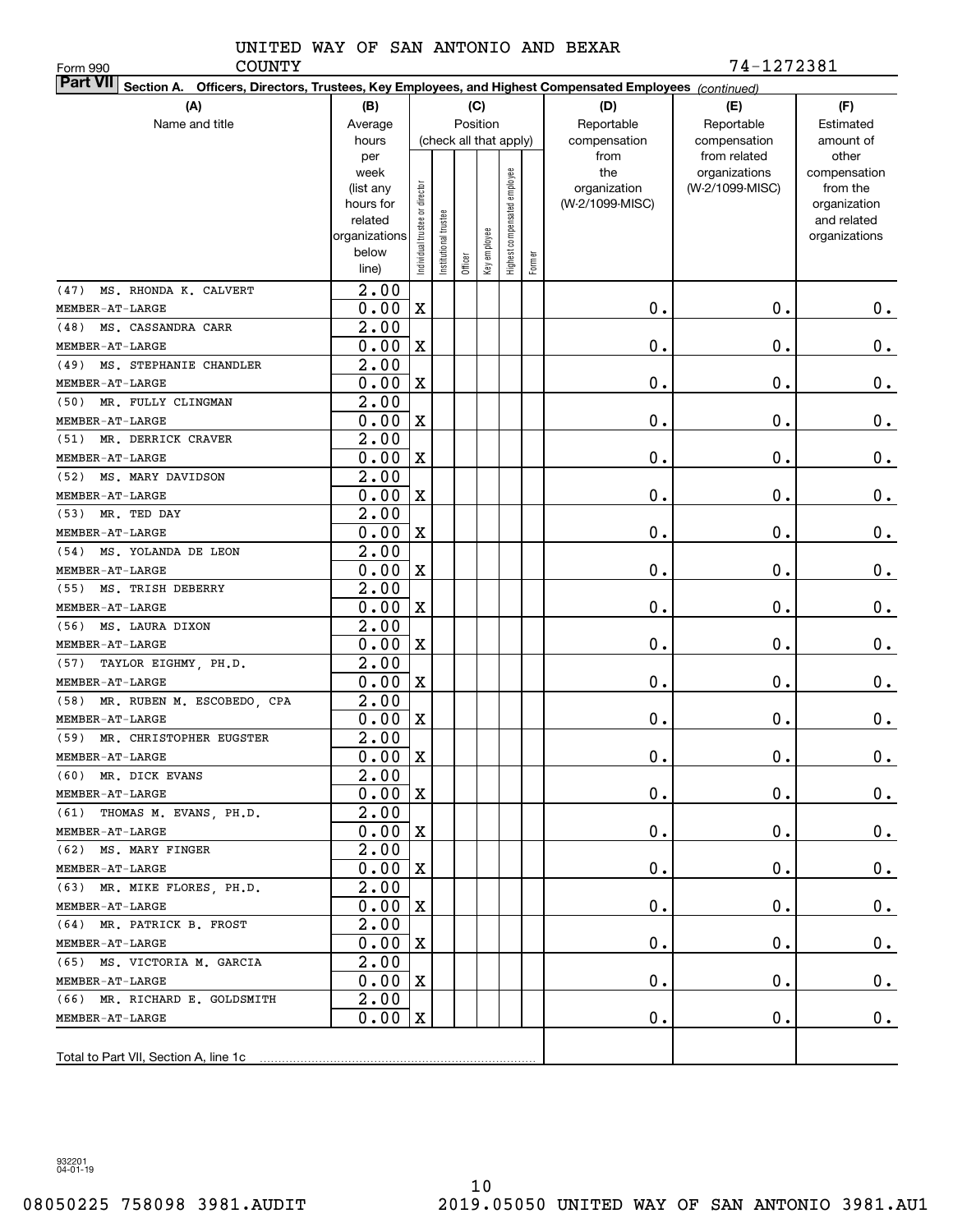Form 990

COUNTY 74-1272381

| <b>Part VII</b> Section A. Officers, Directors, Trustees, Key Employees, and Highest Compensated Employees (continued) |                        |                                |                      |         |                        |                              |        |                                 |                 |                             |  |  |
|------------------------------------------------------------------------------------------------------------------------|------------------------|--------------------------------|----------------------|---------|------------------------|------------------------------|--------|---------------------------------|-----------------|-----------------------------|--|--|
| (A)                                                                                                                    | (B)                    |                                |                      |         | (C)                    |                              |        | (D)                             | (E)             | (F)                         |  |  |
| Name and title                                                                                                         | Average                |                                |                      |         | Position               |                              |        | Reportable                      | Reportable      | Estimated                   |  |  |
|                                                                                                                        | hours                  |                                |                      |         | (check all that apply) |                              |        | compensation                    | compensation    | amount of                   |  |  |
|                                                                                                                        | per                    |                                |                      |         |                        |                              |        | from                            | from related    | other                       |  |  |
|                                                                                                                        | week                   |                                |                      |         |                        |                              |        | the                             | organizations   | compensation                |  |  |
|                                                                                                                        | (list any<br>hours for |                                |                      |         |                        |                              |        | organization<br>(W-2/1099-MISC) | (W-2/1099-MISC) | from the                    |  |  |
|                                                                                                                        | related                |                                |                      |         |                        |                              |        |                                 |                 | organization<br>and related |  |  |
|                                                                                                                        | organizations          |                                |                      |         |                        |                              |        |                                 |                 | organizations               |  |  |
|                                                                                                                        | below                  | Individual trustee or director | nstitutional trustee |         | Key employee           | Highest compensated employee |        |                                 |                 |                             |  |  |
|                                                                                                                        | line)                  |                                |                      | Officer |                        |                              | Former |                                 |                 |                             |  |  |
| MR. JOSEPH W. GORDER<br>(67)                                                                                           | $\overline{2.00}$      |                                |                      |         |                        |                              |        |                                 |                 |                             |  |  |
| MEMBER-AT-LARGE                                                                                                        | 0.00                   | $\mathbf X$                    |                      |         |                        |                              |        | 0.                              | $\mathbf 0$ .   | 0.                          |  |  |
| (68) MR. JAMES D. GOUDGE                                                                                               | 2.00                   |                                |                      |         |                        |                              |        |                                 |                 |                             |  |  |
| MEMBER-AT-LARGE                                                                                                        | 0.00                   | $\mathbf X$                    |                      |         |                        |                              |        | 0.                              | 0.              | $\mathbf 0$ .               |  |  |
| MS. SUZANNE GOUDGE<br>(69)                                                                                             | 2.00                   |                                |                      |         |                        |                              |        |                                 |                 |                             |  |  |
| MEMBER-AT-LARGE                                                                                                        | 0.00                   | $\mathbf X$                    |                      |         |                        |                              |        | 0.                              | 0.              | $\mathbf 0$ .               |  |  |
| MR. WILLIAM E. GREEHEY<br>(70)                                                                                         | 2.00                   |                                |                      |         |                        |                              |        |                                 |                 |                             |  |  |
| MEMBER-AT-LARGE                                                                                                        | 0.00                   | $\mathbf X$                    |                      |         |                        |                              |        | 0.                              | 0.              | $\mathbf 0$ .               |  |  |
| MR. ROGER R. HEMMINGHAUS<br>(71)                                                                                       | 2.00                   |                                |                      |         |                        |                              |        |                                 |                 |                             |  |  |
| MEMBER-AT-LARGE                                                                                                        | 0.00                   | $\mathbf X$                    |                      |         |                        |                              |        | 0.                              | 0.              | $\mathbf 0$ .               |  |  |
| MR. MIKE HERNANDEZ<br>(72)                                                                                             | 2.00                   |                                |                      |         |                        |                              |        |                                 |                 |                             |  |  |
| MEMBER-AT-LARGE                                                                                                        | 0.00                   | $\mathbf X$                    |                      |         |                        |                              |        | 0.                              | 0.              | $\mathbf 0$ .               |  |  |
| MR. WILLIAM HILEMAN<br>(73)                                                                                            | 2.00                   |                                |                      |         |                        |                              |        |                                 |                 |                             |  |  |
| MEMBER-AT-LARGE                                                                                                        | 0.00                   | $\mathbf X$                    |                      |         |                        |                              |        | 0.                              | 0.              | $\mathbf 0$ .               |  |  |
| MR. JIMMY HOLMES<br>(74)                                                                                               | 2.00                   |                                |                      |         |                        |                              |        |                                 |                 |                             |  |  |
| MEMBER-AT-LARGE                                                                                                        | 0.00                   | $\mathbf X$                    |                      |         |                        |                              |        | 0.                              | $\mathbf 0$ .   | $\mathbf 0$ .               |  |  |
| (75) MR. PETER M. HOLT                                                                                                 | 2.00                   |                                |                      |         |                        |                              |        |                                 |                 |                             |  |  |
| MEMBER-AT-LARGE                                                                                                        | 0.00                   | $\mathbf X$                    |                      |         |                        |                              |        | 0.                              | 0.              | $\mathbf 0$ .               |  |  |
| (76)<br>MR. MIKE HOWARD                                                                                                | 2.00                   |                                |                      |         |                        |                              |        |                                 |                 |                             |  |  |
| MEMBER-AT-LARGE                                                                                                        | 0.00                   | $\mathbf X$                    |                      |         |                        |                              |        | 0.                              | 0.              | $\mathbf 0$ .               |  |  |
| (77) GEN ANDREW P. IOSUE, USAF(RET)                                                                                    | $\overline{2.00}$      |                                |                      |         |                        |                              |        |                                 |                 |                             |  |  |
| MEMBER-AT-LARGE                                                                                                        | 0.00                   | $\mathbf X$                    |                      |         |                        |                              |        | 0.                              | $\mathbf 0$ .   | 0.                          |  |  |
| MR. MARK M. JOHNSON<br>(78)                                                                                            | $\overline{2.00}$      |                                |                      |         |                        |                              |        |                                 |                 |                             |  |  |
| MEMBER-AT-LARGE                                                                                                        | 2.00                   | $\mathbf X$                    |                      |         |                        |                              |        | $0$ .                           | $\mathbf 0$ .   | 0.                          |  |  |
| (79) MS. ABIGAIL KAMPMANN                                                                                              | 2.00                   |                                |                      |         |                        |                              |        |                                 |                 |                             |  |  |
| MEMBER-AT-LARGE                                                                                                        | 0.00                   | $\mathbf X$                    |                      |         |                        |                              |        | 0.                              | Ο.              | 0.                          |  |  |
| (80) MR. BILL CLARK KENT                                                                                               | 2.00                   |                                |                      |         |                        |                              |        |                                 |                 |                             |  |  |
| MEMBER-AT-LARGE                                                                                                        | $0.00 \,   X$          |                                |                      |         |                        |                              |        | 0.                              | $\mathbf 0$ .   | $0_{\cdot}$                 |  |  |
| (81) MR. MICHAEL KIOLBASSA                                                                                             | $\overline{2}$ .00     |                                |                      |         |                        |                              |        |                                 |                 |                             |  |  |
| MEMBER-AT-LARGE                                                                                                        | 0.00                   | X                              |                      |         |                        |                              |        | $0$ .                           | $\mathbf 0$ .   | $0_{.}$                     |  |  |
| (82) MR. WILLIAM R. KLESSE                                                                                             | 2.00                   |                                |                      |         |                        |                              |        |                                 |                 |                             |  |  |
| MEMBER-AT-LARGE                                                                                                        | 2.00                   | X                              |                      |         |                        |                              |        | $0$ .                           | $\mathbf 0$ .   | $0_{\cdot}$                 |  |  |
| (83) MR. KIRK KOHLER                                                                                                   | 2.00                   |                                |                      |         |                        |                              |        |                                 |                 |                             |  |  |
| MEMBER-AT-LARGE                                                                                                        | 0.00                   | X                              |                      |         |                        |                              |        | $0$ .                           | $\mathbf 0$ .   | $0_{\cdot}$                 |  |  |
| (84) MR. BART C. KOONTZ                                                                                                | 2.00                   |                                |                      |         |                        |                              |        |                                 |                 |                             |  |  |
| MEMBER-AT-LARGE                                                                                                        | 0.00                   | X                              |                      |         |                        |                              |        | $0$ .                           | $\mathbf 0$ .   | $0_{\cdot}$                 |  |  |
| (85) MR. JIM LAFFOON                                                                                                   | 2.00                   |                                |                      |         |                        |                              |        |                                 |                 |                             |  |  |
| MEMBER-AT-LARGE                                                                                                        | 0.00                   | X                              |                      |         |                        |                              |        | $\mathbf 0$ .                   | $\mathbf 0$ .   | 0.                          |  |  |
| (86) MR. LEONARD E. LAWRENCE, M.D.                                                                                     | 2.00                   |                                |                      |         |                        |                              |        |                                 |                 |                             |  |  |
| MEMBER-AT-LARGE                                                                                                        | 0.00                   | X                              |                      |         |                        |                              |        | $\mathbf 0$ .                   | $\mathbf 0$ .   | 0.                          |  |  |
|                                                                                                                        |                        |                                |                      |         |                        |                              |        |                                 |                 |                             |  |  |
|                                                                                                                        |                        |                                |                      |         |                        |                              |        |                                 |                 |                             |  |  |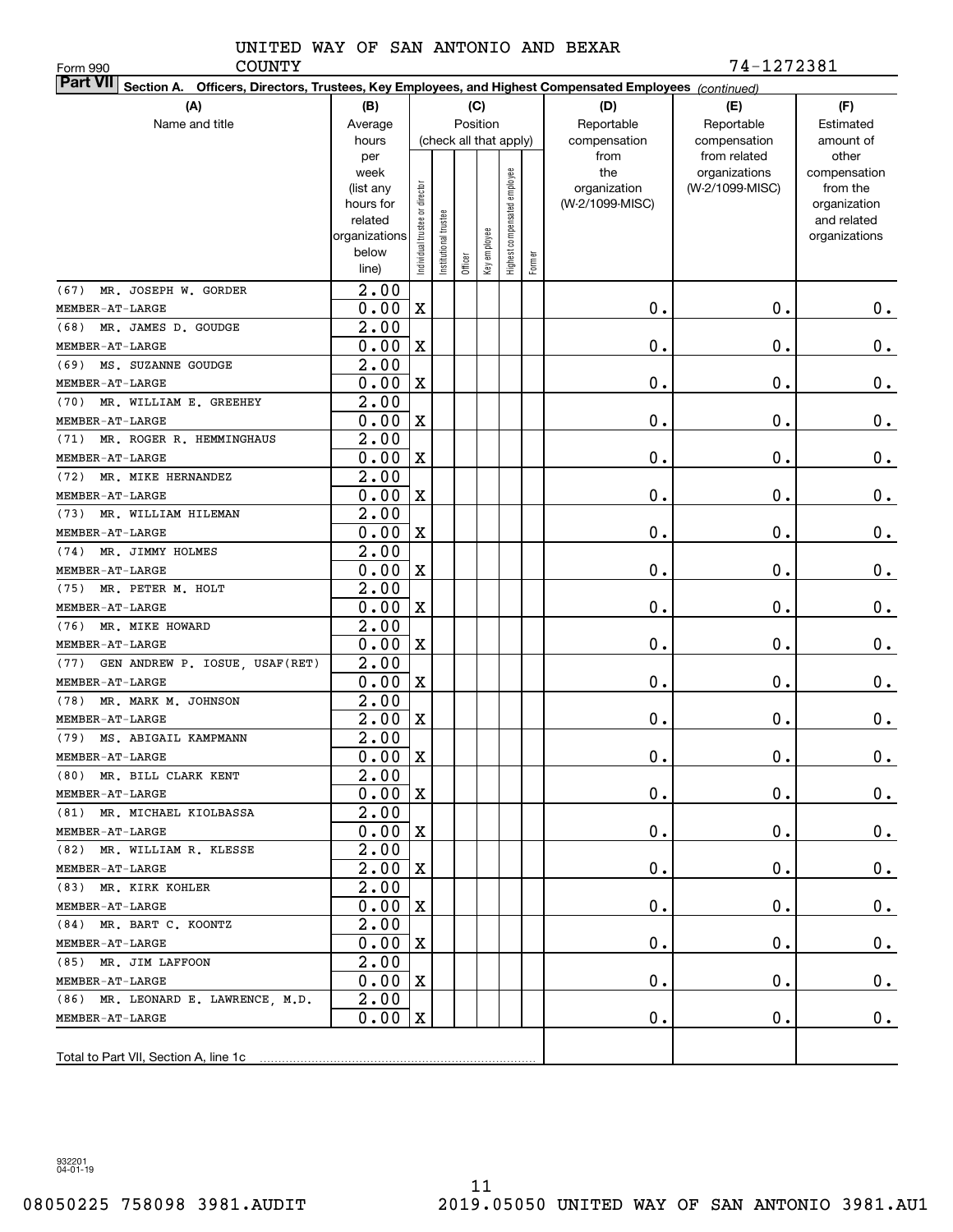Form 990

COUNTY 74-1272381

| <b>Part VII</b> Section A. Officers, Directors, Trustees, Key Employees, and Highest Compensated Employees (continued) |                   |                               |                      |         |                        |                              |        |                 |                               |                       |  |  |
|------------------------------------------------------------------------------------------------------------------------|-------------------|-------------------------------|----------------------|---------|------------------------|------------------------------|--------|-----------------|-------------------------------|-----------------------|--|--|
| (A)                                                                                                                    | (B)               |                               |                      |         | (C)                    |                              |        | (D)             | (E)                           | (F)                   |  |  |
| Name and title                                                                                                         | Average           |                               |                      |         | Position               |                              |        | Reportable      | Reportable                    | Estimated             |  |  |
|                                                                                                                        | hours             |                               |                      |         | (check all that apply) |                              |        | compensation    | compensation                  | amount of             |  |  |
|                                                                                                                        | per<br>week       |                               |                      |         |                        |                              |        | from<br>the     | from related<br>organizations | other<br>compensation |  |  |
|                                                                                                                        | (list any         |                               |                      |         |                        |                              |        | organization    | (W-2/1099-MISC)               | from the              |  |  |
|                                                                                                                        | hours for         |                               |                      |         |                        |                              |        | (W-2/1099-MISC) |                               | organization          |  |  |
|                                                                                                                        | related           |                               |                      |         |                        |                              |        |                 |                               | and related           |  |  |
|                                                                                                                        | organizations     |                               |                      |         |                        |                              |        |                 |                               | organizations         |  |  |
|                                                                                                                        | below             | ndividual trustee or director | nstitutional trustee | Officer | Key employee           | Highest compensated employee | Former |                 |                               |                       |  |  |
|                                                                                                                        | line)             |                               |                      |         |                        |                              |        |                 |                               |                       |  |  |
| (87) MR. PAT LEGAN (7/1/19-3/2/20)                                                                                     | 2.00              |                               |                      |         |                        |                              |        |                 |                               |                       |  |  |
| MEMBER-AT-LARGE                                                                                                        | 0.00              | $\mathbf X$                   |                      |         |                        |                              |        | 0.              | 0.                            | 0.                    |  |  |
| (88) MR. RICHARD G. LINDNER                                                                                            | 2.00              |                               |                      |         |                        |                              |        |                 |                               |                       |  |  |
| MEMBER-AT-LARGE                                                                                                        | 0.00              | $\mathbf X$                   |                      |         |                        |                              |        | 0.              | 0.                            | $\mathbf 0$ .         |  |  |
| (89) MR. CHARLES D. LUTZ, III                                                                                          | $\overline{2.00}$ |                               |                      |         |                        |                              |        |                 |                               |                       |  |  |
| MEMBER-AT-LARGE                                                                                                        | 0.00              | $\mathbf X$                   |                      |         |                        |                              |        | 0.              | 0.                            | 0.                    |  |  |
| (90) MR. BOB MARBUT                                                                                                    | 2.00              |                               |                      |         |                        |                              |        |                 |                               |                       |  |  |
| MEMBER-AT-LARGE                                                                                                        | 0.00              | $\mathbf X$                   |                      |         |                        |                              |        | 0.              | 0.                            | $0$ .                 |  |  |
| (91) MR. PEDRO MARTINEZ                                                                                                | 2.00              |                               |                      |         |                        |                              |        |                 |                               |                       |  |  |
| MEMBER-AT-LARGE                                                                                                        | 0.00              | $\mathbf X$                   |                      |         |                        |                              |        | 0.              | 0.                            | $\mathbf 0$ .         |  |  |
| (92) MR. L. LOWRY MAYS                                                                                                 | 2.00              |                               |                      |         |                        |                              |        |                 |                               |                       |  |  |
| MEMBER-AT-LARGE                                                                                                        | $\overline{2.00}$ | $\mathbf X$                   |                      |         |                        |                              |        | 0.              | 0.                            | $0$ .                 |  |  |
| (93) MR. RED MCCOMBS                                                                                                   | $\overline{2.00}$ |                               |                      |         |                        |                              |        |                 |                               |                       |  |  |
| MEMBER-AT-LARGE                                                                                                        | 0.00              | $\mathbf X$                   |                      |         |                        |                              |        | 0.              | 0.                            | 0.                    |  |  |
| (94) MR. JOSEPH S. MCLAUCHLAN                                                                                          | 2.00              |                               |                      |         |                        |                              |        |                 |                               |                       |  |  |
| MEMBER-AT-LARGE                                                                                                        | 0.00<br>2.00      | $\mathbf X$                   |                      |         |                        |                              |        | 0.              | 0.                            | $0$ .                 |  |  |
| (95) MR. JOE MERTENS<br>MEMBER-AT-LARGE                                                                                | 0.00              | $\mathbf X$                   |                      |         |                        |                              |        | 0.              | 0.                            | $0$ .                 |  |  |
| (96) MR. JOHN K. MEYER                                                                                                 | 2.00              |                               |                      |         |                        |                              |        |                 |                               |                       |  |  |
| MEMBER-AT-LARGE                                                                                                        | 0.00              | $\mathbf X$                   |                      |         |                        |                              |        | 0.              | 0.                            | 0.                    |  |  |
| (97) MR. WILLIAM G. MOLL                                                                                               | 2.00              |                               |                      |         |                        |                              |        |                 |                               |                       |  |  |
| MEMBER-AT-LARGE                                                                                                        | 0.00              | $\mathbf X$                   |                      |         |                        |                              |        | 0.              | 0.                            | 0.                    |  |  |
| (98) MR. BOBBY OLVEDA                                                                                                  | 2.00              |                               |                      |         |                        |                              |        |                 |                               |                       |  |  |
| MEMBER-AT-LARGE                                                                                                        | 0.00              | $\mathbf X$                   |                      |         |                        |                              |        | 0.              | 0.                            | 0.                    |  |  |
| (99) MS. JUDY PEACE                                                                                                    | 2.00              |                               |                      |         |                        |                              |        |                 |                               |                       |  |  |
| MEMBER-AT-LARGE                                                                                                        | 0.00              | X                             |                      |         |                        |                              |        | 0.              | 0.                            | 0.                    |  |  |
| (100) MR. RICHARD PEREZ                                                                                                | 2.00              |                               |                      |         |                        |                              |        |                 |                               |                       |  |  |
| MEMBER-AT-LARGE                                                                                                        | 0.00              | $\mathbf x$                   |                      |         |                        |                              |        | 0.              | 0.                            | $0$ .                 |  |  |
| (101) MR. JIM PERSCHBACH                                                                                               | 2.00              |                               |                      |         |                        |                              |        |                 |                               |                       |  |  |
| MEMBER-AT-LARGE                                                                                                        | 0.00              | X                             |                      |         |                        |                              |        | $\mathbf 0$ .   | 0.                            | $0_{.}$               |  |  |
| (102) MS. SHELLEY POTTER                                                                                               | 2.00              |                               |                      |         |                        |                              |        |                 |                               |                       |  |  |
| MEMBER-AT-LARGE                                                                                                        | 0.00              | X                             |                      |         |                        |                              |        | 0.              | 0.                            | $0_{.}$               |  |  |
| (103) MR. JAMES R. REED                                                                                                | 2.00              |                               |                      |         |                        |                              |        |                 |                               |                       |  |  |
| MEMBER-AT-LARGE                                                                                                        | 0.00              | X                             |                      |         |                        |                              |        | 0.              | $\mathbf 0$ .                 | $0_{.}$               |  |  |
| (104) MR. GRAHAM REEVE                                                                                                 | 2.00              |                               |                      |         |                        |                              |        |                 |                               |                       |  |  |
| MEMBER-AT-LARGE                                                                                                        | 0.00              | X                             |                      |         |                        |                              |        | 0.              | $\mathbf 0$ .                 | $0_{.}$               |  |  |
| (105) MS. KATIE REYNOLDS                                                                                               | 2.00              |                               |                      |         |                        |                              |        |                 |                               |                       |  |  |
| MEMBER-AT-LARGE                                                                                                        | 0.00              | X                             |                      |         |                        |                              |        | 0.              | $\mathbf 0$ .                 | 0.                    |  |  |
| (106) MS. CARI BREAKIE RICHARDSON                                                                                      | 2.00              |                               |                      |         |                        |                              |        |                 |                               |                       |  |  |
| MEMBER-AT-LARGE                                                                                                        | 0.00              | $\mathbf X$                   |                      |         |                        |                              |        | 0.              | $\mathbf 0$ .                 | 0.                    |  |  |
|                                                                                                                        |                   |                               |                      |         |                        |                              |        |                 |                               |                       |  |  |
|                                                                                                                        |                   |                               |                      |         |                        |                              |        |                 |                               |                       |  |  |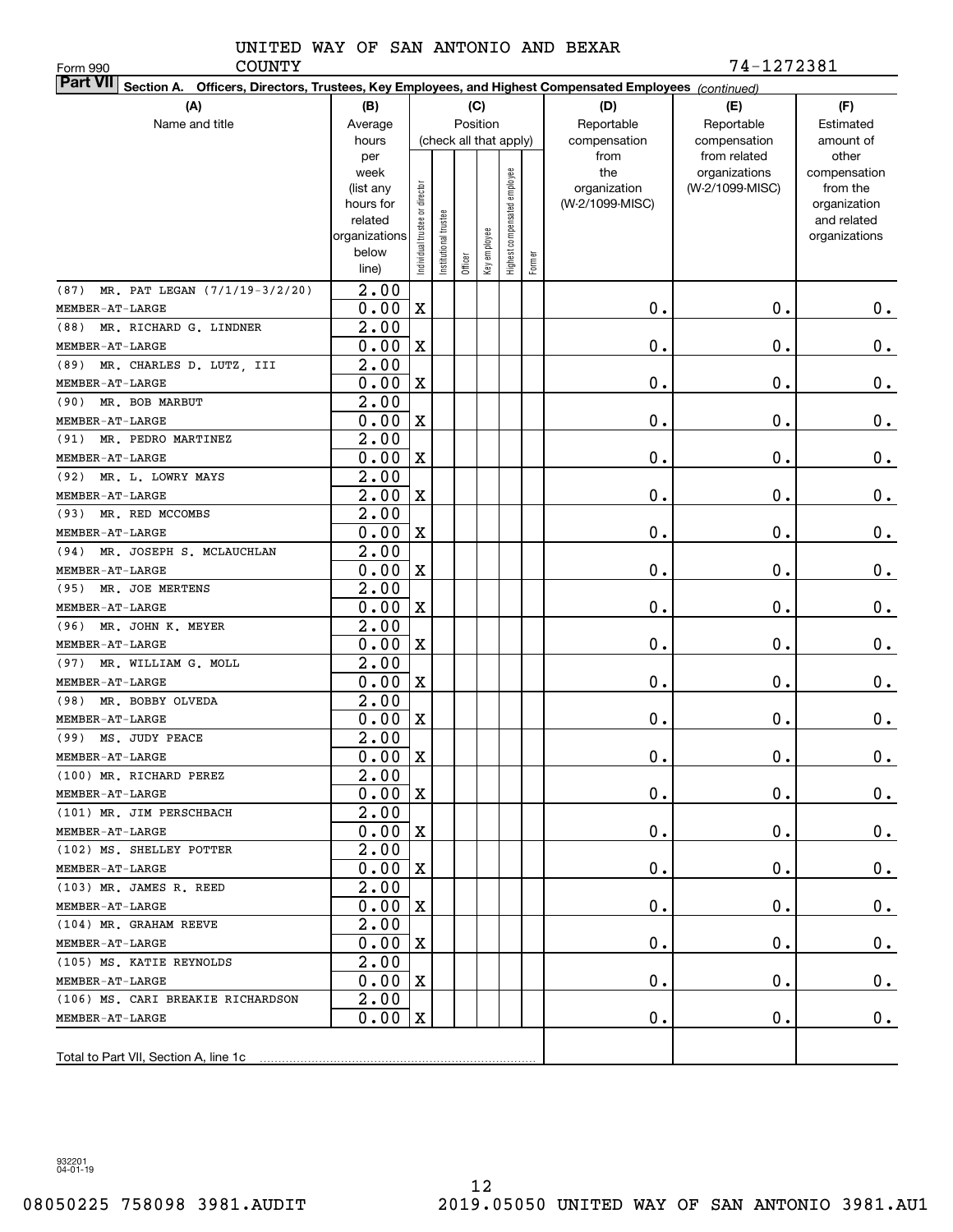Form 990

COUNTY 74-1272381

| <b>Part VII</b> Section A. Officers, Directors, Trustees, Key Employees, and Highest Compensated Employees (continued) |                   |                                |                      |         |                        |                              |        |                     |                                  |                          |  |  |
|------------------------------------------------------------------------------------------------------------------------|-------------------|--------------------------------|----------------------|---------|------------------------|------------------------------|--------|---------------------|----------------------------------|--------------------------|--|--|
| (A)                                                                                                                    | (B)<br>(C)        |                                |                      |         |                        |                              |        | (D)                 | (E)                              | (F)                      |  |  |
| Name and title                                                                                                         | Average           |                                |                      |         | Position               |                              |        | Reportable          | Reportable                       | Estimated                |  |  |
|                                                                                                                        | hours             |                                |                      |         | (check all that apply) |                              |        | compensation        | compensation                     | amount of                |  |  |
|                                                                                                                        | per               |                                |                      |         |                        |                              |        | from                | from related                     | other                    |  |  |
|                                                                                                                        | week<br>(list any |                                |                      |         |                        |                              |        | the<br>organization | organizations<br>(W-2/1099-MISC) | compensation<br>from the |  |  |
|                                                                                                                        | hours for         |                                |                      |         |                        |                              |        | (W-2/1099-MISC)     |                                  | organization             |  |  |
|                                                                                                                        | related           |                                |                      |         |                        |                              |        |                     |                                  | and related              |  |  |
|                                                                                                                        | organizations     |                                |                      |         |                        |                              |        |                     |                                  | organizations            |  |  |
|                                                                                                                        | below             | Individual trustee or director | nstitutional trustee |         | Key employee           | Highest compensated employee | Former |                     |                                  |                          |  |  |
|                                                                                                                        | line)             |                                |                      | Officer |                        |                              |        |                     |                                  |                          |  |  |
| (107) MR. ANTHONY TODD ROBERTSON                                                                                       | $\overline{2.00}$ |                                |                      |         |                        |                              |        |                     |                                  |                          |  |  |
| MEMBER-AT-LARGE                                                                                                        | 0.00              | $\mathbf X$                    |                      |         |                        |                              |        | 0.                  | $\mathbf 0$ .                    | 0.                       |  |  |
| (108) MR. BRADLEY ROLLINS                                                                                              | 2.00              |                                |                      |         |                        |                              |        |                     |                                  |                          |  |  |
| MEMBER-AT-LARGE                                                                                                        | 0.00              | $\mathbf X$                    |                      |         |                        |                              |        | 0.                  | 0.                               | 0.                       |  |  |
| (109) MG DAVID A. RUBENSTEIN USA (RET                                                                                  | 2.00              |                                |                      |         |                        |                              |        |                     |                                  |                          |  |  |
| MEMBER-AT-LARGE                                                                                                        | 0.00              | $\mathbf X$                    |                      |         |                        |                              |        | 0.                  | 0.                               | 0.                       |  |  |
| (110) MS. JENNA SAUCEDO-HERRERA                                                                                        | 2.00              |                                |                      |         |                        |                              |        |                     |                                  |                          |  |  |
| MEMBER-AT-LARGE                                                                                                        | 0.00              | $\mathbf X$                    |                      |         |                        |                              |        | 0.                  | 0.                               | 0.                       |  |  |
| (111) MR. RICHARD T. SCHLOSBERG, III                                                                                   | 2.00              |                                |                      |         |                        |                              |        |                     |                                  |                          |  |  |
| MEMBER-AT-LARGE                                                                                                        | 0.00              | $\mathbf X$                    |                      |         |                        |                              |        | 0.                  | 0.                               | 0.                       |  |  |
| (112) MR. DAVE SCHMIDT                                                                                                 | 2.00              |                                |                      |         |                        |                              |        |                     |                                  |                          |  |  |
| MEMBER-AT-LARGE                                                                                                        | 0.00              | $\mathbf X$                    |                      |         |                        |                              |        | 0.                  | $\mathbf 0$ .                    | 0.                       |  |  |
| (113) MR. GEORGE W. SCOFIELD                                                                                           | 2.00              |                                |                      |         |                        |                              |        |                     |                                  |                          |  |  |
| MEMBER-AT-LARGE                                                                                                        | 0.00              | $\mathbf X$                    |                      |         |                        |                              |        | 0.                  | 0.                               | 0.                       |  |  |
| (114) MR. BEN SCOTT                                                                                                    | 2.00              |                                |                      |         |                        |                              |        |                     |                                  |                          |  |  |
| MEMBER-AT-LARGE                                                                                                        | 0.00              | $\mathbf X$                    |                      |         |                        |                              |        | 0.                  | $\mathbf 0$ .                    | 0.                       |  |  |
| (115) MS. MARSHA M. SHIELDS                                                                                            | 2.00              |                                |                      |         |                        |                              |        |                     |                                  |                          |  |  |
| MEMBER-AT-LARGE                                                                                                        | 0.00              | $\mathbf X$                    |                      |         |                        |                              |        | 0.                  | $\mathbf 0$ .                    | 0.                       |  |  |
| (116) MR. LIONEL SOSA                                                                                                  | 2.00              |                                |                      |         |                        |                              |        |                     |                                  |                          |  |  |
| MEMBER-AT-LARGE                                                                                                        | 0.00              | $\mathbf X$                    |                      |         |                        |                              |        | 0.                  | 0.                               | 0.                       |  |  |
| (117) THE HON. JOHN J. SPECIA, JR.                                                                                     | 2.00              |                                |                      |         |                        |                              |        |                     |                                  |                          |  |  |
| MEMBER-AT-LARGE                                                                                                        | 0.00              | $\mathbf X$                    |                      |         |                        |                              |        | 0.                  | 0.                               | 0.                       |  |  |
| (118) CHAP MG HOWARD STENDAHL USAF (R                                                                                  | 2.00              |                                |                      |         |                        |                              |        |                     |                                  |                          |  |  |
| MEMBER-AT-LARGE                                                                                                        | 0.00              | $\mathbf X$                    |                      |         |                        |                              |        | 0.                  | 0.                               | 0.                       |  |  |
| (119) MR. MATTHEW M. STONE                                                                                             | 2.00              |                                |                      |         |                        |                              |        |                     |                                  |                          |  |  |
| MEMBER-AT-LARGE                                                                                                        | 0.00              | X                              |                      |         |                        |                              |        | 0.                  | 0.                               | 0.                       |  |  |
| (120) MS CYNTHIA TENIENTE-MATSON, ED                                                                                   | $\overline{2.00}$ |                                |                      |         |                        |                              |        |                     |                                  |                          |  |  |
| MEMBER-AT-LARGE                                                                                                        | 0.00              | $\mathbf{x}$                   |                      |         |                        |                              |        | 0.                  | $\mathbf 0$ .                    | $0_{\cdot}$              |  |  |
| (121) MR. PAUL D. THORNTON                                                                                             | 2.00              |                                |                      |         |                        |                              |        |                     |                                  |                          |  |  |
| MEMBER-AT-LARGE                                                                                                        | 0.00              | X                              |                      |         |                        |                              |        | $\mathbf 0$ .       | $\mathbf 0$ .                    | $0_{.}$                  |  |  |
| (122) MR. JAMES M. TRUSS                                                                                               | 2.00              |                                |                      |         |                        |                              |        |                     |                                  |                          |  |  |
| MEMBER-AT-LARGE                                                                                                        | 0.00              | X                              |                      |         |                        |                              |        | $0$ .               | $\mathbf 0$ .                    | $0$ .                    |  |  |
| (123) MS. SUZANNE WADE                                                                                                 | 2.00              |                                |                      |         |                        |                              |        |                     |                                  |                          |  |  |
| MEMBER-AT-LARGE                                                                                                        | 0.00              | X                              |                      |         |                        |                              |        | 0.                  | $\mathbf 0$ .                    | $0_{.}$                  |  |  |
| (124) MR. W. LAWRENCE WALKER, JR.                                                                                      | 2.00              |                                |                      |         |                        |                              |        |                     |                                  |                          |  |  |
| MEMBER-AT-LARGE                                                                                                        | 0.00              | X                              |                      |         |                        |                              |        | 0.                  | $\mathbf 0$ .                    | $0_{.}$                  |  |  |
| (125) MR. FLOYD WILSON, JR.                                                                                            | 2.00              |                                |                      |         |                        |                              |        |                     |                                  |                          |  |  |
| MEMBER-AT-LARGE                                                                                                        | 0.00              | X                              |                      |         |                        |                              |        | 0.                  | $\mathbf 0$ .                    | $0$ .                    |  |  |
| (126) MR BARTELL ZACHRY(7/1/19-6/10/                                                                                   | 2.00              |                                |                      |         |                        |                              |        |                     |                                  |                          |  |  |
| MEMBER-AT-LARGE                                                                                                        | 0.00              | X                              |                      |         |                        |                              |        | 0.                  | $\mathbf 0$ .                    | 0.                       |  |  |
|                                                                                                                        |                   |                                |                      |         |                        |                              |        |                     |                                  |                          |  |  |
|                                                                                                                        |                   |                                |                      |         |                        |                              |        |                     |                                  |                          |  |  |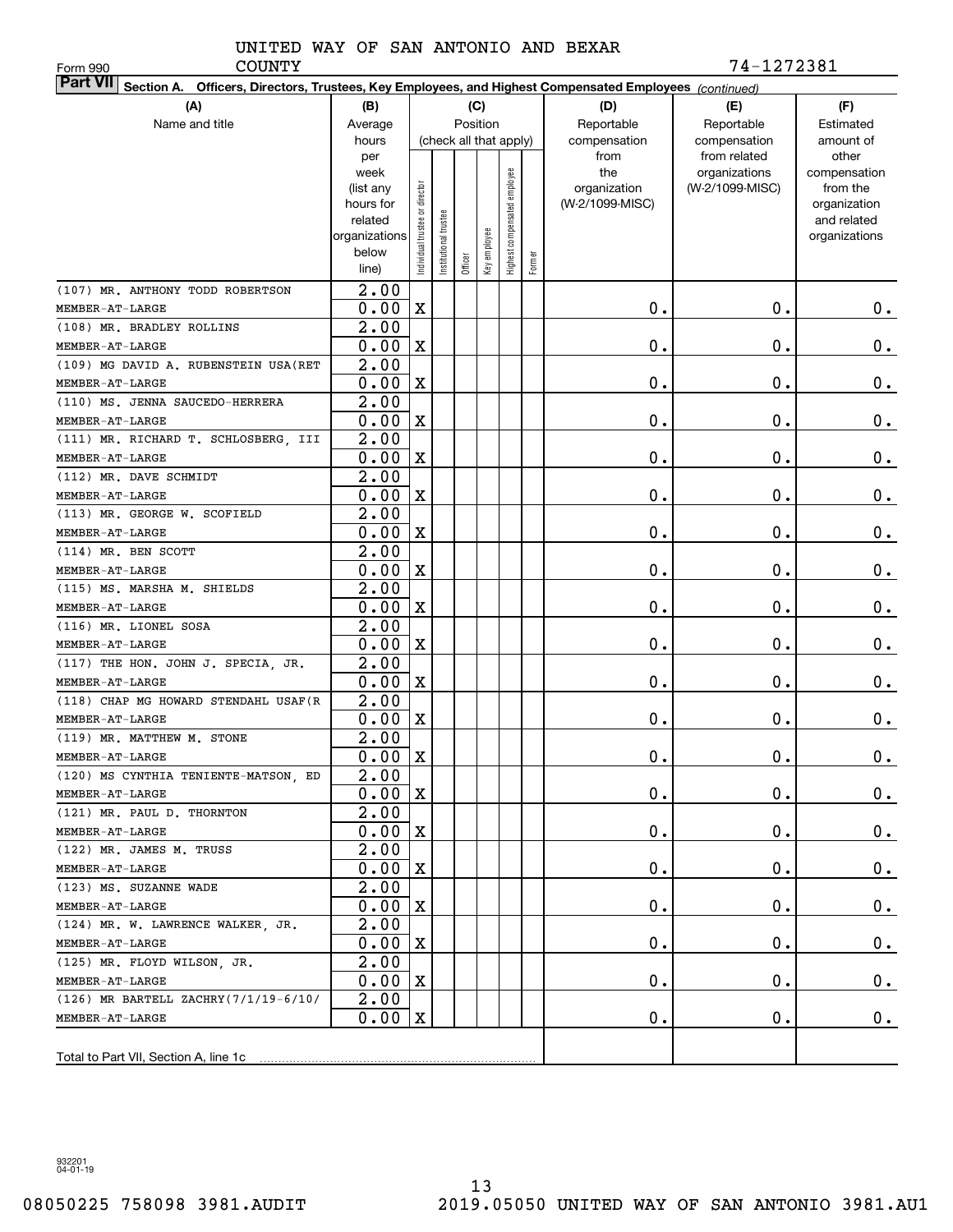Form 990

COUNTY 74-1272381

| <b>Part VII</b> Section A. Officers, Directors, Trustees, Key Employees, and Highest Compensated Employees (continued) |                        |                                |                       |                        |              |                              |        |                                 |                 |                          |  |  |
|------------------------------------------------------------------------------------------------------------------------|------------------------|--------------------------------|-----------------------|------------------------|--------------|------------------------------|--------|---------------------------------|-----------------|--------------------------|--|--|
| (A)                                                                                                                    | (B)                    |                                |                       |                        | (C)          |                              |        | (D)                             | (E)             | (F)                      |  |  |
| Name and title                                                                                                         | Average                |                                |                       | Position               |              |                              |        | Reportable                      | Reportable      | Estimated                |  |  |
|                                                                                                                        | hours                  |                                |                       | (check all that apply) |              |                              |        | compensation                    | compensation    | amount of                |  |  |
|                                                                                                                        | per                    |                                |                       |                        |              |                              |        | from                            | from related    | other                    |  |  |
|                                                                                                                        | week                   |                                |                       |                        |              |                              |        | the                             | organizations   | compensation             |  |  |
|                                                                                                                        | (list any<br>hours for |                                |                       |                        |              |                              |        | organization<br>(W-2/1099-MISC) | (W-2/1099-MISC) | from the<br>organization |  |  |
|                                                                                                                        | related                |                                |                       |                        |              |                              |        |                                 |                 | and related              |  |  |
|                                                                                                                        | organizations          |                                |                       |                        |              |                              |        |                                 |                 | organizations            |  |  |
|                                                                                                                        | below                  | Individual trustee or director | Institutional trustee |                        | Key employee | Highest compensated employee |        |                                 |                 |                          |  |  |
|                                                                                                                        | line)                  |                                |                       | Officer                |              |                              | Former |                                 |                 |                          |  |  |
| (127) MR. JOHN B. ZACHRY                                                                                               | $\overline{2.00}$      |                                |                       |                        |              |                              |        |                                 |                 |                          |  |  |
| MEMBER-AT-LARGE                                                                                                        | 0.00                   | $\mathbf X$                    |                       |                        |              |                              |        | 0.                              | $\mathbf 0$ .   | 0.                       |  |  |
| (128) MR. CHRISTOPHER MARTIN                                                                                           | 50.00                  |                                |                       |                        |              |                              |        |                                 |                 |                          |  |  |
| PRESIDENT & CEO                                                                                                        | 5.00                   |                                |                       | X                      |              |                              |        | 295,806.                        | $\mathbf 0$ .   | 49,367.                  |  |  |
| (129) MR. LYNDON R. HERRIDGE                                                                                           | 20.00                  |                                |                       |                        |              |                              |        |                                 |                 |                          |  |  |
| VICE CHAIR                                                                                                             | 20.00                  |                                |                       | X                      |              |                              |        | 420,719.                        | 0.              | 34,088.                  |  |  |
| (130) MR. EDWARD H. GUERRA                                                                                             | 29.00                  |                                |                       |                        |              |                              |        |                                 |                 |                          |  |  |
| EVP, CFO                                                                                                               | 1.00                   |                                |                       | X                      |              |                              |        | 199,623.                        | 0.              | 39,610.                  |  |  |
| (131) MG MARGARET POORE                                                                                                | 40.00                  |                                |                       |                        |              |                              |        |                                 |                 |                          |  |  |
| EVP, PCC                                                                                                               | 0.00                   |                                |                       |                        | X            |                              |        | 158,221.                        | 0.              | 14,040.                  |  |  |
| $(132)$ MR. THOMAS GALVIN                                                                                              | 30.00                  |                                |                       |                        |              |                              |        |                                 |                 |                          |  |  |
| SVP ,LEADERSHIP & MAJOR GIFTS                                                                                          | 0.00                   |                                |                       |                        |              | X                            |        | 191,789.                        | $\mathbf 0$ .   | 43,716.                  |  |  |
| (133) MS. MARY ELLEN BURNS                                                                                             | 40.00                  |                                |                       |                        |              |                              |        |                                 |                 |                          |  |  |
| SVP, GRANT IMPLEMENTATION                                                                                              | 0.00                   |                                |                       |                        |              | $\mathbf X$                  |        | 164,369.                        | 0.              | 39,723.                  |  |  |
| (134) MS. LINDA GARZA                                                                                                  | 40.00                  |                                |                       |                        |              |                              |        |                                 |                 |                          |  |  |
| SVP, CORPORATE CAMPAIGNS                                                                                               | 0.00                   |                                |                       |                        |              | X                            |        | 161,455.                        | 0.              | 31,917.                  |  |  |
| (135) MS. LADY R. ROMANO                                                                                               | 40.00                  |                                |                       |                        |              |                              |        |                                 |                 |                          |  |  |
| SVP, COMMUNITY IMPACT                                                                                                  | 0.00                   |                                |                       |                        |              | X                            |        | 134,790.                        | 0.              | 29,875.                  |  |  |
| (136) MR. ANDREW SASSEVILLE                                                                                            | 40.00<br>0.00          |                                |                       |                        |              | X                            |        |                                 |                 |                          |  |  |
| SVP, ACCOUNTABILITY AND COMMUNITY SE                                                                                   |                        |                                |                       |                        |              |                              |        | 128,650.                        | 0.              | 13, 253.                 |  |  |
|                                                                                                                        |                        |                                |                       |                        |              |                              |        |                                 |                 |                          |  |  |
|                                                                                                                        |                        |                                |                       |                        |              |                              |        |                                 |                 |                          |  |  |
|                                                                                                                        |                        |                                |                       |                        |              |                              |        |                                 |                 |                          |  |  |
|                                                                                                                        |                        |                                |                       |                        |              |                              |        |                                 |                 |                          |  |  |
|                                                                                                                        |                        |                                |                       |                        |              |                              |        |                                 |                 |                          |  |  |
|                                                                                                                        |                        |                                |                       |                        |              |                              |        |                                 |                 |                          |  |  |
|                                                                                                                        |                        |                                |                       |                        |              |                              |        |                                 |                 |                          |  |  |
|                                                                                                                        |                        |                                |                       |                        |              |                              |        |                                 |                 |                          |  |  |
|                                                                                                                        |                        |                                |                       |                        |              |                              |        |                                 |                 |                          |  |  |
|                                                                                                                        |                        |                                |                       |                        |              |                              |        |                                 |                 |                          |  |  |
|                                                                                                                        |                        |                                |                       |                        |              |                              |        |                                 |                 |                          |  |  |
|                                                                                                                        |                        |                                |                       |                        |              |                              |        |                                 |                 |                          |  |  |
|                                                                                                                        |                        |                                |                       |                        |              |                              |        |                                 |                 |                          |  |  |
|                                                                                                                        |                        |                                |                       |                        |              |                              |        |                                 |                 |                          |  |  |
|                                                                                                                        |                        |                                |                       |                        |              |                              |        |                                 |                 |                          |  |  |
|                                                                                                                        |                        |                                |                       |                        |              |                              |        |                                 |                 |                          |  |  |
|                                                                                                                        |                        |                                |                       |                        |              |                              |        |                                 |                 |                          |  |  |
|                                                                                                                        |                        |                                |                       |                        |              |                              |        |                                 |                 |                          |  |  |
|                                                                                                                        |                        |                                |                       |                        |              |                              |        |                                 |                 |                          |  |  |
|                                                                                                                        |                        |                                | 1,855,422.            |                        | 295,589.     |                              |        |                                 |                 |                          |  |  |
|                                                                                                                        |                        |                                |                       |                        |              |                              |        |                                 |                 |                          |  |  |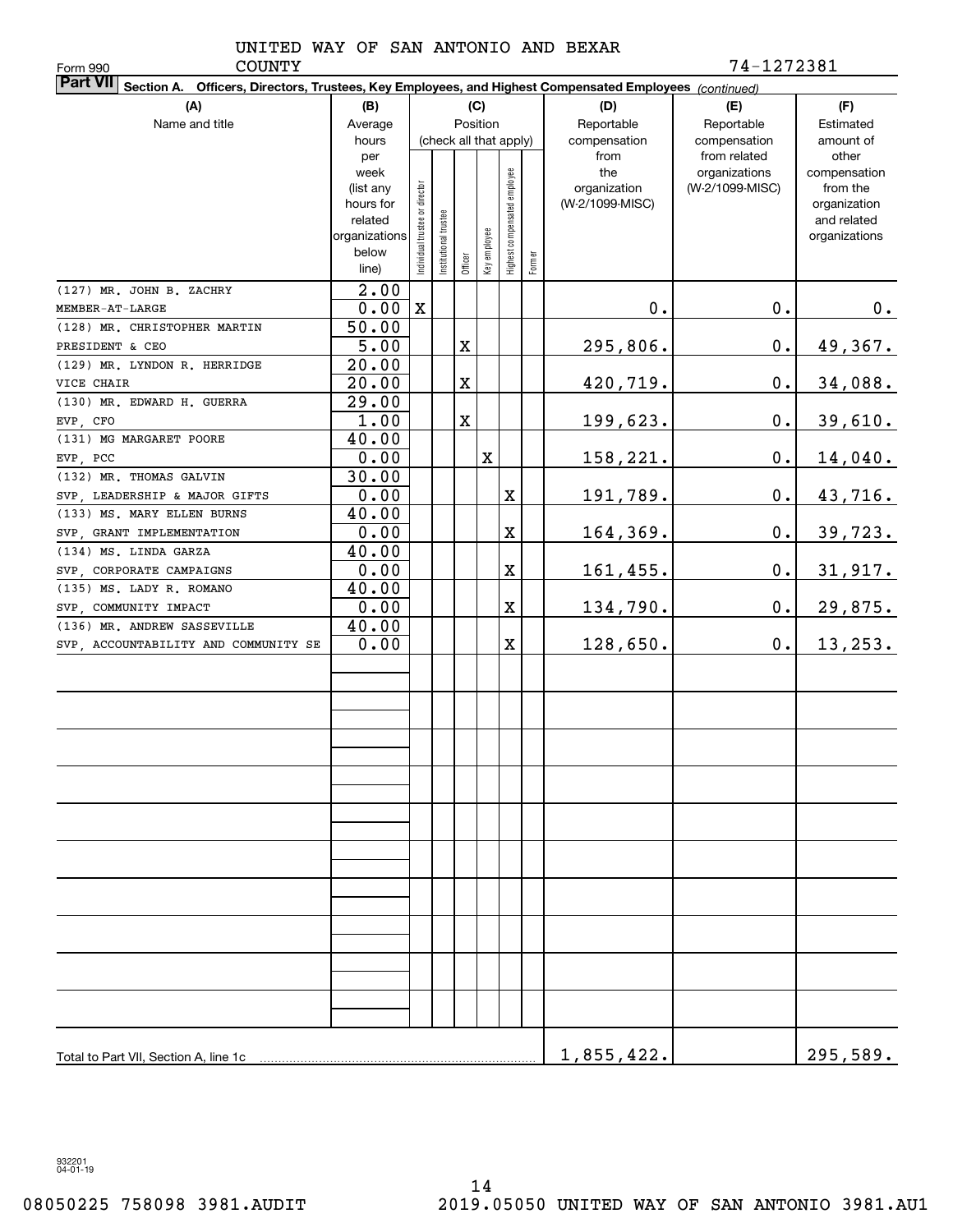| of Revenue |  |                                     |  |
|------------|--|-------------------------------------|--|
| COUNTY     |  |                                     |  |
|            |  | UNITED WAY OF SAN ANTONIO AND BEXAR |  |

|                                                            | <b>Part VIII</b> |   | <b>Statement of Revenue</b>                                                                                           |                          |                          |                    |                      |                      |                                              |                                                   |                                                                 |
|------------------------------------------------------------|------------------|---|-----------------------------------------------------------------------------------------------------------------------|--------------------------|--------------------------|--------------------|----------------------|----------------------|----------------------------------------------|---------------------------------------------------|-----------------------------------------------------------------|
|                                                            |                  |   | Check if Schedule O contains a response or note to any line in this Part VIII                                         |                          |                          |                    |                      |                      |                                              |                                                   | $\boxed{\text{X}}$                                              |
|                                                            |                  |   |                                                                                                                       |                          |                          |                    |                      | (A)<br>Total revenue | (B)<br>Related or exempt<br>function revenue | $\overline{(C)}$<br>Unrelated<br>business revenue | (D)<br>Revenue excluded<br>from tax under<br>sections 512 - 514 |
|                                                            |                  |   | 1 a Federated campaigns                                                                                               |                          | $\overline{\phantom{a}}$ | 1a                 |                      |                      |                                              |                                                   |                                                                 |
|                                                            |                  |   | <b>b</b> Membership dues<br>$\ldots \ldots \ldots \ldots \ldots$                                                      |                          |                          | 1b                 |                      |                      |                                              |                                                   |                                                                 |
|                                                            |                  |   | c Fundraising events                                                                                                  |                          |                          | 1c                 |                      |                      |                                              |                                                   |                                                                 |
| Contributions, Gifts, Grants<br>Iand Other Similar Amounts |                  |   | d Related organizations                                                                                               | $\overline{\phantom{a}}$ |                          | 1 <sub>d</sub>     |                      |                      |                                              |                                                   |                                                                 |
|                                                            |                  |   | e Government grants (contributions)                                                                                   |                          |                          | 1e                 | 4,574,704.           |                      |                                              |                                                   |                                                                 |
|                                                            |                  |   | f All other contributions, gifts, grants, and                                                                         |                          |                          |                    |                      |                      |                                              |                                                   |                                                                 |
|                                                            |                  |   | similar amounts not included above                                                                                    |                          |                          | 1f                 | 36,446,630.          |                      |                                              |                                                   |                                                                 |
|                                                            |                  |   | Noncash contributions included in lines 1a-1f                                                                         |                          |                          | $1g$ $\frac{1}{3}$ |                      |                      |                                              |                                                   |                                                                 |
|                                                            |                  |   |                                                                                                                       |                          |                          |                    | ▶                    | 41,021,334.          |                                              |                                                   |                                                                 |
|                                                            |                  |   |                                                                                                                       |                          |                          |                    | <b>Business Code</b> |                      |                                              |                                                   |                                                                 |
|                                                            | 2a               |   | <u> 1980 - Johann Barn, amerikansk politiker (</u>                                                                    |                          |                          |                    |                      |                      |                                              |                                                   |                                                                 |
| Program Service<br>Revenue                                 |                  | b | <u> 1989 - Johann Barbara, martin amerikan basar dan berasal dan berasal dalam basar dalam basar dalam basar dala</u> |                          |                          |                    |                      |                      |                                              |                                                   |                                                                 |
|                                                            |                  | с | <u> 1989 - Johann Stein, marwolaethau a bhann an t-Amhainn an t-Amhainn an t-Amhainn an t-Amhainn an t-Amhainn an</u> |                          |                          |                    |                      |                      |                                              |                                                   |                                                                 |
|                                                            |                  | d | <u> 1989 - Johann Stein, mars an deus an deus Amerikaanse komme</u>                                                   |                          |                          |                    |                      |                      |                                              |                                                   |                                                                 |
|                                                            |                  | е |                                                                                                                       |                          |                          |                    |                      |                      |                                              |                                                   |                                                                 |
|                                                            |                  |   | f All other program service revenue                                                                                   |                          |                          |                    |                      |                      |                                              |                                                   |                                                                 |
|                                                            |                  |   |                                                                                                                       |                          |                          |                    |                      |                      |                                              |                                                   |                                                                 |
|                                                            | 3                |   | Investment income (including dividends, interest, and                                                                 |                          |                          |                    |                      |                      |                                              |                                                   |                                                                 |
|                                                            |                  |   |                                                                                                                       |                          |                          |                    |                      | 491,705.             |                                              |                                                   | 491,705.                                                        |
|                                                            | 4                |   | Income from investment of tax-exempt bond proceeds                                                                    |                          |                          |                    |                      |                      |                                              |                                                   |                                                                 |
|                                                            | 5                |   |                                                                                                                       |                          |                          | (i) Real           | (ii) Personal        |                      |                                              |                                                   |                                                                 |
|                                                            | 6а               |   | Gross rents                                                                                                           | 6a                       |                          |                    |                      |                      |                                              |                                                   |                                                                 |
|                                                            |                  |   | .<br><b>b</b> Less: rental expenses                                                                                   | 6b                       |                          |                    |                      |                      |                                              |                                                   |                                                                 |
|                                                            |                  |   | c Rental income or (loss)                                                                                             | 6c                       |                          |                    |                      |                      |                                              |                                                   |                                                                 |
|                                                            |                  |   | d Net rental income or (loss)                                                                                         |                          |                          |                    |                      |                      |                                              |                                                   |                                                                 |
|                                                            |                  |   | 7 a Gross amount from sales of                                                                                        |                          |                          | (i) Securities     | (ii) Other           |                      |                                              |                                                   |                                                                 |
|                                                            |                  |   | assets other than inventory                                                                                           | 7a                       |                          | 8,087,976.         |                      |                      |                                              |                                                   |                                                                 |
|                                                            |                  |   | <b>b</b> Less: cost or other basis                                                                                    |                          |                          |                    |                      |                      |                                              |                                                   |                                                                 |
|                                                            |                  |   | and sales expenses                                                                                                    | 7b                       |                          | 8,088,808.         |                      |                      |                                              |                                                   |                                                                 |
| Revenue                                                    |                  |   | c Gain or (loss)                                                                                                      | 7c                       |                          | $-832.$            |                      |                      |                                              |                                                   |                                                                 |
|                                                            |                  |   |                                                                                                                       |                          |                          |                    | ▶                    | $-832.$              |                                              |                                                   | $-832.$                                                         |
| 늦                                                          |                  |   | 8 a Gross income from fundraising events (not                                                                         |                          |                          |                    |                      |                      |                                              |                                                   |                                                                 |
| <b>Other</b>                                               |                  |   | including \$                                                                                                          |                          |                          |                    |                      |                      |                                              |                                                   |                                                                 |
|                                                            |                  |   | contributions reported on line 1c). See                                                                               |                          |                          |                    |                      |                      |                                              |                                                   |                                                                 |
|                                                            |                  |   |                                                                                                                       |                          |                          | 8a                 |                      |                      |                                              |                                                   |                                                                 |
|                                                            |                  |   |                                                                                                                       |                          |                          | 8b                 |                      |                      |                                              |                                                   |                                                                 |
|                                                            |                  |   | c Net income or (loss) from fundraising events                                                                        |                          |                          |                    |                      |                      |                                              |                                                   |                                                                 |
|                                                            |                  |   | 9 a Gross income from gaming activities. See                                                                          |                          |                          |                    |                      |                      |                                              |                                                   |                                                                 |
|                                                            |                  |   |                                                                                                                       |                          |                          | 9a                 |                      |                      |                                              |                                                   |                                                                 |
|                                                            |                  |   |                                                                                                                       |                          |                          | 9 <sub>b</sub>     |                      |                      |                                              |                                                   |                                                                 |
|                                                            |                  |   | c Net income or (loss) from gaming activities                                                                         |                          |                          |                    | .                    |                      |                                              |                                                   |                                                                 |
|                                                            |                  |   | 10 a Gross sales of inventory, less returns                                                                           |                          |                          |                    |                      |                      |                                              |                                                   |                                                                 |
|                                                            |                  |   |                                                                                                                       |                          |                          | 10a<br>10bl        |                      |                      |                                              |                                                   |                                                                 |
|                                                            |                  |   | <b>b</b> Less: cost of goods sold<br>c Net income or (loss) from sales of inventory                                   |                          |                          |                    |                      |                      |                                              |                                                   |                                                                 |
|                                                            |                  |   |                                                                                                                       |                          |                          |                    | <b>Business Code</b> |                      |                                              |                                                   |                                                                 |
| Miscellaneous<br>Revenue                                   | 11 a             |   | the contract of the contract of the contract of the contract of the contract of                                       |                          |                          |                    |                      |                      |                                              |                                                   |                                                                 |
|                                                            |                  | b |                                                                                                                       |                          |                          |                    |                      |                      |                                              |                                                   |                                                                 |
|                                                            |                  | с | the contract of the contract of the contract of the contract of the contract of                                       |                          |                          |                    |                      |                      |                                              |                                                   |                                                                 |
|                                                            |                  |   |                                                                                                                       |                          |                          |                    |                      |                      |                                              |                                                   |                                                                 |
|                                                            |                  |   |                                                                                                                       |                          |                          |                    | ▶                    |                      |                                              |                                                   |                                                                 |
|                                                            | 12               |   |                                                                                                                       |                          |                          |                    |                      | 41, 512, 207.        | 0.                                           | 0.                                                | 490,873.                                                        |
| 932009 01-20-20                                            |                  |   |                                                                                                                       |                          |                          |                    |                      |                      |                                              |                                                   | Form 990 (2019)                                                 |

932009 01-20-20

15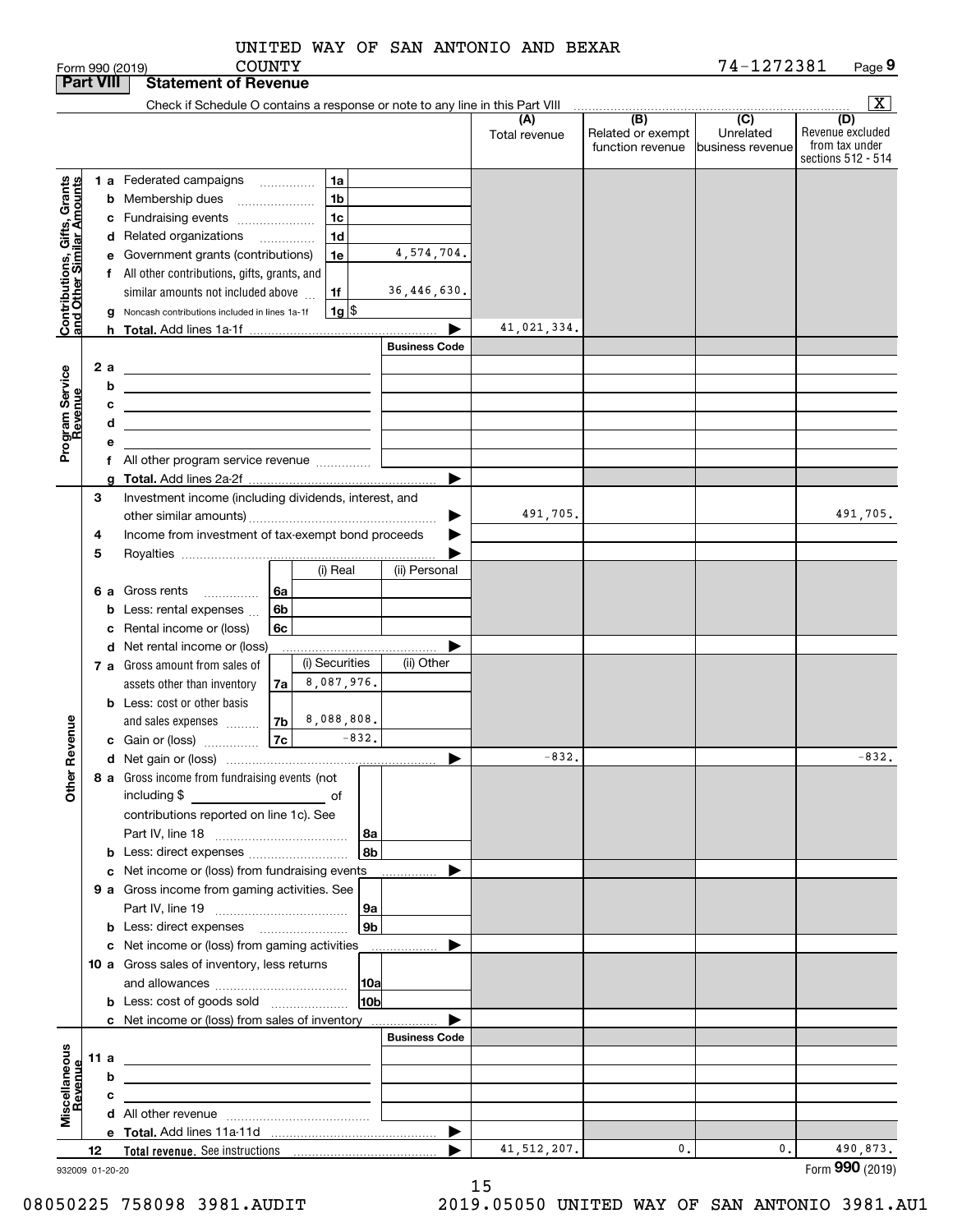**Part IX Statement of Functional Expenses**

L.

Form 990 (2019) Page **10** COUNTY 74-1272381

|                 | Section 501(c)(3) and 501(c)(4) organizations must complete all columns. All other organizations must complete column (A). |                       |                                    |                                           |                         |
|-----------------|----------------------------------------------------------------------------------------------------------------------------|-----------------------|------------------------------------|-------------------------------------------|-------------------------|
|                 | Check if Schedule O contains a response or note to any line in this Part IX                                                |                       |                                    |                                           |                         |
|                 | Do not include amounts reported on lines 6b,<br>7b, 8b, 9b, and 10b of Part VIII.                                          | (A)<br>Total expenses | (B)<br>Program service<br>expenses | (C)<br>Management and<br>general expenses | Fundraising<br>expenses |
| 1.              | Grants and other assistance to domestic organizations                                                                      |                       |                                    |                                           |                         |
|                 | and domestic governments. See Part IV, line 21                                                                             |                       | $27,907,797.$ 27,907,797.          |                                           |                         |
| 2               | Grants and other assistance to domestic                                                                                    |                       |                                    |                                           |                         |
|                 | individuals. See Part IV, line 22                                                                                          |                       |                                    |                                           |                         |
| 3               | Grants and other assistance to foreign                                                                                     |                       |                                    |                                           |                         |
|                 | organizations, foreign governments, and foreign                                                                            |                       |                                    |                                           |                         |
|                 | individuals. See Part IV, lines 15 and 16                                                                                  |                       |                                    |                                           |                         |
| 4               | Benefits paid to or for members                                                                                            |                       |                                    |                                           |                         |
| 5               | Compensation of current officers, directors,                                                                               |                       |                                    |                                           |                         |
|                 | trustees, and key employees                                                                                                | 1,228,722.            | 697,145.                           | 115, 281.                                 | 416,296.                |
| 6               | Compensation not included above to disqualified                                                                            |                       |                                    |                                           |                         |
|                 | persons (as defined under section 4958(f)(1)) and                                                                          |                       |                                    |                                           |                         |
| 7               | persons described in section 4958(c)(3)(B)                                                                                 | 4,996,774.            | 3, 323, 973.                       | $\overline{245,791}$ .                    | 1,427,010.              |
| 8               | Pension plan accruals and contributions (include                                                                           |                       |                                    |                                           |                         |
|                 | section 401(k) and 403(b) employer contributions)                                                                          | 308, 106.             | 175,886.                           | 24,032.                                   | 108, 188.               |
| 9               |                                                                                                                            | 995,754.              | 612,889.                           | 185, 343.                                 | 197,522.                |
| 10              |                                                                                                                            | 441,348.              | 255,566.                           | 59,604.                                   | 126,178.                |
| 11              | Fees for services (nonemployees):                                                                                          |                       |                                    |                                           |                         |
|                 |                                                                                                                            |                       |                                    |                                           |                         |
| b               |                                                                                                                            | 67.                   |                                    | 67.                                       |                         |
| с               |                                                                                                                            | 49,000.               | 19,000.                            | 30,000.                                   |                         |
| d               |                                                                                                                            |                       |                                    |                                           |                         |
| е               | Professional fundraising services. See Part IV, line 17                                                                    |                       |                                    |                                           |                         |
|                 | Investment management fees                                                                                                 | 73,769.               |                                    | 73,769.                                   |                         |
| q               | Other. (If line 11g amount exceeds 10% of line 25,                                                                         |                       |                                    |                                           |                         |
|                 | column (A) amount, list line 11g expenses on Sch 0.)                                                                       | 38,309.               | 11,734.                            | 26,575.                                   |                         |
| 12 <sub>2</sub> |                                                                                                                            | 120,949.              | 112,451.                           |                                           | 8,498.                  |
| 13              |                                                                                                                            | 50, 515.              | 18,365.                            | 10, 565.                                  | 21,585.                 |
| 14              |                                                                                                                            | 505, 286.             | 421,635.                           | 53,670.                                   | 29,981.                 |
| 15              |                                                                                                                            |                       |                                    |                                           |                         |
| 16              |                                                                                                                            | 194, 519.             | 87,397.                            | 72,897.                                   | 34,225.                 |
| 17              |                                                                                                                            | 26, 157.              | 12,633.                            | 1,914.                                    | 11,610.                 |
| 18              | Payments of travel or entertainment expenses                                                                               |                       |                                    |                                           |                         |
|                 | for any federal, state, or local public officials                                                                          | 53,407.               | 37,888.                            | 9,508.                                    | 6,011.                  |
| 19              | Conferences, conventions, and meetings                                                                                     |                       |                                    |                                           |                         |
| 20<br>21        | Interest                                                                                                                   | 542,179.              | 180,726.                           | 301, 211.                                 | 60,242.                 |
| 22              | Depreciation, depletion, and amortization                                                                                  | 145,891.              | 96,705.                            | 25,843.                                   | 23,343.                 |
| 23              | Insurance                                                                                                                  | 48,616.               | 14,338.                            | 27,212.                                   | 7,066.                  |
| 24              | Other expenses. Itemize expenses not covered                                                                               |                       |                                    |                                           |                         |
|                 | above (List miscellaneous expenses on line 24e. If                                                                         |                       |                                    |                                           |                         |
|                 | line 24e amount exceeds 10% of line 25, column (A)<br>amount, list line 24e expenses on Schedule O.)                       |                       |                                    |                                           |                         |
| a               | MISCELLANEOUS                                                                                                              | 153, 135.             | 57, 119.                           | 29,461.                                   | 66,555.                 |
| b               | PROGRAM SUPPLIES                                                                                                           | 129,638.              | 129,638.                           |                                           |                         |
| C               | CAMPAIGN EXPENSES                                                                                                          | 34,362.               | 0.                                 | 0.                                        | 34,362.                 |
| d               | <b>WORKERS'</b><br>COMPENSATION                                                                                            | 1,559.                | 790.                               | 416.                                      | 353.                    |
|                 | e All other expenses                                                                                                       |                       |                                    |                                           |                         |
| 25              | Total functional expenses. Add lines 1 through 24e                                                                         | 38,045,859.           | 34, 173, 675.                      | 1,293,159.                                | 2,579,025.              |
| 26              | Joint costs. Complete this line only if the organization                                                                   |                       |                                    |                                           |                         |
|                 | reported in column (B) joint costs from a combined                                                                         |                       |                                    |                                           |                         |
|                 | educational campaign and fundraising solicitation.                                                                         |                       |                                    |                                           |                         |
|                 | Check here $\blacktriangleright$<br>if following SOP 98-2 (ASC 958-720)                                                    |                       |                                    |                                           |                         |

932010 01-20-20

08050225 758098 3981.AUDIT 2019.05050 UNITED WAY OF SAN ANTONIO 3981.AU1

16

Form (2019) **990**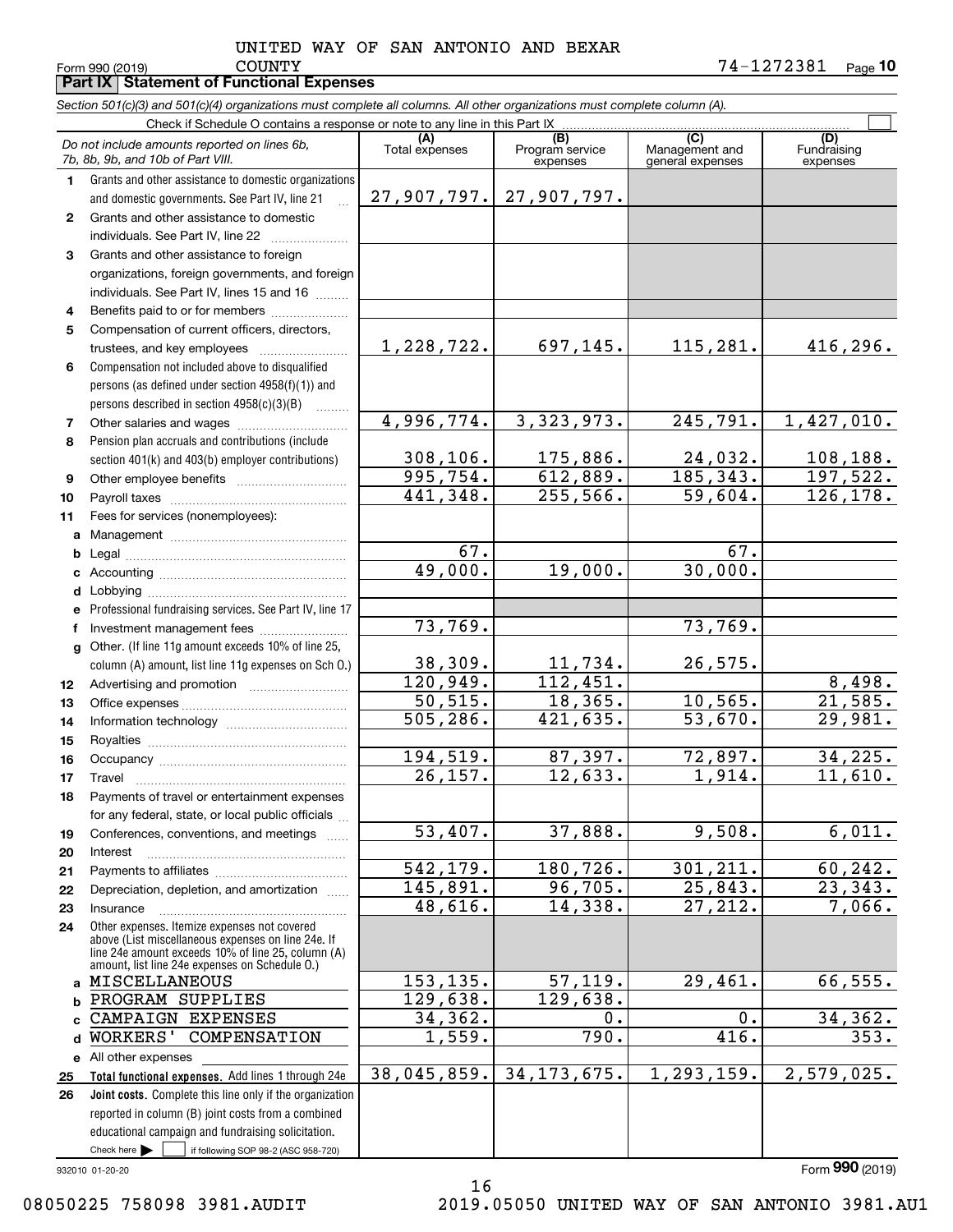**Porm 990 (2019)**<br>**Part X Balance She** 

|                             | <b>Part</b> Y | Dalalice Sileet                                                                       |  |                           |                             |                           |                             |
|-----------------------------|---------------|---------------------------------------------------------------------------------------|--|---------------------------|-----------------------------|---------------------------|-----------------------------|
|                             |               |                                                                                       |  |                           |                             |                           |                             |
|                             |               |                                                                                       |  |                           | (A)<br>Beginning of year    |                           | (B)<br>End of year          |
|                             | 1             | Cash - non-interest-bearing                                                           |  |                           | 250.                        | $\mathbf{1}$              | 250.                        |
|                             | 2             |                                                                                       |  |                           | 6, 205, 302.                | $\mathbf{2}$              | 8,210,817.                  |
|                             | 3             |                                                                                       |  |                           | $\overline{13,839,366}$ .   | 3                         | 12,538,859.                 |
|                             | 4             |                                                                                       |  |                           | 136,252.                    | 4                         | 434,898.                    |
|                             | 5             | Loans and other receivables from any current or former officer, director,             |  |                           |                             |                           |                             |
|                             |               | trustee, key employee, creator or founder, substantial contributor, or 35%            |  |                           |                             |                           |                             |
|                             |               | controlled entity or family member of any of these persons                            |  |                           |                             | 5                         |                             |
|                             | 6             | Loans and other receivables from other disqualified persons (as defined               |  |                           |                             |                           |                             |
|                             |               | under section 4958(f)(1)), and persons described in section 4958(c)(3)(B)             |  | $\ldots$                  |                             | 6                         |                             |
|                             | 7             |                                                                                       |  |                           |                             | $\overline{7}$            |                             |
| Assets                      | 8             |                                                                                       |  |                           |                             | 8                         |                             |
|                             | 9             |                                                                                       |  |                           | 337,521.                    | 9                         | 119,591.                    |
|                             |               | 10a Land, buildings, and equipment: cost or other                                     |  |                           |                             |                           |                             |
|                             |               | basis. Complete Part VI of Schedule D    10a   3,633,155.                             |  |                           |                             |                           |                             |
|                             |               |                                                                                       |  | 2,490,728.                | 1, 113, 679.                | 10 <sub>c</sub>           | 1, 142, 427.                |
|                             | 11            |                                                                                       |  |                           | $\overline{16,616,705}$ .   | 11                        | $\overline{21}$ , 819, 811. |
|                             | 12            |                                                                                       |  |                           | 1,885,968.                  | 12                        | 1,864,733.                  |
|                             | 13            |                                                                                       |  |                           |                             | 13                        |                             |
|                             | 14            |                                                                                       |  |                           |                             | 14                        |                             |
|                             | 15            |                                                                                       |  |                           |                             | 15                        |                             |
|                             | 16            |                                                                                       |  |                           | $\overline{40, 135, 043}$ . | 16                        | 46, 131, 386.               |
|                             | 17            |                                                                                       |  |                           | 2,861,485.                  | 17                        | 3,537,854.                  |
|                             | 18            |                                                                                       |  |                           | $\overline{7,868}$ , 274.   | 18                        | 8,116,294.                  |
|                             | 19            |                                                                                       |  |                           |                             | 19                        |                             |
|                             | 20            |                                                                                       |  | 20                        |                             |                           |                             |
|                             | 21            | Escrow or custodial account liability. Complete Part IV of Schedule D                 |  |                           |                             | 21                        |                             |
|                             | 22            | Loans and other payables to any current or former officer, director,                  |  |                           |                             |                           |                             |
|                             |               | trustee, key employee, creator or founder, substantial contributor, or 35%            |  |                           |                             |                           |                             |
| Liabilities                 |               | controlled entity or family member of any of these persons                            |  |                           |                             | 22                        |                             |
|                             | 23            | Secured mortgages and notes payable to unrelated third parties                        |  |                           |                             | 23                        |                             |
|                             | 24            |                                                                                       |  |                           |                             | 24                        | 1,464,630.                  |
|                             | 25            | Other liabilities (including federal income tax, payables to related third            |  |                           |                             |                           |                             |
|                             |               | parties, and other liabilities not included on lines 17-24). Complete Part X          |  |                           |                             |                           |                             |
|                             |               | of Schedule D                                                                         |  |                           |                             | 25                        |                             |
|                             | 26            |                                                                                       |  |                           | 10,729,759.                 | 26                        | 13, 118, 778.               |
|                             |               | Organizations that follow FASB ASC 958, check here $\triangleright \lfloor X \rfloor$ |  |                           |                             |                           |                             |
|                             |               | and complete lines 27, 28, 32, and 33.                                                |  |                           |                             |                           |                             |
|                             | 27            | Net assets without donor restrictions                                                 |  | 3,410,812.                | 27                          | <u>5,308,254.</u>         |                             |
|                             | 28            |                                                                                       |  | $\overline{25,994,472}$ . | 28                          | $\overline{27,704,354}$ . |                             |
|                             |               | Organizations that do not follow FASB ASC 958, check here $\blacktriangleright$       |  |                           |                             |                           |                             |
|                             |               | and complete lines 29 through 33.                                                     |  |                           |                             |                           |                             |
|                             | 29            |                                                                                       |  |                           |                             | 29                        |                             |
|                             | 30            | Paid-in or capital surplus, or land, building, or equipment fund                      |  |                           |                             | 30                        |                             |
| Net Assets or Fund Balances | 31            | Retained earnings, endowment, accumulated income, or other funds                      |  |                           |                             | 31                        |                             |
|                             | 32            |                                                                                       |  |                           | 29,405,284.                 | 32                        | 33,012,608.                 |
|                             | 33            |                                                                                       |  |                           | 40, 135, 043.               | 33                        | 46, 131, 386.               |

Form (2019) **990**

932011 01-20-20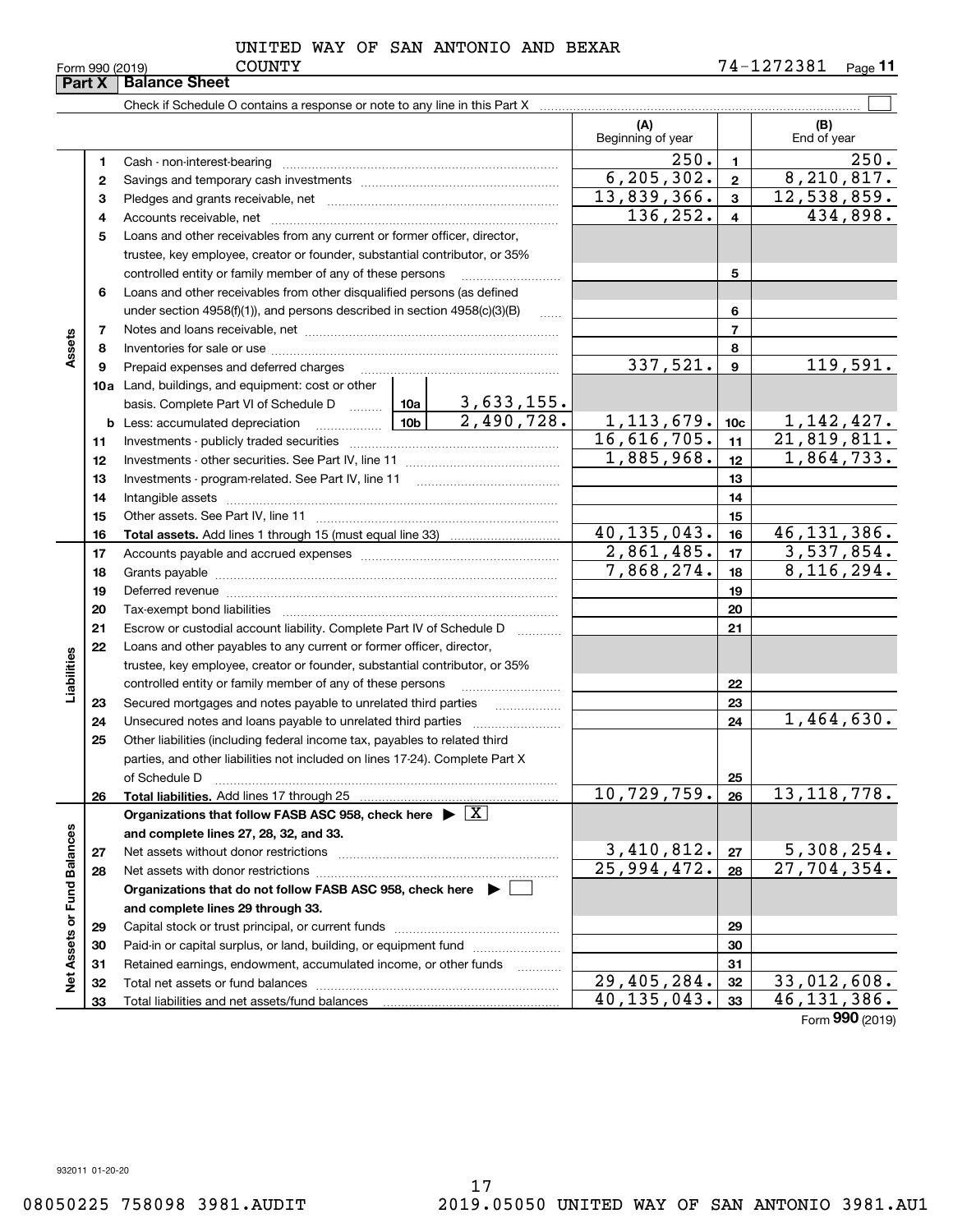| UNITED WAY OF SAN ANTONIO AND BEXAR |  |
|-------------------------------------|--|
|-------------------------------------|--|

|                | <b>COUNTY</b><br>Form 990 (2019)                                                                                                                                                                                                                                                                                                                                                                                                                                           |                         | 74-1272381 |                     | $P_{aqe}$ 12 |
|----------------|----------------------------------------------------------------------------------------------------------------------------------------------------------------------------------------------------------------------------------------------------------------------------------------------------------------------------------------------------------------------------------------------------------------------------------------------------------------------------|-------------------------|------------|---------------------|--------------|
|                | <b>Reconciliation of Net Assets</b><br>Part XI I                                                                                                                                                                                                                                                                                                                                                                                                                           |                         |            |                     |              |
|                |                                                                                                                                                                                                                                                                                                                                                                                                                                                                            |                         |            |                     |              |
|                |                                                                                                                                                                                                                                                                                                                                                                                                                                                                            |                         |            |                     |              |
| 1              | Total revenue (must equal Part VIII, column (A), line 12)                                                                                                                                                                                                                                                                                                                                                                                                                  | 1.                      |            |                     | 41,512,207.  |
| $\overline{2}$ |                                                                                                                                                                                                                                                                                                                                                                                                                                                                            | $\overline{2}$          |            |                     | 38,045,859.  |
| З              | Revenue less expenses. Subtract line 2 from line 1                                                                                                                                                                                                                                                                                                                                                                                                                         | 3                       |            |                     | 3,466,348.   |
| 4              |                                                                                                                                                                                                                                                                                                                                                                                                                                                                            | $\overline{\mathbf{4}}$ |            |                     | 29,405,284.  |
| 5              | Net unrealized gains (losses) on investments<br>$\overline{a_1, \ldots, a_n, \ldots, a_n, \ldots, a_n, \ldots, a_n, \ldots, a_n, \ldots, a_n, \ldots, a_n, \ldots, a_n, \ldots, a_n, \ldots, a_n, \ldots, a_n, \ldots, a_n, \ldots, a_n, \ldots, a_n, \ldots, a_n, \ldots, a_n, \ldots, a_n, \ldots, a_n, \ldots, a_n, \ldots, a_n, \ldots, a_n, \ldots, a_n, \ldots, a_n, \ldots, a_n, \ldots, a_n, \ldots, a_n, \ldots, a_n, \ldots, a_n, \ldots, a_n, \ldots, a_n, \ld$ | 5                       |            |                     | 140,976.     |
| 6              |                                                                                                                                                                                                                                                                                                                                                                                                                                                                            | 6                       |            |                     |              |
| 7              |                                                                                                                                                                                                                                                                                                                                                                                                                                                                            | $\overline{7}$          |            |                     |              |
| 8              |                                                                                                                                                                                                                                                                                                                                                                                                                                                                            | 8                       |            |                     |              |
| 9              | Other changes in net assets or fund balances (explain on Schedule O)                                                                                                                                                                                                                                                                                                                                                                                                       | 9                       |            |                     |              |
| 10             | Net assets or fund balances at end of year. Combine lines 3 through 9 (must equal Part X, line 32,                                                                                                                                                                                                                                                                                                                                                                         |                         |            |                     |              |
|                |                                                                                                                                                                                                                                                                                                                                                                                                                                                                            | 10                      |            |                     | 33,012,608.  |
|                | Part XII Financial Statements and Reporting                                                                                                                                                                                                                                                                                                                                                                                                                                |                         |            |                     |              |
|                |                                                                                                                                                                                                                                                                                                                                                                                                                                                                            |                         |            |                     |              |
|                |                                                                                                                                                                                                                                                                                                                                                                                                                                                                            |                         |            |                     | No<br>Yes    |
| 1              | $ X $ Accrual<br>Accounting method used to prepare the Form 990: <u>June</u> Cash<br>Other                                                                                                                                                                                                                                                                                                                                                                                 |                         |            |                     |              |
|                | If the organization changed its method of accounting from a prior year or checked "Other," explain in Schedule O.                                                                                                                                                                                                                                                                                                                                                          |                         |            |                     |              |
|                | 2a Were the organization's financial statements compiled or reviewed by an independent accountant?                                                                                                                                                                                                                                                                                                                                                                         |                         |            | 2a                  | х            |
|                | If "Yes," check a box below to indicate whether the financial statements for the year were compiled or reviewed on a                                                                                                                                                                                                                                                                                                                                                       |                         |            |                     |              |
|                | separate basis, consolidated basis, or both:                                                                                                                                                                                                                                                                                                                                                                                                                               |                         |            |                     |              |
|                | Separate basis<br>Consolidated basis<br>Both consolidated and separate basis                                                                                                                                                                                                                                                                                                                                                                                               |                         |            |                     |              |
|                | <b>b</b> Were the organization's financial statements audited by an independent accountant?                                                                                                                                                                                                                                                                                                                                                                                |                         |            | X<br>2 <sub>b</sub> |              |
|                | If "Yes," check a box below to indicate whether the financial statements for the year were audited on a separate basis,                                                                                                                                                                                                                                                                                                                                                    |                         |            |                     |              |
|                | consolidated basis, or both:                                                                                                                                                                                                                                                                                                                                                                                                                                               |                         |            |                     |              |
|                | $\boxed{\mathbf{X}}$ Consolidated basis<br>Separate basis<br>Both consolidated and separate basis                                                                                                                                                                                                                                                                                                                                                                          |                         |            |                     |              |
|                | c If "Yes" to line 2a or 2b, does the organization have a committee that assumes responsibility for oversight of the audit,                                                                                                                                                                                                                                                                                                                                                |                         |            |                     |              |
|                | review, or compilation of its financial statements and selection of an independent accountant?                                                                                                                                                                                                                                                                                                                                                                             |                         |            | X<br>2c             |              |
|                | If the organization changed either its oversight process or selection process during the tax year, explain on Schedule O.                                                                                                                                                                                                                                                                                                                                                  |                         |            |                     |              |
|                | 3a As a result of a federal award, was the organization required to undergo an audit or audits as set forth in the Single Audit                                                                                                                                                                                                                                                                                                                                            |                         |            |                     |              |
|                |                                                                                                                                                                                                                                                                                                                                                                                                                                                                            |                         |            | х<br>За             |              |
|                | b If "Yes," did the organization undergo the required audit or audits? If the organization did not undergo the required audit                                                                                                                                                                                                                                                                                                                                              |                         |            |                     |              |
|                |                                                                                                                                                                                                                                                                                                                                                                                                                                                                            |                         |            | X<br>3b             |              |

Form (2019) **990**

932012 01-20-20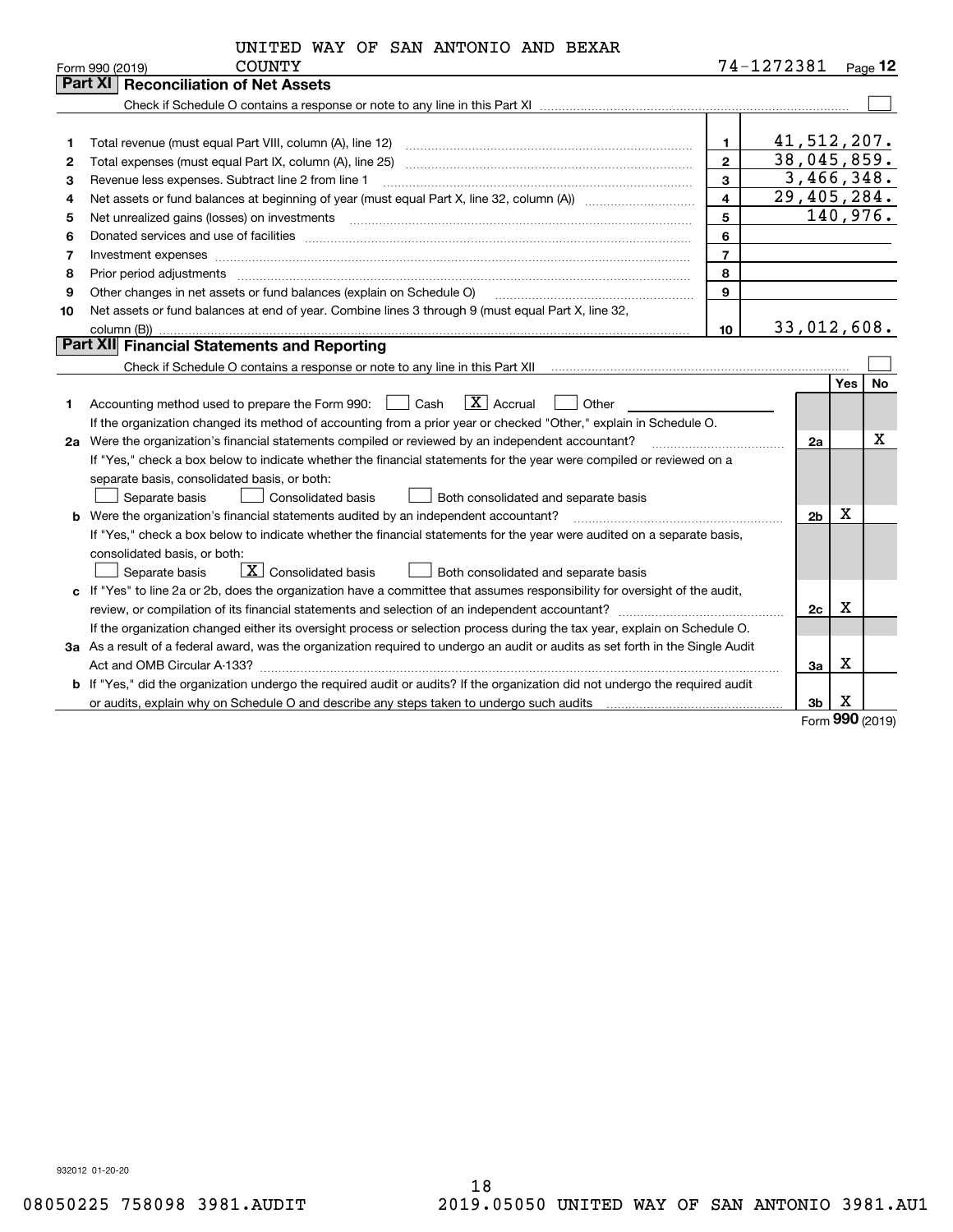| <b>SCHEDULE A</b>                                      |                                                                                                                                                                                                                                                                                        |                                                                                                                         |                                                                |                                  | OMB No. 1545-0047                                   |
|--------------------------------------------------------|----------------------------------------------------------------------------------------------------------------------------------------------------------------------------------------------------------------------------------------------------------------------------------------|-------------------------------------------------------------------------------------------------------------------------|----------------------------------------------------------------|----------------------------------|-----------------------------------------------------|
| (Form 990 or 990-EZ)                                   |                                                                                                                                                                                                                                                                                        | <b>Public Charity Status and Public Support</b>                                                                         |                                                                |                                  |                                                     |
|                                                        |                                                                                                                                                                                                                                                                                        | Complete if the organization is a section 501(c)(3) organization or a section<br>4947(a)(1) nonexempt charitable trust. |                                                                |                                  |                                                     |
| Department of the Treasury<br>Internal Revenue Service |                                                                                                                                                                                                                                                                                        | Attach to Form 990 or Form 990-EZ.                                                                                      |                                                                |                                  | <b>Open to Public</b>                               |
|                                                        |                                                                                                                                                                                                                                                                                        | Go to www.irs.gov/Form990 for instructions and the latest information.                                                  |                                                                |                                  | Inspection                                          |
| Name of the organization                               | <b>COUNTY</b>                                                                                                                                                                                                                                                                          | UNITED WAY OF SAN ANTONIO AND BEXAR                                                                                     |                                                                |                                  | <b>Employer identification number</b><br>74-1272381 |
| Part I                                                 | Reason for Public Charity Status (All organizations must complete this part.) See instructions.                                                                                                                                                                                        |                                                                                                                         |                                                                |                                  |                                                     |
|                                                        | The organization is not a private foundation because it is: (For lines 1 through 12, check only one box.)                                                                                                                                                                              |                                                                                                                         |                                                                |                                  |                                                     |
| 1.                                                     | A church, convention of churches, or association of churches described in section 170(b)(1)(A)(i).                                                                                                                                                                                     |                                                                                                                         |                                                                |                                  |                                                     |
| 2                                                      | A school described in section 170(b)(1)(A)(ii). (Attach Schedule E (Form 990 or 990-EZ).)                                                                                                                                                                                              |                                                                                                                         |                                                                |                                  |                                                     |
| 3                                                      | A hospital or a cooperative hospital service organization described in section $170(b)(1)(A)(iii)$ .                                                                                                                                                                                   |                                                                                                                         |                                                                |                                  |                                                     |
| 4                                                      | A medical research organization operated in conjunction with a hospital described in section 170(b)(1)(A)(iii). Enter the hospital's name,                                                                                                                                             |                                                                                                                         |                                                                |                                  |                                                     |
| city, and state:                                       |                                                                                                                                                                                                                                                                                        |                                                                                                                         |                                                                |                                  |                                                     |
| 5                                                      | An organization operated for the benefit of a college or university owned or operated by a governmental unit described in                                                                                                                                                              |                                                                                                                         |                                                                |                                  |                                                     |
|                                                        | section 170(b)(1)(A)(iv). (Complete Part II.)                                                                                                                                                                                                                                          |                                                                                                                         |                                                                |                                  |                                                     |
| 6                                                      | A federal, state, or local government or governmental unit described in section $170(b)(1)(A)(v)$ .                                                                                                                                                                                    |                                                                                                                         |                                                                |                                  |                                                     |
| $\mathbf{X}$<br>$\overline{7}$                         | An organization that normally receives a substantial part of its support from a governmental unit or from the general public described in                                                                                                                                              |                                                                                                                         |                                                                |                                  |                                                     |
|                                                        | section 170(b)(1)(A)(vi). (Complete Part II.)                                                                                                                                                                                                                                          |                                                                                                                         |                                                                |                                  |                                                     |
| 8                                                      | A community trust described in section 170(b)(1)(A)(vi). (Complete Part II.)                                                                                                                                                                                                           |                                                                                                                         |                                                                |                                  |                                                     |
| 9                                                      | An agricultural research organization described in section 170(b)(1)(A)(ix) operated in conjunction with a land-grant college                                                                                                                                                          |                                                                                                                         |                                                                |                                  |                                                     |
|                                                        | or university or a non-land-grant college of agriculture (see instructions). Enter the name, city, and state of the college or                                                                                                                                                         |                                                                                                                         |                                                                |                                  |                                                     |
| university:                                            |                                                                                                                                                                                                                                                                                        |                                                                                                                         |                                                                |                                  |                                                     |
| 10                                                     | An organization that normally receives: (1) more than 33 1/3% of its support from contributions, membership fees, and gross receipts from                                                                                                                                              |                                                                                                                         |                                                                |                                  |                                                     |
|                                                        | activities related to its exempt functions - subject to certain exceptions, and (2) no more than 33 1/3% of its support from gross investment<br>income and unrelated business taxable income (less section 511 tax) from businesses acquired by the organization after June 30, 1975. |                                                                                                                         |                                                                |                                  |                                                     |
|                                                        | See section 509(a)(2). (Complete Part III.)                                                                                                                                                                                                                                            |                                                                                                                         |                                                                |                                  |                                                     |
| 11                                                     | An organization organized and operated exclusively to test for public safety. See section 509(a)(4).                                                                                                                                                                                   |                                                                                                                         |                                                                |                                  |                                                     |
| 12                                                     | An organization organized and operated exclusively for the benefit of, to perform the functions of, or to carry out the purposes of one or                                                                                                                                             |                                                                                                                         |                                                                |                                  |                                                     |
|                                                        | more publicly supported organizations described in section 509(a)(1) or section 509(a)(2). See section 509(a)(3). Check the box in                                                                                                                                                     |                                                                                                                         |                                                                |                                  |                                                     |
|                                                        | lines 12a through 12d that describes the type of supporting organization and complete lines 12e, 12f, and 12g.                                                                                                                                                                         |                                                                                                                         |                                                                |                                  |                                                     |
| a                                                      | Type I. A supporting organization operated, supervised, or controlled by its supported organization(s), typically by giving                                                                                                                                                            |                                                                                                                         |                                                                |                                  |                                                     |
|                                                        | the supported organization(s) the power to regularly appoint or elect a majority of the directors or trustees of the supporting                                                                                                                                                        |                                                                                                                         |                                                                |                                  |                                                     |
|                                                        | organization. You must complete Part IV, Sections A and B.                                                                                                                                                                                                                             |                                                                                                                         |                                                                |                                  |                                                     |
| b                                                      | Type II. A supporting organization supervised or controlled in connection with its supported organization(s), by having                                                                                                                                                                |                                                                                                                         |                                                                |                                  |                                                     |
|                                                        | control or management of the supporting organization vested in the same persons that control or manage the supported                                                                                                                                                                   |                                                                                                                         |                                                                |                                  |                                                     |
|                                                        | organization(s). You must complete Part IV, Sections A and C.                                                                                                                                                                                                                          |                                                                                                                         |                                                                |                                  |                                                     |
| с                                                      | Type III functionally integrated. A supporting organization operated in connection with, and functionally integrated with,                                                                                                                                                             |                                                                                                                         |                                                                |                                  |                                                     |
|                                                        | its supported organization(s) (see instructions). You must complete Part IV, Sections A, D, and E.<br>Type III non-functionally integrated. A supporting organization operated in connection with its supported organization(s)                                                        |                                                                                                                         |                                                                |                                  |                                                     |
| d                                                      | that is not functionally integrated. The organization generally must satisfy a distribution requirement and an attentiveness                                                                                                                                                           |                                                                                                                         |                                                                |                                  |                                                     |
|                                                        | requirement (see instructions). You must complete Part IV, Sections A and D, and Part V.                                                                                                                                                                                               |                                                                                                                         |                                                                |                                  |                                                     |
| е                                                      | Check this box if the organization received a written determination from the IRS that it is a Type I, Type II, Type III                                                                                                                                                                |                                                                                                                         |                                                                |                                  |                                                     |
|                                                        | functionally integrated, or Type III non-functionally integrated supporting organization.                                                                                                                                                                                              |                                                                                                                         |                                                                |                                  |                                                     |
| f                                                      | Enter the number of supported organizations                                                                                                                                                                                                                                            |                                                                                                                         |                                                                |                                  |                                                     |
|                                                        | Provide the following information about the supported organization(s).                                                                                                                                                                                                                 |                                                                                                                         |                                                                |                                  |                                                     |
| (i) Name of supported                                  | (ii) EIN                                                                                                                                                                                                                                                                               | (iii) Type of organization<br>(described on lines 1-10                                                                  | (iv) Is the organization listed<br>in your governing document? | (v) Amount of monetary           | (vi) Amount of other                                |
| organization                                           |                                                                                                                                                                                                                                                                                        | above (see instructions))                                                                                               | Yes                                                            | support (see instructions)<br>No | support (see instructions)                          |
|                                                        |                                                                                                                                                                                                                                                                                        |                                                                                                                         |                                                                |                                  |                                                     |
|                                                        |                                                                                                                                                                                                                                                                                        |                                                                                                                         |                                                                |                                  |                                                     |
|                                                        |                                                                                                                                                                                                                                                                                        |                                                                                                                         |                                                                |                                  |                                                     |
|                                                        |                                                                                                                                                                                                                                                                                        |                                                                                                                         |                                                                |                                  |                                                     |
|                                                        |                                                                                                                                                                                                                                                                                        |                                                                                                                         |                                                                |                                  |                                                     |
|                                                        |                                                                                                                                                                                                                                                                                        |                                                                                                                         |                                                                |                                  |                                                     |
|                                                        |                                                                                                                                                                                                                                                                                        |                                                                                                                         |                                                                |                                  |                                                     |
|                                                        |                                                                                                                                                                                                                                                                                        |                                                                                                                         |                                                                |                                  |                                                     |
|                                                        |                                                                                                                                                                                                                                                                                        |                                                                                                                         |                                                                |                                  |                                                     |
| Total                                                  |                                                                                                                                                                                                                                                                                        |                                                                                                                         |                                                                |                                  |                                                     |
|                                                        | LHA For Panorwork Poduction Act Notice, see the Instructions for Form 000 or 000-F7 - 200001-00-05-10                                                                                                                                                                                  |                                                                                                                         |                                                                |                                  | Schodule A (Form 000 or 000 FZ) 2010                |

or 990-EZ. 932021 09-25-19 Schedule A (Form 990 or 990-EZ) 2019 LHA For Paperwork Reduction Act Notice, see the Instructions for Form 990 or 990-EZ. 932021 09-25-19 Schedule A (Form 990 or 990-EZ) 2019 19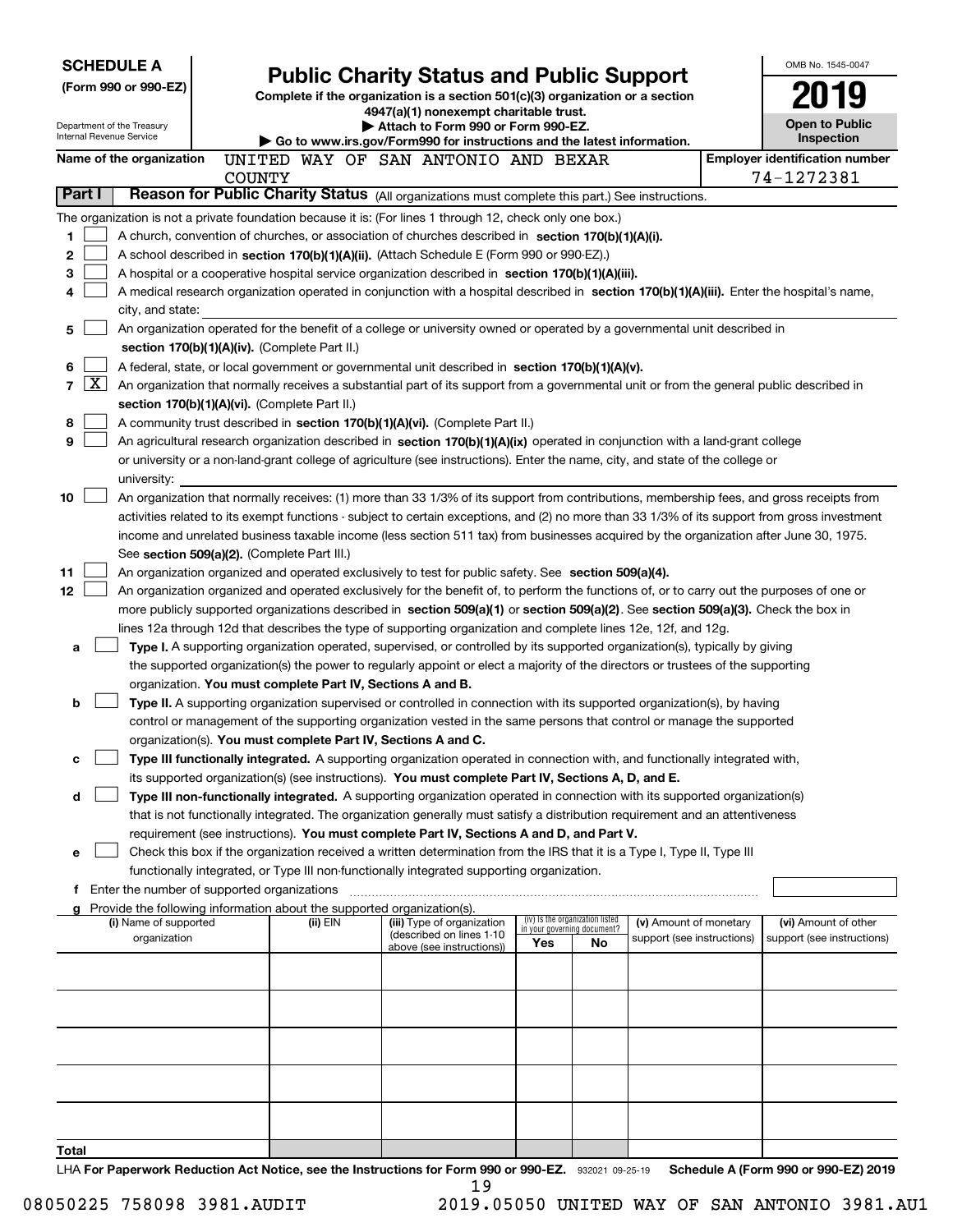## Schedule A (Form 990 or 990-EZ) 2019 COUNTY

**2** COUNTY 74-1272381

(Complete only if you checked the box on line 5, 7, or 8 of Part I or if the organization failed to qualify under Part III. If the organization fails to qualify under the tests listed below, please complete Part III.) **Part II Support Schedule for Organizations Described in Sections 170(b)(1)(A)(iv) and 170(b)(1)(A)(vi)**

|    | <b>Section A. Public Support</b>                                                                                                               |          |            |            |            |                                      |                                                        |
|----|------------------------------------------------------------------------------------------------------------------------------------------------|----------|------------|------------|------------|--------------------------------------|--------------------------------------------------------|
|    | Calendar year (or fiscal year beginning in) $\blacktriangleright$                                                                              | (a) 2015 | $(b)$ 2016 | $(c)$ 2017 | $(d)$ 2018 | (e) 2019                             | (f) Total                                              |
|    | 1 Gifts, grants, contributions, and                                                                                                            |          |            |            |            |                                      |                                                        |
|    | membership fees received. (Do not                                                                                                              |          |            |            |            |                                      |                                                        |
|    | include any "unusual grants.")                                                                                                                 |          |            |            |            |                                      | 50551027.42769992.42347884.38689388.41021334.215379625 |
|    | 2 Tax revenues levied for the organ-                                                                                                           |          |            |            |            |                                      |                                                        |
|    | ization's benefit and either paid to                                                                                                           |          |            |            |            |                                      |                                                        |
|    | or expended on its behalf                                                                                                                      |          |            |            |            |                                      |                                                        |
|    | 3 The value of services or facilities                                                                                                          |          |            |            |            |                                      |                                                        |
|    | furnished by a governmental unit to                                                                                                            |          |            |            |            |                                      |                                                        |
|    | the organization without charge                                                                                                                |          |            |            |            |                                      |                                                        |
|    | 4 Total. Add lines 1 through 3                                                                                                                 |          |            |            |            |                                      | 50551027.42769992.42347884.38689388.41021334.215379625 |
| 5. | The portion of total contributions                                                                                                             |          |            |            |            |                                      |                                                        |
|    | by each person (other than a                                                                                                                   |          |            |            |            |                                      |                                                        |
|    | governmental unit or publicly                                                                                                                  |          |            |            |            |                                      |                                                        |
|    | supported organization) included                                                                                                               |          |            |            |            |                                      |                                                        |
|    | on line 1 that exceeds 2% of the                                                                                                               |          |            |            |            |                                      |                                                        |
|    | amount shown on line 11,                                                                                                                       |          |            |            |            |                                      |                                                        |
|    | column (f)                                                                                                                                     |          |            |            |            |                                      | 9801064.                                               |
|    | 6 Public support. Subtract line 5 from line 4.                                                                                                 |          |            |            |            |                                      | 205578561                                              |
|    | <b>Section B. Total Support</b>                                                                                                                |          |            |            |            |                                      |                                                        |
|    | Calendar year (or fiscal year beginning in) $\blacktriangleright$                                                                              | (a) 2015 | $(b)$ 2016 | $(c)$ 2017 | $(d)$ 2018 | (e) 2019                             | (f) Total                                              |
|    | <b>7</b> Amounts from line 4                                                                                                                   |          |            |            |            |                                      | 50551027.42769992.42347884.38689388.41021334.215379625 |
|    | Gross income from interest,                                                                                                                    |          |            |            |            |                                      |                                                        |
|    | dividends, payments received on                                                                                                                |          |            |            |            |                                      |                                                        |
|    | securities loans, rents, royalties,                                                                                                            |          |            |            |            |                                      |                                                        |
|    | and income from similar sources                                                                                                                | 366,659. | 372,999.   | 381,980.   | 469,554.   | 491,705.                             | 2082897.                                               |
|    | <b>9</b> Net income from unrelated business                                                                                                    |          |            |            |            |                                      |                                                        |
|    | activities, whether or not the                                                                                                                 |          |            |            |            |                                      |                                                        |
|    | business is regularly carried on                                                                                                               |          |            |            |            |                                      |                                                        |
|    | 10 Other income. Do not include gain                                                                                                           |          |            |            |            |                                      |                                                        |
|    | or loss from the sale of capital                                                                                                               |          |            |            |            |                                      |                                                        |
|    | assets (Explain in Part VI.)                                                                                                                   |          |            |            |            |                                      |                                                        |
|    | <b>11 Total support.</b> Add lines 7 through 10                                                                                                |          |            |            |            |                                      | 217462522                                              |
|    | 12 Gross receipts from related activities, etc. (see instructions)                                                                             |          |            |            |            | 12                                   |                                                        |
|    | 13 First five years. If the Form 990 is for the organization's first, second, third, fourth, or fifth tax year as a section 501(c)(3)          |          |            |            |            |                                      |                                                        |
|    | organization, check this box and stop here                                                                                                     |          |            |            |            |                                      |                                                        |
|    | Section C. Computation of Public Support Percentage                                                                                            |          |            |            |            |                                      |                                                        |
|    |                                                                                                                                                |          |            |            |            | 14                                   | 94.54<br>%                                             |
|    |                                                                                                                                                |          |            |            |            | 15                                   | 94.49<br>$\%$                                          |
|    | 16a 33 1/3% support test - 2019. If the organization did not check the box on line 13, and line 14 is 33 1/3% or more, check this box and      |          |            |            |            |                                      |                                                        |
|    | stop here. The organization qualifies as a publicly supported organization                                                                     |          |            |            |            |                                      | $\blacktriangleright$ $\boxed{\text{X}}$               |
|    | b 33 1/3% support test - 2018. If the organization did not check a box on line 13 or 16a, and line 15 is 33 1/3% or more, check this box       |          |            |            |            |                                      |                                                        |
|    |                                                                                                                                                |          |            |            |            |                                      |                                                        |
|    | 17a 10% -facts-and-circumstances test - 2019. If the organization did not check a box on line 13, 16a, or 16b, and line 14 is 10% or more,     |          |            |            |            |                                      |                                                        |
|    | and if the organization meets the "facts-and-circumstances" test, check this box and stop here. Explain in Part VI how the organization        |          |            |            |            |                                      |                                                        |
|    |                                                                                                                                                |          |            |            |            |                                      |                                                        |
|    | <b>b 10% -facts-and-circumstances test - 2018.</b> If the organization did not check a box on line 13, 16a, 16b, or 17a, and line 15 is 10% or |          |            |            |            |                                      |                                                        |
|    | more, and if the organization meets the "facts-and-circumstances" test, check this box and stop here. Explain in Part VI how the               |          |            |            |            |                                      |                                                        |
|    | organization meets the "facts-and-circumstances" test. The organization qualifies as a publicly supported organization                         |          |            |            |            |                                      |                                                        |
|    | 18 Private foundation. If the organization did not check a box on line 13, 16a, 16b, 17a, or 17b, check this box and see instructions          |          |            |            |            |                                      |                                                        |
|    |                                                                                                                                                |          |            |            |            | Schedule A (Form 990 or 990-F7) 2019 |                                                        |

**Schedule A (Form 990 or 990-EZ) 2019**

932022 09-25-19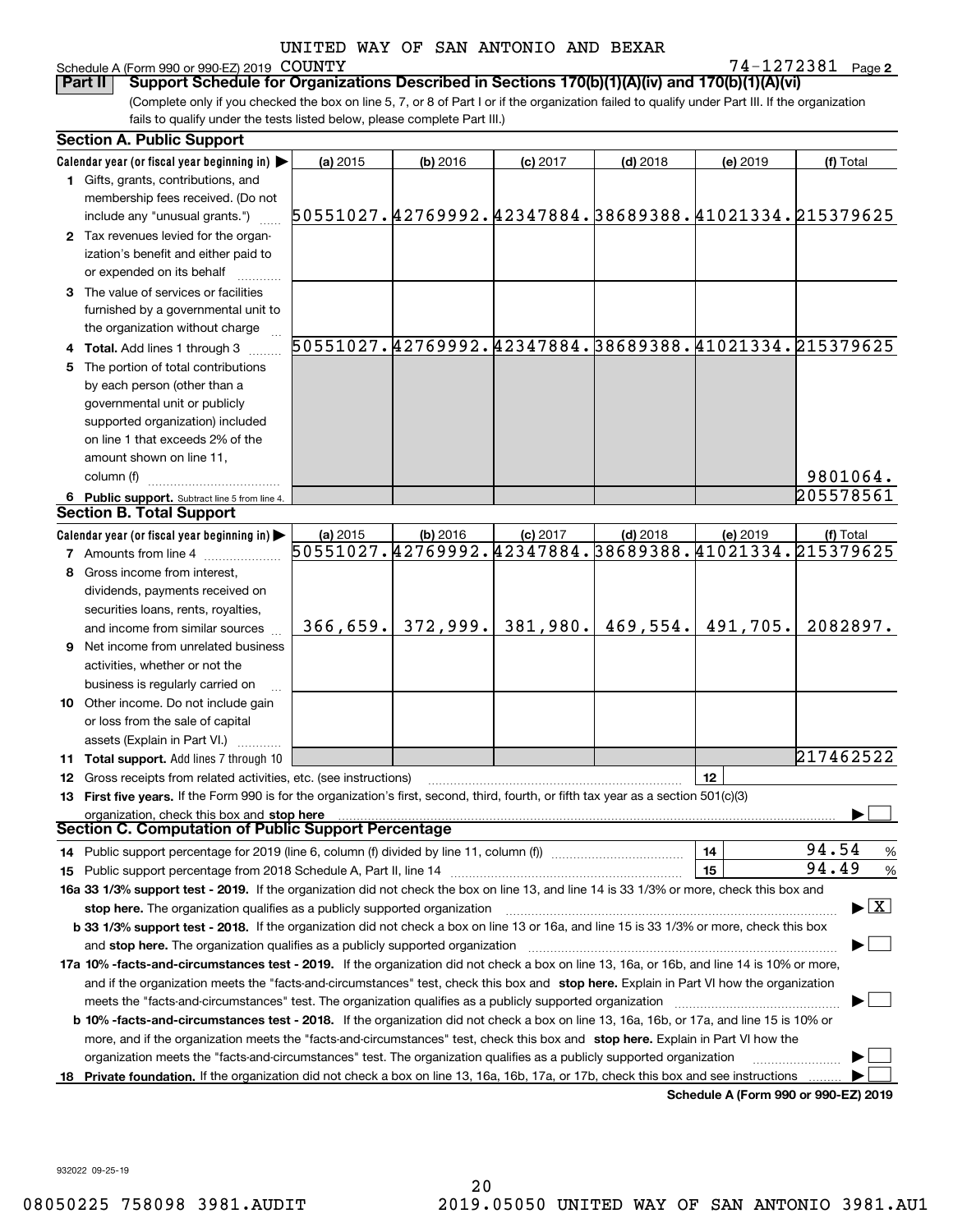#### Schedule A (Form 990 or 990-EZ) 2019 COUNTY

#### **Part III Support Schedule for Organizations Described in Section 509(a)(2)**

(Complete only if you checked the box on line 10 of Part I or if the organization failed to qualify under Part II. If the organization fails to qualify under the tests listed below, please complete Part II.)

|    | <b>Section A. Public Support</b>                                                                                                                                                                                               |          |          |            |            |          |                                      |
|----|--------------------------------------------------------------------------------------------------------------------------------------------------------------------------------------------------------------------------------|----------|----------|------------|------------|----------|--------------------------------------|
|    | Calendar year (or fiscal year beginning in) $\blacktriangleright$                                                                                                                                                              | (a) 2015 | (b) 2016 | $(c)$ 2017 | $(d)$ 2018 | (e) 2019 | (f) Total                            |
|    | 1 Gifts, grants, contributions, and                                                                                                                                                                                            |          |          |            |            |          |                                      |
|    | membership fees received. (Do not                                                                                                                                                                                              |          |          |            |            |          |                                      |
|    | include any "unusual grants.")                                                                                                                                                                                                 |          |          |            |            |          |                                      |
|    | <b>2</b> Gross receipts from admissions,<br>merchandise sold or services per-<br>formed, or facilities furnished in<br>any activity that is related to the<br>organization's tax-exempt purpose                                |          |          |            |            |          |                                      |
|    | 3 Gross receipts from activities that<br>are not an unrelated trade or bus-                                                                                                                                                    |          |          |            |            |          |                                      |
|    | iness under section 513                                                                                                                                                                                                        |          |          |            |            |          |                                      |
|    | 4 Tax revenues levied for the organ-<br>ization's benefit and either paid to                                                                                                                                                   |          |          |            |            |          |                                      |
|    | or expended on its behalf<br>.                                                                                                                                                                                                 |          |          |            |            |          |                                      |
|    | 5 The value of services or facilities<br>furnished by a governmental unit to<br>the organization without charge                                                                                                                |          |          |            |            |          |                                      |
|    |                                                                                                                                                                                                                                |          |          |            |            |          |                                      |
|    | <b>6 Total.</b> Add lines 1 through 5<br>7a Amounts included on lines 1, 2, and<br>3 received from disqualified persons                                                                                                        |          |          |            |            |          |                                      |
|    | <b>b</b> Amounts included on lines 2 and 3 received<br>from other than disqualified persons that<br>exceed the greater of \$5,000 or 1% of the<br>amount on line 13 for the year                                               |          |          |            |            |          |                                      |
|    | c Add lines 7a and 7b                                                                                                                                                                                                          |          |          |            |            |          |                                      |
|    | 8 Public support. (Subtract line 7c from line 6.)<br><b>Section B. Total Support</b>                                                                                                                                           |          |          |            |            |          |                                      |
|    |                                                                                                                                                                                                                                |          |          |            |            |          |                                      |
|    | Calendar year (or fiscal year beginning in)<br>9 Amounts from line 6                                                                                                                                                           | (a) 2015 | (b) 2016 | $(c)$ 2017 | $(d)$ 2018 | (e) 2019 | (f) Total                            |
|    | 10a Gross income from interest,<br>dividends, payments received on<br>securities loans, rents, royalties,<br>and income from similar sources                                                                                   |          |          |            |            |          |                                      |
|    | <b>b</b> Unrelated business taxable income<br>(less section 511 taxes) from businesses<br>acquired after June 30, 1975                                                                                                         |          |          |            |            |          |                                      |
|    | c Add lines 10a and 10b                                                                                                                                                                                                        |          |          |            |            |          |                                      |
|    | 11 Net income from unrelated business<br>activities not included in line 10b,<br>whether or not the business is<br>regularly carried on                                                                                        |          |          |            |            |          |                                      |
|    | <b>12</b> Other income. Do not include gain<br>or loss from the sale of capital<br>assets (Explain in Part VI.)                                                                                                                |          |          |            |            |          |                                      |
|    | <b>13</b> Total support. (Add lines 9, 10c, 11, and 12.)                                                                                                                                                                       |          |          |            |            |          |                                      |
|    | 14 First five years. If the Form 990 is for the organization's first, second, third, fourth, or fifth tax year as a section 501(c)(3) organization,                                                                            |          |          |            |            |          |                                      |
|    | check this box and stop here measured and contained a state of the state of the state of the state of the state of the state of the state of the state of the state of the state of the state of the state of the state of the |          |          |            |            |          |                                      |
|    | Section C. Computation of Public Support Percentage                                                                                                                                                                            |          |          |            |            |          |                                      |
|    | 15 Public support percentage for 2019 (line 8, column (f), divided by line 13, column (f))                                                                                                                                     |          |          |            |            | 15       | %                                    |
|    | 16 Public support percentage from 2018 Schedule A, Part III, line 15<br><b>Section D. Computation of Investment Income Percentage</b>                                                                                          |          |          |            |            | 16       | %                                    |
|    |                                                                                                                                                                                                                                |          |          |            |            |          |                                      |
|    | 17 Investment income percentage for 2019 (line 10c, column (f), divided by line 13, column (f))<br><b>18</b> Investment income percentage from <b>2018</b> Schedule A, Part III, line 17                                       |          |          |            |            | 17<br>18 | %<br>%                               |
|    | 19a 33 1/3% support tests - 2019. If the organization did not check the box on line 14, and line 15 is more than 33 1/3%, and line 17 is not                                                                                   |          |          |            |            |          |                                      |
|    | more than 33 1/3%, check this box and stop here. The organization qualifies as a publicly supported organization                                                                                                               |          |          |            |            |          | $\sim$ 1                             |
|    | <b>b 33 1/3% support tests - 2018.</b> If the organization did not check a box on line 14 or line 19a, and line 16 is more than 33 1/3%, and                                                                                   |          |          |            |            |          |                                      |
|    | line 18 is not more than 33 1/3%, check this box and stop here. The organization qualifies as a publicly supported organization                                                                                                |          |          |            |            |          |                                      |
| 20 | <b>Private foundation.</b> If the organization did not check a box on line 14, 19a, or 19b, check this box and see instructions                                                                                                |          |          |            |            |          |                                      |
|    | 932023 09-25-19                                                                                                                                                                                                                |          |          |            |            |          | Schedule A (Form 990 or 990-EZ) 2019 |
|    |                                                                                                                                                                                                                                |          | 21       |            |            |          |                                      |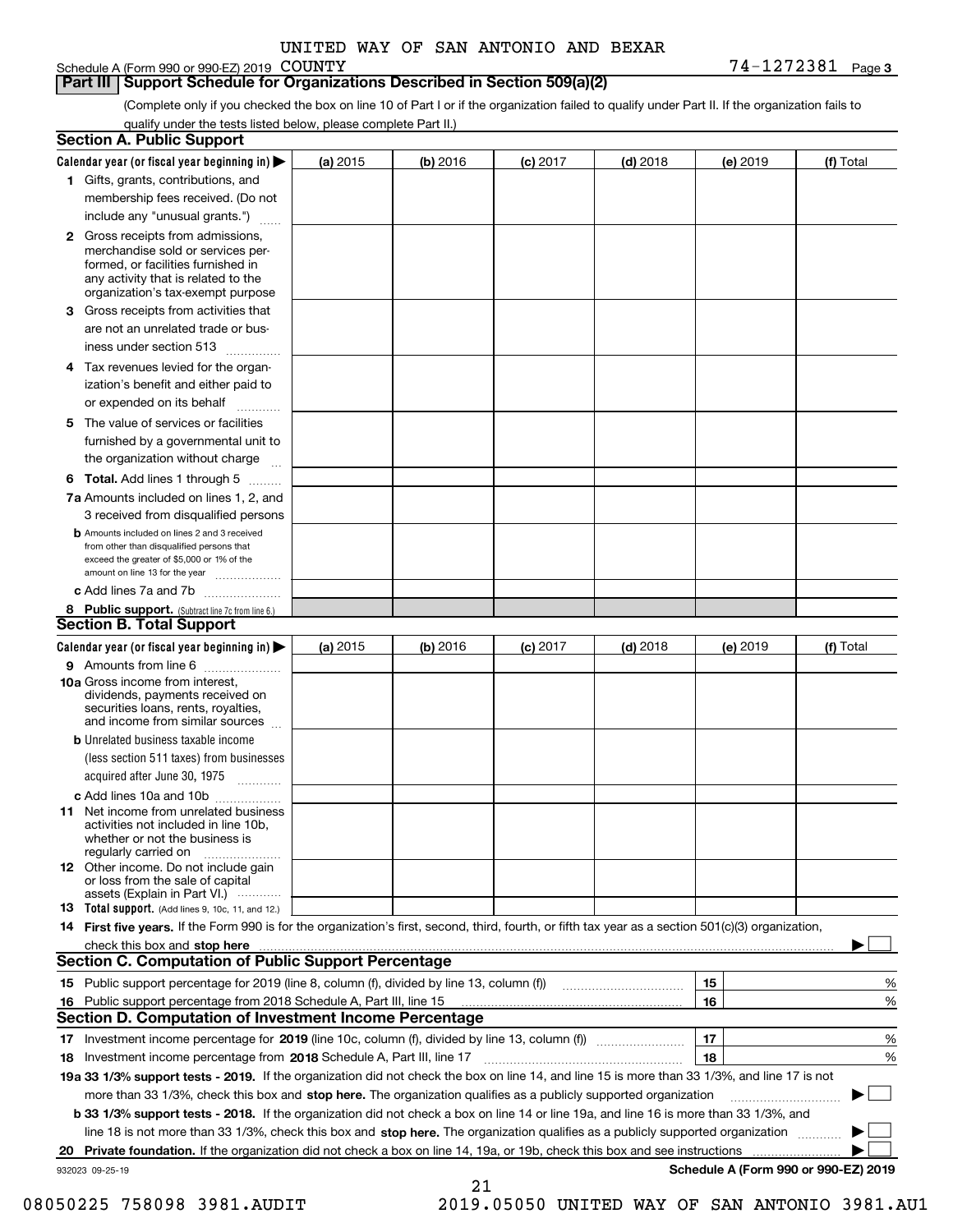**4**COUNTY 74-1272381 Schedule A (Form 990 or 990-EZ) 2019 COUNTY **Part IV Supporting Organizations**

(Complete only if you checked a box in line 12 on Part I. If you checked 12a of Part I, complete Sections A and B. If you checked 12b of Part I, complete Sections A and C. If you checked 12c of Part I, complete Sections A, D, and E. If you checked 12d of Part I, complete Sections A and D, and complete Part V.)

#### **Section A. All Supporting Organizations**

- **1** Are all of the organization's supported organizations listed by name in the organization's governing documents? If "No," describe in **Part VI** how the supported organizations are designated. If designated by *class or purpose, describe the designation. If historic and continuing relationship, explain.*
- **2** Did the organization have any supported organization that does not have an IRS determination of status under section 509(a)(1) or (2)? If "Yes," explain in Part VI how the organization determined that the supported *organization was described in section 509(a)(1) or (2).*
- **3a** Did the organization have a supported organization described in section 501(c)(4), (5), or (6)? If "Yes," answer *(b) and (c) below.*
- **b** Did the organization confirm that each supported organization qualified under section 501(c)(4), (5), or (6) and satisfied the public support tests under section 509(a)(2)? If "Yes," describe in **Part VI** when and how the *organization made the determination.*
- **c**Did the organization ensure that all support to such organizations was used exclusively for section 170(c)(2)(B) purposes? If "Yes," explain in **Part VI** what controls the organization put in place to ensure such use.
- **4a***If* Was any supported organization not organized in the United States ("foreign supported organization")? *"Yes," and if you checked 12a or 12b in Part I, answer (b) and (c) below.*
- **b** Did the organization have ultimate control and discretion in deciding whether to make grants to the foreign supported organization? If "Yes," describe in **Part VI** how the organization had such control and discretion *despite being controlled or supervised by or in connection with its supported organizations.*
- **c** Did the organization support any foreign supported organization that does not have an IRS determination under sections 501(c)(3) and 509(a)(1) or (2)? If "Yes," explain in **Part VI** what controls the organization used *to ensure that all support to the foreign supported organization was used exclusively for section 170(c)(2)(B) purposes.*
- **5a** Did the organization add, substitute, or remove any supported organizations during the tax year? If "Yes," answer (b) and (c) below (if applicable). Also, provide detail in **Part VI,** including (i) the names and EIN *numbers of the supported organizations added, substituted, or removed; (ii) the reasons for each such action; (iii) the authority under the organization's organizing document authorizing such action; and (iv) how the action was accomplished (such as by amendment to the organizing document).*
- **b** Type I or Type II only. Was any added or substituted supported organization part of a class already designated in the organization's organizing document?
- **cSubstitutions only.**  Was the substitution the result of an event beyond the organization's control?
- **6** Did the organization provide support (whether in the form of grants or the provision of services or facilities) to **Part VI.** *If "Yes," provide detail in* support or benefit one or more of the filing organization's supported organizations? anyone other than (i) its supported organizations, (ii) individuals that are part of the charitable class benefited by one or more of its supported organizations, or (iii) other supporting organizations that also
- **7**Did the organization provide a grant, loan, compensation, or other similar payment to a substantial contributor *If "Yes," complete Part I of Schedule L (Form 990 or 990-EZ).* regard to a substantial contributor? (as defined in section 4958(c)(3)(C)), a family member of a substantial contributor, or a 35% controlled entity with
- **8** Did the organization make a loan to a disqualified person (as defined in section 4958) not described in line 7? *If "Yes," complete Part I of Schedule L (Form 990 or 990-EZ).*
- **9a** Was the organization controlled directly or indirectly at any time during the tax year by one or more in section 509(a)(1) or (2))? If "Yes," *provide detail in* <code>Part VI.</code> disqualified persons as defined in section 4946 (other than foundation managers and organizations described
- **b** Did one or more disqualified persons (as defined in line 9a) hold a controlling interest in any entity in which the supporting organization had an interest? If "Yes," provide detail in P**art VI**.
- **c**Did a disqualified person (as defined in line 9a) have an ownership interest in, or derive any personal benefit from, assets in which the supporting organization also had an interest? If "Yes," provide detail in P**art VI.**
- **10a** Was the organization subject to the excess business holdings rules of section 4943 because of section supporting organizations)? If "Yes," answer 10b below. 4943(f) (regarding certain Type II supporting organizations, and all Type III non-functionally integrated
- **b** Did the organization have any excess business holdings in the tax year? (Use Schedule C, Form 4720, to *determine whether the organization had excess business holdings.)*

22

932024 09-25-19

**6789a 9b9c10a10bSchedule A (Form 990 or 990-EZ) 2019**

**YesNo**

**1**

**2**

**3a**

**3b**

**3c**

**4a**

**4b**

**4c**

**5a**

**5b5c**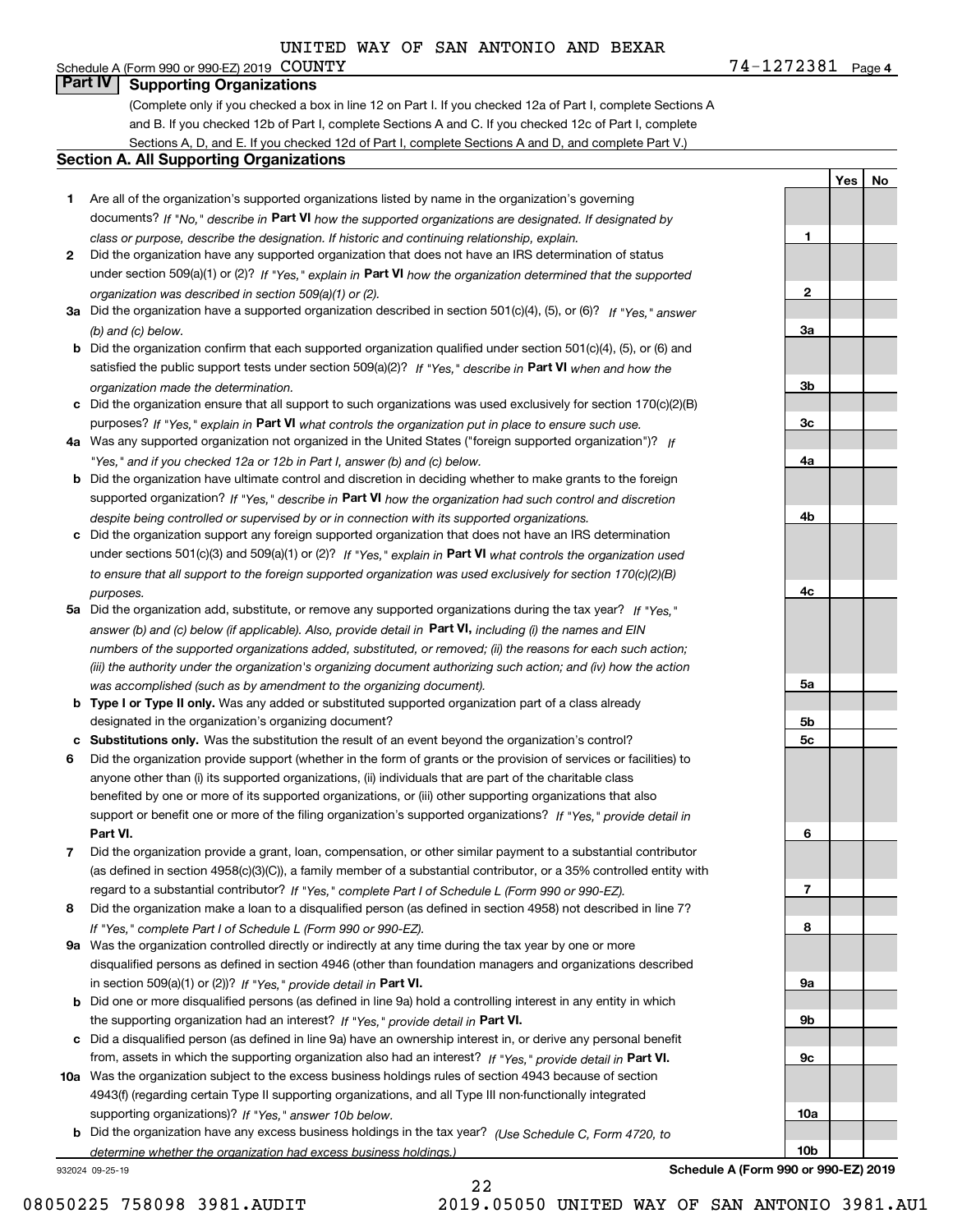**5** COUNTY 74-1272381

|    | Part IV<br><b>Supporting Organizations (continued)</b>                                                                            |     |     |    |
|----|-----------------------------------------------------------------------------------------------------------------------------------|-----|-----|----|
|    |                                                                                                                                   |     | Yes | No |
| 11 | Has the organization accepted a gift or contribution from any of the following persons?                                           |     |     |    |
|    | a A person who directly or indirectly controls, either alone or together with persons described in (b) and (c)                    |     |     |    |
|    | below, the governing body of a supported organization?                                                                            | 11a |     |    |
|    | <b>b</b> A family member of a person described in (a) above?                                                                      | 11b |     |    |
|    | c A 35% controlled entity of a person described in (a) or (b) above? If "Yes" to a, b, or c, provide detail in Part VI.           | 11c |     |    |
|    | <b>Section B. Type I Supporting Organizations</b>                                                                                 |     |     |    |
|    |                                                                                                                                   |     | Yes | No |
| 1  | Did the directors, trustees, or membership of one or more supported organizations have the power to                               |     |     |    |
|    | regularly appoint or elect at least a majority of the organization's directors or trustees at all times during the                |     |     |    |
|    | tax year? If "No," describe in Part VI how the supported organization(s) effectively operated, supervised, or                     |     |     |    |
|    | controlled the organization's activities. If the organization had more than one supported organization,                           |     |     |    |
|    | describe how the powers to appoint and/or remove directors or trustees were allocated among the supported                         |     |     |    |
|    | organizations and what conditions or restrictions, if any, applied to such powers during the tax year.                            | 1   |     |    |
| 2  | Did the organization operate for the benefit of any supported organization other than the supported                               |     |     |    |
|    | organization(s) that operated, supervised, or controlled the supporting organization? If "Yes," explain in                        |     |     |    |
|    | Part VI how providing such benefit carried out the purposes of the supported organization(s) that operated,                       |     |     |    |
|    | supervised, or controlled the supporting organization.                                                                            | 2   |     |    |
|    | <b>Section C. Type II Supporting Organizations</b>                                                                                |     |     |    |
|    |                                                                                                                                   |     | Yes | No |
| 1  | Were a majority of the organization's directors or trustees during the tax year also a majority of the directors                  |     |     |    |
|    | or trustees of each of the organization's supported organization(s)? If "No," describe in Part VI how control                     |     |     |    |
|    | or management of the supporting organization was vested in the same persons that controlled or managed                            |     |     |    |
|    | the supported organization(s).                                                                                                    |     |     |    |
|    | <b>Section D. All Type III Supporting Organizations</b>                                                                           |     |     |    |
|    |                                                                                                                                   |     | Yes | No |
| 1  | Did the organization provide to each of its supported organizations, by the last day of the fifth month of the                    |     |     |    |
|    | organization's tax year, (i) a written notice describing the type and amount of support provided during the prior tax             |     |     |    |
|    | year, (ii) a copy of the Form 990 that was most recently filed as of the date of notification, and (iii) copies of the            |     |     |    |
|    | organization's governing documents in effect on the date of notification, to the extent not previously provided?                  | 1   |     |    |
| 2  | Were any of the organization's officers, directors, or trustees either (i) appointed or elected by the supported                  |     |     |    |
|    | organization(s) or (ii) serving on the governing body of a supported organization? If "No," explain in Part VI how                |     |     |    |
|    | the organization maintained a close and continuous working relationship with the supported organization(s).                       | 2   |     |    |
| з  | By reason of the relationship described in (2), did the organization's supported organizations have a                             |     |     |    |
|    | significant voice in the organization's investment policies and in directing the use of the organization's                        |     |     |    |
|    | income or assets at all times during the tax year? If "Yes," describe in Part VI the role the organization's                      |     |     |    |
|    | supported organizations played in this regard.                                                                                    | 3   |     |    |
|    | Section E. Type III Functionally Integrated Supporting Organizations                                                              |     |     |    |
| 1  | Check the box next to the method that the organization used to satisfy the Integral Part Test during the year (see instructions). |     |     |    |
| a  | The organization satisfied the Activities Test. Complete line 2 below.                                                            |     |     |    |
| b  | The organization is the parent of each of its supported organizations. Complete line 3 below.                                     |     |     |    |
| C  | The organization supported a governmental entity. Describe in Part VI how you supported a government entity (see instructions).   |     |     |    |
| 2  | Activities Test. Answer (a) and (b) below.                                                                                        |     | Yes | No |
| a  | Did substantially all of the organization's activities during the tax year directly further the exempt purposes of                |     |     |    |
|    | the supported organization(s) to which the organization was responsive? If "Yes," then in Part VI identify                        |     |     |    |
|    | those supported organizations and explain how these activities directly furthered their exempt purposes,                          |     |     |    |
|    | how the organization was responsive to those supported organizations, and how the organization determined                         |     |     |    |
|    | that these activities constituted substantially all of its activities.                                                            | 2a  |     |    |
|    | <b>b</b> Did the activities described in (a) constitute activities that, but for the organization's involvement, one or more      |     |     |    |
|    | of the organization's supported organization(s) would have been engaged in? If "Yes," explain in Part VI the                      |     |     |    |
|    | reasons for the organization's position that its supported organization(s) would have engaged in these                            |     |     |    |
|    | activities but for the organization's involvement.                                                                                | 2b  |     |    |
| з  | Parent of Supported Organizations. Answer (a) and (b) below.                                                                      |     |     |    |
| а  | Did the organization have the power to regularly appoint or elect a majority of the officers, directors, or                       |     |     |    |
|    | trustees of each of the supported organizations? Provide details in Part VI.                                                      | 3a  |     |    |
|    | <b>b</b> Did the organization exercise a substantial degree of direction over the policies, programs, and activities of each      |     |     |    |
|    | of its supported organizations? If "Yes," describe in Part VI the role played by the organization in this regard                  | Зb  |     |    |
|    | Schedule A (Form 990 or 990-EZ) 2019<br>932025 09-25-19                                                                           |     |     |    |

23

**Schedule A (Form 990 or 990-EZ) 2019**

Schedule A (Form 990 or 990-EZ) 2019 COUNTY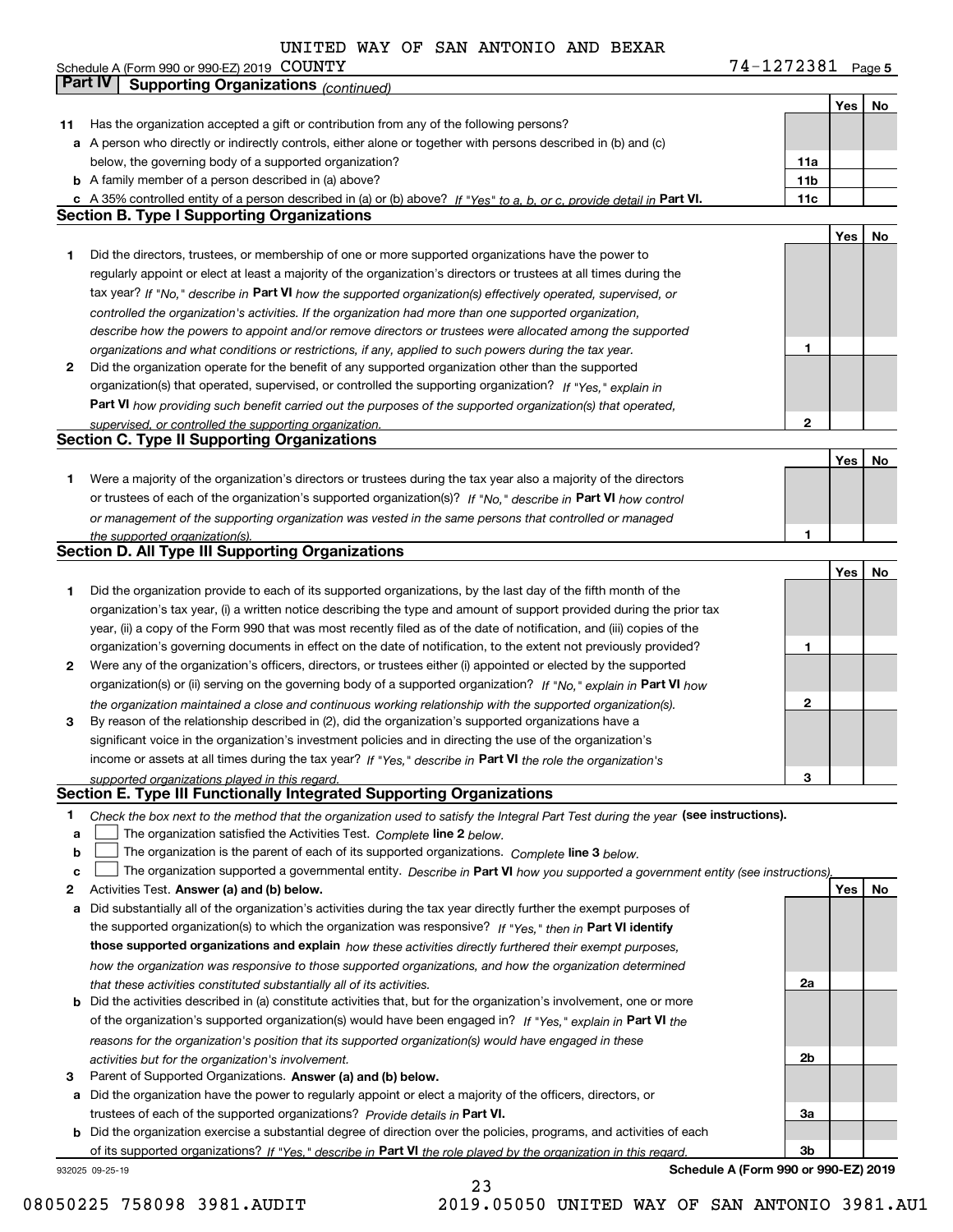|  |  | UNITED WAY OF SAN ANTONIO AND BEXAR |  |  |
|--|--|-------------------------------------|--|--|
|  |  |                                     |  |  |

|              | Schedule A (Form 990 or 990-EZ) 2019 COUNTY                                                                                                       |                |                | 74-1272381 Page 6              |
|--------------|---------------------------------------------------------------------------------------------------------------------------------------------------|----------------|----------------|--------------------------------|
|              | <b>Part V</b><br>Type III Non-Functionally Integrated 509(a)(3) Supporting Organizations                                                          |                |                |                                |
| 1            | Check here if the organization satisfied the Integral Part Test as a qualifying trust on Nov. 20, 1970 (explain in Part VI). See instructions. Al |                |                |                                |
|              | other Type III non-functionally integrated supporting organizations must complete Sections A through E.                                           |                |                |                                |
|              | Section A - Adjusted Net Income                                                                                                                   |                | (A) Prior Year | (B) Current Year<br>(optional) |
| 1            | Net short-term capital gain                                                                                                                       | 1              |                |                                |
| 2            | Recoveries of prior-year distributions                                                                                                            | 2              |                |                                |
| 3            | Other gross income (see instructions)                                                                                                             | 3              |                |                                |
| 4            | Add lines 1 through 3.                                                                                                                            | 4              |                |                                |
| 5            | Depreciation and depletion                                                                                                                        | 5              |                |                                |
| 6            | Portion of operating expenses paid or incurred for production or                                                                                  |                |                |                                |
|              | collection of gross income or for management, conservation, or                                                                                    |                |                |                                |
|              | maintenance of property held for production of income (see instructions)                                                                          | 6              |                |                                |
| 7            | Other expenses (see instructions)                                                                                                                 | $\overline{7}$ |                |                                |
| 8            | Adjusted Net Income (subtract lines 5, 6, and 7 from line 4)                                                                                      | 8              |                |                                |
|              | <b>Section B - Minimum Asset Amount</b>                                                                                                           |                | (A) Prior Year | (B) Current Year<br>(optional) |
| 1.           | Aggregate fair market value of all non-exempt-use assets (see                                                                                     |                |                |                                |
|              | instructions for short tax year or assets held for part of year):                                                                                 |                |                |                                |
|              | a Average monthly value of securities                                                                                                             | 1a             |                |                                |
|              | <b>b</b> Average monthly cash balances                                                                                                            | 1b             |                |                                |
|              | c Fair market value of other non-exempt-use assets                                                                                                | 1c             |                |                                |
|              | d Total (add lines 1a, 1b, and 1c)                                                                                                                | 1d             |                |                                |
|              | e Discount claimed for blockage or other                                                                                                          |                |                |                                |
|              | factors (explain in detail in <b>Part VI</b> ):                                                                                                   |                |                |                                |
| 2            | Acquisition indebtedness applicable to non-exempt-use assets                                                                                      | $\mathbf{2}$   |                |                                |
| 3            | Subtract line 2 from line 1d.                                                                                                                     | 3              |                |                                |
| 4            | Cash deemed held for exempt use. Enter 1-1/2% of line 3 (for greater amount,                                                                      |                |                |                                |
|              | see instructions).                                                                                                                                | 4              |                |                                |
| 5            | Net value of non-exempt-use assets (subtract line 4 from line 3)                                                                                  | 5              |                |                                |
| 6            | Multiply line 5 by .035.                                                                                                                          | 6              |                |                                |
| 7            | Recoveries of prior-year distributions                                                                                                            | $\overline{7}$ |                |                                |
| 8            | <b>Minimum Asset Amount</b> (add line 7 to line 6)                                                                                                | 8              |                |                                |
|              | <b>Section C - Distributable Amount</b>                                                                                                           |                |                | <b>Current Year</b>            |
| 1            | Adjusted net income for prior year (from Section A, line 8, Column A)                                                                             | 1              |                |                                |
| $\mathbf{2}$ | Enter 85% of line 1.                                                                                                                              | $\mathbf{2}$   |                |                                |
| 3            | Minimum asset amount for prior year (from Section B, line 8, Column A)                                                                            | 3              |                |                                |
| 4            | Enter greater of line 2 or line 3.                                                                                                                | 4              |                |                                |
| 5            | Income tax imposed in prior year                                                                                                                  | 5              |                |                                |
| 6            | <b>Distributable Amount.</b> Subtract line 5 from line 4, unless subject to                                                                       |                |                |                                |
|              | emergency temporary reduction (see instructions).                                                                                                 | 6              |                |                                |
|              |                                                                                                                                                   |                |                |                                |

**7** Check here if the current year is the organization's first as a non-functionally integrated Type III supporting organization (see instructions).

**Schedule A (Form 990 or 990-EZ) 2019**

932026 09-25-19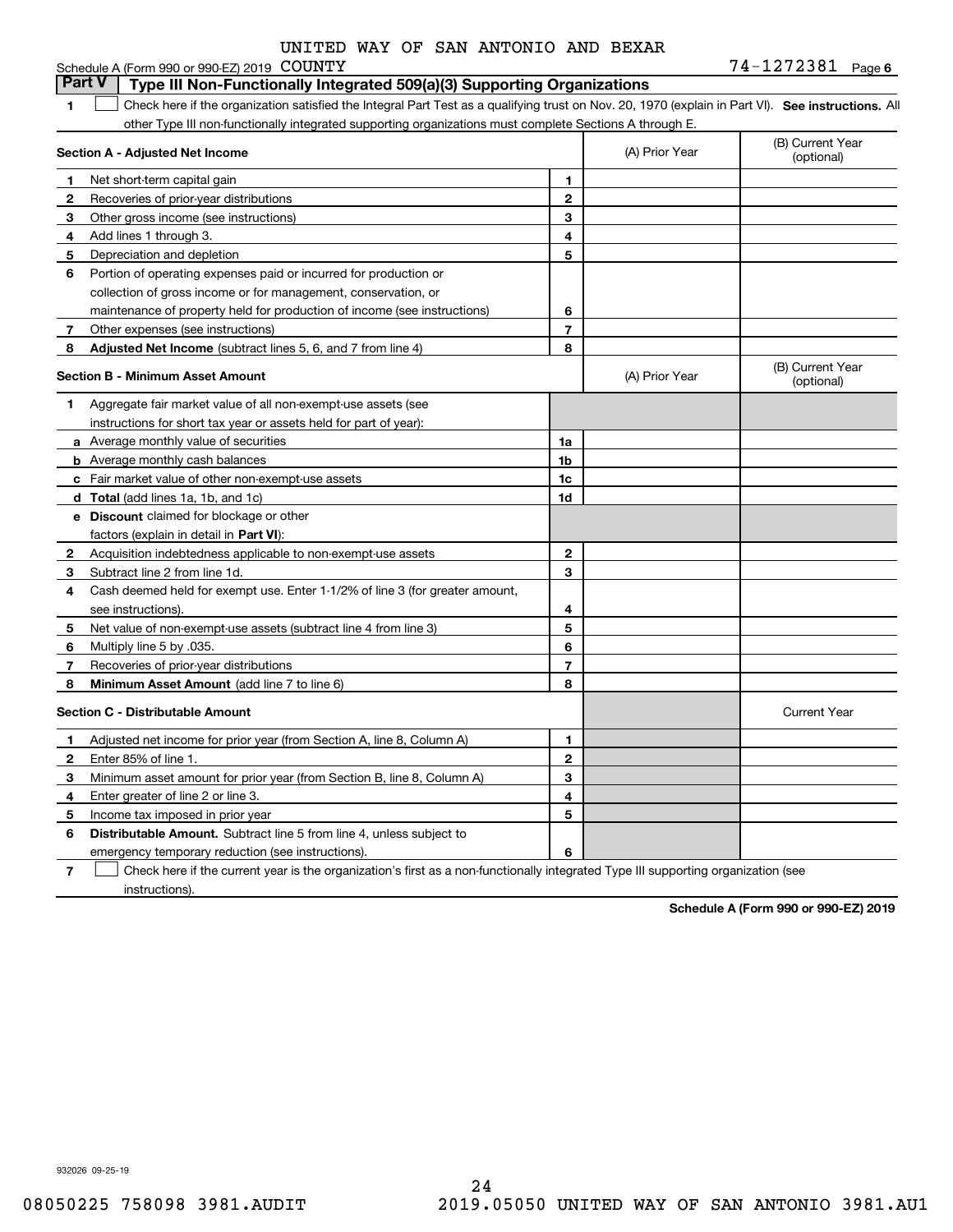|               | Schedule A (Form 990 or 990-EZ) 2019 COUNTY                                                |                                    |                                               | 74-1272381 Page 7                                |  |
|---------------|--------------------------------------------------------------------------------------------|------------------------------------|-----------------------------------------------|--------------------------------------------------|--|
| <b>Part V</b> | Type III Non-Functionally Integrated 509(a)(3) Supporting Organizations                    |                                    | (continued)                                   |                                                  |  |
|               | <b>Section D - Distributions</b>                                                           |                                    |                                               | <b>Current Year</b>                              |  |
| 1             | Amounts paid to supported organizations to accomplish exempt purposes                      |                                    |                                               |                                                  |  |
| 2             | Amounts paid to perform activity that directly furthers exempt purposes of supported       |                                    |                                               |                                                  |  |
|               | organizations, in excess of income from activity                                           |                                    |                                               |                                                  |  |
| 3             | Administrative expenses paid to accomplish exempt purposes of supported organizations      |                                    |                                               |                                                  |  |
| 4             | Amounts paid to acquire exempt-use assets                                                  |                                    |                                               |                                                  |  |
| 5             | Qualified set-aside amounts (prior IRS approval required)                                  |                                    |                                               |                                                  |  |
| 6             | Other distributions (describe in Part VI). See instructions.                               |                                    |                                               |                                                  |  |
| 7             | Total annual distributions. Add lines 1 through 6.                                         |                                    |                                               |                                                  |  |
| 8             | Distributions to attentive supported organizations to which the organization is responsive |                                    |                                               |                                                  |  |
|               | (provide details in Part VI). See instructions.                                            |                                    |                                               |                                                  |  |
| 9             | Distributable amount for 2019 from Section C, line 6                                       |                                    |                                               |                                                  |  |
| 10            | Line 8 amount divided by line 9 amount                                                     |                                    |                                               |                                                  |  |
|               | <b>Section E - Distribution Allocations</b> (see instructions)                             | (i)<br><b>Excess Distributions</b> | (ii)<br><b>Underdistributions</b><br>Pre-2019 | (iii)<br><b>Distributable</b><br>Amount for 2019 |  |
| 1             | Distributable amount for 2019 from Section C, line 6                                       |                                    |                                               |                                                  |  |
| 2             | Underdistributions, if any, for years prior to 2019 (reason-                               |                                    |                                               |                                                  |  |
|               | able cause required-explain in Part VI). See instructions.                                 |                                    |                                               |                                                  |  |
| 3             | Excess distributions carryover, if any, to 2019                                            |                                    |                                               |                                                  |  |
|               | a From 2014                                                                                |                                    |                                               |                                                  |  |
|               | $b$ From 2015                                                                              |                                    |                                               |                                                  |  |
|               | c From 2016                                                                                |                                    |                                               |                                                  |  |
|               | d From 2017                                                                                |                                    |                                               |                                                  |  |
|               | e From 2018                                                                                |                                    |                                               |                                                  |  |
|               | f Total of lines 3a through e                                                              |                                    |                                               |                                                  |  |
|               | g Applied to underdistributions of prior years                                             |                                    |                                               |                                                  |  |
|               | <b>h</b> Applied to 2019 distributable amount                                              |                                    |                                               |                                                  |  |
|               | Carryover from 2014 not applied (see instructions)                                         |                                    |                                               |                                                  |  |
|               | Remainder. Subtract lines 3g, 3h, and 3i from 3f.                                          |                                    |                                               |                                                  |  |
| 4             | Distributions for 2019 from Section D.                                                     |                                    |                                               |                                                  |  |
|               | line $7:$                                                                                  |                                    |                                               |                                                  |  |
|               | a Applied to underdistributions of prior years                                             |                                    |                                               |                                                  |  |
|               | <b>b</b> Applied to 2019 distributable amount                                              |                                    |                                               |                                                  |  |
|               | c Remainder. Subtract lines 4a and 4b from 4.                                              |                                    |                                               |                                                  |  |
|               | Remaining underdistributions for years prior to 2019, if                                   |                                    |                                               |                                                  |  |
|               | any. Subtract lines 3q and 4a from line 2. For result greater                              |                                    |                                               |                                                  |  |
|               | than zero, explain in Part VI. See instructions.                                           |                                    |                                               |                                                  |  |
| 6             | Remaining underdistributions for 2019. Subtract lines 3h                                   |                                    |                                               |                                                  |  |
|               | and 4b from line 1. For result greater than zero, explain in                               |                                    |                                               |                                                  |  |
|               | <b>Part VI.</b> See instructions.                                                          |                                    |                                               |                                                  |  |
| 7             | Excess distributions carryover to 2020. Add lines 3j                                       |                                    |                                               |                                                  |  |
|               | and 4c.                                                                                    |                                    |                                               |                                                  |  |
| 8             | Breakdown of line 7:                                                                       |                                    |                                               |                                                  |  |
|               | a Excess from 2015                                                                         |                                    |                                               |                                                  |  |
|               | <b>b</b> Excess from 2016                                                                  |                                    |                                               |                                                  |  |
|               | c Excess from 2017                                                                         |                                    |                                               |                                                  |  |
|               | d Excess from 2018                                                                         |                                    |                                               |                                                  |  |
|               | e Excess from 2019                                                                         |                                    |                                               |                                                  |  |

**Schedule A (Form 990 or 990-EZ) 2019**

932027 09-25-19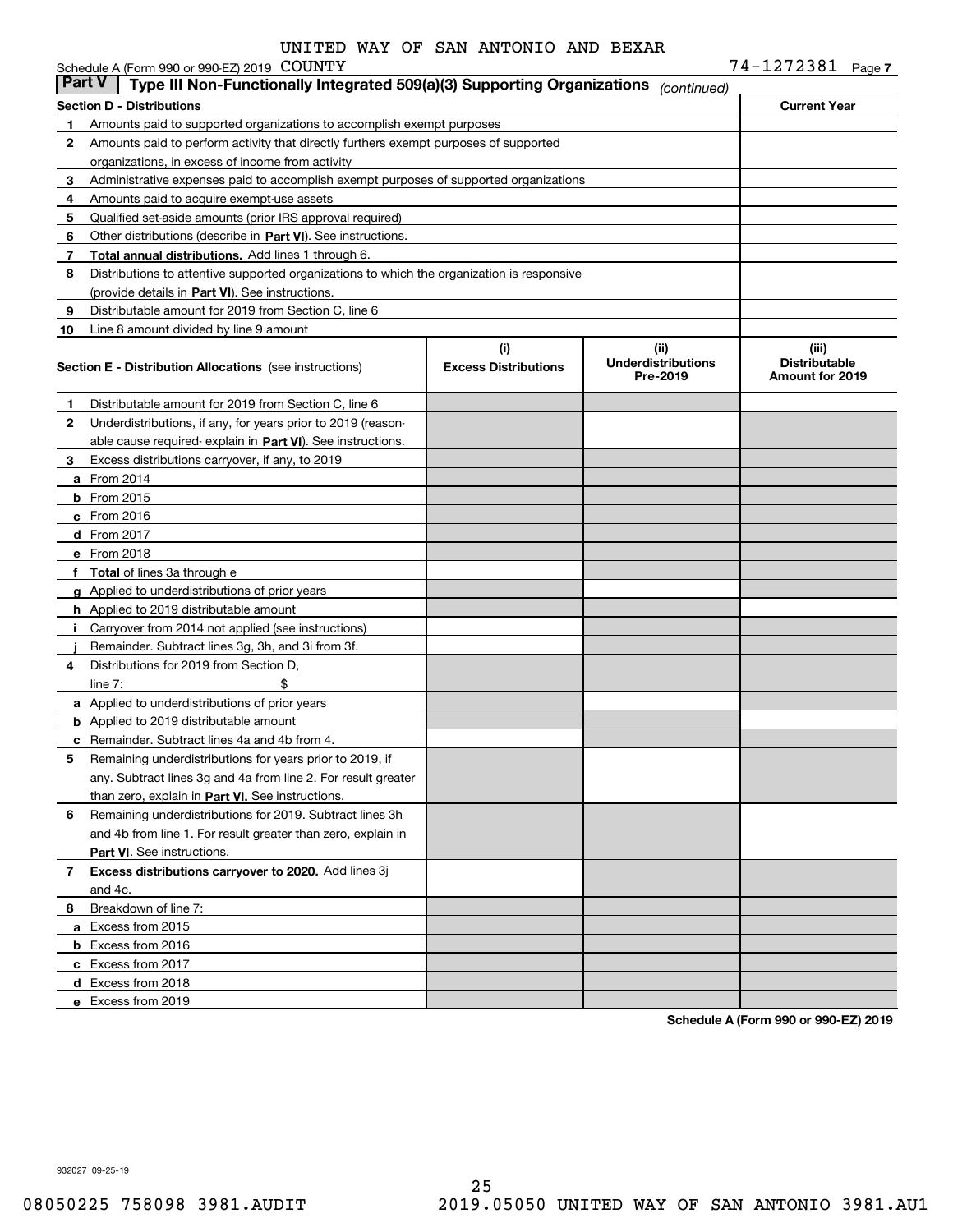|                 |                                                                                                                                 | UNITED WAY OF SAN ANTONIO AND BEXAR |  |    |  |                                                                                                                                                                                                                                                                                                                                                                                                                                   |  |
|-----------------|---------------------------------------------------------------------------------------------------------------------------------|-------------------------------------|--|----|--|-----------------------------------------------------------------------------------------------------------------------------------------------------------------------------------------------------------------------------------------------------------------------------------------------------------------------------------------------------------------------------------------------------------------------------------|--|
|                 | Schedule A (Form 990 or 990-EZ) 2019 COUNTY                                                                                     |                                     |  |    |  | 74-1272381 Page 8                                                                                                                                                                                                                                                                                                                                                                                                                 |  |
| Part VI         | Section D, lines 5, 6, and 8; and Part V, Section E, lines 2, 5, and 6. Also complete this part for any additional information. |                                     |  |    |  | Supplemental Information. Provide the explanations required by Part II, line 10; Part II, line 17a or 17b; Part III, line 12;<br>Part IV, Section A, lines 1, 2, 3b, 3c, 4b, 4c, 5a, 6, 9a, 9b, 9c, 11a, 11b, and 11c; Part IV, Section B, lines 1 and 2; Part IV, Section C,<br>line 1; Part IV, Section D, lines 2 and 3; Part IV, Section E, lines 1c, 2a, 2b, 3a, and 3b; Part V, line 1; Part V, Section B, line 1e; Part V, |  |
|                 | (See instructions.)                                                                                                             |                                     |  |    |  |                                                                                                                                                                                                                                                                                                                                                                                                                                   |  |
|                 |                                                                                                                                 |                                     |  |    |  |                                                                                                                                                                                                                                                                                                                                                                                                                                   |  |
|                 |                                                                                                                                 |                                     |  |    |  |                                                                                                                                                                                                                                                                                                                                                                                                                                   |  |
|                 |                                                                                                                                 |                                     |  |    |  |                                                                                                                                                                                                                                                                                                                                                                                                                                   |  |
|                 |                                                                                                                                 |                                     |  |    |  |                                                                                                                                                                                                                                                                                                                                                                                                                                   |  |
|                 |                                                                                                                                 |                                     |  |    |  |                                                                                                                                                                                                                                                                                                                                                                                                                                   |  |
|                 |                                                                                                                                 |                                     |  |    |  |                                                                                                                                                                                                                                                                                                                                                                                                                                   |  |
|                 |                                                                                                                                 |                                     |  |    |  |                                                                                                                                                                                                                                                                                                                                                                                                                                   |  |
|                 |                                                                                                                                 |                                     |  |    |  |                                                                                                                                                                                                                                                                                                                                                                                                                                   |  |
|                 |                                                                                                                                 |                                     |  |    |  |                                                                                                                                                                                                                                                                                                                                                                                                                                   |  |
|                 |                                                                                                                                 |                                     |  |    |  |                                                                                                                                                                                                                                                                                                                                                                                                                                   |  |
|                 |                                                                                                                                 |                                     |  |    |  |                                                                                                                                                                                                                                                                                                                                                                                                                                   |  |
|                 |                                                                                                                                 |                                     |  |    |  |                                                                                                                                                                                                                                                                                                                                                                                                                                   |  |
|                 |                                                                                                                                 |                                     |  |    |  |                                                                                                                                                                                                                                                                                                                                                                                                                                   |  |
|                 |                                                                                                                                 |                                     |  |    |  |                                                                                                                                                                                                                                                                                                                                                                                                                                   |  |
|                 |                                                                                                                                 |                                     |  |    |  |                                                                                                                                                                                                                                                                                                                                                                                                                                   |  |
|                 |                                                                                                                                 |                                     |  |    |  |                                                                                                                                                                                                                                                                                                                                                                                                                                   |  |
|                 |                                                                                                                                 |                                     |  |    |  |                                                                                                                                                                                                                                                                                                                                                                                                                                   |  |
|                 |                                                                                                                                 |                                     |  |    |  |                                                                                                                                                                                                                                                                                                                                                                                                                                   |  |
|                 |                                                                                                                                 |                                     |  |    |  |                                                                                                                                                                                                                                                                                                                                                                                                                                   |  |
|                 |                                                                                                                                 |                                     |  |    |  |                                                                                                                                                                                                                                                                                                                                                                                                                                   |  |
|                 |                                                                                                                                 |                                     |  |    |  |                                                                                                                                                                                                                                                                                                                                                                                                                                   |  |
|                 |                                                                                                                                 |                                     |  |    |  |                                                                                                                                                                                                                                                                                                                                                                                                                                   |  |
|                 |                                                                                                                                 |                                     |  |    |  |                                                                                                                                                                                                                                                                                                                                                                                                                                   |  |
|                 |                                                                                                                                 |                                     |  |    |  |                                                                                                                                                                                                                                                                                                                                                                                                                                   |  |
|                 |                                                                                                                                 |                                     |  |    |  |                                                                                                                                                                                                                                                                                                                                                                                                                                   |  |
|                 |                                                                                                                                 |                                     |  |    |  |                                                                                                                                                                                                                                                                                                                                                                                                                                   |  |
|                 |                                                                                                                                 |                                     |  |    |  |                                                                                                                                                                                                                                                                                                                                                                                                                                   |  |
|                 |                                                                                                                                 |                                     |  |    |  |                                                                                                                                                                                                                                                                                                                                                                                                                                   |  |
|                 |                                                                                                                                 |                                     |  |    |  |                                                                                                                                                                                                                                                                                                                                                                                                                                   |  |
|                 |                                                                                                                                 |                                     |  |    |  |                                                                                                                                                                                                                                                                                                                                                                                                                                   |  |
|                 |                                                                                                                                 |                                     |  |    |  |                                                                                                                                                                                                                                                                                                                                                                                                                                   |  |
| 932028 09-25-19 |                                                                                                                                 |                                     |  |    |  | Schedule A (Form 990 or 990-EZ) 2019                                                                                                                                                                                                                                                                                                                                                                                              |  |
|                 |                                                                                                                                 |                                     |  | 26 |  |                                                                                                                                                                                                                                                                                                                                                                                                                                   |  |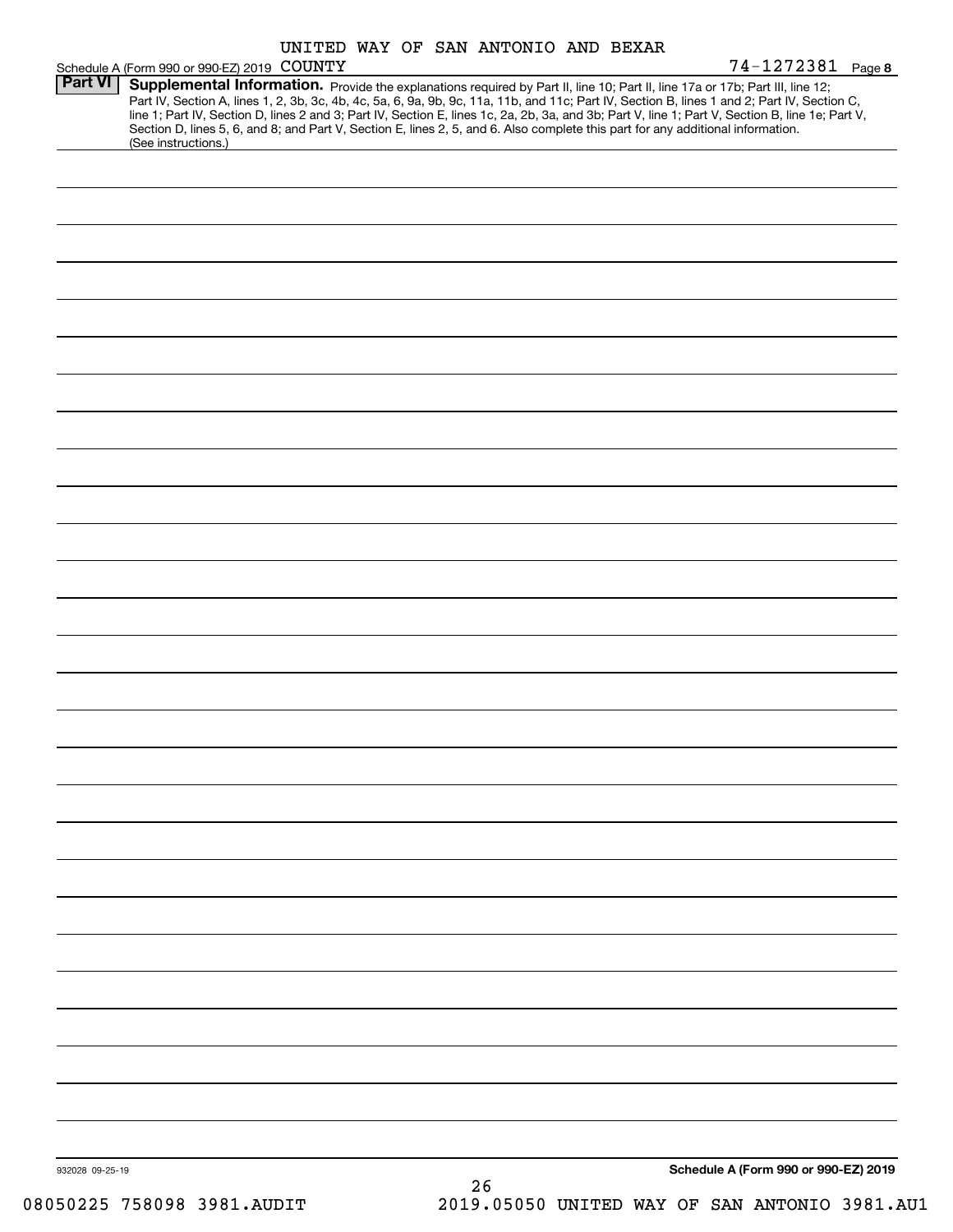|         | <b>SCHEDULE D</b>                                      |                                                                                                        | <b>Supplemental Financial Statements</b>                                                                                                       | OMB No. 1545-0047                                  |                       |
|---------|--------------------------------------------------------|--------------------------------------------------------------------------------------------------------|------------------------------------------------------------------------------------------------------------------------------------------------|----------------------------------------------------|-----------------------|
|         | (Form 990)                                             |                                                                                                        | Complete if the organization answered "Yes" on Form 990,                                                                                       |                                                    |                       |
|         |                                                        |                                                                                                        | Part IV, line 6, 7, 8, 9, 10, 11a, 11b, 11c, 11d, 11e, 11f, 12a, or 12b.<br>Attach to Form 990.                                                |                                                    | <b>Open to Public</b> |
|         | Department of the Treasury<br>Internal Revenue Service |                                                                                                        | Go to www.irs.gov/Form990 for instructions and the latest information.                                                                         | <b>Inspection</b>                                  |                       |
|         | Name of the organization                               | UNITED WAY OF SAN ANTONIO AND BEXAR                                                                    |                                                                                                                                                | <b>Employer identification number</b>              |                       |
|         |                                                        | <b>COUNTY</b>                                                                                          |                                                                                                                                                | 74-1272381                                         |                       |
| Part I  |                                                        |                                                                                                        | Organizations Maintaining Donor Advised Funds or Other Similar Funds or Accounts. Complete if the                                              |                                                    |                       |
|         |                                                        | organization answered "Yes" on Form 990, Part IV, line 6.                                              | (a) Donor advised funds                                                                                                                        | (b) Funds and other accounts                       |                       |
|         |                                                        |                                                                                                        |                                                                                                                                                |                                                    |                       |
| 1<br>2  |                                                        | Aggregate value of contributions to (during year)                                                      |                                                                                                                                                |                                                    |                       |
| 3       |                                                        |                                                                                                        |                                                                                                                                                |                                                    |                       |
| 4       |                                                        |                                                                                                        |                                                                                                                                                |                                                    |                       |
| 5       |                                                        |                                                                                                        | Did the organization inform all donors and donor advisors in writing that the assets held in donor advised funds                               |                                                    |                       |
|         |                                                        |                                                                                                        |                                                                                                                                                | Yes                                                | <b>No</b>             |
| 6       |                                                        |                                                                                                        | Did the organization inform all grantees, donors, and donor advisors in writing that grant funds can be used only                              |                                                    |                       |
|         |                                                        |                                                                                                        | for charitable purposes and not for the benefit of the donor or donor advisor, or for any other purpose conferring                             |                                                    |                       |
|         | impermissible private benefit?                         |                                                                                                        |                                                                                                                                                | Yes                                                | No                    |
| Part II |                                                        |                                                                                                        | Conservation Easements. Complete if the organization answered "Yes" on Form 990, Part IV, line 7.                                              |                                                    |                       |
| 1       |                                                        | Purpose(s) of conservation easements held by the organization (check all that apply).                  |                                                                                                                                                |                                                    |                       |
|         |                                                        | Preservation of land for public use (for example, recreation or education)                             |                                                                                                                                                | Preservation of a historically important land area |                       |
|         |                                                        | Protection of natural habitat                                                                          |                                                                                                                                                | Preservation of a certified historic structure     |                       |
|         |                                                        | Preservation of open space                                                                             |                                                                                                                                                |                                                    |                       |
| 2       |                                                        |                                                                                                        | Complete lines 2a through 2d if the organization held a qualified conservation contribution in the form of a conservation easement on the last |                                                    |                       |
|         | day of the tax year.                                   |                                                                                                        |                                                                                                                                                | Held at the End of the Tax Year                    |                       |
|         |                                                        |                                                                                                        |                                                                                                                                                | 2a                                                 |                       |
| b       |                                                        | Total acreage restricted by conservation easements                                                     |                                                                                                                                                | 2b                                                 |                       |
|         |                                                        |                                                                                                        |                                                                                                                                                | 2c                                                 |                       |
| d       |                                                        |                                                                                                        | Number of conservation easements included in (c) acquired after 7/25/06, and not on a historic structure                                       |                                                    |                       |
|         |                                                        |                                                                                                        |                                                                                                                                                | 2d                                                 |                       |
| з       |                                                        |                                                                                                        | Number of conservation easements modified, transferred, released, extinguished, or terminated by the organization during the tax               |                                                    |                       |
|         | year                                                   |                                                                                                        |                                                                                                                                                |                                                    |                       |
| 4       |                                                        | Number of states where property subject to conservation easement is located $\blacktriangleright$      |                                                                                                                                                |                                                    |                       |
| 5       |                                                        | Does the organization have a written policy regarding the periodic monitoring, inspection, handling of |                                                                                                                                                |                                                    |                       |
|         |                                                        | violations, and enforcement of the conservation easements it holds?                                    |                                                                                                                                                | Yes                                                | <b>No</b>             |
| 6       |                                                        |                                                                                                        | Staff and volunteer hours devoted to monitoring, inspecting, handling of violations, and enforcing conservation easements during the year      |                                                    |                       |
|         |                                                        |                                                                                                        |                                                                                                                                                |                                                    |                       |
| 7       |                                                        |                                                                                                        | Amount of expenses incurred in monitoring, inspecting, handling of violations, and enforcing conservation easements during the year            |                                                    |                       |
|         | ▶ \$                                                   |                                                                                                        |                                                                                                                                                |                                                    |                       |
| 8       |                                                        |                                                                                                        | Does each conservation easement reported on line 2(d) above satisfy the requirements of section 170(h)(4)(B)(i)                                |                                                    |                       |
|         |                                                        |                                                                                                        |                                                                                                                                                | Yes                                                | No                    |
| 9       |                                                        |                                                                                                        | In Part XIII, describe how the organization reports conservation easements in its revenue and expense statement and                            |                                                    |                       |
|         |                                                        |                                                                                                        | balance sheet, and include, if applicable, the text of the footnote to the organization's financial statements that describes the              |                                                    |                       |
|         | Part III                                               | organization's accounting for conservation easements.                                                  | Organizations Maintaining Collections of Art, Historical Treasures, or Other Similar Assets.                                                   |                                                    |                       |
|         |                                                        | Complete if the organization answered "Yes" on Form 990, Part IV, line 8.                              |                                                                                                                                                |                                                    |                       |
|         |                                                        |                                                                                                        | 1a If the organization elected, as permitted under FASB ASC 958, not to report in its revenue statement and balance sheet works                |                                                    |                       |
|         |                                                        |                                                                                                        | of art, historical treasures, or other similar assets held for public exhibition, education, or research in furtherance of public              |                                                    |                       |
|         |                                                        |                                                                                                        | service, provide in Part XIII the text of the footnote to its financial statements that describes these items.                                 |                                                    |                       |
|         |                                                        |                                                                                                        | <b>b</b> If the organization elected, as permitted under FASB ASC 958, to report in its revenue statement and balance sheet works of           |                                                    |                       |
|         |                                                        |                                                                                                        | art, historical treasures, or other similar assets held for public exhibition, education, or research in furtherance of public service,        |                                                    |                       |
|         |                                                        | provide the following amounts relating to these items:                                                 |                                                                                                                                                |                                                    |                       |
|         |                                                        |                                                                                                        |                                                                                                                                                |                                                    |                       |
|         |                                                        | (ii) Assets included in Form 990, Part X                                                               |                                                                                                                                                |                                                    |                       |
| 2       |                                                        |                                                                                                        | If the organization received or held works of art, historical treasures, or other similar assets for financial gain, provide                   |                                                    |                       |
|         |                                                        | the following amounts required to be reported under FASB ASC 958 relating to these items:              |                                                                                                                                                |                                                    |                       |
| а       |                                                        |                                                                                                        |                                                                                                                                                | $\blacktriangleright$ \$                           |                       |
|         |                                                        |                                                                                                        |                                                                                                                                                | ▶ \$                                               |                       |
|         |                                                        | LHA For Paperwork Reduction Act Notice, see the Instructions for Form 990.                             |                                                                                                                                                | Schedule D (Form 990) 2019                         |                       |
|         | 932051 10-02-19                                        |                                                                                                        |                                                                                                                                                |                                                    |                       |
|         |                                                        |                                                                                                        | 31                                                                                                                                             |                                                    |                       |

| <b>010</b> |  |  | ∩⊏∩ |  |
|------------|--|--|-----|--|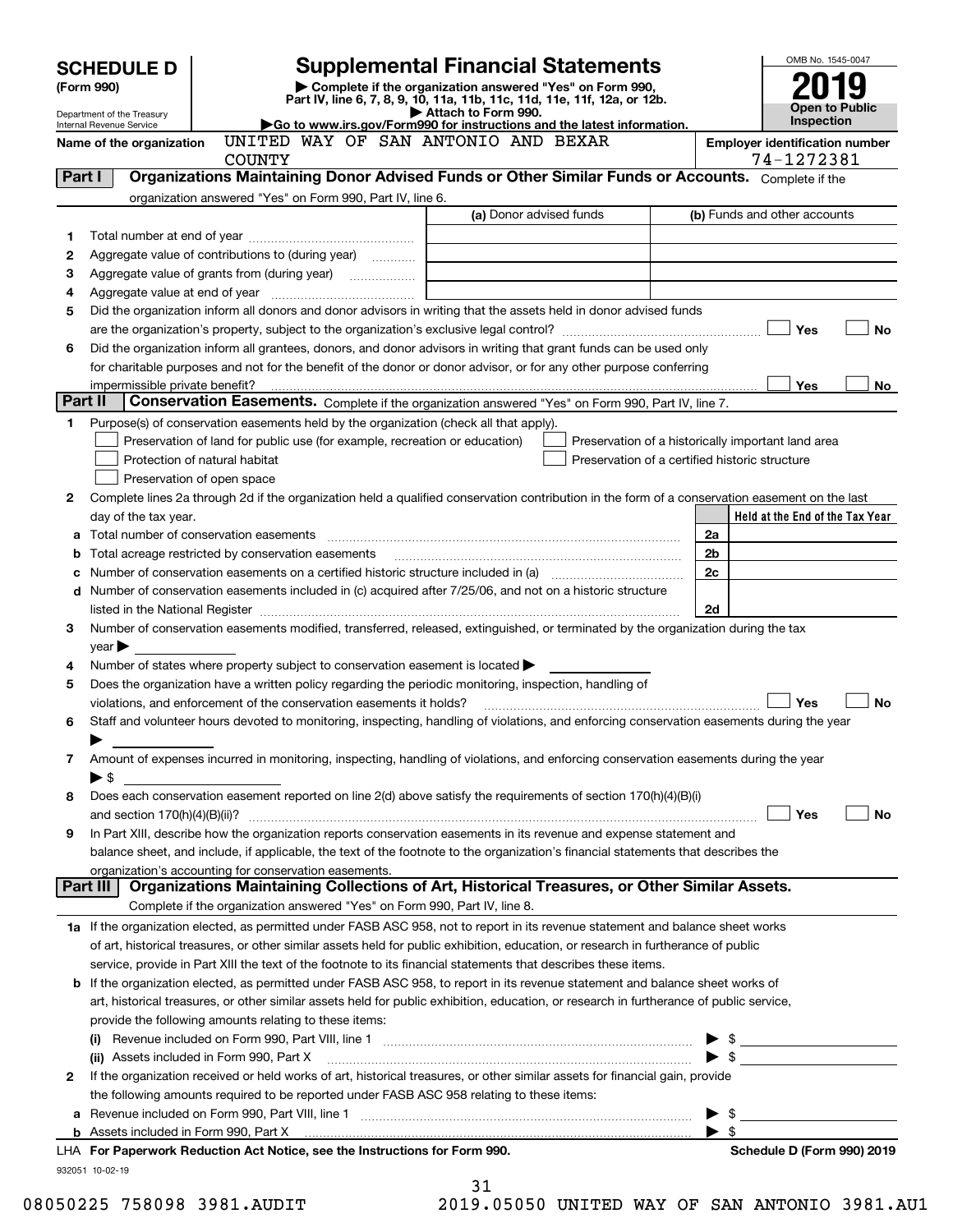|               |                                                                                                                                                                                                                                | UNITED WAY OF SAN ANTONIO AND BEXAR     |                |                                                                                                                                                                                                                               |                                 |                                              |                   |              |
|---------------|--------------------------------------------------------------------------------------------------------------------------------------------------------------------------------------------------------------------------------|-----------------------------------------|----------------|-------------------------------------------------------------------------------------------------------------------------------------------------------------------------------------------------------------------------------|---------------------------------|----------------------------------------------|-------------------|--------------|
|               | <b>COUNTY</b><br>Schedule D (Form 990) 2019                                                                                                                                                                                    |                                         |                |                                                                                                                                                                                                                               |                                 |                                              | 74-1272381 Page 2 |              |
|               | Part III I<br>Organizations Maintaining Collections of Art, Historical Treasures, or Other Similar Assets (continued)                                                                                                          |                                         |                |                                                                                                                                                                                                                               |                                 |                                              |                   |              |
| 3             | Using the organization's acquisition, accession, and other records, check any of the following that make significant use of its                                                                                                |                                         |                |                                                                                                                                                                                                                               |                                 |                                              |                   |              |
|               | collection items (check all that apply):                                                                                                                                                                                       |                                         |                |                                                                                                                                                                                                                               |                                 |                                              |                   |              |
| a             | Public exhibition                                                                                                                                                                                                              |                                         |                | Loan or exchange program                                                                                                                                                                                                      |                                 |                                              |                   |              |
| b             | Scholarly research                                                                                                                                                                                                             | e                                       |                | Other and the contract of the contract of the contract of the contract of the contract of the contract of the contract of the contract of the contract of the contract of the contract of the contract of the contract of the |                                 |                                              |                   |              |
| c             | Preservation for future generations                                                                                                                                                                                            |                                         |                |                                                                                                                                                                                                                               |                                 |                                              |                   |              |
| 4             | Provide a description of the organization's collections and explain how they further the organization's exempt purpose in Part XIII.                                                                                           |                                         |                |                                                                                                                                                                                                                               |                                 |                                              |                   |              |
| 5             | During the year, did the organization solicit or receive donations of art, historical treasures, or other similar assets                                                                                                       |                                         |                |                                                                                                                                                                                                                               |                                 |                                              |                   |              |
|               |                                                                                                                                                                                                                                |                                         |                |                                                                                                                                                                                                                               |                                 |                                              | Yes               | No           |
|               | Part IV<br>Escrow and Custodial Arrangements. Complete if the organization answered "Yes" on Form 990, Part IV, line 9, or                                                                                                     |                                         |                |                                                                                                                                                                                                                               |                                 |                                              |                   |              |
|               | reported an amount on Form 990, Part X, line 21.                                                                                                                                                                               |                                         |                |                                                                                                                                                                                                                               |                                 |                                              |                   |              |
|               | 1a Is the organization an agent, trustee, custodian or other intermediary for contributions or other assets not included                                                                                                       |                                         |                |                                                                                                                                                                                                                               |                                 |                                              |                   |              |
|               | on Form 990, Part X? [11] matter and the contract of the contract of the contract of the contract of the contract of the contract of the contract of the contract of the contract of the contract of the contract of the contr |                                         |                |                                                                                                                                                                                                                               |                                 |                                              | Yes               | No           |
|               | <b>b</b> If "Yes," explain the arrangement in Part XIII and complete the following table:                                                                                                                                      |                                         |                |                                                                                                                                                                                                                               |                                 |                                              |                   |              |
|               |                                                                                                                                                                                                                                |                                         |                |                                                                                                                                                                                                                               |                                 |                                              | Amount            |              |
|               | c Beginning balance entrance and the contract of the balance of the contract of the contract of the contract of the contract of the contract of the contract of the contract of the contract of the contract of the contract o |                                         |                |                                                                                                                                                                                                                               |                                 | 1c                                           |                   |              |
|               |                                                                                                                                                                                                                                |                                         |                |                                                                                                                                                                                                                               |                                 | 1d                                           |                   |              |
|               | e Distributions during the year manufactured and continuum and contract the year manufactured and contract the                                                                                                                 |                                         |                |                                                                                                                                                                                                                               |                                 | 1e                                           |                   |              |
| f             |                                                                                                                                                                                                                                |                                         |                |                                                                                                                                                                                                                               |                                 | 1f                                           |                   |              |
|               | 2a Did the organization include an amount on Form 990, Part X, line 21, for escrow or custodial account liability?                                                                                                             |                                         |                |                                                                                                                                                                                                                               |                                 | .                                            | Yes               | No           |
|               | <b>b</b> If "Yes," explain the arrangement in Part XIII. Check here if the explanation has been provided on Part XIII                                                                                                          |                                         |                |                                                                                                                                                                                                                               |                                 |                                              |                   |              |
| <b>Part V</b> | <b>Endowment Funds.</b> Complete if the organization answered "Yes" on Form 990, Part IV, line 10.                                                                                                                             |                                         |                |                                                                                                                                                                                                                               |                                 |                                              |                   |              |
|               |                                                                                                                                                                                                                                | (a) Current year                        | (b) Prior year | (c) Two years back                                                                                                                                                                                                            |                                 | (d) Three years back $ $ (e) Four years back |                   |              |
|               | 1a Beginning of year balance                                                                                                                                                                                                   | 11,982,359.                             | 11, 316, 415.  | 9,441,155.                                                                                                                                                                                                                    |                                 | 5,114,980.                                   |                   |              |
|               |                                                                                                                                                                                                                                | 3,000.                                  | 5,847.         | 1,465,000.                                                                                                                                                                                                                    |                                 | 3,917,500.                                   |                   | 5, 115, 000. |
|               | Net investment earnings, gains, and losses                                                                                                                                                                                     | 471,289.                                | 660,097.       | 410,260.                                                                                                                                                                                                                      |                                 | 408,675.                                     |                   | $-20$ .      |
|               |                                                                                                                                                                                                                                |                                         |                |                                                                                                                                                                                                                               |                                 |                                              |                   |              |
|               | e Other expenditures for facilities                                                                                                                                                                                            |                                         |                |                                                                                                                                                                                                                               |                                 |                                              |                   |              |
|               | and programs                                                                                                                                                                                                                   |                                         |                |                                                                                                                                                                                                                               |                                 |                                              |                   |              |
|               |                                                                                                                                                                                                                                |                                         |                |                                                                                                                                                                                                                               |                                 |                                              |                   |              |
| g             | End of year balance                                                                                                                                                                                                            | 12,456,648.                             | 11,982,359.    | 11, 316, 415.                                                                                                                                                                                                                 |                                 | 9,441,155.                                   |                   | 5, 114, 980. |
| 2             | Provide the estimated percentage of the current year end balance (line 1g, column (a)) held as:                                                                                                                                |                                         |                |                                                                                                                                                                                                                               |                                 |                                              |                   |              |
|               | a Board designated or quasi-endowment >                                                                                                                                                                                        |                                         | %              |                                                                                                                                                                                                                               |                                 |                                              |                   |              |
|               | Permanent endowment > 100.00                                                                                                                                                                                                   | %                                       |                |                                                                                                                                                                                                                               |                                 |                                              |                   |              |
|               | $\mathbf c$ Term endowment $\blacktriangleright$                                                                                                                                                                               | %                                       |                |                                                                                                                                                                                                                               |                                 |                                              |                   |              |
|               | The percentages on lines 2a, 2b, and 2c should equal 100%.                                                                                                                                                                     |                                         |                |                                                                                                                                                                                                                               |                                 |                                              |                   |              |
|               | 3a Are there endowment funds not in the possession of the organization that are held and administered for the organization                                                                                                     |                                         |                |                                                                                                                                                                                                                               |                                 |                                              |                   |              |
|               | by:                                                                                                                                                                                                                            |                                         |                |                                                                                                                                                                                                                               |                                 |                                              |                   | Yes<br>No    |
|               | (i)                                                                                                                                                                                                                            |                                         |                |                                                                                                                                                                                                                               |                                 |                                              | 3a(i)             | X            |
|               |                                                                                                                                                                                                                                |                                         |                |                                                                                                                                                                                                                               |                                 |                                              | 3a(ii)            | X            |
|               |                                                                                                                                                                                                                                |                                         |                |                                                                                                                                                                                                                               |                                 |                                              | 3b                | X            |
|               | Describe in Part XIII the intended uses of the organization's endowment funds.                                                                                                                                                 |                                         |                |                                                                                                                                                                                                                               |                                 |                                              |                   |              |
|               | Land, Buildings, and Equipment.<br><b>Part VI</b>                                                                                                                                                                              |                                         |                |                                                                                                                                                                                                                               |                                 |                                              |                   |              |
|               | Complete if the organization answered "Yes" on Form 990, Part IV, line 11a. See Form 990, Part X, line 10.                                                                                                                     |                                         |                |                                                                                                                                                                                                                               |                                 |                                              |                   |              |
|               | Description of property                                                                                                                                                                                                        | (a) Cost or other<br>basis (investment) |                | (b) Cost or other<br>basis (other)                                                                                                                                                                                            | (c) Accumulated<br>depreciation |                                              | (d) Book value    |              |
|               |                                                                                                                                                                                                                                |                                         |                | 610,693.                                                                                                                                                                                                                      |                                 |                                              |                   | 610,693.     |
|               |                                                                                                                                                                                                                                |                                         |                | 1,963,594.                                                                                                                                                                                                                    |                                 | 1,759,018.                                   |                   | 204,576.     |
|               |                                                                                                                                                                                                                                |                                         |                |                                                                                                                                                                                                                               |                                 |                                              |                   |              |
|               |                                                                                                                                                                                                                                |                                         |                | 1,058,868.                                                                                                                                                                                                                    |                                 | 731, 710.                                    |                   | 327,158.     |
|               |                                                                                                                                                                                                                                |                                         |                |                                                                                                                                                                                                                               |                                 |                                              |                   |              |
|               |                                                                                                                                                                                                                                |                                         |                |                                                                                                                                                                                                                               |                                 |                                              | 1, 142, 427.      |              |
|               |                                                                                                                                                                                                                                |                                         |                |                                                                                                                                                                                                                               |                                 |                                              |                   |              |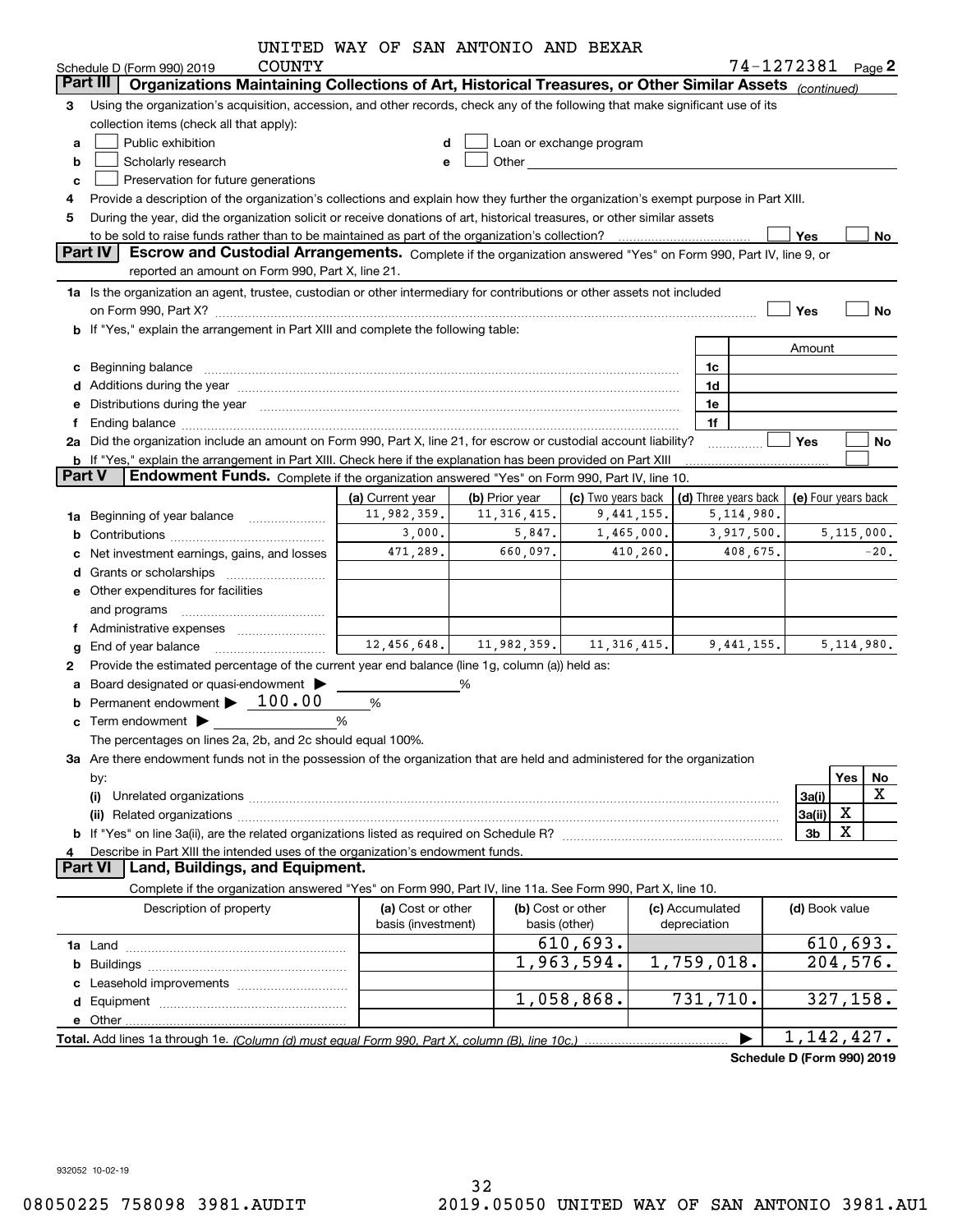| UNITED WAY OF SAN ANTONIO AND BEXAR |
|-------------------------------------|
|-------------------------------------|

# **Part VII Investments - Other Securities.**

Complete if the organization answered "Yes" on Form 990, Part IV, line 11b. See Form 990, Part X, line 12.

| (a) Description of security or category (including name of security) | (b) Book value | (c) Method of valuation: Cost or end-of-year market value |
|----------------------------------------------------------------------|----------------|-----------------------------------------------------------|
| (1) Financial derivatives                                            |                |                                                           |
| (2) Closely held equity interests                                    |                |                                                           |
| $(3)$ Other                                                          |                |                                                           |
| (A)                                                                  |                |                                                           |
| (B)                                                                  |                |                                                           |
| (C)                                                                  |                |                                                           |
| (D)                                                                  |                |                                                           |
| (E)                                                                  |                |                                                           |
| (F)                                                                  |                |                                                           |
| (G)                                                                  |                |                                                           |
| (H)                                                                  |                |                                                           |
| Total. (Col. (b) must equal Form 990, Part X, col. (B) line $12$ .)  |                |                                                           |

#### **Part VIII Investments - Program Related.**

Complete if the organization answered "Yes" on Form 990, Part IV, line 11c. See Form 990, Part X, line 13.

| (a) Description of investment                                                          | (b) Book value | (c) Method of valuation: Cost or end-of-year market value |
|----------------------------------------------------------------------------------------|----------------|-----------------------------------------------------------|
| (1)                                                                                    |                |                                                           |
| (2)                                                                                    |                |                                                           |
| $\frac{1}{2}$                                                                          |                |                                                           |
| (4)                                                                                    |                |                                                           |
| (5)                                                                                    |                |                                                           |
| (6)                                                                                    |                |                                                           |
| (7)                                                                                    |                |                                                           |
| (8)                                                                                    |                |                                                           |
| (9)                                                                                    |                |                                                           |
| Total. (Col. (b) must equal Form 990, Part X, col. (B) line 13.) $\blacktriangleright$ |                |                                                           |

#### **Part IX Other Assets.**

Complete if the organization answered "Yes" on Form 990, Part IV, line 11d. See Form 990, Part X, line 15.

| (a) Description                                                                                                   | (b) Book value |
|-------------------------------------------------------------------------------------------------------------------|----------------|
| (1)                                                                                                               |                |
| (2)                                                                                                               |                |
| (3)                                                                                                               |                |
| (4)                                                                                                               |                |
| $\frac{1}{2}$ (5)                                                                                                 |                |
| (6)                                                                                                               |                |
|                                                                                                                   |                |
| (8)                                                                                                               |                |
| (9)                                                                                                               |                |
|                                                                                                                   |                |
| <b>Part X</b> Other Liabilities.                                                                                  |                |
| Complete if the organization answered "Yes" on Form 990, Part IV, line 11e or 11f. See Form 990, Part X, line 25. |                |

| 1.  | (a) Description of liability | (b) Book value |
|-----|------------------------------|----------------|
|     | (1) Federal income taxes     |                |
| (2) |                              |                |
| (3) |                              |                |
| (4) |                              |                |
| (5) |                              |                |
| (6) |                              |                |
| (7) |                              |                |
| (8) |                              |                |
| (9) |                              |                |
|     |                              |                |

**Total.**  *(Column (b) must equal Form 990, Part X, col. (B) line 25.)* 

**2.**Liability for uncertain tax positions. In Part XIII, provide the text of the footnote to the organization's financial statements that reports the organization's liability for uncertain tax positions under FASB ASC 740. Check here if the text of the footnote has been provided in Part XIII

 $\boxed{\text{X}}$ 

**Schedule D (Form 990) 2019**

932053 10-02-19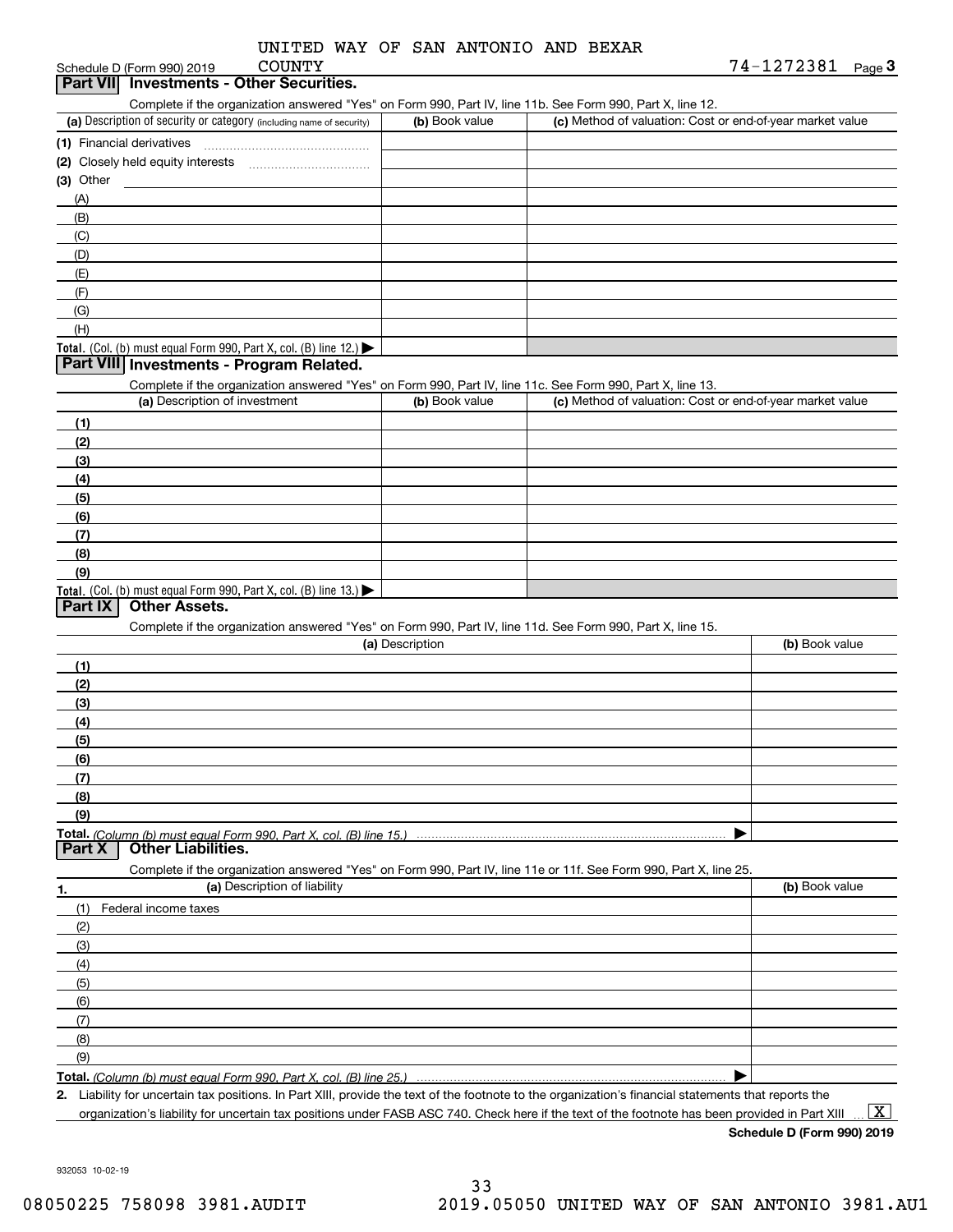|  |  |  |  | UNITED WAY OF SAN ANTONIO AND BEXAR |  |  |
|--|--|--|--|-------------------------------------|--|--|
|--|--|--|--|-------------------------------------|--|--|

|              | <b>COUNTY</b><br>Schedule D (Form 990) 2019                                                                                             |                             | 74-1272381                  | Page $4$ |
|--------------|-----------------------------------------------------------------------------------------------------------------------------------------|-----------------------------|-----------------------------|----------|
|              | <b>Part XI</b><br>Reconciliation of Revenue per Audited Financial Statements With Revenue per Return.                                   |                             |                             |          |
|              | Complete if the organization answered "Yes" on Form 990, Part IV, line 12a.                                                             |                             |                             |          |
| 1            | Total revenue, gains, and other support per audited financial statements                                                                | $\blacksquare$              | 33,457,809.                 |          |
| 2            | Amounts included on line 1 but not on Form 990, Part VIII, line 12:                                                                     |                             |                             |          |
| a            | 2a<br>Net unrealized gains (losses) on investments [11] matter contracts and the unrealized gains (losses) on investments               | 140,976.                    |                             |          |
| b            | 2 <sub>b</sub>                                                                                                                          | 922,416.                    |                             |          |
| C            | 2c                                                                                                                                      |                             |                             |          |
| d            | 2d                                                                                                                                      |                             |                             |          |
| е            | Add lines 2a through 2d                                                                                                                 | 2e                          | 1,063,392.                  |          |
| 3            |                                                                                                                                         | $\overline{\mathbf{3}}$     | 32,394,417.                 |          |
| 4            | Amounts included on Form 990, Part VIII, line 12, but not on line 1:                                                                    |                             |                             |          |
|              | 4a<br>Investment expenses not included on Form 990, Part VIII, line 7b [100] [100] [100] [100] [100] [100] [100] [10                    | $73,769$ .                  |                             |          |
| b            | 4 <sub>b</sub><br>Other (Describe in Part XIII.) <b>Construction Contract Construction</b> Chern Construction Construction Construction | 9,044,021.                  |                             |          |
| c.           | Add lines 4a and 4b                                                                                                                     | 4с                          | 9,117,790.                  |          |
| 5            |                                                                                                                                         | 5                           | $\overline{41}$ , 512, 207. |          |
|              |                                                                                                                                         |                             |                             |          |
|              | Part XII   Reconciliation of Expenses per Audited Financial Statements With Expenses per Return.                                        |                             |                             |          |
|              | Complete if the organization answered "Yes" on Form 990, Part IV, line 12a.                                                             |                             |                             |          |
| 1.           |                                                                                                                                         | $\blacksquare$              | 29,850,483.                 |          |
| $\mathbf{2}$ | Amounts included on line 1 but not on Form 990, Part IX, line 25:                                                                       |                             |                             |          |
| a            | 2a                                                                                                                                      | 922, 416.                   |                             |          |
| b            | 2 <sub>b</sub>                                                                                                                          |                             |                             |          |
| c            | 2c                                                                                                                                      |                             |                             |          |
|              | 2d                                                                                                                                      |                             |                             |          |
| e            |                                                                                                                                         | <b>2e</b>                   |                             | 922,416. |
| З.           |                                                                                                                                         | 3                           | 28,928,067.                 |          |
| 4            | Amounts included on Form 990, Part IX, line 25, but not on line 1:                                                                      |                             |                             |          |
| a            | Investment expenses not included on Form 990, Part VIII, line 7b [1000000000000000000000000000000000<br>4a                              |                             |                             |          |
|              | 4 <sub>b</sub>                                                                                                                          | $\frac{73,771}{9,044,021.}$ |                             |          |
|              | Other (Describe in Part XIII.) <b>Construction Construction</b> (Describe in Part XIII.)<br>Add lines 4a and 4b                         | 4c                          | 9,117,792.                  |          |
| 5            | <b>Part XIII Supplemental Information.</b>                                                                                              | 5                           | $\overline{38}$ , 045, 859. |          |

Provide the descriptions required for Part II, lines 3, 5, and 9; Part III, lines 1a and 4; Part IV, lines 1b and 2b; Part V, line 4; Part X, line 2; Part XI, lines 2d and 4b; and Part XII, lines 2d and 4b. Also complete this part to provide any additional information.

#### FORM 990, SCHEDULE D, PART V, LINE 4:

MAKING DISTRIBUTIONS EXCLUSIVELY TO UNITED WAY OF SAN ANTONIO AND BEXAR

COUNTY TO BE USED FOR ALLOCATIONS TO UNITED WAY PROGRAMS AND AGENCIES.

FORM 990, SCHEDULE D, PART X, LINE 2:

UWSA AND THE ENDOWMENT ARE EXEMPT FROM FEDERAL INCOME TAXES UNDER SECTION

501(C)(3) OF THE INTERNAL REVENUE CODE (IRC); THEREFORE, NO PROVISION FOR

INCOME TAXES HAS BEEN MADE IN THESE CONSOLIDATED FINANCIAL STATEMENTS.

GAAP REQUIRES RECOGNITION AND DISCLOSURE OF UNCERTAIN TAX POSITIONS IN THE

FINANCIAL STATEMENTS. MANAGEMENT BELIEVES THAT IT HAS APPROPRIATE SUPPORT

FOR ANY TAX POSITIONS TAKEN AND THAT IT HAS NO MATERIAL UNCERTAIN TAX

#### 932054 10-02-19 **Schedule D (Form 990) 2019** POSITIONS. ACCORDINGLY, IT HAS NOT RECOGNIZED ANY LIABILITY FOR UNCERTAIN

34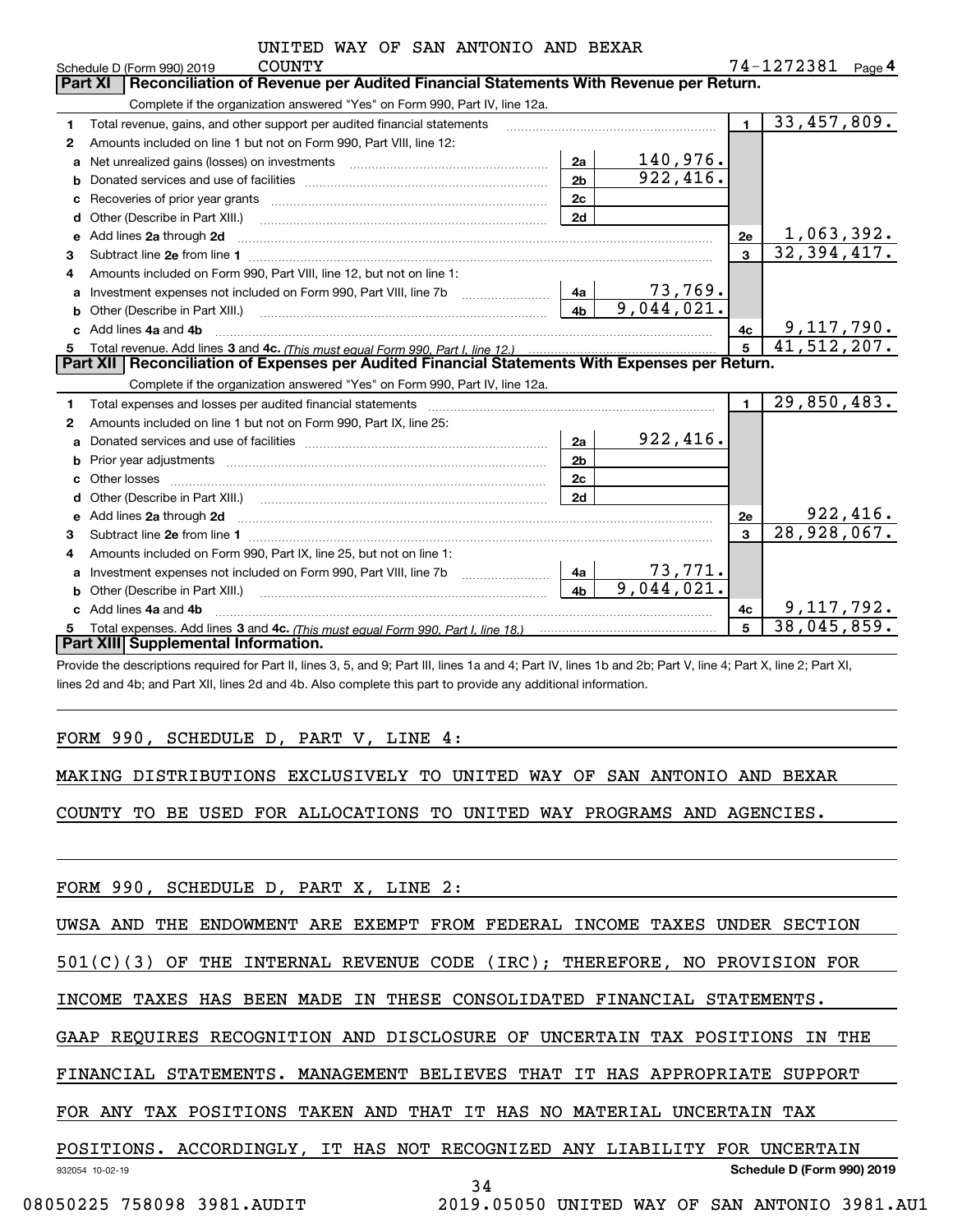| UNITED WAY OF SAN ANTONIO AND BEXAR<br><b>COUNTY</b><br>$74 - 1272381$ Page 5<br>Schedule D (Form 990) 2019<br><u> Missue (* 388 - 289 - 289 - 289 - 289 - 289 - 289 - 289 - 289 - 289 - 289 - 289 - 289 - 289 - 289 - 289 - 28</u><br> Part XIII   Suppleme <u>ntal Information <sub>(continued)</sub></u> |
|-------------------------------------------------------------------------------------------------------------------------------------------------------------------------------------------------------------------------------------------------------------------------------------------------------------|
| TAX POSITIONS. FOR THE YEARS ENDED JUNE 30, 2020 AND 2019, UWSA AND THE                                                                                                                                                                                                                                     |
| ENDOWMENT DID NOT RECOGNIZE ANY TAX RELATED INTEREST OR PENALTIES IN THE                                                                                                                                                                                                                                    |
| FINANCIAL STATEMENTS. TAX YEARS 2019-2017 REMAIN OPEN TO EXAMINATION BY                                                                                                                                                                                                                                     |
| THE TAXING JURISDICTIONS THAT THE ORGANIZATION IS SUBJECT TO, AND THESE                                                                                                                                                                                                                                     |
| PERIODS HAVE NOT BEEN EXTENDED BEYOND THE APPLICABLE STATUTE OF                                                                                                                                                                                                                                             |
| LIMITATIONS.<br><u> 1989 - Johann Stein, marwolaethau a bhann an t-Amhain ann an t-Amhain an t-Amhain an t-Amhain an t-Amhain an </u>                                                                                                                                                                       |
|                                                                                                                                                                                                                                                                                                             |
| FORM 990, SCHEDULE D, PART XI, LINE 4B:                                                                                                                                                                                                                                                                     |
| DONOR DESIGNATIONS<br>9,044,021<br><u> 1989 - Johann Barn, mars ann an t-Aontaithe ann an t-Aontaithe ann an t-Aontaithe ann an t-Aontaithe ann an t-</u><br><u> 1989 - Johann Barn, mars ann an t-Amhain Aonaich an t-Aonaich an t-Aonaich ann an t-Aonaich ann an t-Aonaich</u>                           |
|                                                                                                                                                                                                                                                                                                             |
| FORM 990, SCHEDULE D, PART XII, LINE 4B:<br>DONOR DESIGNATIONS<br>9,044,021<br><u> 1989 - Johann Barbara, martxa al</u><br><u> 1989 - Johann Stein, mars an de Brasilia (b. 1989)</u>                                                                                                                       |
|                                                                                                                                                                                                                                                                                                             |
|                                                                                                                                                                                                                                                                                                             |
|                                                                                                                                                                                                                                                                                                             |
|                                                                                                                                                                                                                                                                                                             |
|                                                                                                                                                                                                                                                                                                             |
|                                                                                                                                                                                                                                                                                                             |
|                                                                                                                                                                                                                                                                                                             |
|                                                                                                                                                                                                                                                                                                             |
|                                                                                                                                                                                                                                                                                                             |
|                                                                                                                                                                                                                                                                                                             |
|                                                                                                                                                                                                                                                                                                             |
|                                                                                                                                                                                                                                                                                                             |
|                                                                                                                                                                                                                                                                                                             |
|                                                                                                                                                                                                                                                                                                             |
|                                                                                                                                                                                                                                                                                                             |
| Schedule D (Form 990) 2019                                                                                                                                                                                                                                                                                  |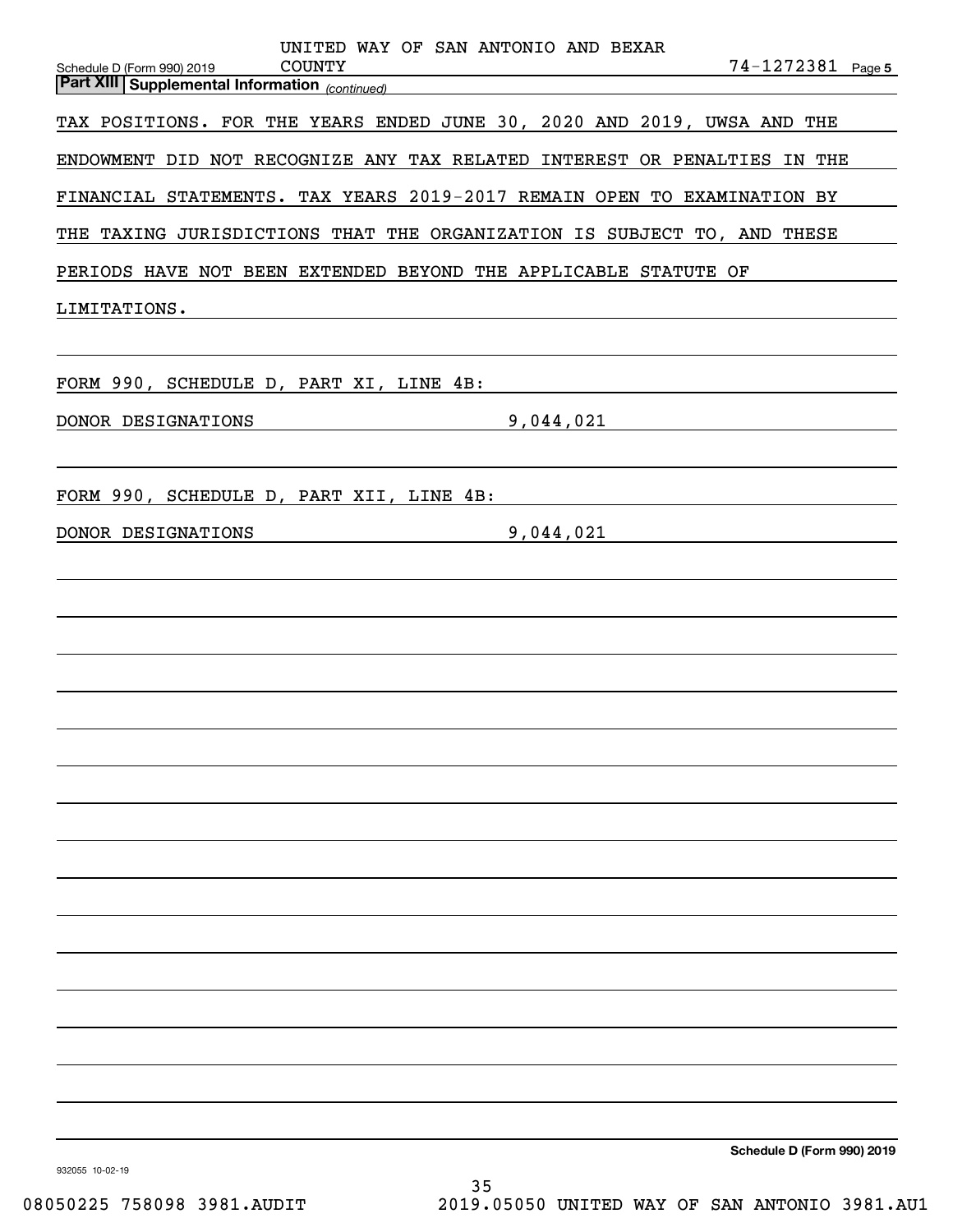| <b>SCHEDULE I</b>                                      |                                                                                                                                                                          |                        | <b>Grants and Other Assistance to Organizations,</b> |                                                                              |                                         |                                               |                                          |                                       | OMB No. 1545-0047                     |    |  |
|--------------------------------------------------------|--------------------------------------------------------------------------------------------------------------------------------------------------------------------------|------------------------|------------------------------------------------------|------------------------------------------------------------------------------|-----------------------------------------|-----------------------------------------------|------------------------------------------|---------------------------------------|---------------------------------------|----|--|
| (Form 990)                                             | Governments, and Individuals in the United States<br>Complete if the organization answered "Yes" on Form 990, Part IV, line 21 or 22.                                    |                        |                                                      |                                                                              |                                         |                                               |                                          |                                       |                                       |    |  |
| Department of the Treasury<br>Internal Revenue Service |                                                                                                                                                                          |                        |                                                      | Attach to Form 990.<br>Go to www.irs.gov/Form990 for the latest information. |                                         |                                               |                                          |                                       | <b>Open to Public</b><br>Inspection   |    |  |
| Name of the organization                               | COUNTY                                                                                                                                                                   |                        | UNITED WAY OF SAN ANTONIO AND BEXAR                  |                                                                              |                                         |                                               |                                          | <b>Employer identification number</b> | 74-1272381                            |    |  |
| Part I                                                 | <b>General Information on Grants and Assistance</b>                                                                                                                      |                        |                                                      |                                                                              |                                         |                                               |                                          |                                       |                                       |    |  |
| $\mathbf 1$                                            | Does the organization maintain records to substantiate the amount of the grants or assistance, the grantees' eligibility for the grants or assistance, and the selection |                        |                                                      |                                                                              |                                         |                                               |                                          |                                       |                                       |    |  |
|                                                        |                                                                                                                                                                          |                        |                                                      |                                                                              |                                         |                                               |                                          | $\boxed{\text{X}}$ Yes                | No                                    |    |  |
| $\mathbf{2}$                                           | Describe in Part IV the organization's procedures for monitoring the use of grant funds in the United States.                                                            |                        |                                                      |                                                                              |                                         |                                               |                                          |                                       |                                       |    |  |
| Part II                                                | Grants and Other Assistance to Domestic Organizations and Domestic Governments. Complete if the organization answered "Yes" on Form 990, Part IV, line 21, for any       |                        |                                                      |                                                                              |                                         |                                               |                                          |                                       |                                       |    |  |
|                                                        | recipient that received more than \$5,000. Part II can be duplicated if additional space is needed.                                                                      |                        |                                                      |                                                                              |                                         | (f) Method of                                 |                                          |                                       |                                       |    |  |
|                                                        | 1 (a) Name and address of organization<br>or government                                                                                                                  | $(b)$ EIN              | (c) IRC section<br>(if applicable)                   | (d) Amount of<br>cash grant                                                  | (e) Amount of<br>non-cash<br>assistance | valuation (book,<br>FMV, appraisal,<br>other) | (g) Description of<br>noncash assistance |                                       | (h) Purpose of grant<br>or assistance |    |  |
|                                                        |                                                                                                                                                                          |                        |                                                      |                                                                              |                                         |                                               |                                          |                                       |                                       |    |  |
| ALAMO AREA RAPE CRISIS CENTER                          |                                                                                                                                                                          |                        |                                                      |                                                                              |                                         |                                               |                                          |                                       |                                       |    |  |
| 4606 CENTERVIEW, SUITE 200                             |                                                                                                                                                                          |                        |                                                      |                                                                              |                                         |                                               |                                          | RESTRICTED TO SPECIFIC                |                                       |    |  |
| SAN ANTONIO, TX 78228<br>ALAMO COLLEGES - SAN ANTONIO  |                                                                                                                                                                          | $74 - 2236387$ 501(C)3 |                                                      | 334,293.                                                                     | 0.                                      |                                               |                                          | PROGRAM                               |                                       |    |  |
| COLLEGE EARLY CHILDHOOD CENTER -                       |                                                                                                                                                                          |                        |                                                      |                                                                              |                                         |                                               |                                          |                                       |                                       |    |  |
| 210 W. ASHBY, 2ND FLOOR - SAN                          |                                                                                                                                                                          |                        |                                                      |                                                                              |                                         |                                               |                                          | RESTRICTED TO SPECIFIC                |                                       |    |  |
| ANTONIO, TX 78212                                      |                                                                                                                                                                          | 74-2439927 GOVT        |                                                      | 5,475.                                                                       | 0.                                      |                                               |                                          | PROGRAM                               |                                       |    |  |
|                                                        |                                                                                                                                                                          |                        |                                                      |                                                                              |                                         |                                               |                                          |                                       |                                       |    |  |
| ALAMO COLLEGES - SAN ANTONIO                           |                                                                                                                                                                          |                        |                                                      |                                                                              |                                         |                                               |                                          |                                       |                                       |    |  |
| COLLEGE WOMEN'S CENTER - 703                           |                                                                                                                                                                          |                        |                                                      |                                                                              |                                         |                                               |                                          | RESTRICTED TO SPECIFIC                |                                       |    |  |
| HOWARD ST. - SAN ANTONIO, TX 78212                     |                                                                                                                                                                          | 74-2439927 GOVT        |                                                      | 5,700,                                                                       | 0.                                      |                                               |                                          | PROGRAM                               |                                       |    |  |
|                                                        |                                                                                                                                                                          |                        |                                                      |                                                                              |                                         |                                               |                                          |                                       |                                       |    |  |
| ALAMO COLLEGES FOUNDATION                              |                                                                                                                                                                          |                        |                                                      |                                                                              |                                         |                                               |                                          |                                       |                                       |    |  |
| 2222 N. ALAMO ST.                                      |                                                                                                                                                                          |                        |                                                      |                                                                              |                                         |                                               |                                          | RESTRICTED TO SPECIFIC                |                                       |    |  |
| SAN ANTONIO, TX 78215                                  |                                                                                                                                                                          | $74 - 2422589$ 501(C)3 |                                                      | 152,102.                                                                     | 0.                                      |                                               |                                          | PROGRAM                               |                                       |    |  |
|                                                        |                                                                                                                                                                          |                        |                                                      |                                                                              |                                         |                                               |                                          |                                       |                                       |    |  |
| ALAMO PUBLIC TELECOMMUNICATIONS                        |                                                                                                                                                                          |                        |                                                      |                                                                              |                                         |                                               |                                          |                                       |                                       |    |  |
| (KLRN) - 501 BROADWAY ST - SAN                         |                                                                                                                                                                          |                        |                                                      |                                                                              |                                         |                                               |                                          | RESTRICTED TO SPECIFIC                |                                       |    |  |
| ANTONIO, TX 78215                                      |                                                                                                                                                                          | $74 - 2461534$ 501(C)3 |                                                      | 152,565.                                                                     | 0.                                      |                                               |                                          | PROGRAM                               |                                       |    |  |
| ALOHA UNITED WAY                                       |                                                                                                                                                                          |                        |                                                      |                                                                              |                                         |                                               |                                          |                                       |                                       |    |  |
| 200 N. VINEYARD BLVD., SUITE 700                       |                                                                                                                                                                          |                        |                                                      |                                                                              |                                         |                                               |                                          | RESTRICTED TO SPECIFIC                |                                       |    |  |
| HONOLULU, HI 96817                                     |                                                                                                                                                                          | $99 - 0073494$ 501(C)3 |                                                      | 5.400.                                                                       | 0.                                      |                                               |                                          | PROGRAM                               |                                       |    |  |
| $\mathbf{2}$                                           | Enter total number of section 501(c)(3) and government organizations listed in the line 1 table                                                                          |                        |                                                      |                                                                              |                                         |                                               |                                          |                                       | 146.                                  |    |  |
|                                                        | 3 Enter total number of other organizations listed in the line 1 table                                                                                                   |                        |                                                      |                                                                              |                                         |                                               |                                          |                                       |                                       | 1. |  |
|                                                        |                                                                                                                                                                          |                        |                                                      |                                                                              |                                         |                                               |                                          |                                       |                                       |    |  |

**For Paperwork Reduction Act Notice, see the Instructions for Form 990. Schedule I (Form 990) (2019)** LHA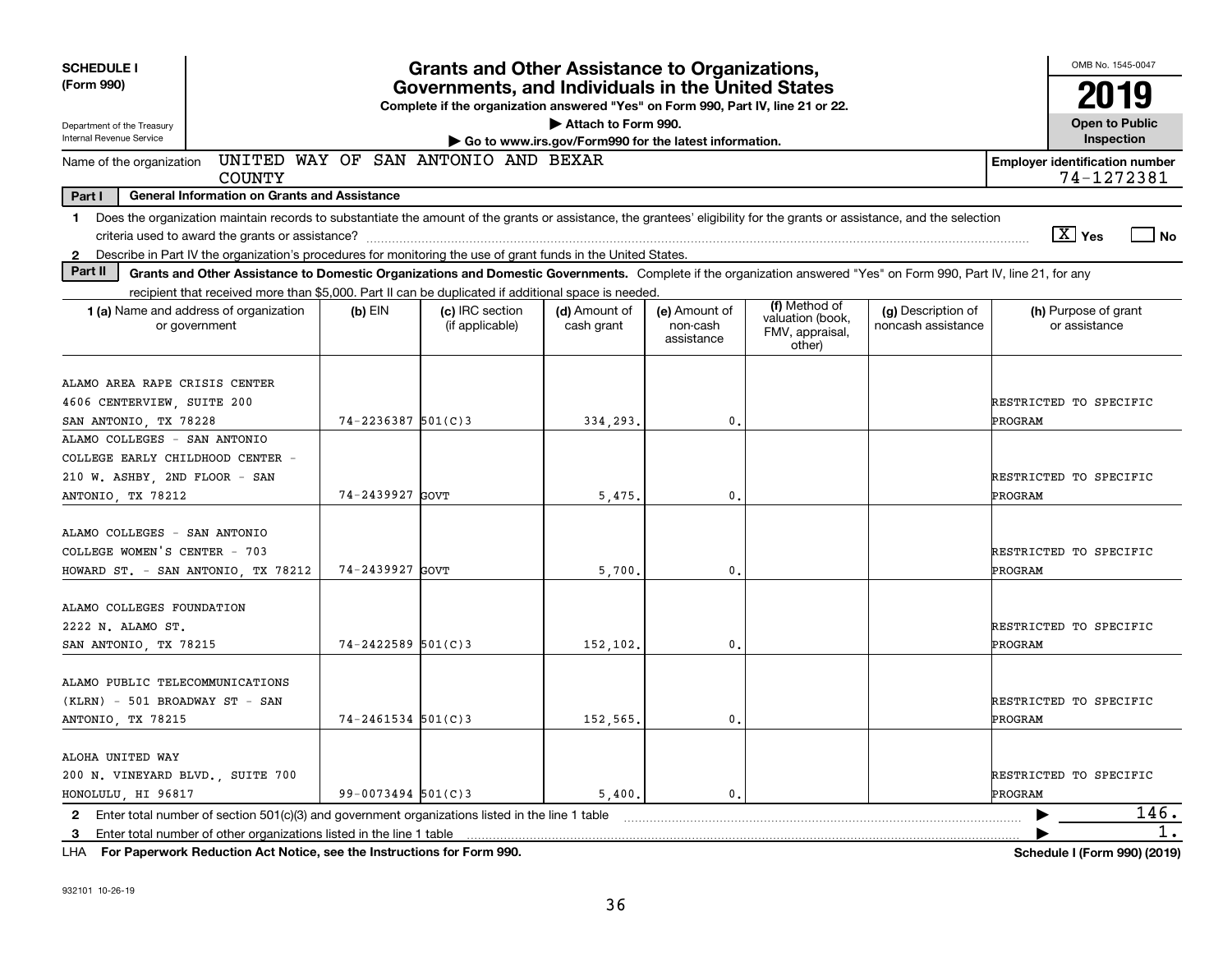Schedule I (Form 990) COUNTY Page 1

| Part II   Continuation of Grants and Other Assistance to Governments and Organizations in the United States (Schedule I (Form 990), Part II.) |                         |                                  |                             |                                         |                                                                |                                           |                                       |
|-----------------------------------------------------------------------------------------------------------------------------------------------|-------------------------|----------------------------------|-----------------------------|-----------------------------------------|----------------------------------------------------------------|-------------------------------------------|---------------------------------------|
| (a) Name and address of<br>organization or government                                                                                         | $(b)$ EIN               | (c) IRC section<br>if applicable | (d) Amount of<br>cash grant | (e) Amount of<br>non-cash<br>assistance | (f) Method of<br>valuation<br>(book, FMV,<br>appraisal, other) | (g) Description of<br>non-cash assistance | (h) Purpose of grant<br>or assistance |
| ALPHA HOME, INC.                                                                                                                              |                         |                                  |                             |                                         |                                                                |                                           |                                       |
| 300 E. MULBERRY AVE.                                                                                                                          |                         |                                  |                             |                                         |                                                                |                                           | RESTRICTED TO SPECIFIC                |
| SAN ANTONIO, TX 78212                                                                                                                         | $74 - 1668144$ 501(C)3  |                                  | 116,871.                    | 0.                                      |                                                                |                                           | <b>PROGRAM</b>                        |
|                                                                                                                                               |                         |                                  |                             |                                         |                                                                |                                           |                                       |
| AMERICAN HEART ASSOCIATION, S.A.                                                                                                              |                         |                                  |                             |                                         |                                                                |                                           |                                       |
| DIVISION - 8415 WURZBACH RD. - SAN                                                                                                            |                         |                                  |                             |                                         |                                                                |                                           | RESTRICTED TO SPECIFIC                |
| ANTONIO, TX 78229                                                                                                                             | $13 - 5613797$ 501(C)3  |                                  | 164,900.                    | 0.                                      |                                                                |                                           | PROGRAM                               |
| AMERICAN INDIANS IN TEXAS-AT THE                                                                                                              |                         |                                  |                             |                                         |                                                                |                                           |                                       |
| SPANISH COLONIAL MISSIONS - 1313                                                                                                              |                         |                                  |                             |                                         |                                                                |                                           |                                       |
| GUADALUPE ST., STE 204 - SAN                                                                                                                  |                         |                                  |                             |                                         |                                                                |                                           | RESTRICTED TO SPECIFIC                |
| ANTONIO, TX 78207                                                                                                                             | $74 - 2717029$ 501(C)3  |                                  | 81,250.                     | 0.                                      |                                                                |                                           | PROGRAM                               |
|                                                                                                                                               |                         |                                  |                             |                                         |                                                                |                                           |                                       |
| AMERICAN NATIONAL RED CROSS - S.A.                                                                                                            |                         |                                  |                             |                                         |                                                                |                                           |                                       |
| AREA CHAPTER - 3642 EAST HOUSTON                                                                                                              |                         |                                  |                             |                                         |                                                                |                                           | RESTRICTED TO SPECIFIC                |
| ST. - SAN ANTONIO, TX 78219                                                                                                                   | 53-0196605 $501(C)$ 3   |                                  | 192,886.                    | 0.                                      |                                                                |                                           | PROGRAM                               |
|                                                                                                                                               |                         |                                  |                             |                                         |                                                                |                                           |                                       |
| ANY BABY CAN OF SAN ANTONIO                                                                                                                   |                         |                                  |                             |                                         |                                                                |                                           |                                       |
| 217 HOWARD ST.                                                                                                                                |                         |                                  |                             |                                         |                                                                |                                           | RESTRICTED TO SPECIFIC                |
| SAN ANTONIO, TX 78212                                                                                                                         | $74 - 2684333$ 501(C)3  |                                  | 416, 433.                   | 0.                                      |                                                                |                                           | PROGRAM                               |
| ASCENSION DEPAUL SERVICES                                                                                                                     |                         |                                  |                             |                                         |                                                                |                                           |                                       |
| 7607 SOMERSET RD.                                                                                                                             |                         |                                  |                             |                                         |                                                                |                                           | RESTRICTED TO SPECIFIC                |
| SAN ANTONIO, TX 78211                                                                                                                         | $74 - 6106876$ 501(C)3  |                                  | 93,239.                     | 0.                                      |                                                                |                                           | PROGRAM                               |
|                                                                                                                                               |                         |                                  |                             |                                         |                                                                |                                           |                                       |
| AUSTISM SERVICE CENTER OF SAN                                                                                                                 |                         |                                  |                             |                                         |                                                                |                                           |                                       |
| ANTONIO - 4242 WOODCOCK DR #101 -                                                                                                             |                         |                                  |                             |                                         |                                                                |                                           | RESTRICTED TO SPECIFIC                |
| SAN ANTONIO, TX 78228                                                                                                                         | $26 - 2592058$ 501(C) 3 |                                  | 208,894.                    | 0.                                      |                                                                |                                           | PROGRAM                               |
|                                                                                                                                               |                         |                                  |                             |                                         |                                                                |                                           |                                       |
| AVANCE INC.                                                                                                                                   |                         |                                  |                             |                                         |                                                                |                                           |                                       |
| 903 BILLY MITCHELL BLVD, SUITE 100                                                                                                            |                         |                                  |                             |                                         |                                                                |                                           | RESTRICTED TO SPECIFIC                |
| SAN ANTONIO, TX 78226                                                                                                                         | $74-1769114$ 501(C)3    |                                  | 526,497.                    | 0.                                      |                                                                |                                           | <b>PROGRAM</b>                        |
|                                                                                                                                               |                         |                                  |                             |                                         |                                                                |                                           |                                       |
| BARSHOP JEWISH COMMUNITY CENTER OF                                                                                                            |                         |                                  |                             |                                         |                                                                |                                           |                                       |
| SAN ANTONIO - 12500 NW MILITARY                                                                                                               |                         |                                  |                             |                                         |                                                                |                                           | RESTRICTED TO SPECIFIC                |
| HWY #275 - SAN ANTONIO, TX 78231                                                                                                              | $74 - 1152783$ 501(C) 3 |                                  | 11,514.                     | $\mathfrak{o}$ .                        |                                                                |                                           | PROGRAM                               |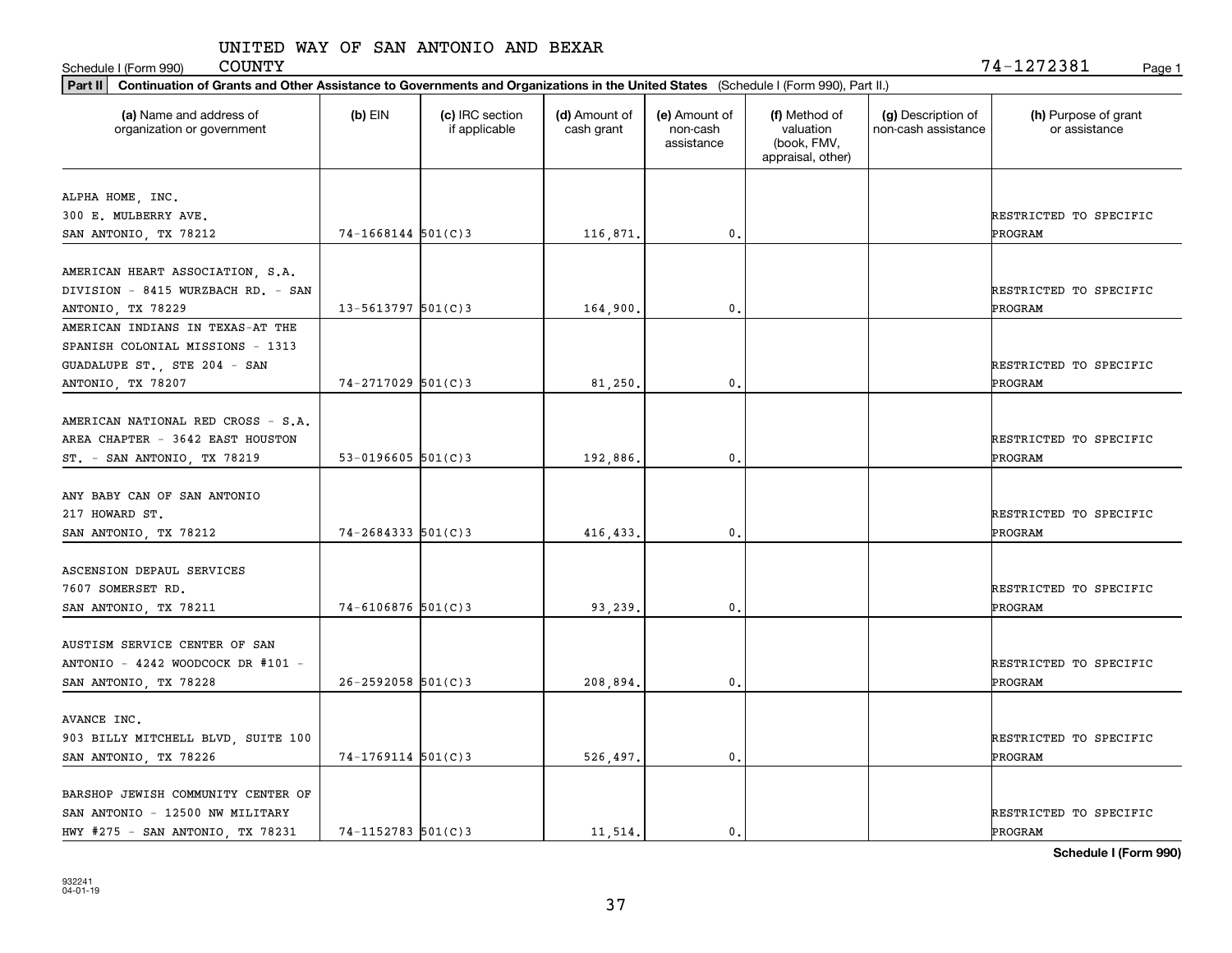Schedule I (Form 990) Page 1

| Part II   Continuation of Grants and Other Assistance to Governments and Organizations in the United States (Schedule I (Form 990), Part II.) |                        |                                  |                             |                                         |                                                                |                                           |                                          |
|-----------------------------------------------------------------------------------------------------------------------------------------------|------------------------|----------------------------------|-----------------------------|-----------------------------------------|----------------------------------------------------------------|-------------------------------------------|------------------------------------------|
| (a) Name and address of<br>organization or government                                                                                         | $(b)$ EIN              | (c) IRC section<br>if applicable | (d) Amount of<br>cash grant | (e) Amount of<br>non-cash<br>assistance | (f) Method of<br>valuation<br>(book, FMV,<br>appraisal, other) | (g) Description of<br>non-cash assistance | (h) Purpose of grant<br>or assistance    |
| BEXAR COUNTY COMMUNITY HEALTH                                                                                                                 |                        |                                  |                             |                                         |                                                                |                                           |                                          |
| COLLABORATIVE - 2300 W. COMMERCE                                                                                                              |                        |                                  |                             |                                         |                                                                |                                           |                                          |
| ST., SUITE 201 - SAN ANTONIO, TX                                                                                                              |                        |                                  |                             |                                         |                                                                |                                           | RESTRICTED TO SPECIFIC                   |
| 78207                                                                                                                                         | $74 - 2953076$ 501(C)3 |                                  | 400,000.                    | 0.                                      |                                                                |                                           | PROGRAM                                  |
| BIG BROTHERS BIG SISTERS OF SOUTH<br>TEXAS - 10843 GULFDALE DR. - SAN<br>ANTONIO, TX 78216                                                    | $74 - 1897630$ 501(C)3 |                                  | 344,008.                    | 0.                                      |                                                                |                                           | RESTRICTED TO SPECIFIC<br><b>PROGRAM</b> |
|                                                                                                                                               |                        |                                  |                             |                                         |                                                                |                                           |                                          |
| BLESSED SACRAMENT ACADEMY CHILD                                                                                                               |                        |                                  |                             |                                         |                                                                |                                           |                                          |
| DEVELOPMENT CENTER - 1135 MISSION                                                                                                             |                        |                                  |                             |                                         |                                                                |                                           | RESTRICTED TO SPECIFIC                   |
| ROAD - SAN ANTONIO, TX 78210                                                                                                                  | $74-1369411$ 501(C) 3  |                                  | 129,728.                    | $\mathbf{0}$ .                          |                                                                |                                           | PROGRAM                                  |
| BOOKS AND BIBS CHILDCARE CENTER                                                                                                               |                        |                                  |                             |                                         |                                                                |                                           |                                          |
| 3136 E. COMMERCE                                                                                                                              |                        |                                  |                             |                                         |                                                                |                                           | RESTRICTED TO SPECIFIC                   |
| SAN ANTONIO, TX 78220                                                                                                                         |                        |                                  | 28,864.                     | 0.                                      |                                                                |                                           | PROGRAM                                  |
|                                                                                                                                               |                        |                                  |                             |                                         |                                                                |                                           |                                          |
| BOY SCOUTS OF AMERICA, ALAMO AREA                                                                                                             |                        |                                  |                             |                                         |                                                                |                                           |                                          |
| COUNCIL - 2226 NW MILITARY HWY. -                                                                                                             |                        |                                  |                             |                                         |                                                                |                                           | RESTRICTED TO SPECIFIC                   |
| SAN ANTONIO, TX 78213                                                                                                                         | $74 - 6079583$ 501(C)3 |                                  | 106,596.                    | 0.                                      |                                                                |                                           | PROGRAM                                  |
|                                                                                                                                               |                        |                                  |                             |                                         |                                                                |                                           |                                          |
| BOYS & GIRLS CLUBS OF SAN ANTONIO                                                                                                             |                        |                                  |                             |                                         |                                                                |                                           |                                          |
| TEXAS - 123 RALPH AVE. - SAN                                                                                                                  |                        |                                  |                             |                                         |                                                                |                                           | RESTRICTED TO SPECIFIC                   |
| ANTONIO, TX 78204                                                                                                                             | $74 - 1109637$ 501(C)3 |                                  | 255,330.                    | 0.                                      |                                                                |                                           | PROGRAM                                  |
|                                                                                                                                               |                        |                                  |                             |                                         |                                                                |                                           |                                          |
| BOYSVILLE, INC.<br>PO BOX 369                                                                                                                 |                        |                                  |                             |                                         |                                                                |                                           | RESTRICTED TO SPECIFIC                   |
| CONVERSE, TX 78109                                                                                                                            | $74 - 1207553$ 501(C)3 |                                  | 211,609.                    | 0.                                      |                                                                |                                           | <b>PROGRAM</b>                           |
|                                                                                                                                               |                        |                                  |                             |                                         |                                                                |                                           |                                          |
| BRIGHT HORIZONS - SAN ANTONIO                                                                                                                 |                        |                                  |                             |                                         |                                                                |                                           |                                          |
| LOCATION - 200 TALCOTT AVENUE -                                                                                                               |                        |                                  |                             |                                         |                                                                |                                           | RESTRICTED TO SPECIFIC                   |
| SOUTH WATERTOWN, MA 02472                                                                                                                     | 90-0188248             |                                  | 13,610.                     | $\mathbf{0}$ .                          |                                                                |                                           | ÞROGRAM                                  |
|                                                                                                                                               |                        |                                  |                             |                                         |                                                                |                                           |                                          |
| BRIGHTON CENTER                                                                                                                               |                        |                                  |                             |                                         |                                                                |                                           |                                          |
| 14207 HIGGINS RD.                                                                                                                             |                        |                                  |                             |                                         |                                                                |                                           | RESTRICTED TO SPECIFIC                   |
| SAN ANTONIO, TX 78217                                                                                                                         | $74 - 2331826$ 501(C)3 |                                  | 209.965.                    | $\mathfrak{o}$ .                        |                                                                |                                           | PROGRAM                                  |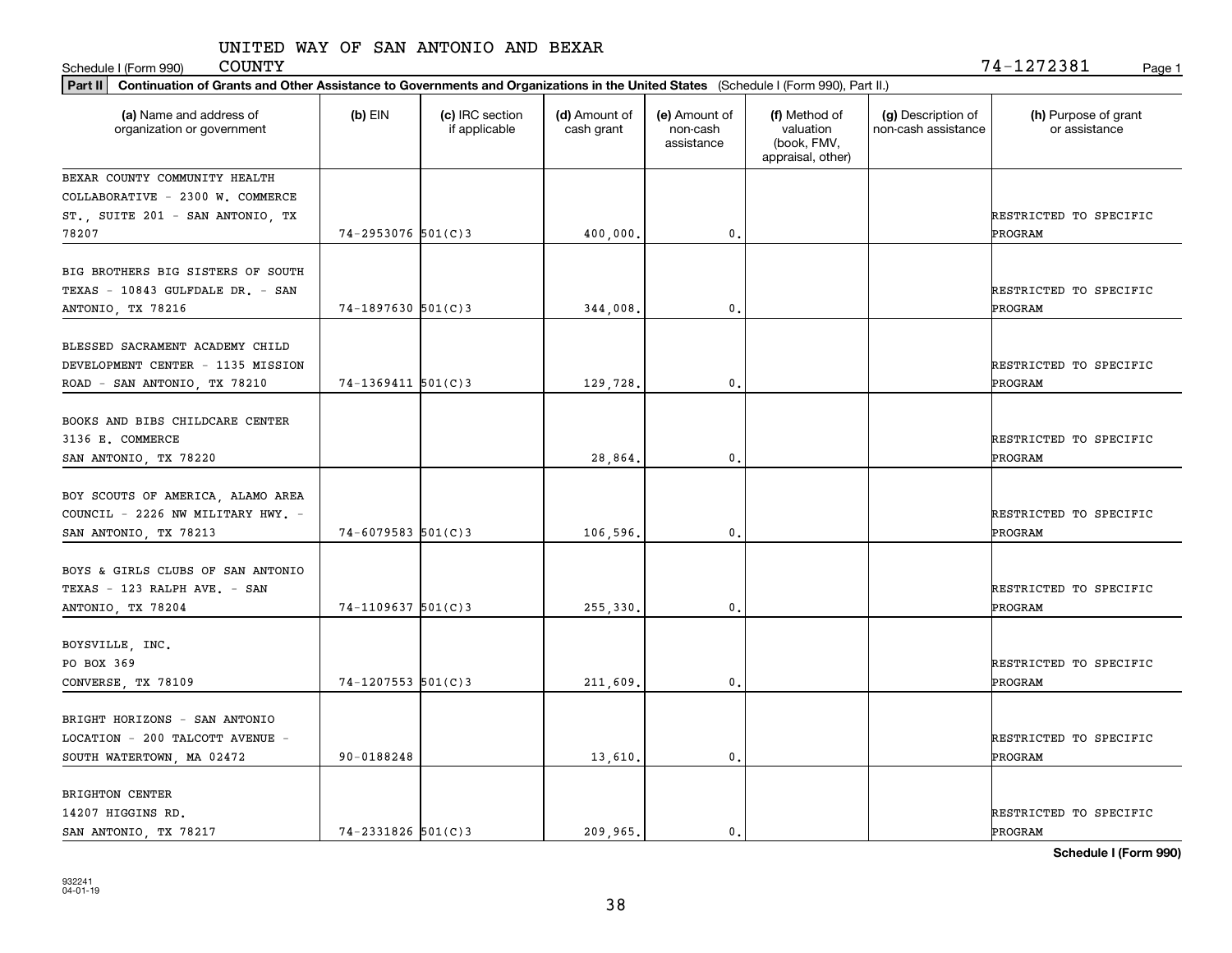| <b>COUNTY</b><br>Schedule I (Form 990)                                                                                                         |                         |                                  |                             |                                         |                                                                |                                           | 74-1272381<br>Page 1                     |
|------------------------------------------------------------------------------------------------------------------------------------------------|-------------------------|----------------------------------|-----------------------------|-----------------------------------------|----------------------------------------------------------------|-------------------------------------------|------------------------------------------|
| Continuation of Grants and Other Assistance to Governments and Organizations in the United States (Schedule I (Form 990), Part II.)<br>Part II |                         |                                  |                             |                                         |                                                                |                                           |                                          |
| (a) Name and address of<br>organization or government                                                                                          | $(b)$ EIN               | (c) IRC section<br>if applicable | (d) Amount of<br>cash grant | (e) Amount of<br>non-cash<br>assistance | (f) Method of<br>valuation<br>(book, FMV,<br>appraisal, other) | (g) Description of<br>non-cash assistance | (h) Purpose of grant<br>or assistance    |
| CARMELITE LEARNING CENTER<br>2006 MARTIN LUTHER KING DR.<br>SAN ANTONIO, TX 78203                                                              | $74 - 1143114$ 501(C)3  |                                  | 7,431.                      | 0.                                      |                                                                |                                           | RESTRICTED TO SPECIFIC<br>PROGRAM        |
| CATHOLIC CHARITIES, ARCHDIOCESE OF<br>SAN ANTONIO, INC. - 202 W. FRENCH<br>PL. - SAN ANTONIO, TX 78212                                         | $74 - 1109743$ 501(C)3  |                                  | 1,437,111.                  | $\mathbf{0}$ .                          |                                                                |                                           | RESTRICTED TO SPECIFIC<br><b>PROGRAM</b> |
| CHILD ADVOCATES SAN ANTONIO<br>1956 WW WHITE ROAD<br>SAN ANTONIO, TX 78212                                                                     | 74-2494625 501(C)3      |                                  | 173,033.                    | 0.                                      |                                                                |                                           | RESTRICTED TO SPECIFIC<br>PROGRAM        |
| CHILDREN'S ASSOCIATION FOR MAXIMUM<br>POTENTIAL - PO BOX 27086 - SAN<br>ANTONIO, TX 78227                                                      | $74 - 2095766$ 501(C)3  |                                  | 65,231.                     | 0.                                      |                                                                |                                           | RESTRICTED TO SPECIFIC<br><b>PROGRAM</b> |
| CHILDREN'S BEREAVEMENT CENTER OF<br>SOUTH TEXAS - 205 W. OLMOS DR. -<br>SAN ANTONIO, TX 78212                                                  | $74 - 2828178$ 501(C) 3 |                                  | 125,000.                    | 0.                                      |                                                                |                                           | RESTRICTED TO SPECIFIC<br>PROGRAM        |
| CHILDREN'S LIGHTHOUSE - HELOTES<br>9706 BUSINESS PARKWAY<br>SAN ANTONIO, TX 78023                                                              | $26 - 1672493$          |                                  | 5,300                       | 0.                                      |                                                                |                                           | RESTRICTED TO SPECIFIC<br>PROGRAM        |
| CHILDREN'S SHELTER, THE<br>2939 W WOODLAWN<br>SAN ANTONIO, TX 78228                                                                            | $74-1109660$ 501(C)3    |                                  | 920,594                     | 0.                                      |                                                                |                                           | RESTRICTED TO SPECIFIC<br><b>PROGRAM</b> |
| CHILDSAFE<br>3730 IH 10 E<br>SAN ANTONIO, TX 78220                                                                                             | $74 - 2633697$ 501(C)3  |                                  | 585,046.                    | 0.                                      |                                                                |                                           | RESTRICTED TO SPECIFIC<br>PROGRAM        |
| CHRISTIAN ASSISTANCE MINISTRY<br>110 MCCULLOUGH AVE.<br>SAN ANTONIO, TX 78215                                                                  | $74-1947967$ 501(C) 3   |                                  | 147.242.                    | 0.                                      |                                                                |                                           | RESTRICTED TO SPECIFIC<br>PROGRAM        |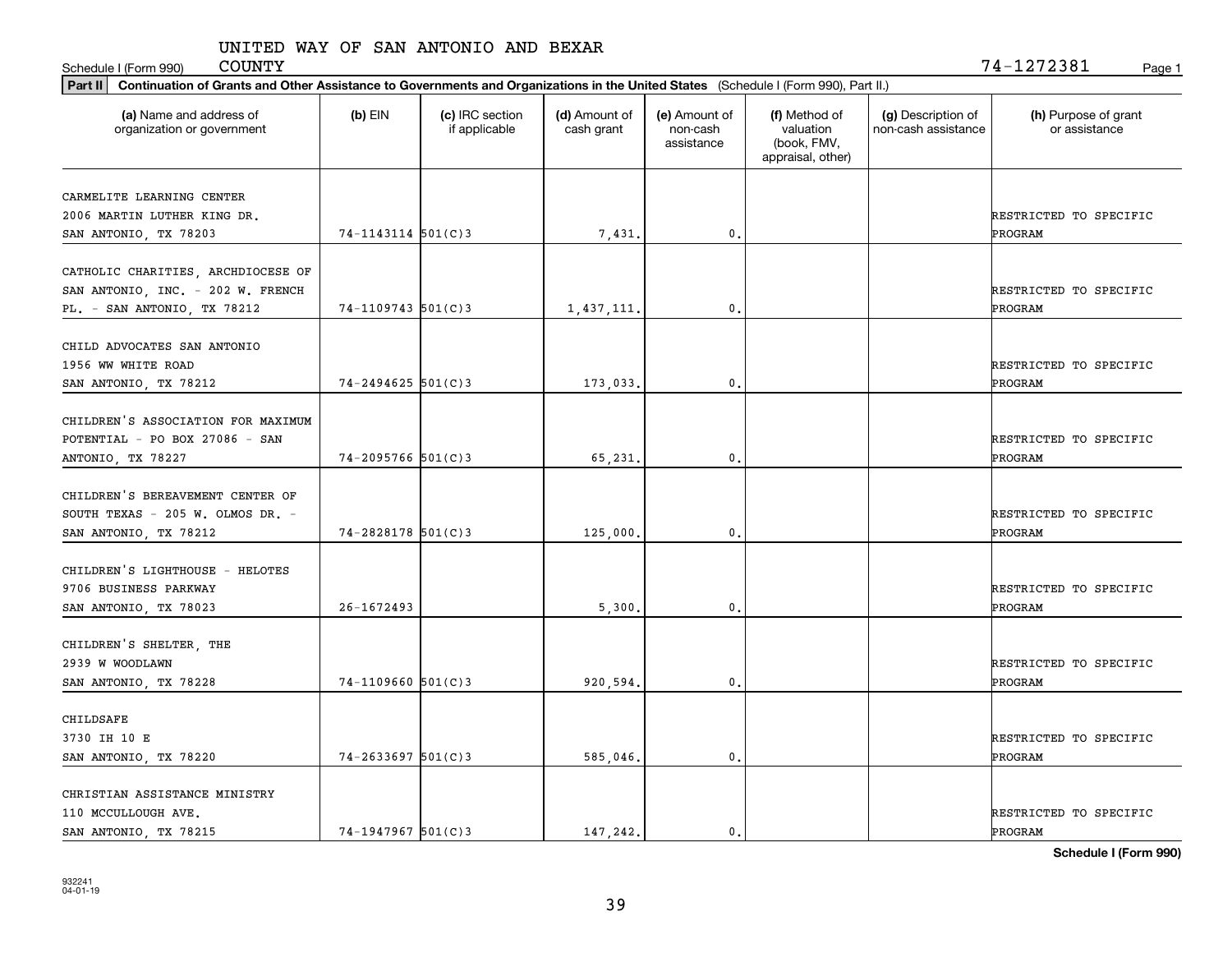| <b>COUNTY</b><br>Schedule I (Form 990)                                                                                                         |                        |                                  |                             |                                         |                                                                |                                           | 74-1272381<br>Page 1                  |
|------------------------------------------------------------------------------------------------------------------------------------------------|------------------------|----------------------------------|-----------------------------|-----------------------------------------|----------------------------------------------------------------|-------------------------------------------|---------------------------------------|
| Continuation of Grants and Other Assistance to Governments and Organizations in the United States (Schedule I (Form 990), Part II.)<br>Part II |                        |                                  |                             |                                         |                                                                |                                           |                                       |
| (a) Name and address of<br>organization or government                                                                                          | $(b)$ EIN              | (c) IRC section<br>if applicable | (d) Amount of<br>cash grant | (e) Amount of<br>non-cash<br>assistance | (f) Method of<br>valuation<br>(book, FMV,<br>appraisal, other) | (g) Description of<br>non-cash assistance | (h) Purpose of grant<br>or assistance |
| CHRISTUS SANTA ROSA HEALTH CARE<br>CORPORATION - 333 N. SANTA ROSA<br>ST. - SAN ANTONIO, TX 78207                                              | $74 - 1109665$ 501(C)3 |                                  | 254,108.                    | $\mathbf{0}$ .                          |                                                                |                                           | RESTRICTED TO SPECIFIC<br>PROGRAM     |
| CHRYSALIS MINISTRIES, INC.<br>509 SAN PEDRO<br>SAN ANTONIO, TX 78212                                                                           | 74-1914047 501(C)3     |                                  | 202,440.                    | $\mathbf{0}$ .                          |                                                                |                                           | RESTRICTED TO SPECIFIC<br>PROGRAM     |
| CITY YEAR - SAN ANTONIO LOCATION<br>287 COLUMBUS AVE.<br>BOSTON, MA 02116                                                                      | 22-2882549 501(C)3     |                                  | 175,000                     | 0.                                      |                                                                |                                           | RESTRICTED TO SPECIFIC<br>PROGRAM     |
| CLARITY CHILD GUIDANCE CENTER<br>8535 TOM SLICK<br>SAN ANTONIO, TX 78229                                                                       | 74-1153067 501(C)3     |                                  | 351,683.                    | 0.                                      |                                                                |                                           | RESTRICTED TO SPECIFIC<br>PROGRAM     |
| COMMUNITIES-IN-SCHOOLS OF SAN<br>ANTONIO - 1616 E COMMERCE, BLDG 1 -<br>SAN ANTONIO, TX 78205                                                  | 74-2393714 501(C)3     |                                  | 557,346.                    | $\mathfrak o$ .                         |                                                                |                                           | RESTRICTED TO SPECIFIC<br>PROGRAM     |
| COMMUNITY INFORMATION NOW<br>C/O UTSPH 7411 JOHN SMITH DR., STE<br>SAN ANTONIO, TX 78229                                                       | $81 - 5286030$ 501(C)3 |                                  | 75,663                      | 0.                                      |                                                                |                                           | RESTRICTED TO SPECIFIC<br>PROGRAM     |
| COUNTRY HOME LEARNING CENTER<br>23907 CIELO VISTA<br>SAN ANTONIO, TX 78255                                                                     | 20-8875669             |                                  | 1,438                       | 0.                                      |                                                                |                                           | RESTRICTED TO SPECIFIC<br>PROGRAM     |
| COUNTRY HOME LEARNING CENTER<br>13315 NW MILITARY HWY<br>SAN ANTONIO, TX 78231                                                                 | 74-2722224             |                                  | 7,163.                      | $\mathbf{0}$ .                          |                                                                |                                           | RESTRICTED TO SPECIFIC<br>PROGRAM     |
| COUNTRY HOME LEARNING CENTER<br>14966 SPRING FARM<br>SAN ANTONIO, TX 78247                                                                     | $74 - 2722253$         |                                  | 8.740.                      | $\mathbf{0}$ .                          |                                                                |                                           | RESTRICTED TO SPECIFIC<br>PROGRAM     |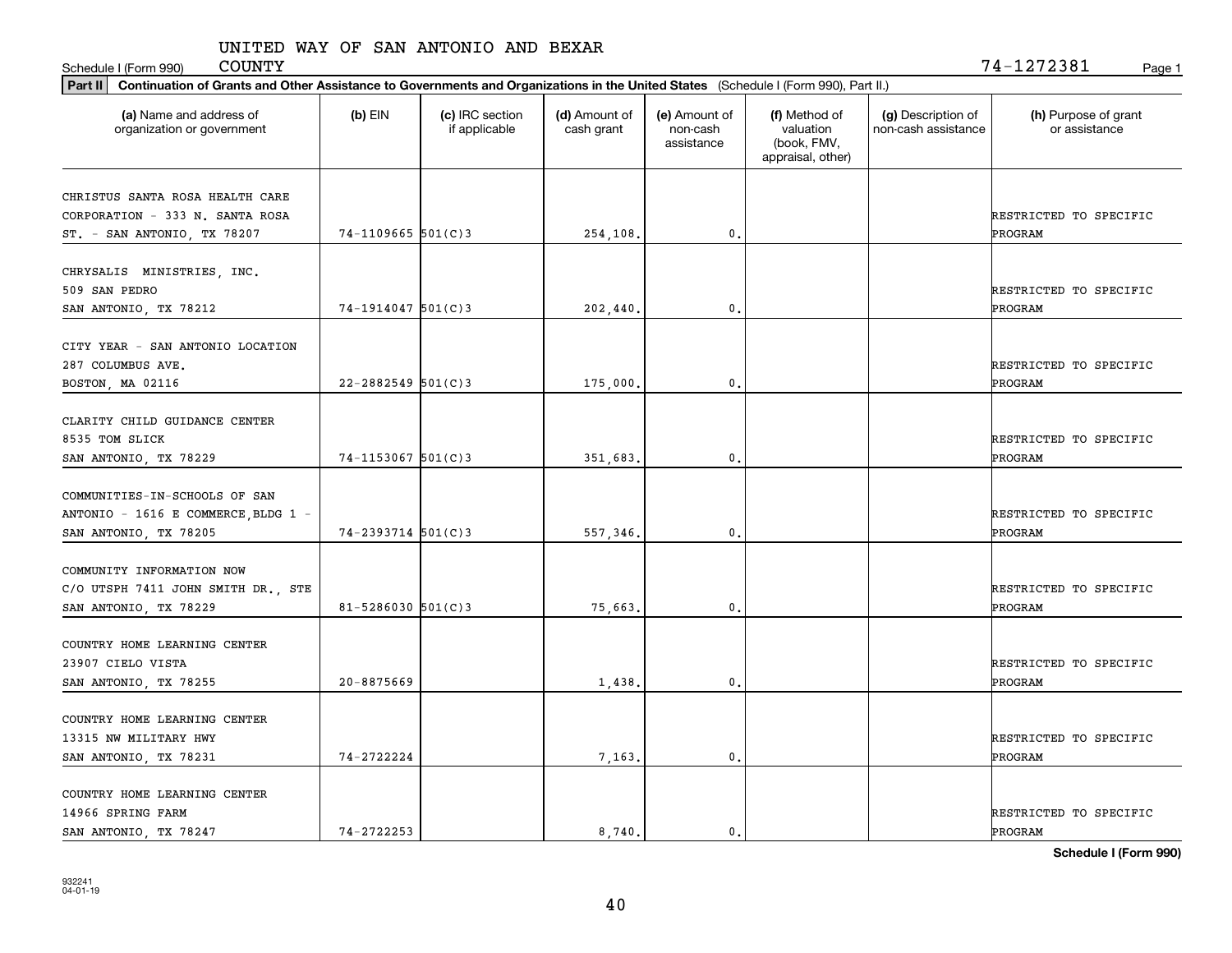Schedule I (Form 990) COUNTY Page 1

| Part II   Continuation of Grants and Other Assistance to Governments and Organizations in the United States (Schedule I (Form 990), Part II.) |                        |                                  |                             |                                         |                                                                |                                           |                                       |
|-----------------------------------------------------------------------------------------------------------------------------------------------|------------------------|----------------------------------|-----------------------------|-----------------------------------------|----------------------------------------------------------------|-------------------------------------------|---------------------------------------|
| (a) Name and address of<br>organization or government                                                                                         | $(b)$ EIN              | (c) IRC section<br>if applicable | (d) Amount of<br>cash grant | (e) Amount of<br>non-cash<br>assistance | (f) Method of<br>valuation<br>(book, FMV,<br>appraisal, other) | (g) Description of<br>non-cash assistance | (h) Purpose of grant<br>or assistance |
|                                                                                                                                               |                        |                                  |                             |                                         |                                                                |                                           |                                       |
| CROSSPOINT, INC.<br>301 YUCCA ST.                                                                                                             |                        |                                  |                             |                                         |                                                                |                                           | RESTRICTED TO SPECIFIC                |
| SAN ANTONIO, TX 78203                                                                                                                         | $74 - 6058916$ 501(C)3 |                                  | 17,200.                     | 0.                                      |                                                                |                                           | PROGRAM                               |
|                                                                                                                                               |                        |                                  |                             |                                         |                                                                |                                           |                                       |
| DEPELCHIN CHILDREN'S CENTER                                                                                                                   |                        |                                  |                             |                                         |                                                                |                                           |                                       |
| 4950 MEMORIAL DR.                                                                                                                             |                        |                                  |                             |                                         |                                                                |                                           | RESTRICTED TO SPECIFIC                |
| HOUSTON, TX 77007                                                                                                                             | $76 - 0318867$ 501(C)3 |                                  | 260,615.                    | 0.                                      |                                                                |                                           | <b>PROGRAM</b>                        |
|                                                                                                                                               |                        |                                  |                             |                                         |                                                                |                                           |                                       |
| EDUCATION INVESTMENT FOUNDATION                                                                                                               |                        |                                  |                             |                                         |                                                                |                                           |                                       |
| PO BOX 1300                                                                                                                                   |                        |                                  |                             |                                         |                                                                |                                           | RESTRICTED TO SPECIFIC                |
| SAN ANTONIO, TX 78295                                                                                                                         | $74 - 2623222$ 501(C)3 |                                  | 232,893.                    | $\mathbf{0}$ .                          |                                                                |                                           | PROGRAM                               |
|                                                                                                                                               |                        |                                  |                             |                                         |                                                                |                                           |                                       |
| EL CENTRO DEL BARRIO, INC.                                                                                                                    |                        |                                  |                             |                                         |                                                                |                                           |                                       |
| 3750 COMMERCIAL AVE.                                                                                                                          |                        |                                  |                             |                                         |                                                                |                                           | RESTRICTED TO SPECIFIC                |
| SAN ANTONIO, TX 78221                                                                                                                         | 74-1787031 501(C)3     |                                  | 24,080.                     | 0.                                      |                                                                |                                           | PROGRAM                               |
|                                                                                                                                               |                        |                                  |                             |                                         |                                                                |                                           |                                       |
| ELLA AUSTIN COMMUNITY CENTER                                                                                                                  |                        |                                  |                             |                                         |                                                                |                                           |                                       |
| PO BOX 8147                                                                                                                                   |                        |                                  |                             |                                         |                                                                |                                           | RESTRICTED TO SPECIFIC                |
| SAN ANTONIO, TX 78208                                                                                                                         | $74-1166908$ 501(C)3   |                                  | 170,856.                    | 0.                                      |                                                                |                                           | PROGRAM                               |
|                                                                                                                                               |                        |                                  |                             |                                         |                                                                |                                           |                                       |
| ENDEAVORS, INC.                                                                                                                               |                        |                                  |                             |                                         |                                                                |                                           |                                       |
| 6363 DE ZAVALA RD.                                                                                                                            |                        |                                  |                             |                                         |                                                                |                                           | RESTRICTED TO SPECIFIC                |
| SAN ANTONIO, TX 78249                                                                                                                         | $23 - 7223078$ 501(C)3 |                                  | 280,175                     | 0.                                      |                                                                |                                           | PROGRAM                               |
| FAMILY SERVICE ASSOCIATION OF SAN                                                                                                             |                        |                                  |                             |                                         |                                                                |                                           |                                       |
|                                                                                                                                               |                        |                                  |                             |                                         |                                                                |                                           | RESTRICTED TO SPECIFIC                |
| ANTONIO, INC. - 702 SAN PEDRO -                                                                                                               |                        |                                  |                             |                                         |                                                                |                                           |                                       |
| SAN ANTONIO, TX 78212                                                                                                                         | $74 - 1117341$ 501(C)3 |                                  | 2,534,504.                  | 0.                                      |                                                                |                                           | <b>PROGRAM</b>                        |
| FAMILY VIOLENCE PREVENTION                                                                                                                    |                        |                                  |                             |                                         |                                                                |                                           |                                       |
|                                                                                                                                               |                        |                                  |                             |                                         |                                                                |                                           | RESTRICTED TO SPECIFIC                |
| SERVICES, INC. - 7911 BROADWAY -                                                                                                              | $74-1994151$ 501(C)3   |                                  |                             |                                         |                                                                |                                           | ÞROGRAM                               |
| SAN ANTONIO, TX 78209                                                                                                                         |                        |                                  | 829,287.                    | $\mathbf{0}$ .                          |                                                                |                                           |                                       |
| FONDOS UNIDOS DE PUERTO RICO, INC.                                                                                                            |                        |                                  |                             |                                         |                                                                |                                           |                                       |
| PO BOX 191914                                                                                                                                 |                        |                                  |                             |                                         |                                                                |                                           | RESTRICTED TO SPECIFIC                |
| SAN JUAN, PR 00919                                                                                                                            | $66 - 0269222$ 501(C)3 |                                  | 6.664.                      | $\mathfrak{o}$ .                        |                                                                |                                           | PROGRAM                               |
|                                                                                                                                               |                        |                                  |                             |                                         |                                                                |                                           |                                       |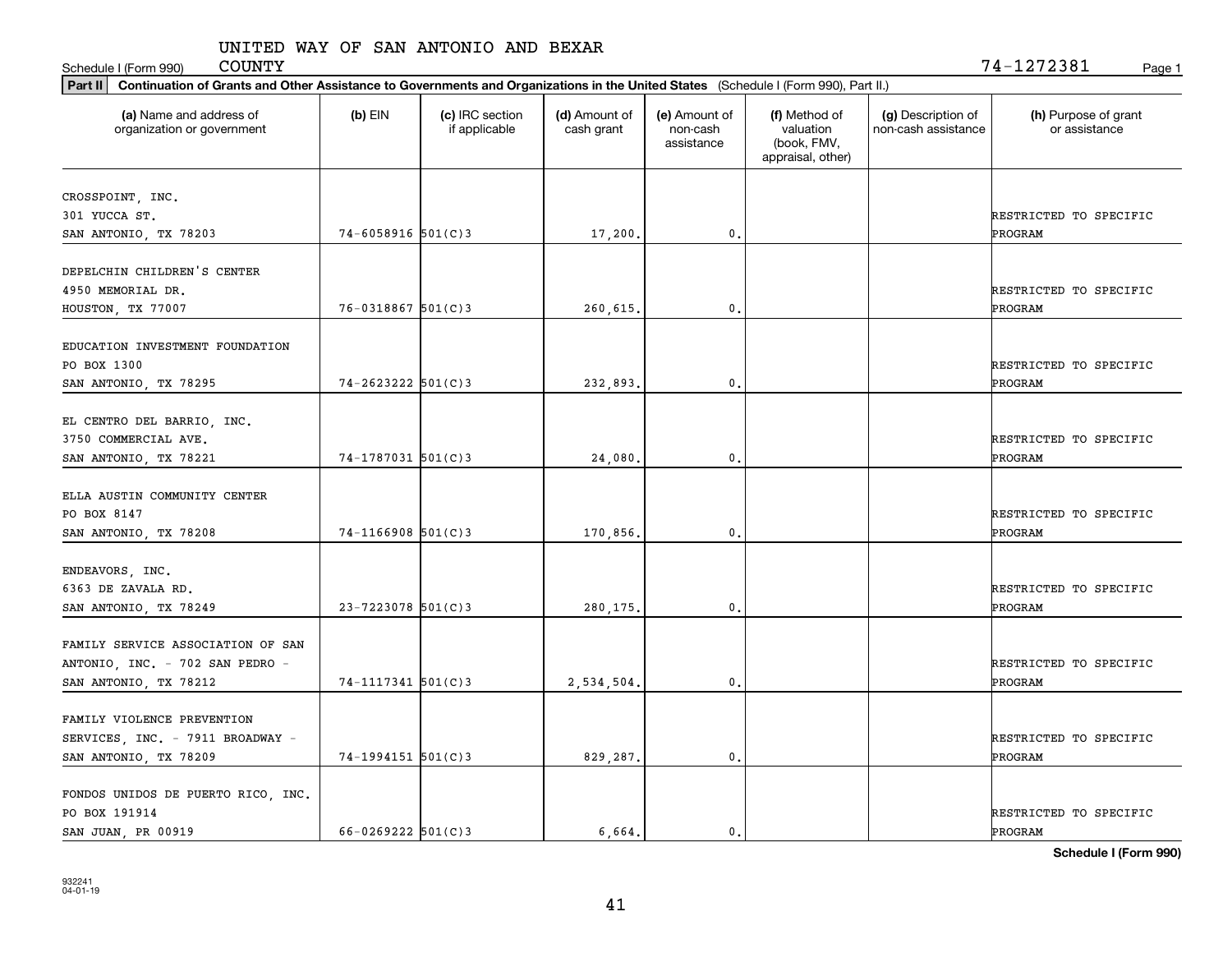Schedule I (Form 990) COUNTY Page 1

| Part II   Continuation of Grants and Other Assistance to Governments and Organizations in the United States (Schedule I (Form 990), Part II.) |                        |                                  |                             |                                         |                                                                |                                           |                                          |
|-----------------------------------------------------------------------------------------------------------------------------------------------|------------------------|----------------------------------|-----------------------------|-----------------------------------------|----------------------------------------------------------------|-------------------------------------------|------------------------------------------|
| (a) Name and address of<br>organization or government                                                                                         | $(b)$ EIN              | (c) IRC section<br>if applicable | (d) Amount of<br>cash grant | (e) Amount of<br>non-cash<br>assistance | (f) Method of<br>valuation<br>(book, FMV,<br>appraisal, other) | (g) Description of<br>non-cash assistance | (h) Purpose of grant<br>or assistance    |
| FOOTHILLS UNITED WAY, INC.<br>1285 CIMARRON DR., STE 101<br>LAFAYETTE, CO 80026                                                               | $84 - 6042598$ 501(C)3 |                                  | 14,139.                     | 0.                                      |                                                                |                                           | RESTRICTED TO SPECIFIC<br>PROGRAM        |
| G.R.A.S.P. (GREATER RANDOLPH AREA<br>SERVICE PROGRAMS) - 250 DONALAN<br>DR. - CONVERSE, TX 78109                                              | $74 - 2353686$ 501(C)3 |                                  | 109,621                     | 0.                                      |                                                                |                                           | RESTRICTED TO SPECIFIC<br>PROGRAM        |
| GIRL SCOUTS OF SOUTHWEST TEXAS<br>811 N COKER LOOP<br>SAN ANTONIO, TX 78216                                                                   | 74-1109759 501(C)3     |                                  | 51,104                      | $\mathbf{0}$ .                          |                                                                |                                           | RESTRICTED TO SPECIFIC<br>PROGRAM        |
| GOOD SAMARITAN COMMUNITY SERVICES<br>1600 SALTILLO<br>SAN ANTONIO, TX 78207                                                                   | 74-1117340 501(C)3     |                                  | 595,501                     | 0.                                      |                                                                |                                           | RESTRICTED TO SPECIFIC<br>PROGRAM        |
| GOODWILL INDUSTRIES OF SAN ANTONIO<br>406 W COMMERCE<br>SAN ANTONIO, TX 78207                                                                 | $74 - 1238444$ 501(C)3 |                                  | 790, 312.                   | $\mathbf{0}$                            |                                                                |                                           | RESTRICTED TO SPECIFIC<br>PROGRAM        |
| GREATER LONGVIEW UNITED WAY, INC.<br>310 S. FREDONIA ST<br>SAN ANTONIO, TX 75601                                                              | 75-0998908 501(C)3     |                                  | 13,361                      | 0.                                      |                                                                |                                           | RESTRICTED TO SPECIFIC<br>PROGRAM        |
| GREATER TWIN CITIES UNITED WAY<br>404 S. EIGHTH ST.<br>MINNEAPOLIS, MN 55404                                                                  | $41 - 1973442$ 501(C)3 |                                  | 16,482.                     | $^{\circ}$ .                            |                                                                |                                           | RESTRICTED TO SPECIFIC<br>PROGRAM        |
| GUADALUPE COUNTY UNITED WAY, INC.<br>PO BOX 805<br>SEGUIN, TX 78156                                                                           | $74 - 2738713$ 501(C)3 |                                  | 43,841.                     | $\mathbf{0}$ .                          |                                                                |                                           | RESTRICTED TO SPECIFIC<br><b>PROGRAM</b> |
| <b>GUARDIAN HOUSE</b><br>1818 SAN PEDRO AVE<br>SAN ANTONIO, TX 78212                                                                          | $74 - 2780384$ 501(C)3 |                                  | 43.759.                     | $\mathbf{0}$ .                          |                                                                |                                           | RESTRICTED TO SPECIFIC<br>PROGRAM        |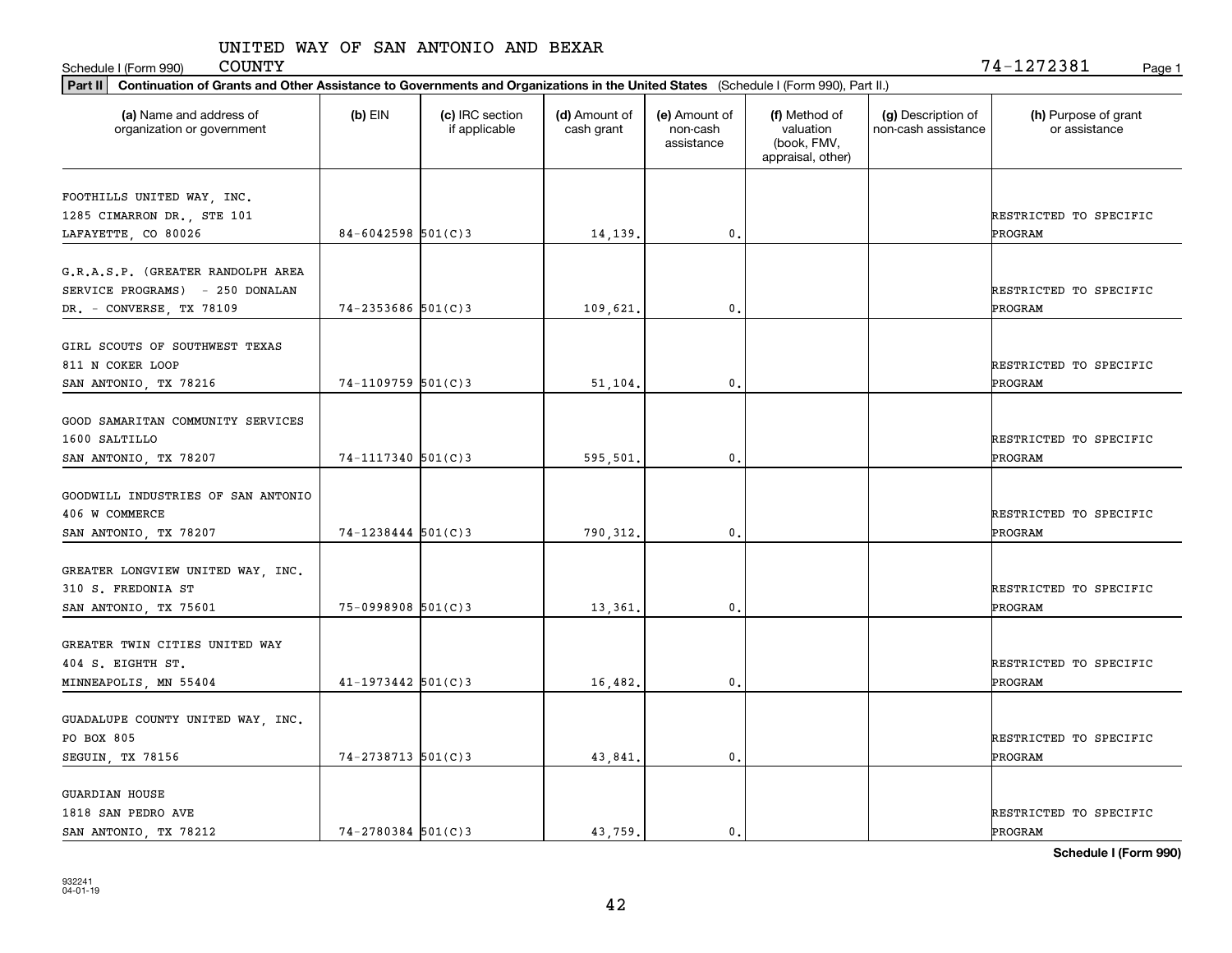Schedule I (Form 990) Page 1

 $\mathtt{COUNTY} \hspace{1.5cm} 74\mathtt{-}1272381$ 

| Part II   Continuation of Grants and Other Assistance to Governments and Organizations in the United States (Schedule I (Form 990), Part II.) |                         |                                  |                             |                                         |                                                                |                                           |                                       |
|-----------------------------------------------------------------------------------------------------------------------------------------------|-------------------------|----------------------------------|-----------------------------|-----------------------------------------|----------------------------------------------------------------|-------------------------------------------|---------------------------------------|
| (a) Name and address of<br>organization or government                                                                                         | $(b)$ EIN               | (c) IRC section<br>if applicable | (d) Amount of<br>cash grant | (e) Amount of<br>non-cash<br>assistance | (f) Method of<br>valuation<br>(book, FMV,<br>appraisal, other) | (g) Description of<br>non-cash assistance | (h) Purpose of grant<br>or assistance |
|                                                                                                                                               |                         |                                  |                             |                                         |                                                                |                                           |                                       |
| HAVEN FOR HOPE OF BEXAR COUNTY                                                                                                                |                         |                                  |                             |                                         |                                                                |                                           |                                       |
| 1 HAVEN FOR HOPE WAY                                                                                                                          | $20 - 8075412$ 501(C) 3 |                                  |                             | $\mathfrak{o}$ .                        |                                                                |                                           | RESTRICTED TO SPECIFIC<br>PROGRAM     |
| SAN ANTONIO, TX 78207                                                                                                                         |                         |                                  | 1,413,600.                  |                                         |                                                                |                                           |                                       |
| HEALY-MURPHY CENTER, INC.                                                                                                                     |                         |                                  |                             |                                         |                                                                |                                           |                                       |
| 618 LIVE OAK                                                                                                                                  |                         |                                  |                             |                                         |                                                                |                                           | RESTRICTED TO SPECIFIC                |
| SAN ANTONIO, TX 78202                                                                                                                         | $74 - 1667875$ 501(C)3  |                                  | 403,109.                    | $\mathfrak{o}$ .                        |                                                                |                                           | PROGRAM                               |
|                                                                                                                                               |                         |                                  |                             |                                         |                                                                |                                           |                                       |
| HOPE LUTHERAN DAY CARE CENTER                                                                                                                 |                         |                                  |                             |                                         |                                                                |                                           |                                       |
| 5714 CALLAGHAN RD                                                                                                                             |                         |                                  |                             |                                         |                                                                |                                           | RESTRICTED TO SPECIFIC                |
| SAN ANTONIO, TX 78228                                                                                                                         | $74-1931213$ 501(C)3    |                                  | 7,200,                      | $\mathfrak{o}$ .                        |                                                                |                                           | PROGRAM                               |
|                                                                                                                                               |                         |                                  |                             |                                         |                                                                |                                           |                                       |
| I'M JUST A KID                                                                                                                                |                         |                                  |                             |                                         |                                                                |                                           |                                       |
| 5038 WEST AVENUE                                                                                                                              |                         |                                  |                             |                                         |                                                                |                                           | RESTRICTED TO SPECIFIC                |
| SAN ANTONIO, TX 78213                                                                                                                         | 27-1977439              |                                  | 25, 315.                    | 0.                                      |                                                                |                                           | PROGRAM                               |
|                                                                                                                                               |                         |                                  |                             |                                         |                                                                |                                           |                                       |
| <b>JBSA FORT SAM HOUSTON YOUTH</b>                                                                                                            |                         |                                  |                             |                                         |                                                                |                                           |                                       |
| SERVICES - 3060 STANLEY ROAD - SAN                                                                                                            |                         |                                  |                             |                                         |                                                                |                                           | RESTRICTED TO SPECIFIC                |
| ANTONIO, TX 78234                                                                                                                             |                         | <b>GOVT</b>                      | 50,586.                     | $\mathbf 0$ .                           |                                                                |                                           | PROGRAM                               |
|                                                                                                                                               |                         |                                  |                             |                                         |                                                                |                                           |                                       |
| <b>JBSA LACKLAND AFB BOYS &amp; GIRLS</b>                                                                                                     |                         |                                  |                             |                                         |                                                                |                                           |                                       |
| CLUB - 2361 SELFRIDGE, BLDG. 8420                                                                                                             |                         |                                  |                             |                                         |                                                                |                                           | RESTRICTED TO SPECIFIC                |
| - LACKLAND, TX 78236                                                                                                                          |                         | <b>GOVT</b>                      | 26,418.                     | $\mathfrak{o}$ .                        |                                                                |                                           | PROGRAM                               |
|                                                                                                                                               |                         |                                  |                             |                                         |                                                                |                                           |                                       |
| JBSA RANDOLPH AFB YOUTH ACTIVITIES                                                                                                            |                         |                                  |                             |                                         |                                                                |                                           |                                       |
| 502 FSS/FSYYY 415 B STREET, E. BLDG                                                                                                           |                         |                                  |                             |                                         |                                                                |                                           | RESTRICTED TO SPECIFIC                |
| RANDOLPH AFB, TX 78150                                                                                                                        |                         | GOVT                             | 25,811                      | 0.                                      |                                                                |                                           | PROGRAM                               |
|                                                                                                                                               |                         |                                  |                             |                                         |                                                                |                                           |                                       |
| JEFFERSON AREA COMMUNITY OUTREACH                                                                                                             |                         |                                  |                             |                                         |                                                                |                                           |                                       |
| FOR OLDER PEOPLE - 2201 ST. CLOUD                                                                                                             |                         |                                  |                             |                                         |                                                                |                                           | RESTRICTED TO SPECIFIC                |
| - SAN ANTONIO, TX 78228                                                                                                                       | $74 - 2345987$ 501(C)3  |                                  | 12,158.                     | $\mathbf{0}$ .                          |                                                                |                                           | PROGRAM                               |
| JEWISH FAMILY SERVICE OF SAN                                                                                                                  |                         |                                  |                             |                                         |                                                                |                                           |                                       |
| ANTONIO TEXAS, INC. - 12500 NW                                                                                                                |                         |                                  |                             |                                         |                                                                |                                           |                                       |
| MILITARY HWY #250 - SAN ANTONIO,                                                                                                              |                         |                                  |                             |                                         |                                                                |                                           | RESTRICTED TO SPECIFIC                |
|                                                                                                                                               |                         |                                  |                             |                                         |                                                                |                                           |                                       |
| TX 78231                                                                                                                                      | 74-1759254 501(C)3      |                                  | 23, 281.                    | $\mathfrak{o}$ .                        |                                                                |                                           | PROGRAM                               |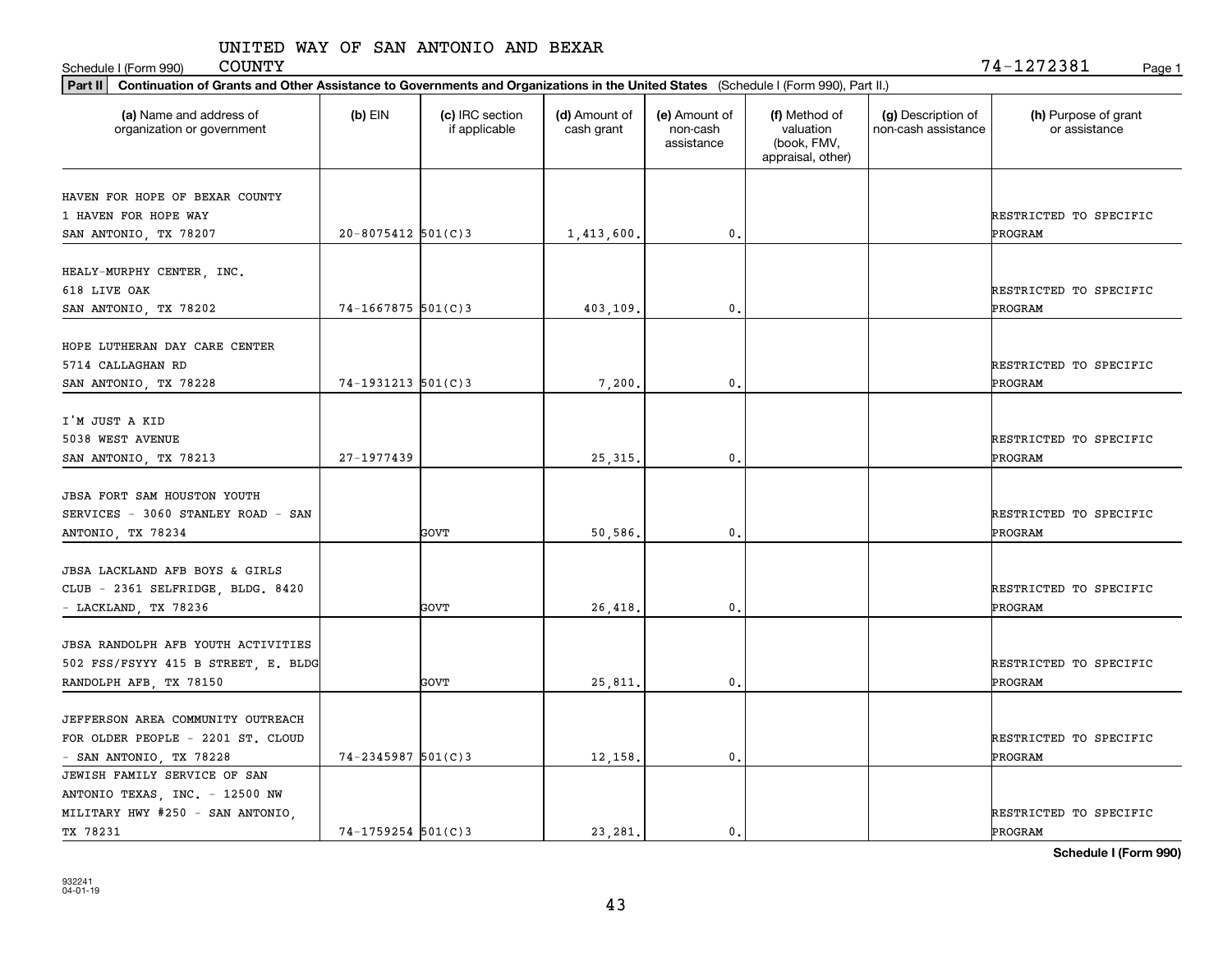Schedule I (Form 990) COUNTY Page 1

| $74 - 1475945$ 501(C)3<br>46-1971855 | 11,831.<br>6,732.                              | 0.<br>0.       |    | RESTRICTED TO SPECIFIC<br>PROGRAM       |
|--------------------------------------|------------------------------------------------|----------------|----|-----------------------------------------|
|                                      |                                                |                |    |                                         |
|                                      |                                                |                |    |                                         |
|                                      |                                                |                |    |                                         |
|                                      |                                                |                |    |                                         |
|                                      |                                                |                |    | RESTRICTED TO SPECIFIC                  |
|                                      |                                                |                |    | PROGRAM                                 |
|                                      |                                                |                |    |                                         |
|                                      |                                                |                |    | RESTRICTED TO SPECIFIC                  |
| 74-3017214                           | 7,613.                                         | 0.             |    | PROGRAM                                 |
|                                      |                                                |                |    |                                         |
|                                      |                                                |                |    |                                         |
|                                      |                                                |                |    | RESTRICTED TO SPECIFIC                  |
|                                      | 6, 545                                         | 0.             |    | PROGRAM                                 |
|                                      |                                                |                |    |                                         |
|                                      |                                                |                |    |                                         |
| 74-1143119 501(C)3                   | 183,583.                                       | 0.             |    | RESTRICTED TO SPECIFIC<br>PROGRAM       |
|                                      |                                                |                |    |                                         |
|                                      |                                                |                |    |                                         |
|                                      |                                                |                |    | RESTRICTED TO SPECIFIC                  |
| $74 - 2934053$ 501(C)3               | 214,561.                                       | 0.             |    | PROGRAM                                 |
|                                      |                                                |                |    |                                         |
|                                      |                                                |                |    | RESTRICTED TO SPECIFIC                  |
|                                      |                                                |                |    | PROGRAM                                 |
|                                      |                                                |                |    |                                         |
|                                      |                                                |                |    |                                         |
|                                      |                                                |                |    | RESTRICTED TO SPECIFIC                  |
|                                      | 34,008.                                        | $\mathbf{0}$ . |    | PROGRAM                                 |
|                                      |                                                |                |    |                                         |
|                                      |                                                |                |    | RESTRICTED TO SPECIFIC                  |
|                                      |                                                |                |    | PROGRAM                                 |
|                                      | $74-1948646$ 501(C)3<br>$61 - 0444680$ 501(C)3 | 245,639.       | 0. | $84 - 0404235$ 501(C) 3<br>5.677.<br>0. |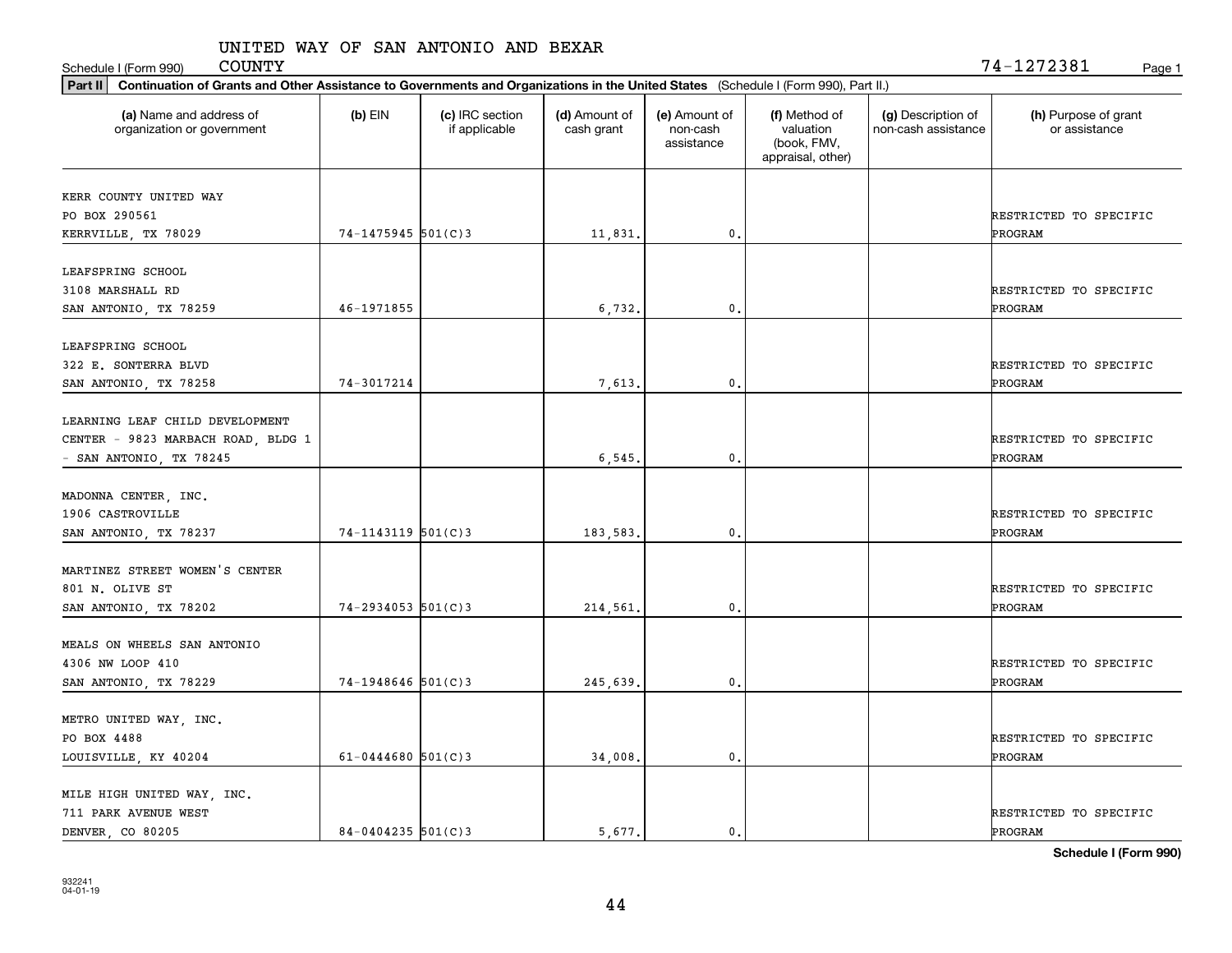Schedule I (Form 990) Page 1

 $\mathtt{COUNTY} \hspace{1.5cm} 74\mathtt{-}1272381$ 

| Part II   Continuation of Grants and Other Assistance to Governments and Organizations in the United States (Schedule I (Form 990), Part II.) |                        |                                  |                             |                                         |                                                                |                                           |                                       |
|-----------------------------------------------------------------------------------------------------------------------------------------------|------------------------|----------------------------------|-----------------------------|-----------------------------------------|----------------------------------------------------------------|-------------------------------------------|---------------------------------------|
| (a) Name and address of<br>organization or government                                                                                         | $(b)$ EIN              | (c) IRC section<br>if applicable | (d) Amount of<br>cash grant | (e) Amount of<br>non-cash<br>assistance | (f) Method of<br>valuation<br>(book, FMV,<br>appraisal, other) | (g) Description of<br>non-cash assistance | (h) Purpose of grant<br>or assistance |
|                                                                                                                                               |                        |                                  |                             |                                         |                                                                |                                           |                                       |
| MILLER CHILD DEVELOPMENT CENTER<br>102 S MEL WAITERS WAY                                                                                      |                        |                                  |                             |                                         |                                                                |                                           | RESTRICTED TO SPECIFIC                |
| SAN ANTONIO, TX 78203                                                                                                                         | $74 - 6156076$ 501(C)3 |                                  | 31,610.                     | $\mathfrak{o}$ .                        |                                                                |                                           | PROGRAM                               |
|                                                                                                                                               |                        |                                  |                             |                                         |                                                                |                                           |                                       |
| MISSION ROAD MINISTRIES                                                                                                                       |                        |                                  |                             |                                         |                                                                |                                           |                                       |
| 8706 MISSION ROAD                                                                                                                             |                        |                                  |                             |                                         |                                                                |                                           | RESTRICTED TO SPECIFIC                |
| SAN ANTONIO, TX 78214                                                                                                                         | $74 - 2958552$ 501(C)3 |                                  | 309,800.                    | 0.                                      |                                                                |                                           | PROGRAM                               |
|                                                                                                                                               |                        |                                  |                             |                                         |                                                                |                                           |                                       |
| NORTHEAST SENIOR ASSISTANCE (NESA)                                                                                                            |                        |                                  |                             |                                         |                                                                |                                           |                                       |
| 2903 NACOGDOCHES RD.                                                                                                                          |                        |                                  |                             |                                         |                                                                |                                           | RESTRICTED TO SPECIFIC                |
| SAN ANTONIO, TX 78217                                                                                                                         | $74 - 2405293$ 501(C)3 |                                  | 12,783.                     | $\mathbf{0}$ .                          |                                                                |                                           | PROGRAM                               |
| ORANGE COUNTY UNITED WAY                                                                                                                      |                        |                                  |                             |                                         |                                                                |                                           |                                       |
| 18012 MITCHELL SOUTH                                                                                                                          |                        |                                  |                             |                                         |                                                                |                                           | RESTRICTED TO SPECIFIC                |
| IRVINE, CA 92614                                                                                                                              | $33 - 0047994$ 501(C)3 |                                  | 10,468.                     | 0.                                      |                                                                |                                           | PROGRAM                               |
|                                                                                                                                               |                        |                                  |                             |                                         |                                                                |                                           |                                       |
| PRESA COMMUNITY SERVICE CENTER                                                                                                                |                        |                                  |                             |                                         |                                                                |                                           |                                       |
| 3721 S. PRESA STREET                                                                                                                          |                        |                                  |                             |                                         |                                                                |                                           | RESTRICTED TO SPECIFIC                |
| SAN ANTONIO, TX 78210                                                                                                                         | $74-1902249$ 501(C)3   |                                  | 207,485.                    | $\mathbf{0}$                            |                                                                |                                           | PROGRAM                               |
|                                                                                                                                               |                        |                                  |                             |                                         |                                                                |                                           |                                       |
| RESPITE CARE OF SAN ANTONIO                                                                                                                   |                        |                                  |                             |                                         |                                                                |                                           |                                       |
| INCORPORATED - PO BOX 12633 - SAN                                                                                                             |                        |                                  |                             |                                         |                                                                |                                           | RESTRICTED TO SPECIFIC                |
| ANTONIO, TX 78212                                                                                                                             | $74 - 2467770$ 501(C)3 |                                  | 139,881                     | $\mathfrak{o}$ .                        |                                                                |                                           | PROGRAM                               |
|                                                                                                                                               |                        |                                  |                             |                                         |                                                                |                                           |                                       |
| RESTORE EDUCATION                                                                                                                             |                        |                                  |                             |                                         |                                                                |                                           |                                       |
| PO BOX 692338                                                                                                                                 |                        |                                  |                             |                                         |                                                                |                                           | RESTRICTED TO SPECIFIC                |
| SAN ANTONIO, TX 78269                                                                                                                         | $26 - 2966263$ 501(C)3 |                                  | 447,791                     | $^{\circ}$ .                            |                                                                |                                           | PROGRAM                               |
| RIDE CONNECT TEXAS (FORMERLY                                                                                                                  |                        |                                  |                             |                                         |                                                                |                                           |                                       |
| $SWOOP$ ) - 517 SW MILITAR DR. - SAN                                                                                                          |                        |                                  |                             |                                         |                                                                |                                           | RESTRICTED TO SPECIFIC                |
| ANTONIO, TX 78221                                                                                                                             | $45 - 5521039$ 501(C)3 |                                  | 6,525.                      | $\mathfrak o$ .                         |                                                                |                                           | <b>PROGRAM</b>                        |
|                                                                                                                                               |                        |                                  |                             |                                         |                                                                |                                           |                                       |
| RISE RECOVERY                                                                                                                                 |                        |                                  |                             |                                         |                                                                |                                           |                                       |
| 10226 IRONSIDE DR                                                                                                                             |                        |                                  |                             |                                         |                                                                |                                           | RESTRICTED TO SPECIFIC                |
| SAN ANTONIO, TX 78230                                                                                                                         | $74 - 2216041$ 501(C)3 |                                  | 422.983.                    | $\mathfrak{o}$ .                        |                                                                |                                           | PROGRAM                               |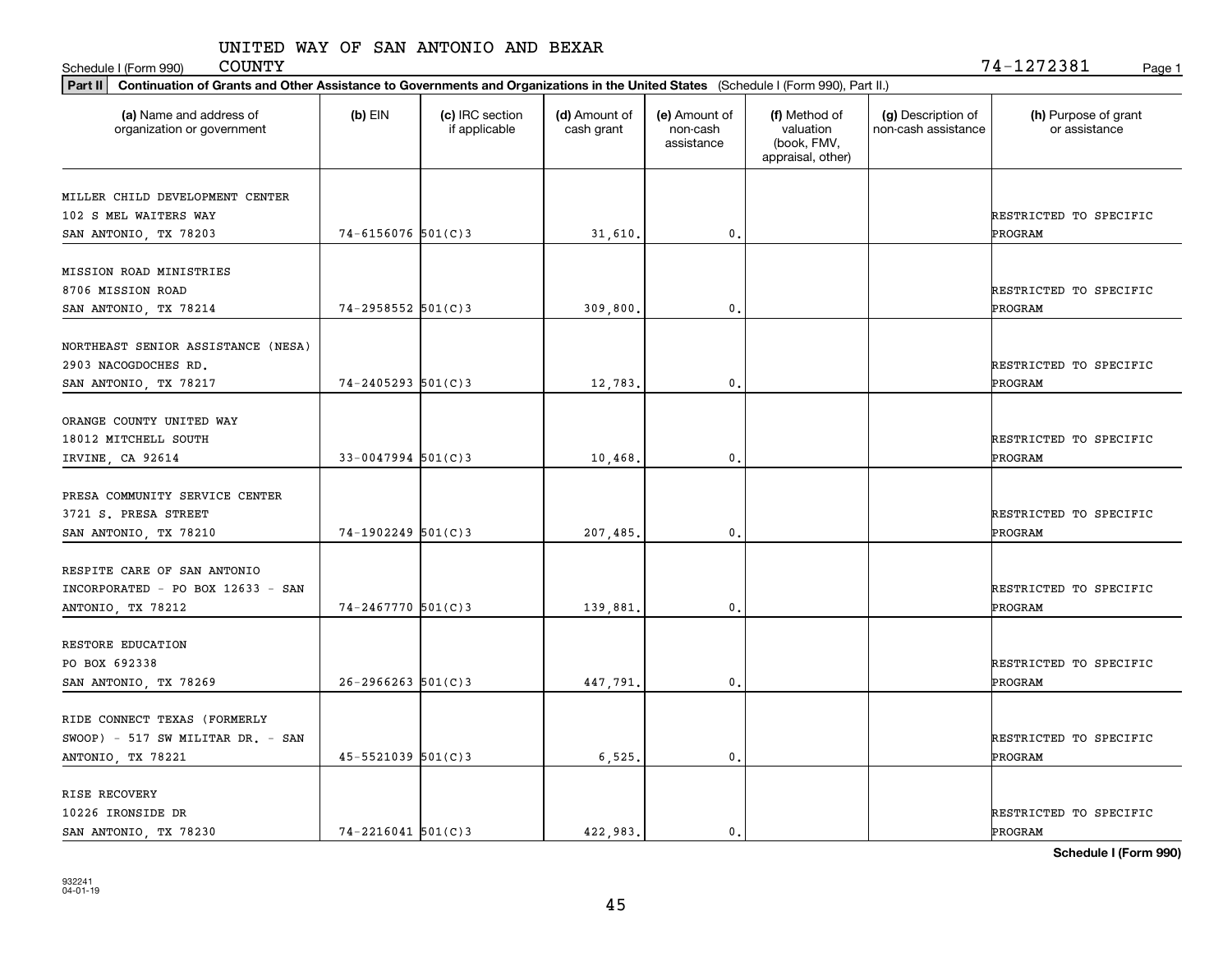Schedule I (Form 990) COUNTY Page 1

| Part II   Continuation of Grants and Other Assistance to Governments and Organizations in the United States (Schedule I (Form 990), Part II.) |                        |                                  |                             |                                         |                                                                |                                           |                                       |
|-----------------------------------------------------------------------------------------------------------------------------------------------|------------------------|----------------------------------|-----------------------------|-----------------------------------------|----------------------------------------------------------------|-------------------------------------------|---------------------------------------|
| (a) Name and address of<br>organization or government                                                                                         | $(b)$ EIN              | (c) IRC section<br>if applicable | (d) Amount of<br>cash grant | (e) Amount of<br>non-cash<br>assistance | (f) Method of<br>valuation<br>(book, FMV,<br>appraisal, other) | (g) Description of<br>non-cash assistance | (h) Purpose of grant<br>or assistance |
| ROY MASS' YOUTH ALTERNATIVES, INC.                                                                                                            |                        |                                  |                             |                                         |                                                                |                                           |                                       |
| 3103 WEST AVE.                                                                                                                                |                        |                                  |                             |                                         |                                                                |                                           | RESTRICTED TO SPECIFIC                |
| SAN ANTONIO, TX 78213                                                                                                                         | $74-1914638$ 501(C)3   |                                  | 297,810.                    | 0.                                      |                                                                |                                           | PROGRAM                               |
|                                                                                                                                               |                        |                                  |                             |                                         |                                                                |                                           |                                       |
| ROZELLE EDUCATIONAL GROUP                                                                                                                     |                        |                                  |                             |                                         |                                                                |                                           |                                       |
| 623 S. WW WHITE ROAD                                                                                                                          |                        |                                  |                             |                                         |                                                                |                                           | RESTRICTED TO SPECIFIC                |
| SAN ANTONIO, TX 78220                                                                                                                         | 26-4289113             |                                  | 8,368,                      | 0.                                      |                                                                |                                           | PROGRAM                               |
|                                                                                                                                               |                        |                                  |                             |                                         |                                                                |                                           |                                       |
| SA CHRISTIAN HOPE RESOURCE CENTER                                                                                                             |                        |                                  |                             |                                         |                                                                |                                           |                                       |
| PO BOX 780904                                                                                                                                 | $74 - 2989365$ 501(C)3 |                                  |                             | 0.                                      |                                                                |                                           | RESTRICTED TO SPECIFIC                |
| SAN ANTONIO, TX 78278                                                                                                                         |                        |                                  | 112,500.                    |                                         |                                                                |                                           | PROGRAM                               |
| SA YOUTH                                                                                                                                      |                        |                                  |                             |                                         |                                                                |                                           |                                       |
| 1215 W POPLAR ST.                                                                                                                             |                        |                                  |                             |                                         |                                                                |                                           | RESTRICTED TO SPECIFIC                |
| SAN ANTONIO, TX 78207                                                                                                                         | 74-2333088 501(C)3     |                                  | 18,045.                     | 0.                                      |                                                                |                                           | PROGRAM                               |
|                                                                                                                                               |                        |                                  |                             |                                         |                                                                |                                           |                                       |
| SALVATION ARMY NATIONAL CORP. -                                                                                                               |                        |                                  |                             |                                         |                                                                |                                           |                                       |
| SAN ANTONIO LOCATION - 521 W.                                                                                                                 |                        |                                  |                             |                                         |                                                                |                                           | RESTRICTED TO SPECIFIC                |
| ELMIRA ST - SAN ANTONIO, TX 78212                                                                                                             | $22 - 2406433$ 501(C)3 |                                  | 572,842.                    | 0.                                      |                                                                |                                           | PROGRAM                               |
|                                                                                                                                               |                        |                                  |                             |                                         |                                                                |                                           |                                       |
| SAN ANTONIO AIDS FOUNDATION                                                                                                                   |                        |                                  |                             |                                         |                                                                |                                           |                                       |
| 818 EAST GRAYSON STREET                                                                                                                       |                        |                                  |                             |                                         |                                                                |                                           | RESTRICTED TO SPECIFIC                |
| SAN ANTONIO, TX 78208                                                                                                                         | $74 - 2427853$ 501(C)3 |                                  | 72,137.                     | 0.                                      |                                                                |                                           | PROGRAM                               |
|                                                                                                                                               |                        |                                  |                             |                                         |                                                                |                                           |                                       |
| SAN ANTONIO AREA FOUNDATION                                                                                                                   |                        |                                  |                             |                                         |                                                                |                                           |                                       |
| 303 PEARL PKWY STE 114                                                                                                                        |                        |                                  |                             |                                         |                                                                |                                           | RESTRICTED TO SPECIFIC                |
| SAN ANTONIO, TX 78215                                                                                                                         | $74 - 2725791$ 501(C)3 |                                  | 50,000.                     | 0.                                      |                                                                |                                           | PROGRAM                               |
| SAN ANTONIO AREA FOUNDATION -                                                                                                                 |                        |                                  |                             |                                         |                                                                |                                           |                                       |
| YOUNG WOMEN'S LEADERSHIP ACADEMY -                                                                                                            |                        |                                  |                             |                                         |                                                                |                                           |                                       |
| 303 PEARL PKWY STE 114 - SAN                                                                                                                  |                        |                                  |                             |                                         |                                                                |                                           | RESTRICTED TO SPECIFIC                |
| ANTONIO, TX 78215                                                                                                                             | $74 - 2725791$ 501(C)3 |                                  | 5,000.                      | 0.                                      |                                                                |                                           | <b>PROGRAM</b>                        |
| SAN ANTONIO COUNCIL ON ALCOHOL AND                                                                                                            |                        |                                  |                             |                                         |                                                                |                                           |                                       |
| DRUG AWARENESS - 7500 HWY 90, STE                                                                                                             |                        |                                  |                             |                                         |                                                                |                                           | RESTRICTED TO SPECIFIC                |
| 201 - SAN ANTONIO, TX 78227                                                                                                                   | 74-1340188 501(C)3     |                                  | 28, 111.                    | $\mathfrak{o}$ .                        |                                                                |                                           | PROGRAM                               |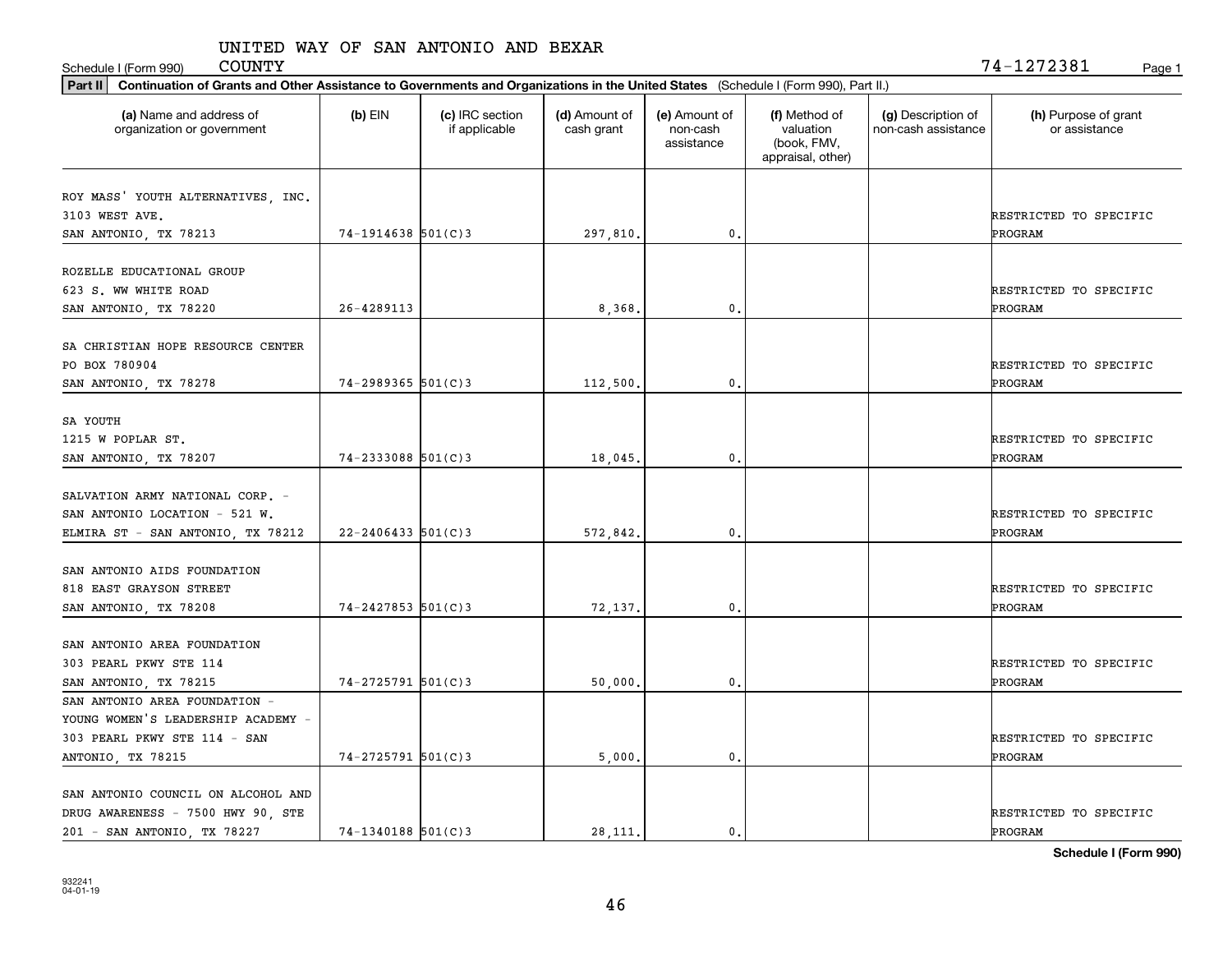Schedule I (Form 990) COUNTY Page 1

| Part II   Continuation of Grants and Other Assistance to Governments and Organizations in the United States (Schedule I (Form 990), Part II.) |                         |                                  |                             |                                         |                                                                |                                           |                                       |
|-----------------------------------------------------------------------------------------------------------------------------------------------|-------------------------|----------------------------------|-----------------------------|-----------------------------------------|----------------------------------------------------------------|-------------------------------------------|---------------------------------------|
| (a) Name and address of<br>organization or government                                                                                         | $(b)$ EIN               | (c) IRC section<br>if applicable | (d) Amount of<br>cash grant | (e) Amount of<br>non-cash<br>assistance | (f) Method of<br>valuation<br>(book, FMV,<br>appraisal, other) | (g) Description of<br>non-cash assistance | (h) Purpose of grant<br>or assistance |
|                                                                                                                                               |                         |                                  |                             |                                         |                                                                |                                           |                                       |
| SAN ANTONIO FOOD BANK, INC.<br>5200 ENRIQUE M. BARRERA PARKWAY                                                                                |                         |                                  |                             |                                         |                                                                |                                           | RESTRICTED TO SPECIFIC                |
| SAN ANTONIO, TX 78227                                                                                                                         | $74 - 2122979$ 501(C)3  |                                  | 905,837.                    | $\mathfrak{o}$ .                        |                                                                |                                           | PROGRAM                               |
|                                                                                                                                               |                         |                                  |                             |                                         |                                                                |                                           |                                       |
| SAN ANTONIO HOUSING AUTHORITY                                                                                                                 |                         |                                  |                             |                                         |                                                                |                                           |                                       |
| 818 S. FLORES                                                                                                                                 |                         |                                  |                             |                                         |                                                                |                                           | RESTRICTED TO SPECIFIC                |
| SAN ANTONIO, TX 78204                                                                                                                         | 74-6002070 GOVT         |                                  | 62,658.                     | 0.                                      |                                                                |                                           | PROGRAM                               |
|                                                                                                                                               |                         |                                  |                             |                                         |                                                                |                                           |                                       |
| SAN ANTONIO LIFETIME RECOVERY,                                                                                                                |                         |                                  |                             |                                         |                                                                |                                           |                                       |
| INC. - 10290 SOUTHTON ROAD - SAN                                                                                                              |                         |                                  |                             |                                         |                                                                |                                           | RESTRICTED TO SPECIFIC                |
| ANTONIO, TX 78223                                                                                                                             | $74 - 1540097$ 501(C)3  |                                  | 165,378.                    | $\mathbf{0}$ .                          |                                                                |                                           | PROGRAM                               |
|                                                                                                                                               |                         |                                  |                             |                                         |                                                                |                                           |                                       |
| SAN ANTONIO METROPOLITAN MINISTRY,                                                                                                            |                         |                                  |                             |                                         |                                                                |                                           |                                       |
| INC. - 1919 NW LOOP 410, STE 100 -                                                                                                            |                         |                                  |                             |                                         |                                                                |                                           | RESTRICTED TO SPECIFIC                |
| SAN ANTONIO, TX 78213                                                                                                                         | $74 - 2285793$ 501(C)3  |                                  | 124,318.                    | 0.                                      |                                                                |                                           | PROGRAM                               |
| SAN ANTONIO PUBLIC LIBRARY                                                                                                                    |                         |                                  |                             |                                         |                                                                |                                           |                                       |
| FOUNDATION - 625 SHOOK AVENUE -                                                                                                               |                         |                                  |                             |                                         |                                                                |                                           | RESTRICTED TO SPECIFIC                |
|                                                                                                                                               | $74 - 2283582$ 501(C) 3 |                                  | 49,161                      | $\mathbf{0}$                            |                                                                |                                           | PROGRAM                               |
| SAN ANTONIO, TX 78212                                                                                                                         |                         |                                  |                             |                                         |                                                                |                                           |                                       |
| SAN ANTONIO SPORTS FOUNDATION                                                                                                                 |                         |                                  |                             |                                         |                                                                |                                           |                                       |
| PO BOX 830386                                                                                                                                 |                         |                                  |                             |                                         |                                                                |                                           | RESTRICTED TO SPECIFIC                |
| SAN ANTONIO, TX 78283                                                                                                                         | $74 - 2471362$ 501(C)3  |                                  | 27,170.                     | $\mathfrak{o}$ .                        |                                                                |                                           | PROGRAM                               |
|                                                                                                                                               |                         |                                  |                             |                                         |                                                                |                                           |                                       |
| SETON HOME                                                                                                                                    |                         |                                  |                             |                                         |                                                                |                                           |                                       |
| 1115 MISSION ROAD                                                                                                                             |                         |                                  |                             |                                         |                                                                |                                           | RESTRICTED TO SPECIFIC                |
| SAN ANTONIO, TX 78210                                                                                                                         | $74 - 2247996$ 501(C)3  |                                  | 116,463.                    | $^{\circ}$ .                            |                                                                |                                           | PROGRAM                               |
|                                                                                                                                               |                         |                                  |                             |                                         |                                                                |                                           |                                       |
| SILVER AND BLACK GIVE BACK                                                                                                                    |                         |                                  |                             |                                         |                                                                |                                           |                                       |
| 1 AT&T CENTER                                                                                                                                 |                         |                                  |                             |                                         |                                                                |                                           | RESTRICTED TO SPECIFIC                |
| SAN ANTONIO, TX 78219                                                                                                                         | $74 - 2509544$ 501(C)3  |                                  | 10,307.                     | $\mathfrak o$ .                         |                                                                |                                           | <b>PROGRAM</b>                        |
|                                                                                                                                               |                         |                                  |                             |                                         |                                                                |                                           |                                       |
| ST. PAUL LUTHERAN CHILD                                                                                                                       |                         |                                  |                             |                                         |                                                                |                                           |                                       |
| DEVELOPMENT CENTER - 2302 S. PRESA                                                                                                            |                         |                                  |                             |                                         |                                                                |                                           | RESTRICTED TO SPECIFIC                |
| ST - SAN ANTONIO, TX 78210                                                                                                                    | $74 - 2219636$ 501(C)3  |                                  | 410,451.                    | $\mathfrak{o}$ .                        |                                                                |                                           | PROGRAM                               |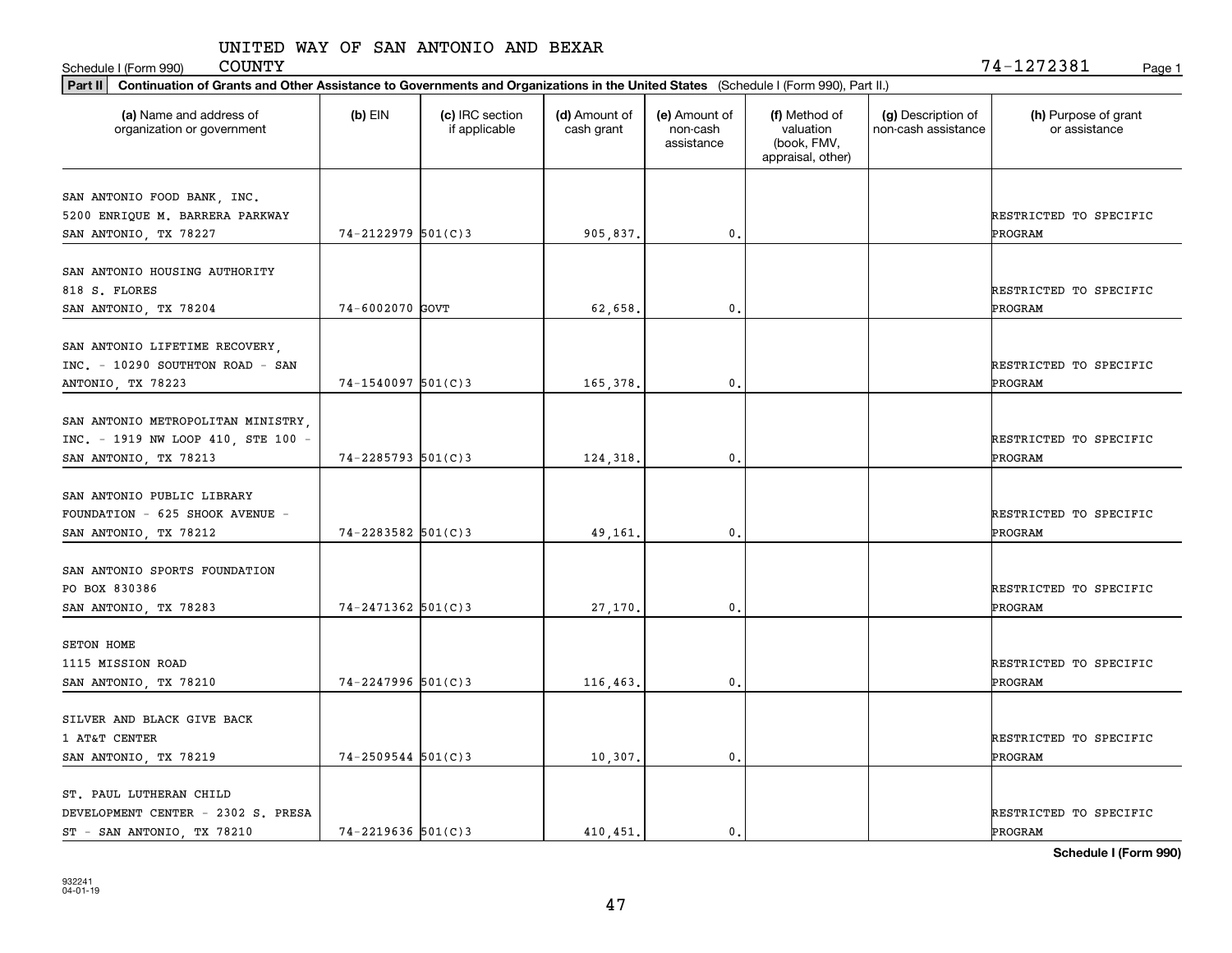| <b>COUNTY</b><br>Schedule I (Form 990)                                                                                                         |                          |                                  |                             |                                         |                                                                |                                           | 74-1272381<br>Page 1                     |
|------------------------------------------------------------------------------------------------------------------------------------------------|--------------------------|----------------------------------|-----------------------------|-----------------------------------------|----------------------------------------------------------------|-------------------------------------------|------------------------------------------|
| Continuation of Grants and Other Assistance to Governments and Organizations in the United States (Schedule I (Form 990), Part II.)<br>Part II |                          |                                  |                             |                                         |                                                                |                                           |                                          |
| (a) Name and address of<br>organization or government                                                                                          | $(b)$ EIN                | (c) IRC section<br>if applicable | (d) Amount of<br>cash grant | (e) Amount of<br>non-cash<br>assistance | (f) Method of<br>valuation<br>(book, FMV,<br>appraisal, other) | (g) Description of<br>non-cash assistance | (h) Purpose of grant<br>or assistance    |
| ST. PETER - ST. JOSEPH CHILDREN'S<br>HOME - 919 MISSION ROAD - SAN<br>ANTONIO, TX 78210                                                        | $74 - 1143129$ 501(C)3   |                                  | 253,834.                    | 0.                                      |                                                                |                                           | RESTRICTED TO SPECIFIC<br>PROGRAM        |
| TEXAS DIAPER BANK<br>1803 GRANDSTAND DR., STE 150<br>SAN ANTONIO, TX 78238                                                                     | $74 - 2886380$ 501(C)3   |                                  | 44.047.                     | $\mathbf{0}$ .                          |                                                                |                                           | RESTRICTED TO SPECIFIC<br>PROGRAM        |
| THE ARC OF SAN ANTONIO, INC.<br>13430 WEST AVE.<br>SAN ANTONIO, TX 78216                                                                       | $74 - 1200110$ 501(C)3   |                                  | 58,707.                     | 0.                                      |                                                                |                                           | RESTRICTED TO SPECIFIC<br><b>PROGRAM</b> |
| THE CENTER FOR HEALTH CARE<br>SERVICES - 6800 PARK TEN BLVD.<br>SUITE 200-S - SAN ANTONIO, TX<br>78213                                         | 74-1590659 GOVT          |                                  | 221,613.                    | 0.                                      |                                                                |                                           | RESTRICTED TO SPECIFIC<br>PROGRAM        |
| THE ONE HUNDRED CLUB OF SAN<br>ANTONIO - PO BOX 6741 - SAN<br>ANTONIO, TX 78209                                                                | $23 - 7292314$ $501(C)3$ |                                  | 6,078                       | 0.                                      |                                                                |                                           | RESTRICTED TO SPECIFIC<br>PROGRAM        |
| THE PILLARS CHRISTIAN LEARNING<br>CENTER - 11087 BANDERA RD - SAN<br>ANTONIO, TX 78250                                                         | 26-4092750               |                                  | 5,976.                      | 0.                                      |                                                                |                                           | RESTRICTED TO SPECIFIC<br>PROGRAM        |
| THE UNITED WAY OF WILLIAMSON<br>COUNTY - 1111 N IH-35 SUITE 20 -<br>ROUND ROCK, TX 78664                                                       | $23 - 7396732$ 501(C)3   |                                  | 14,531.                     | 0.                                      |                                                                |                                           | RESTRICTED TO SPECIFIC<br>PROGRAM        |
| THRIVEWELL CANCER FOUNDATION<br>4383 MEDICAL DR., SUITE 4078<br>SAN ANTONIO, TX 78229                                                          | $26 - 0371270$ 501(C)3   |                                  | 87,976.                     | 0.                                      |                                                                |                                           | RESTRICTED TO SPECIFIC<br>PROGRAM        |
| UNITED COMMUNITIES OF SAN ANTONIO,<br>INC. - 40 NE LOOP 410 STE 410 -<br>SAN ANTONIO, TX 78216                                                 | $20 - 3411782$ 501(C)3   |                                  | 37.461.                     | $\mathbf{0}$ .                          |                                                                |                                           | RESTRICTED TO SPECIFIC<br>PROGRAM        |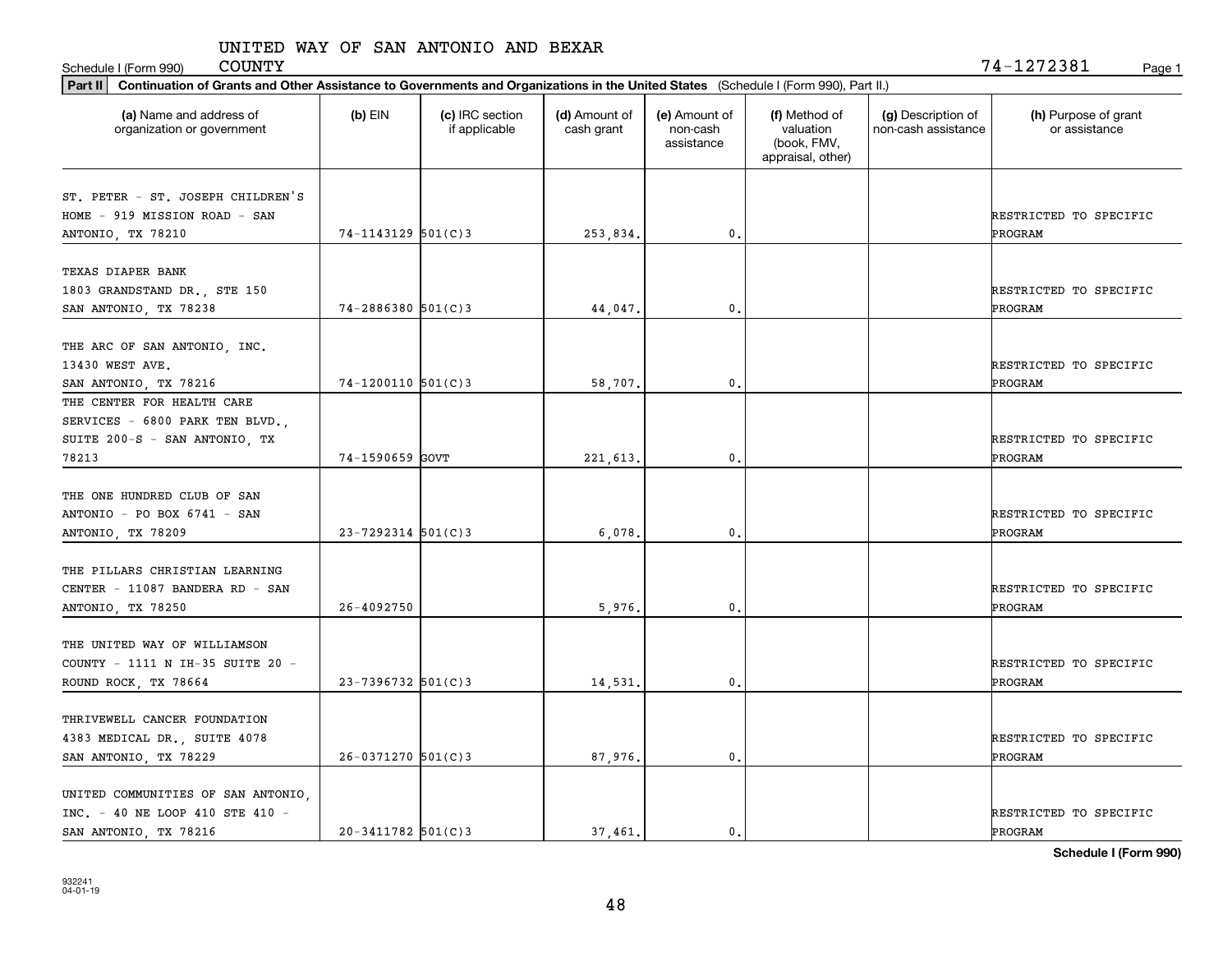COUNTY 74-1272381

| <b>COUNTY</b><br>Schedule I (Form 990)                                                                                                         |                          |                                  |                             |                                         |                                                                |                                           | 74-1272381<br>Page 1                  |
|------------------------------------------------------------------------------------------------------------------------------------------------|--------------------------|----------------------------------|-----------------------------|-----------------------------------------|----------------------------------------------------------------|-------------------------------------------|---------------------------------------|
| Continuation of Grants and Other Assistance to Governments and Organizations in the United States (Schedule I (Form 990), Part II.)<br>Part II |                          |                                  |                             |                                         |                                                                |                                           |                                       |
| (a) Name and address of<br>organization or government                                                                                          | $(b)$ EIN                | (c) IRC section<br>if applicable | (d) Amount of<br>cash grant | (e) Amount of<br>non-cash<br>assistance | (f) Method of<br>valuation<br>(book, FMV,<br>appraisal, other) | (g) Description of<br>non-cash assistance | (h) Purpose of grant<br>or assistance |
| UNITED SERVICE ORGANIZATIONS, INC.<br>- SAN ANTONIO LOCATION - 420 E.<br>COMMERCE ST. - SAN ANTONIO, TX                                        |                          |                                  |                             |                                         |                                                                |                                           | RESTRICTED TO SPECIFIC                |
| 78205                                                                                                                                          | $13 - 1610451$ 501(C)3   |                                  | 189,672.                    | $\mathbf{0}$ .                          |                                                                |                                           | PROGRAM                               |
| UNITED WAY FOR GREATER AUSTIN<br>2000 E MLK JR. BLVD<br>AUSTIN, TX 78702                                                                       | $74 - 1193439$ 501(C)3   |                                  | 35.346.                     | $\mathbf{0}$ .                          |                                                                |                                           | RESTRICTED TO SPECIFIC<br>PROGRAM     |
| UNITED WAY OF CENTRAL ALABAMA,<br>INC. - PO BOX 320189 - BIRMINGHAM,<br>AL 35232                                                               | 63-0288846 $501(C)$ 3    |                                  | 16,414.                     | 0.                                      |                                                                |                                           | RESTRICTED TO SPECIFIC<br>PROGRAM     |
| UNITED WAY OF CENTRAL GEORGIA,<br>INC. - PO BOX 1302 - MACRON, GA<br>31202                                                                     | $58 - 0639811$ $501(C)3$ |                                  | 12,124.                     | 0.                                      |                                                                |                                           | RESTRICTED TO SPECIFIC<br>PROGRAM     |
| UNITED WAY OF CENTRAL OKLAHOMA<br>PO BOX 248919<br>OKLAHOMA CITY, OK 73124                                                                     | $73 - 0589829$ 501(C)3   |                                  | 6, 815.                     | 0.                                      |                                                                |                                           | RESTRICTED TO SPECIFIC<br>PROGRAM     |
| UNITED WAY OF COASTAL BEND, INC.<br>4659 EVERHART ROAD<br>CORPUS CHRISTI, TX 78411                                                             | $74 - 1207552$ 501(C)3   |                                  | 16,609                      | 0.                                      |                                                                |                                           | RESTRICTED TO SPECIFIC<br>PROGRAM     |
| UNITED WAY OF COMAL COUNTY<br>468 S. SEGUIN AVE. STE 403<br>NEW BRAUNFELS, TX 78130                                                            | $74 - 2640723$ 501(C)3   |                                  | 190,050,                    | 0.                                      |                                                                |                                           | RESTRICTED TO SPECIFIC<br>PROGRAM     |
| UNITED WAY OF DENTON COUNTY, INC.<br>1314 TEASLEY LN<br>DENTON, TX 76205                                                                       | $75 - 1251128$ 501(C)3   |                                  | 15,321.                     | $\mathbf{0}$ .                          |                                                                |                                           | RESTRICTED TO SPECIFIC<br>PROGRAM     |
| UNITED WAY OF GREATER ATLANTA<br>40 COURTLAND ST., N.E., SUITE 300<br>ATLANTA, GA 30303                                                        | $58 - 0566194$ 501(C)3   |                                  | 40.532.                     | $\mathbf{0}$ .                          |                                                                |                                           | RESTRICTED TO SPECIFIC<br>PROGRAM     |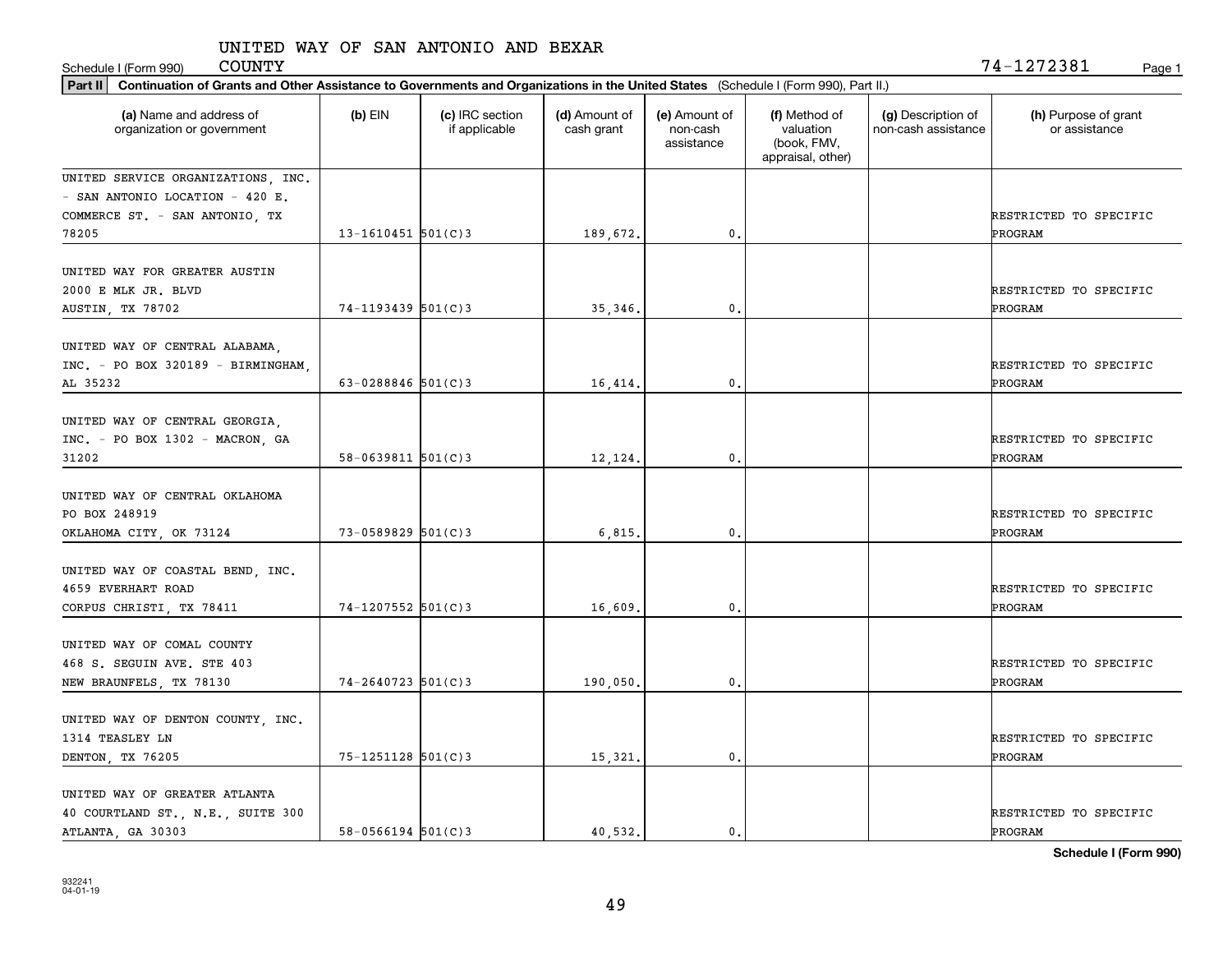Schedule I (Form 990) Page 1

 $\mathtt{COUNTY} \hspace{1.5cm} 74\mathtt{-}1272381$ 

| Part II   Continuation of Grants and Other Assistance to Governments and Organizations in the United States (Schedule I (Form 990), Part II.) |                        |                                  |                             |                                         |                                                                |                                           |                                       |
|-----------------------------------------------------------------------------------------------------------------------------------------------|------------------------|----------------------------------|-----------------------------|-----------------------------------------|----------------------------------------------------------------|-------------------------------------------|---------------------------------------|
| (a) Name and address of<br>organization or government                                                                                         | $(b)$ EIN              | (c) IRC section<br>if applicable | (d) Amount of<br>cash grant | (e) Amount of<br>non-cash<br>assistance | (f) Method of<br>valuation<br>(book, FMV,<br>appraisal, other) | (g) Description of<br>non-cash assistance | (h) Purpose of grant<br>or assistance |
| UNITED WAY OF GREATER GREENSBORO,<br>INC. - 1500 YANCEYVILLE STREET -<br>GREENSBORO, NC 27405                                                 | $56 - 0668555$ 501(C)3 |                                  | 5,213.                      | $\mathbf{0}$ .                          |                                                                |                                           | RESTRICTED TO SPECIFIC<br>PROGRAM     |
| UNITED WAY OF GREATER HIGH POINT<br>815 PHILLIPS AVENUE<br>HIGH POINT, NC 27262                                                               | $56 - 0547486$ 501(C)3 |                                  | 29,222.                     | 0.                                      |                                                                |                                           | RESTRICTED TO SPECIFIC<br>PROGRAM     |
| UNITED WAY OF GREATER HOUSTON<br>50 WAUGH DR.<br>HOUSTON, TX 77007                                                                            | $74-1167964$ 501(C)3   |                                  | 58,501                      | $\mathbf{0}$ .                          |                                                                |                                           | RESTRICTED TO SPECIFIC<br>PROGRAM     |
| UNITED WAY OF HAYS COUNTY<br>PO BOX 1728<br>SAN MARCOS, TX 78667                                                                              | 74-2257167 501(C)3     |                                  | 6,211.                      | $\mathbf{0}$ .                          |                                                                |                                           | RESTRICTED TO SPECIFIC<br>PROGRAM     |
| UNITED WAY OF JOHNSON COUNTY, INC.<br>PO BOX 31<br>CLEBURNE, TX 76033                                                                         | 75-1101239 501(C)3     |                                  | 9,669                       | 0.                                      |                                                                |                                           | RESTRICTED TO SPECIFIC<br>PROGRAM     |
| UNITED WAY OF LAREDO, INC.<br>1815 E HILLSIDE RD<br>LAREDO, TX 78041                                                                          | $74 - 1543862$ 501(C)3 |                                  | 9,329                       | $\mathbf{0}$ .                          |                                                                |                                           | RESTRICTED TO SPECIFIC<br>PROGRAM     |
| UNITED WAY OF METROPOLITAN CHICAGO<br>333 SOUTH WABASH AVENUE, 30TH FLOOR<br>CHICAGO, IL 60604                                                | $30 - 0200478$ 501(C)3 |                                  | 9,245                       | $\mathbf{0}$ .                          |                                                                |                                           | RESTRICTED TO SPECIFIC<br>PROGRAM     |
| UNITED WAY OF METROPOLITAN DALLAS,<br>INC. - 1800 N. LAMAR - DALLAS, TX<br>75202                                                              | $75 - 6005352$ 501(C)3 |                                  | 149,053.                    | $\mathbf{0}$ .                          |                                                                |                                           | RESTRICTED TO SPECIFIC<br>PROGRAM     |
| UNITED WAY OF NORTHEAST FLORIDA,<br>$INC. - 40 E.$ ADAMS ST #200 -<br>JACKSONVILLE, FL 32202                                                  | $59 - 0637825$ 501(C)3 |                                  | 8,606.                      | $\mathbf{0}$ .                          |                                                                |                                           | RESTRICTED TO SPECIFIC<br>PROGRAM     |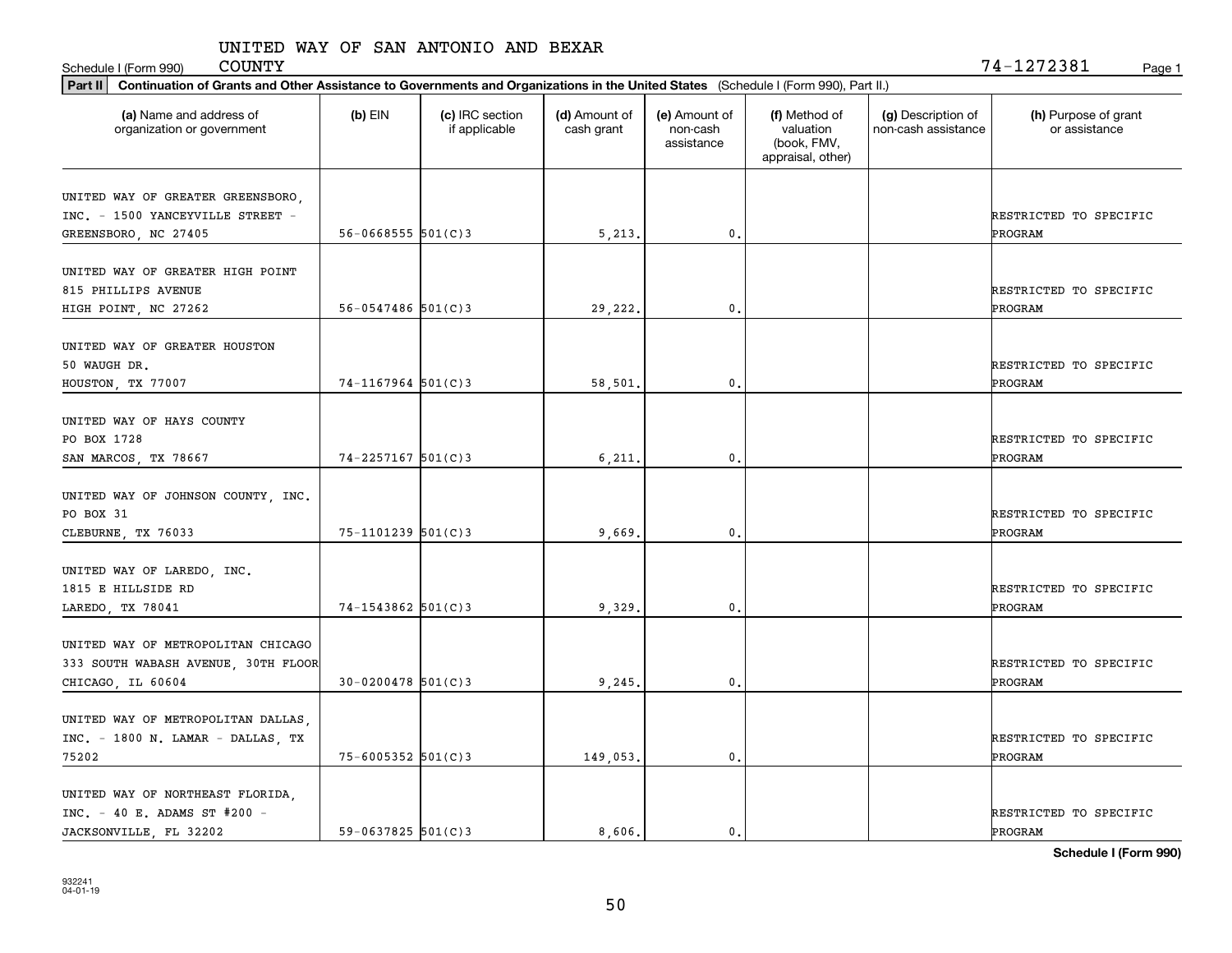Schedule I (Form 990) COUNTY Page 1

| Part II   Continuation of Grants and Other Assistance to Governments and Organizations in the United States (Schedule I (Form 990), Part II.) |                          |                                  |                             |                                         |                                                                |                                           |                                       |
|-----------------------------------------------------------------------------------------------------------------------------------------------|--------------------------|----------------------------------|-----------------------------|-----------------------------------------|----------------------------------------------------------------|-------------------------------------------|---------------------------------------|
| (a) Name and address of<br>organization or government                                                                                         | $(b)$ EIN                | (c) IRC section<br>if applicable | (d) Amount of<br>cash grant | (e) Amount of<br>non-cash<br>assistance | (f) Method of<br>valuation<br>(book, FMV,<br>appraisal, other) | (g) Description of<br>non-cash assistance | (h) Purpose of grant<br>or assistance |
| UNITED WAY OF SALT LAKE                                                                                                                       |                          |                                  |                             |                                         |                                                                |                                           |                                       |
| 257 E 200 S, STE 300                                                                                                                          |                          |                                  |                             |                                         |                                                                |                                           | RESTRICTED TO SPECIFIC                |
| SALT LAKE CITY, UT 84111                                                                                                                      | $87 - 0227091$ 501(C)3   |                                  | 24, 231.                    | 0.                                      |                                                                |                                           | <b>PROGRAM</b>                        |
|                                                                                                                                               |                          |                                  |                             |                                         |                                                                |                                           |                                       |
| UNITED WAY OF SOUTH TEXAS                                                                                                                     |                          |                                  |                             |                                         |                                                                |                                           |                                       |
| 113 W. PECAN BLVD.                                                                                                                            |                          |                                  |                             |                                         |                                                                |                                           | RESTRICTED TO SPECIFIC                |
| MCALLEN, TX 78501                                                                                                                             | $74 - 2052527$ 501(C)3   |                                  | 12,784.                     | 0.                                      |                                                                |                                           | PROGRAM                               |
| UNITED WAY OF SOUTHEASTERN                                                                                                                    |                          |                                  |                             |                                         |                                                                |                                           |                                       |
| MICHIGAN - 3011 W. GRAND BLVD.,                                                                                                               |                          |                                  |                             |                                         |                                                                |                                           | RESTRICTED TO SPECIFIC                |
| SUITE 500 - DETROIT, MI 48202                                                                                                                 | $20-3099071$ 501(C)3     |                                  | 7,621.                      | $\mathbf{0}$ .                          |                                                                |                                           | PROGRAM                               |
|                                                                                                                                               |                          |                                  |                             |                                         |                                                                |                                           |                                       |
| UNITED WAY OF TARRANT COUNTY                                                                                                                  |                          |                                  |                             |                                         |                                                                |                                           |                                       |
| 1500 N MAIN ST., STE 200                                                                                                                      |                          |                                  |                             |                                         |                                                                |                                           | RESTRICTED TO SPECIFIC                |
| FORT WORTH, TX 76164                                                                                                                          | $75 - 0858360$ $501(C)3$ |                                  | 39,400.                     | 0.                                      |                                                                |                                           | PROGRAM                               |
|                                                                                                                                               |                          |                                  |                             |                                         |                                                                |                                           |                                       |
| UNITED WAY OF THE MIDLANDS                                                                                                                    |                          |                                  |                             |                                         |                                                                |                                           |                                       |
| 2201 FARNAM ST., SUITE 200                                                                                                                    |                          |                                  |                             |                                         |                                                                |                                           | RESTRICTED TO SPECIFIC                |
| <b>OMAHA, NE 68102</b>                                                                                                                        | $47 - 0376605$ 501(C)3   |                                  | 51,632.                     | 0.                                      |                                                                |                                           | PROGRAM                               |
| UNITED WAY OF WACO-MCLENNAN COUNTY                                                                                                            |                          |                                  |                             |                                         |                                                                |                                           |                                       |
| 1516 AUSTIN AVE.                                                                                                                              |                          |                                  |                             |                                         |                                                                |                                           | RESTRICTED TO SPECIFIC                |
| WACO, TX 76701                                                                                                                                | $74 - 1189027$ 501(C)3   |                                  | 9,329.                      | 0.                                      |                                                                |                                           | PROGRAM                               |
|                                                                                                                                               |                          |                                  |                             |                                         |                                                                |                                           |                                       |
| UNITED WAY OF WEST ELLIS COUNTY                                                                                                               |                          |                                  |                             |                                         |                                                                |                                           |                                       |
| PO BOX 1025                                                                                                                                   |                          |                                  |                             |                                         |                                                                |                                           | RESTRICTED TO SPECIFIC                |
| MIDLOTHIAN, TX 76065                                                                                                                          | $75 - 6002917$ 501(C)3   |                                  | 6,120,                      | 0.                                      |                                                                |                                           | PROGRAM                               |
| UNITED WAY OF WESTERN NEBRASKA                                                                                                                |                          |                                  |                             |                                         |                                                                |                                           |                                       |
|                                                                                                                                               |                          |                                  |                             |                                         |                                                                |                                           | RESTRICTED TO SPECIFIC                |
| 1517 BROADWAY                                                                                                                                 | $47 - 0424788$ 501(C)3   |                                  |                             | $\mathfrak o$ .                         |                                                                |                                           | <b>PROGRAM</b>                        |
| SCOTTSBLUFF, NE 69361<br>UNIVERSITY OF TEXAS AT SAN ANTONIO                                                                                   |                          |                                  | 10,374.                     |                                         |                                                                |                                           |                                       |
| - CHILD DEVELOPMENT CENTER - 1                                                                                                                |                          |                                  |                             |                                         |                                                                |                                           |                                       |
| UTSA CIRCLE - SAN ANTONIO, TX                                                                                                                 |                          |                                  |                             |                                         |                                                                |                                           | RESTRICTED TO SPECIFIC                |
| 78249                                                                                                                                         | 41-7171158 GOVT          |                                  | 34.319.                     | $\mathfrak{o}$ .                        |                                                                |                                           | PROGRAM                               |
|                                                                                                                                               |                          |                                  |                             |                                         |                                                                |                                           |                                       |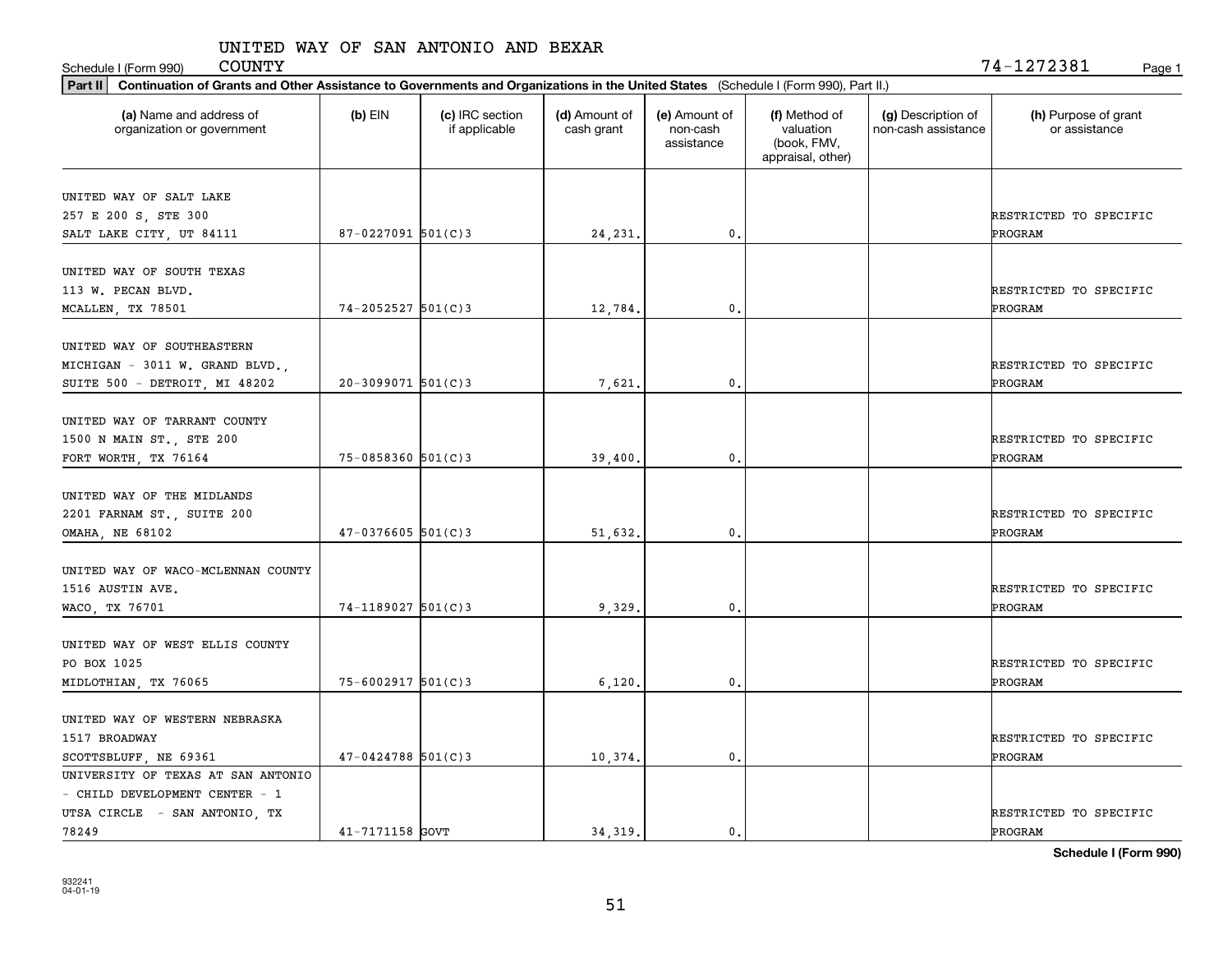Schedule I (Form 990) COUNTY<br> **Part II** Continuation of Grants and Other Assistance to Governments and Organizations in the United States (Schedule I (Formula 1) COUNTY

| 74-1272381 |  |  |  | Page 1 |
|------------|--|--|--|--------|
|            |  |  |  |        |

| Continuation of Grants and Other Assistance to Governments and Organizations in the United States (Schedule I (Form 990), Part II.)<br>Part II |                        |                                  |                             |                                         |                                                                |                                           |                                       |
|------------------------------------------------------------------------------------------------------------------------------------------------|------------------------|----------------------------------|-----------------------------|-----------------------------------------|----------------------------------------------------------------|-------------------------------------------|---------------------------------------|
| (a) Name and address of<br>organization or government                                                                                          | $(b)$ EIN              | (c) IRC section<br>if applicable | (d) Amount of<br>cash grant | (e) Amount of<br>non-cash<br>assistance | (f) Method of<br>valuation<br>(book, FMV,<br>appraisal, other) | (g) Description of<br>non-cash assistance | (h) Purpose of grant<br>or assistance |
| URBAN STRATEGIES, INC.<br>720 OLIVE ST., STE 2600<br>SAINT LOUIS, MO 63101                                                                     | $43 - 1141027$ 501(C)3 |                                  | 178,768.                    | $\mathfrak{o}$ .                        |                                                                |                                           | RESTRICTED TO SPECIFIC<br>PROGRAM     |
| VALLEY OF THE SUN UNITED WAY<br>3200 E CAMELBACK RD. #375<br>PHOENIX, AZ 85018                                                                 | $86 - 0104419$ 501(C)3 |                                  | 12,601.                     | $\mathbf{0}$ .                          |                                                                |                                           | RESTRICTED TO SPECIFIC<br>PROGRAM     |
| VOICES FOR CHILDREN<br>118 N. MEDINA STREET, SUITE 121<br>SAN ANTONIO, TX 78207                                                                | $74 - 2987232$ 501(C)3 |                                  | 20,352.                     | $\mathfrak o$ .                         |                                                                |                                           | RESTRICTED TO SPECIFIC<br>PROGRAM     |
| YOUNG MEN'S CHRISTIAN ASSOCIATION<br>OF GREATER SAN ANTONIO - 231 E<br>RHAPSODY - SAN ANTONIO, TX 78216                                        | $74-1109634$ 501(C)3   |                                  | 1,248,546.                  | $\mathbf{0}$ .                          |                                                                |                                           | RESTRICTED TO SPECIFIC<br>PROGRAM     |
| YOUNG WOMEN'S CHRISTIAN<br>ASSOCIATION - 6756 MONTGOMERY<br>DRIVE - SAN ANTONIO, TX 78239                                                      | $74 - 1143135$ 501(C)3 |                                  | 570,330.                    | $\mathbf{0}$ .                          |                                                                |                                           | RESTRICTED TO SPECIFIC<br>PROGRAM     |
| COMMUNITY INITIATIVES                                                                                                                          |                        |                                  | 282,390.                    | $\mathbf{0}$ .                          |                                                                |                                           | RESTRICTED TO SPECIFIC<br>PROGRAMS    |
|                                                                                                                                                |                        |                                  |                             |                                         |                                                                |                                           |                                       |
|                                                                                                                                                |                        |                                  |                             |                                         |                                                                |                                           |                                       |
|                                                                                                                                                |                        |                                  |                             |                                         |                                                                |                                           |                                       |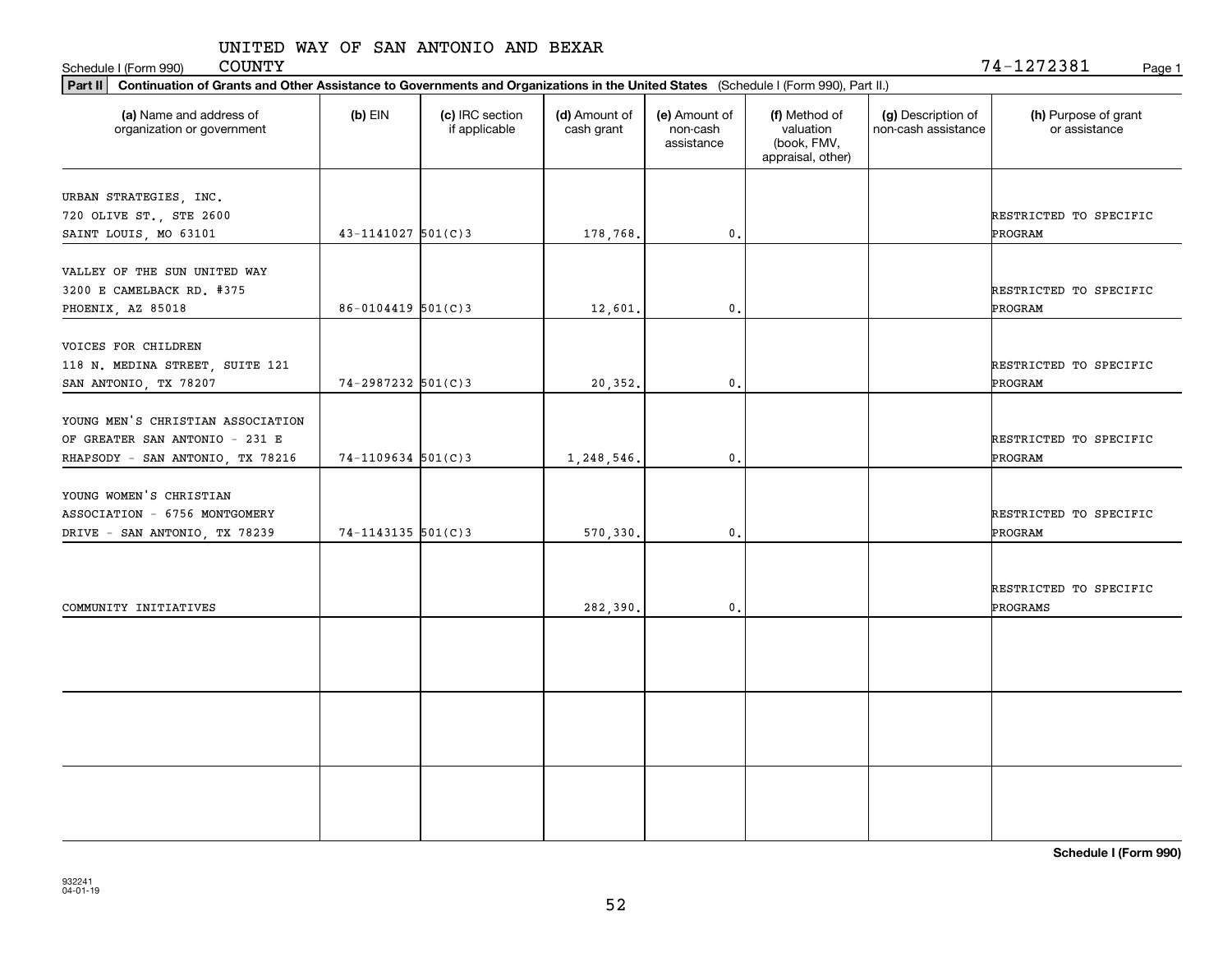| UNITED WAY OF SAN ANTONIO AND BEXAR |
|-------------------------------------|
|-------------------------------------|

Schedule I (Form 990) (2019) COUNTY

COUNTY 74-1272381

**2**

**Part III** | Grants and Other Assistance to Domestic Individuals. Complete if the organization answered "Yes" on Form 990, Part IV, line 22. Part III can be duplicated if additional space is needed.

|  |  | Deut BL Complemental Information. Durcide the information mancipal in Deut Lline O. Deut III. as buses (b), and any other additional information. |
|--|--|---------------------------------------------------------------------------------------------------------------------------------------------------|

Part IV | Supplemental Information. Provide the information required in Part I, line 2; Part III, column (b); and any other additional information.

FORM 990, SCHEDULE I, PART 1, LINE 2

THE UNITED WAY OF SAN ANTONIO AND BEXAR COUNTY HAS AN ESTABLISHED

ACCOUNTABLILITY REVIEW PROCESS FOR ITS INVESTMENTS THAT INVOLVES THE

ANNUAL ASSESSMENT OF THE ORGANIZATION SOUNDNESS OF THE PARTNER AGENCY

AND THE EFFECTIVENESS OF THE PROGRAM IN WHICH UNITED WAY IS INVESTING.

ORGANIZATIONAL SOUNDNESS IS ASSESSED THROUGH OUR REVIEW PROCESS WHICH

LOOKS AT 21 ELEMENTS IN FOUR AREAS: BOARD GOVERNANCE, FINANCIAL

ACCOUNTABILITY, ADMINISTRATIVE EFFICIENCY AND ABILITY TO GENERATE

#### NON-UNITED WAY RESOURCES. PROGRAM EFFECTIVENESS IS ASSESSED BY LOOKING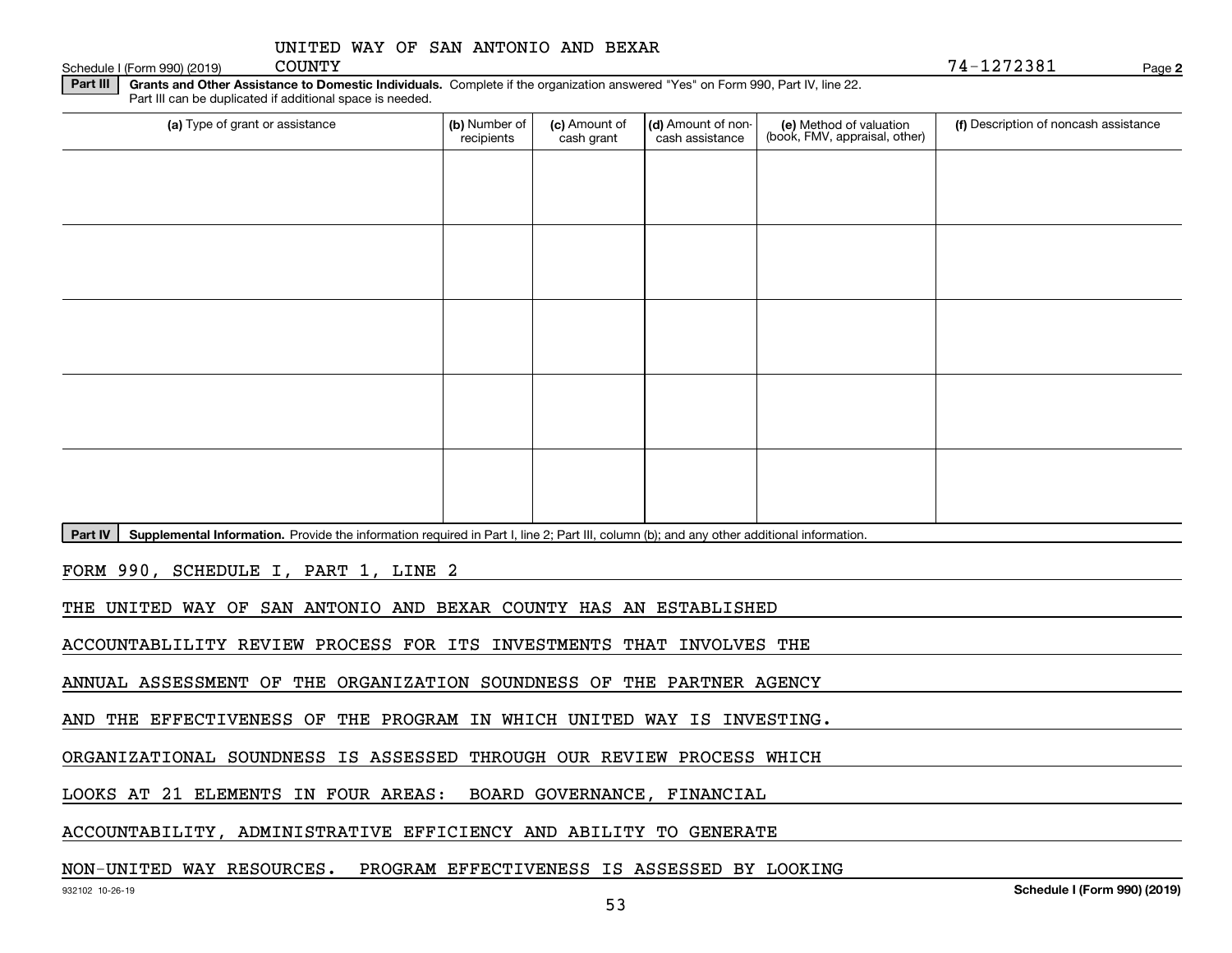| UNITED WAY OF SAN ANTONIO AND BEXAR<br><b>COUNTY</b><br>Schedule I (Form 990) | 74-1272381 Page 2     |
|-------------------------------------------------------------------------------|-----------------------|
| <b>Supplemental Information</b><br>Part IV                                    |                       |
| AT ANOTHER 21 ELEMENTS IN FIVE KEY AREAS: TARGET POPULATION, COMMUNITY        |                       |
| NEEDS, PROGRAM OUTCOMES, PROGRAM DESIGN, LOGIC MODELS AND IMPACT.             |                       |
|                                                                               |                       |
|                                                                               |                       |
|                                                                               |                       |
|                                                                               |                       |
|                                                                               |                       |
|                                                                               |                       |
|                                                                               |                       |
|                                                                               |                       |
|                                                                               |                       |
|                                                                               |                       |
|                                                                               |                       |
|                                                                               |                       |
|                                                                               |                       |
|                                                                               |                       |
|                                                                               |                       |
|                                                                               |                       |
|                                                                               |                       |
|                                                                               |                       |
|                                                                               |                       |
|                                                                               |                       |
|                                                                               |                       |
|                                                                               |                       |
|                                                                               |                       |
|                                                                               |                       |
|                                                                               |                       |
|                                                                               |                       |
|                                                                               |                       |
|                                                                               |                       |
|                                                                               |                       |
| 932291<br>$04 - 01 - 19$                                                      | Schedule I (Form 990) |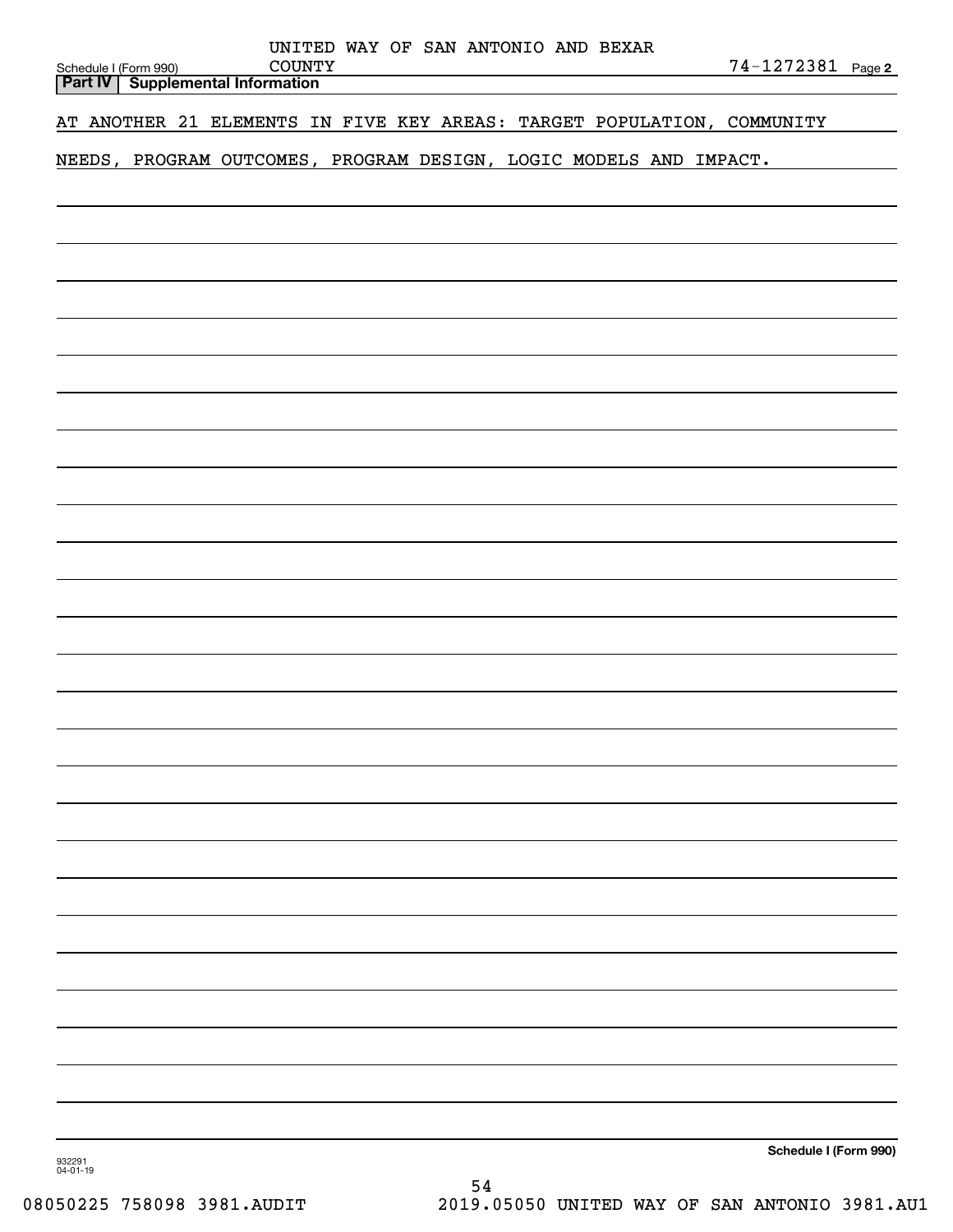|    | <b>Compensation Information</b><br><b>SCHEDULE J</b>                                                                                                                                                          |                                       | OMB No. 1545-0047 |            |                              |  |
|----|---------------------------------------------------------------------------------------------------------------------------------------------------------------------------------------------------------------|---------------------------------------|-------------------|------------|------------------------------|--|
|    | (Form 990)<br>For certain Officers, Directors, Trustees, Key Employees, and Highest                                                                                                                           |                                       |                   |            |                              |  |
|    | <b>Compensated Employees</b>                                                                                                                                                                                  |                                       | 2019              |            |                              |  |
|    | Complete if the organization answered "Yes" on Form 990, Part IV, line 23.<br><b>Open to Public</b><br>Attach to Form 990.                                                                                    |                                       |                   |            |                              |  |
|    | Department of the Treasury<br>Go to www.irs.gov/Form990 for instructions and the latest information.<br>Internal Revenue Service                                                                              |                                       |                   |            |                              |  |
|    | UNITED WAY OF SAN ANTONIO AND BEXAR<br>Name of the organization                                                                                                                                               | <b>Employer identification number</b> |                   |            |                              |  |
|    | <b>COUNTY</b>                                                                                                                                                                                                 | 74-1272381                            |                   |            |                              |  |
|    | <b>Questions Regarding Compensation</b><br>Part I                                                                                                                                                             |                                       |                   |            |                              |  |
|    |                                                                                                                                                                                                               |                                       |                   | <b>Yes</b> | No                           |  |
|    | <b>1a</b> Check the appropriate box(es) if the organization provided any of the following to or for a person listed on Form 990,                                                                              |                                       |                   |            |                              |  |
|    | Part VII, Section A, line 1a. Complete Part III to provide any relevant information regarding these items.                                                                                                    |                                       |                   |            |                              |  |
|    | First-class or charter travel<br>Housing allowance or residence for personal use                                                                                                                              |                                       |                   |            |                              |  |
|    | Travel for companions<br>Payments for business use of personal residence                                                                                                                                      |                                       |                   |            |                              |  |
|    | Tax indemnification and gross-up payments<br>Health or social club dues or initiation fees                                                                                                                    |                                       |                   |            |                              |  |
|    | Discretionary spending account<br>Personal services (such as maid, chauffeur, chef)                                                                                                                           |                                       |                   |            |                              |  |
|    |                                                                                                                                                                                                               |                                       |                   |            |                              |  |
|    | <b>b</b> If any of the boxes on line 1a are checked, did the organization follow a written policy regarding payment or                                                                                        |                                       |                   |            |                              |  |
|    | reimbursement or provision of all of the expenses described above? If "No," complete Part III to explain                                                                                                      |                                       | 1b                |            |                              |  |
| 2  | Did the organization require substantiation prior to reimbursing or allowing expenses incurred by all directors,                                                                                              |                                       |                   |            |                              |  |
|    | trustees, and officers, including the CEO/Executive Director, regarding the items checked on line 1a?                                                                                                         |                                       | $\mathbf{2}$      |            |                              |  |
|    |                                                                                                                                                                                                               |                                       |                   |            |                              |  |
| З  | Indicate which, if any, of the following the organization used to establish the compensation of the organization's                                                                                            |                                       |                   |            |                              |  |
|    | CEO/Executive Director. Check all that apply. Do not check any boxes for methods used by a related organization to                                                                                            |                                       |                   |            |                              |  |
|    | establish compensation of the CEO/Executive Director, but explain in Part III.                                                                                                                                |                                       |                   |            |                              |  |
|    | $ \mathbf{X} $ Compensation committee<br>Written employment contract                                                                                                                                          |                                       |                   |            |                              |  |
|    | $\lfloor \underline{X} \rfloor$ Compensation survey or study<br>$X$ Independent compensation consultant                                                                                                       |                                       |                   |            |                              |  |
|    | $\lfloor x \rfloor$ Approval by the board or compensation committee<br>Form 990 of other organizations                                                                                                        |                                       |                   |            |                              |  |
|    |                                                                                                                                                                                                               |                                       |                   |            |                              |  |
|    | During the year, did any person listed on Form 990, Part VII, Section A, line 1a, with respect to the filing                                                                                                  |                                       |                   |            |                              |  |
|    | organization or a related organization:                                                                                                                                                                       |                                       | 4a                |            |                              |  |
| а  | Receive a severance payment or change-of-control payment?                                                                                                                                                     |                                       |                   |            | х<br>$\overline{\mathbf{x}}$ |  |
| b  |                                                                                                                                                                                                               |                                       | 4b<br>4c          |            | $\overline{\mathbf{x}}$      |  |
| с  |                                                                                                                                                                                                               |                                       |                   |            |                              |  |
|    | If "Yes" to any of lines 4a-c, list the persons and provide the applicable amounts for each item in Part III.                                                                                                 |                                       |                   |            |                              |  |
|    |                                                                                                                                                                                                               |                                       |                   |            |                              |  |
|    | Only section 501(c)(3), 501(c)(4), and 501(c)(29) organizations must complete lines 5-9.<br>For persons listed on Form 990, Part VII, Section A, line 1a, did the organization pay or accrue any compensation |                                       |                   |            |                              |  |
|    | contingent on the revenues of:                                                                                                                                                                                |                                       |                   |            |                              |  |
|    | a The organization? <b>Constitution</b> and the organization?                                                                                                                                                 |                                       | 5a                |            | x                            |  |
|    |                                                                                                                                                                                                               |                                       | 5b                |            | $\overline{\mathbf{x}}$      |  |
|    | If "Yes" on line 5a or 5b, describe in Part III.                                                                                                                                                              |                                       |                   |            |                              |  |
| 6. | For persons listed on Form 990, Part VII, Section A, line 1a, did the organization pay or accrue any compensation                                                                                             |                                       |                   |            |                              |  |
|    | contingent on the net earnings of:                                                                                                                                                                            |                                       |                   |            |                              |  |
| a  |                                                                                                                                                                                                               |                                       | 6a                |            | х                            |  |
|    |                                                                                                                                                                                                               |                                       |                   |            |                              |  |
|    | If "Yes" on line 6a or 6b, describe in Part III.                                                                                                                                                              |                                       | 6b                |            |                              |  |
|    | 7 For persons listed on Form 990, Part VII, Section A, line 1a, did the organization provide any nonfixed payments                                                                                            |                                       |                   |            |                              |  |
|    |                                                                                                                                                                                                               |                                       | 7                 |            | х                            |  |
| 8  | Were any amounts reported on Form 990, Part VII, paid or accrued pursuant to a contract that was subject to the                                                                                               |                                       |                   |            |                              |  |
|    | initial contract exception described in Regulations section 53.4958-4(a)(3)? If "Yes," describe in Part III                                                                                                   |                                       | 8                 |            | х                            |  |
| 9  | If "Yes" on line 8, did the organization also follow the rebuttable presumption procedure described in                                                                                                        |                                       |                   |            |                              |  |
|    | Regulations section 53.4958-6(c)?                                                                                                                                                                             |                                       | 9                 |            |                              |  |
|    | LHA For Paperwork Reduction Act Notice, see the Instructions for Form 990.                                                                                                                                    | Schedule J (Form 990) 2019            |                   |            |                              |  |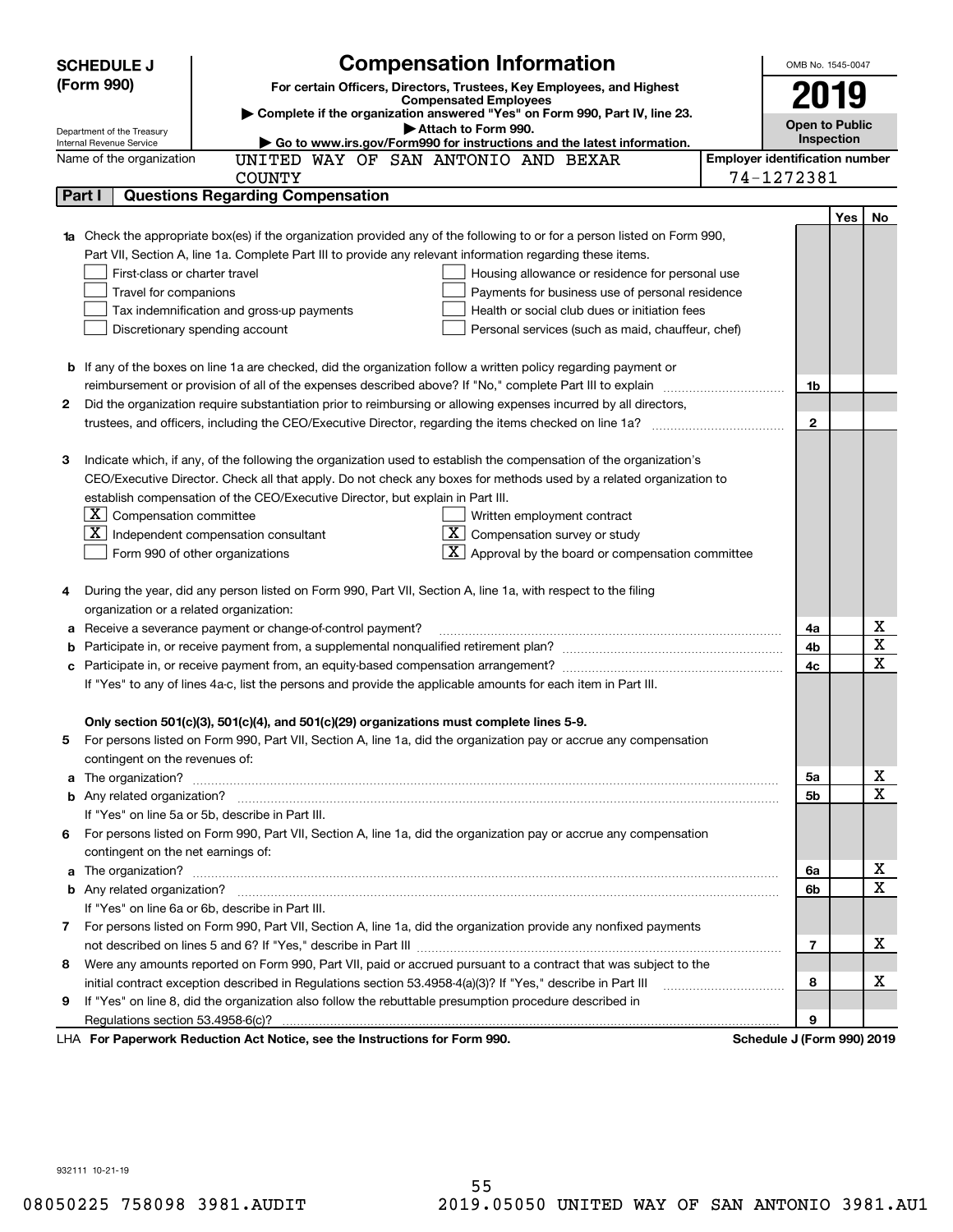**Part II Officers, Directors, Trustees, Key Employees, and Highest Compensated Employees.**  Schedule J (Form 990) 2019 Page Use duplicate copies if additional space is needed.

For each individual whose compensation must be reported on Schedule J, report compensation from the organization on row (i) and from related organizations, described in the instructions, on row (ii). Do not list any individuals that aren't listed on Form 990, Part VII.

**Note:**  The sum of columns (B)(i)-(iii) for each listed individual must equal the total amount of Form 990, Part VII, Section A, line 1a, applicable column (D) and (E) amounts for that individual.

|                                  |      | (B) Breakdown of W-2 and/or 1099-MISC compensation |                                           |                                           | (C) Retirement and             | (D) Nontaxable | (E) Total of columns | (F) Compensation                                           |
|----------------------------------|------|----------------------------------------------------|-------------------------------------------|-------------------------------------------|--------------------------------|----------------|----------------------|------------------------------------------------------------|
| (A) Name and Title               |      | (i) Base<br>compensation                           | (ii) Bonus &<br>incentive<br>compensation | (iii) Other<br>reportable<br>compensation | other deferred<br>compensation | benefits       | $(B)(i)$ - $(D)$     | in column (B)<br>reported as deferred<br>on prior Form 990 |
| MR. CHRISTOPHER MARTIN<br>(1)    | (i)  | 295,806.                                           | 0.                                        | 0.                                        | 25, 200.                       | 24,167.        | 345,173.             | $0$ .                                                      |
| PRESIDENT & CEO                  | (ii) | 0.                                                 | 0.                                        | 0.                                        | $\mathbf 0$ .                  | 0.             | 0.                   | 0.                                                         |
| MR. LYNDON R. HERRIDGE<br>(2)    | (i)  | $\overline{420,719}$ .                             | 0.                                        | 0.                                        | 25, 200.                       | 8,888.         | 454, 807.            | 0.                                                         |
| CHAIR<br>VICE                    | (ii) | 0.                                                 | 0.                                        | 0.                                        | 0.                             | 0.             | $\mathbf 0$          | 0.                                                         |
| MR. EDWARD H. GUERRA<br>(3)      | (i)  | 199,623.                                           | 0.                                        | 0.                                        | 17,946.                        | 21,664.        | 239,233.             | 0.                                                         |
| CFO<br>EVP.                      | (ii) | 0.                                                 | 0.                                        | 0.                                        | $\mathbf 0$ .                  | 0.             | $\mathbf 0$          | 0.                                                         |
| MG MARGARET POORE<br>(4)         | (i)  | 158,221.                                           | 0.                                        | 0.                                        | 14,040.                        | 0.             | 172,261              | 0.                                                         |
| EVP.<br>PCC                      | (ii) | 0.                                                 | 0.                                        | 0.                                        | 0.                             | $\mathbf 0$ .  | $\mathbf 0$ .        | 0.                                                         |
| MR. THOMAS GALVIN<br>(5)         | (i)  | 191,789.                                           | 0.                                        | 0.                                        | 17,154.                        | 26,562.        | 235, 505.            | 0.                                                         |
| LEADERSHIP & MAJOR GIFTS<br>SVP. | (ii) | 0.                                                 | 0.                                        | 0.                                        | 0.                             | 0.             | $\mathbf 0$ .        | 0.                                                         |
| MS. MARY ELLEN BURNS<br>(6)      | (i)  | 164,369.                                           | 0.                                        | 0.                                        | 15, 131.                       | 24,592.        | 204,092.             | 0.                                                         |
| GRANT IMPLEMENTATION<br>SVP.     | (ii) | 0.                                                 | 0.                                        | 0.                                        | 0.                             | 0.             | $\mathbf 0$ .        | 0.                                                         |
| MS. LINDA GARZA<br>(7)           | (i)  | 161,455.                                           | 0.                                        | 0.                                        | 14,693.                        | 17,224.        | 193, 372.            | 0.                                                         |
| CORPORATE CAMPAIGNS<br>SVP.      | (ii) | 0.                                                 | 0.                                        | 0.                                        | 0.                             | 0.             | 0.                   | 0.                                                         |
| MS. LADY R. ROMANO<br>(8)        | (i)  | 134,790.                                           | 0.                                        | 0.                                        | 12,222.                        | 17,653.        | 164, 665.            | 0.                                                         |
| SVP COMMUNITY IMPACT             | (ii) | 0.                                                 | 0.                                        | 0.                                        | 0.                             | 0.             | 0.                   | 0.                                                         |
|                                  | (i)  |                                                    |                                           |                                           |                                |                |                      |                                                            |
|                                  | (ii) |                                                    |                                           |                                           |                                |                |                      |                                                            |
|                                  | (i)  |                                                    |                                           |                                           |                                |                |                      |                                                            |
|                                  | (ii) |                                                    |                                           |                                           |                                |                |                      |                                                            |
|                                  | (i)  |                                                    |                                           |                                           |                                |                |                      |                                                            |
|                                  | (ii) |                                                    |                                           |                                           |                                |                |                      |                                                            |
|                                  | (i)  |                                                    |                                           |                                           |                                |                |                      |                                                            |
|                                  | (ii) |                                                    |                                           |                                           |                                |                |                      |                                                            |
|                                  | (i)  |                                                    |                                           |                                           |                                |                |                      |                                                            |
|                                  | (ii) |                                                    |                                           |                                           |                                |                |                      |                                                            |
|                                  | (i)  |                                                    |                                           |                                           |                                |                |                      |                                                            |
|                                  | (ii) |                                                    |                                           |                                           |                                |                |                      |                                                            |
|                                  | (i)  |                                                    |                                           |                                           |                                |                |                      |                                                            |
|                                  | (ii) |                                                    |                                           |                                           |                                |                |                      |                                                            |
|                                  | (i)  |                                                    |                                           |                                           |                                |                |                      |                                                            |
|                                  | (ii) |                                                    |                                           |                                           |                                |                |                      |                                                            |

**Schedule J (Form 990) 2019**

**2**

74-1272381

**COUNTY**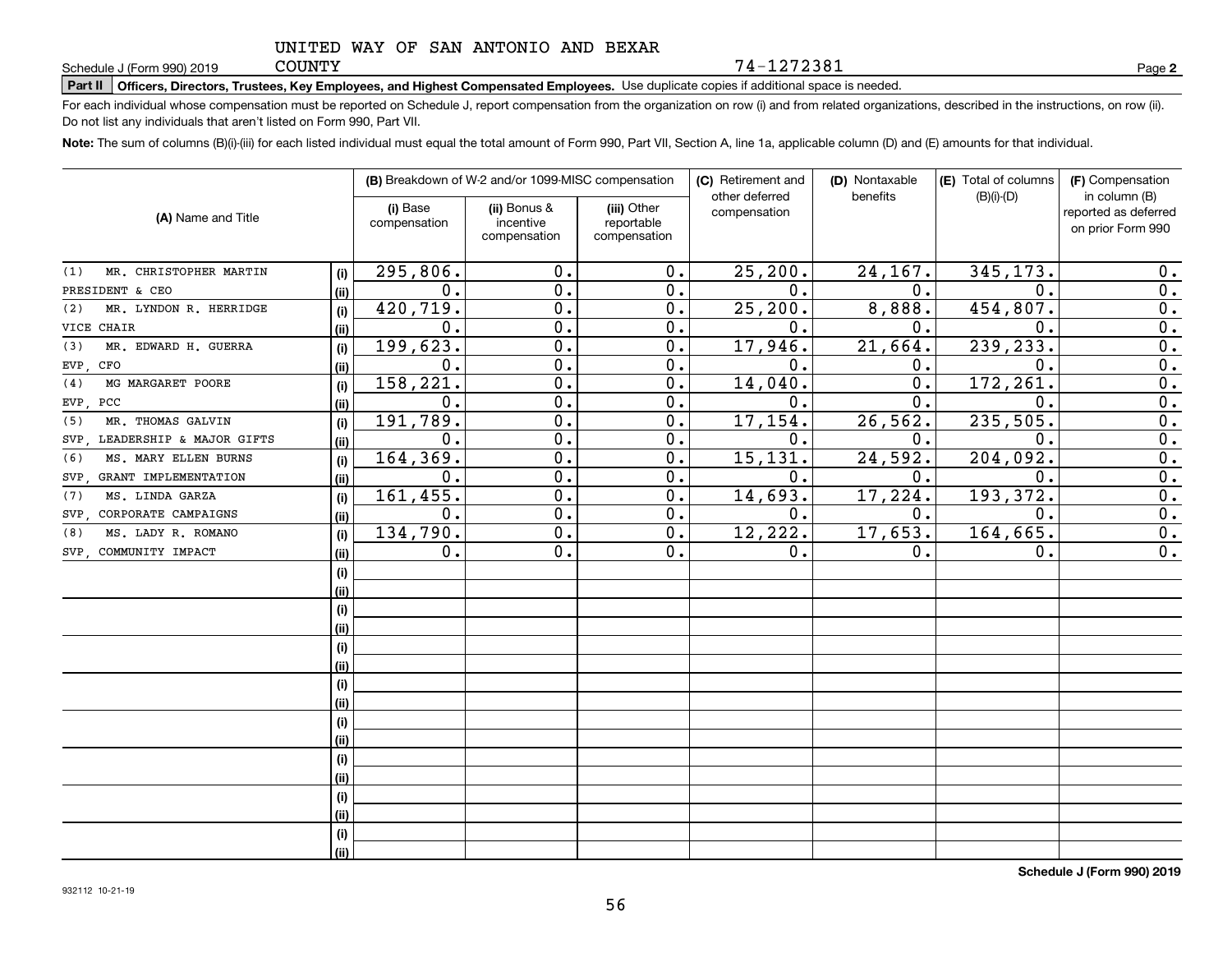|  | 932113 10-21-19 |
|--|-----------------|
|--|-----------------|

**Part III Supplemental Information**

Schedule J (Form 990) 2019 COUNTY<br>Part III Supplemental Information<br>Provide the information, explanation, or descriptions required for Part I, lines 1a, 1b, 3, 4a, 4b, 4c, 5a, 5b, 6a, 6b, 7, and 8, and for Part II. Also co

Page 3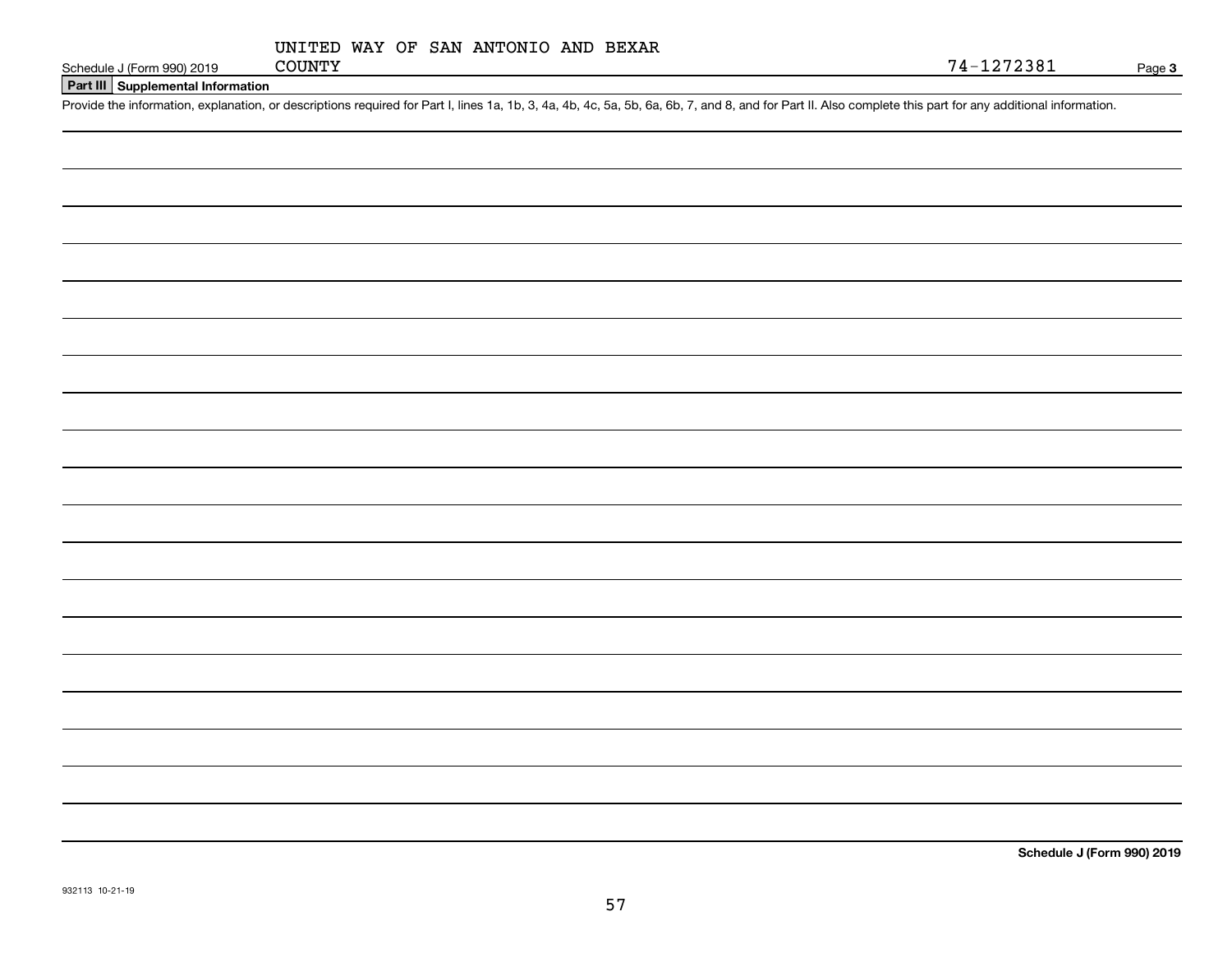**SCHEDULE O Supplemental Information to Form 990 or 990-EZ**

Internal Revenue Service

Department of the Treasury **(Form 990 or 990-EZ)** **Complete to provide information for responses to specific questions on Form 990 or 990-EZ or to provide any additional information. | Attach to Form 990 or 990-EZ. | Go to www.irs.gov/Form990 for the latest information.**



Name of the organization

UNITED WAY OF SAN ANTONIO AND BEXAR

COUNTY 74-1272381

FORM 990, PART I, LINE 1, DESCRIPTION OF ORGANIZATION MISSION:

TO UNITE THE COMMUNITY TO IDENTIFY AND SOLVE OUR MOST CRITICAL ISSUES.

FOUNDED IN 1939, UWSA IS NOW THE LARGEST PRIVATE HEALTH AND HUMAN

SERVICES ORGANIZATION IN BEXAR COUNTY. A LOCALLY AND NATIONALLY

RESPECTED NONPROFIT, UWSA RECENTLY RECEIVED A 4-STAR RATING FOR

STRENGTH AND STABILITY FROM CHARITY NAVIGATOR, PLACING US AMONG THE TOP

1% OF ALL CHARITIES RECEIVING THIS CONSECUTIVE RANKING. UWSA HAS ALSO

EARNED A 2020 GOLD SEAL OF TRANSPARENCY BY ADDING INFORMATION TO OUR

NONPROFIT PROFILE ON GUIDESTAR. NOW, COMMUNITY MEMBERS AS WELL AS 10+

MILLION GUIDESTAR USERS CAN FIND IN-DEPTH INFORMATION ABOUT OUR GOALS,

STRATEGIES, AND PROGRESS.

FORM 990, PART I, LINE 1, DESCRIPTION OF ORGANIZATION MISSION - CONTINUED: OUR GOALS FOCUS ON CHILDREN WHO ARE HAPPY, HEALTHY, AND READY FOR SCHOOL, STUDENTS WHO GRADUATE FROM HIGH SCHOOL AND BECOME SUCCESSFUL ADULTS, SELF-SUFFICIENT INDIVIDUALS AND FAMILIES, AND MEETING RESIDENTS' URGENT AND IMMEDIATE NEEDS. UWSA IS COMMITTED TO SERVING THE COMMUNITY AT LARGE, INCLUDING THOSE WHO SERVE(D) IN THE MILITARY. AS MILITARY CITY, USA, WE PROVIDE SERVICES TO THE LARGE AND IMPORTANT GROUP OF MILITARY MEMBERS AND VETERANS RESIDING IN BEXAR COUNTY.

932211 09-06-19 LHA For Paperwork Reduction Act Notice, see the Instructions for Form 990 or 990-EZ. Schedule O (Form 990 or 990-EZ) (2019) DURING FISCAL YEAR-ENDED 6/30/20, MORE THAN 407,650 PEOPLE RECEIVED HELP THROUGH UWSA. WE CREATE, LEVERAGE, MANAGE AND INVEST RESOURCES. WE WORK WITH STRATEGIC PARTNERS SUCH AS BUSINESSES, HUMAN SERVICES AGENCIES, FAITH-BASED ORGANIZATIONS, SCHOOLS, GOVERNMENT INSTITUTIONS

58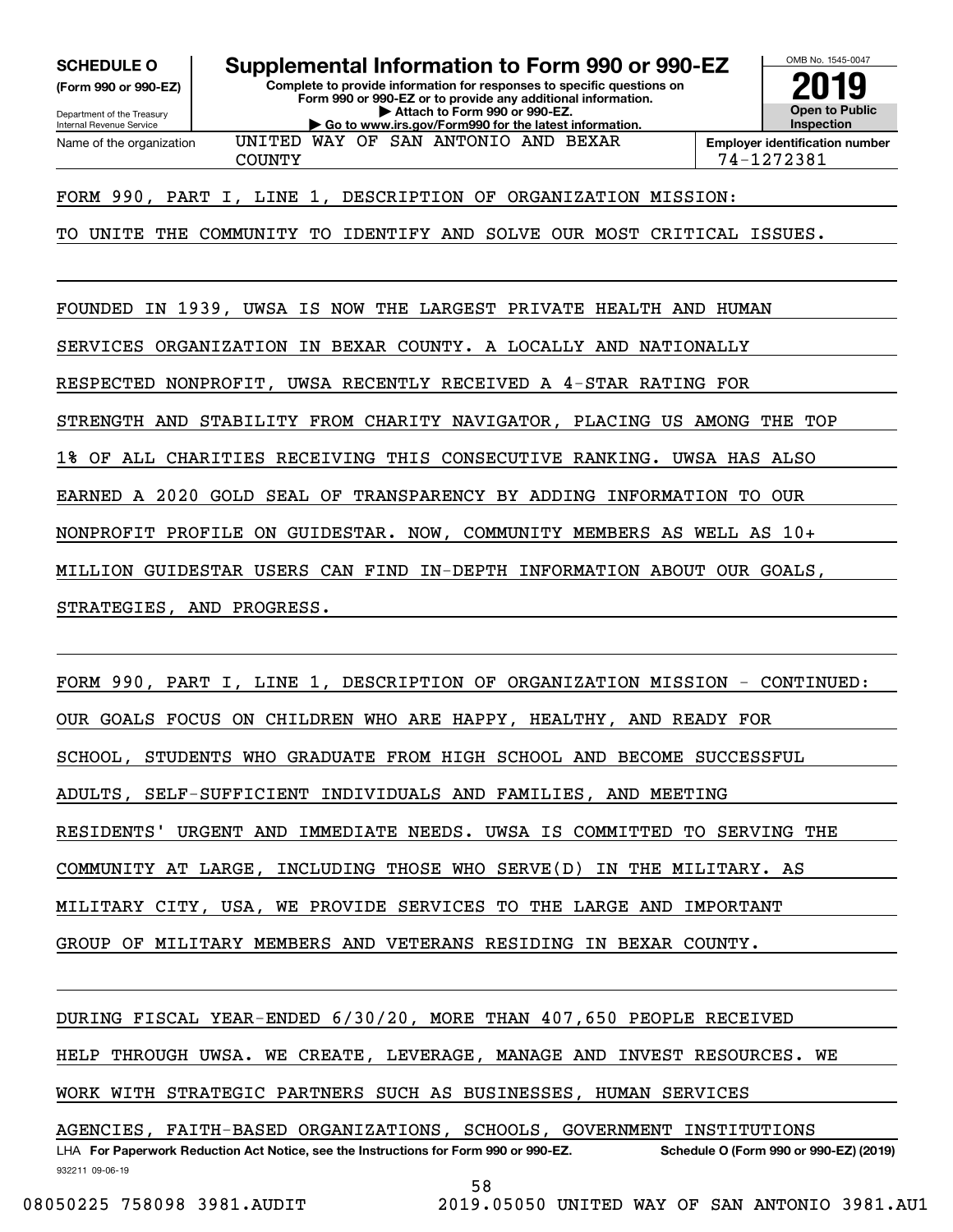|                                                                                                                                      | Page 2 |
|--------------------------------------------------------------------------------------------------------------------------------------|--------|
| Name of the organization UNITED WAY OF SAN ANTONIO AND BEXAR<br><b>Employer identification number</b><br>74-1272381<br><b>COUNTY</b> |        |
| AND<br>MOST IMPORTANTLY, RESIDENTS THEMSELVES TO ENSURE OUR STRATEGIES                                                               |        |

AND COMMUNITY DOLLARS DO AS MUCH GOOD AS POSSIBLE.

ONE OF THE MANY WAYS WE SUPPORT OUR GOALS IS TO CONDUCT AN ANNUAL

COMMUNITY FUNDRAISING CAMPAIGN. IN 2019, \$50,000,000 WAS RAISED AND

INVESTMENTS WERE MADE IN HIGH-QUALITY, OUTCOMES-DRIVEN PROGRAMS,

DIRECT-SERVICE PROVIDERS, AND PUBLIC-POLICY INITIATIVES. WE ALSO WERE

AWARDED AND MANAGED \$3.7 MILLION IN STATE, FEDERAL AND PRIVATE

FOUNDATION GRANTS THAT ARE ALIGNED WITH OUR GOALS. UWSA CONTINUES TO

WORK TO DEVELOP COMMITTED VOLUNTEERS AND ADVOCATES TO BE THE FORCE THAT

HELPS UWSA ACHIEVE ITS MISSION.

FORM 990, PART III, LINE 4A, PROGRAM SERVICE ACCOMPLISHMENTS: OUR FOUR IMPACT AREAS INCLUDE:

READY CHILDREN: ALL CHILDREN ARE HAPPY, HEALTHY, AND READY TO SUCCEED IN KINDERGARTEN. IN FY20, MORE THAN 13,000 LIVES WERE IMPACTED THROUGH PARENTING PROGRAMS; QUALITY EARLY CHILDHOOD EDUCATION PROGRAMS; AND CHILD PROTECTION, DISABILITY, AND HEALTH SERVICES.

932212 09-06-19 **Schedule O (Form 990 or 990-EZ) (2019)** READYKIDSA: A COMMUNITY COALITION OF OVER 120 ORGANIZATIONS BUILDS ON SUCCESSFUL CHILD AND FAMILY PROGRAMS TO PROMOTE HAPPY, HEALTHY, READY CHILDREN AGES 0-8 WITH TOOLS AND RESOURCES TO SUPPORT PARENTS, CAREGIVERS, AND EDUCATORS. IN 2017, THIS COALITION ENGAGED IN A STRATEGIC PLANNING PROCESS TO DEVELOP THE BEXAR COUNTY CHILDREN'S AGENDA, WHICH HAS GUIDED THE EARLY CHILDHOOD INVESTMENT OF UWSA AS WELL AS THE CITY OF SAN ANTONIO. THE BEXAR COUNTY CHILDREN'S AGENDA NOT ONLY IDENTIFIES THE PRIORITY ISSUES AROUND CHILD WELL-BEING, BUT ALSO 59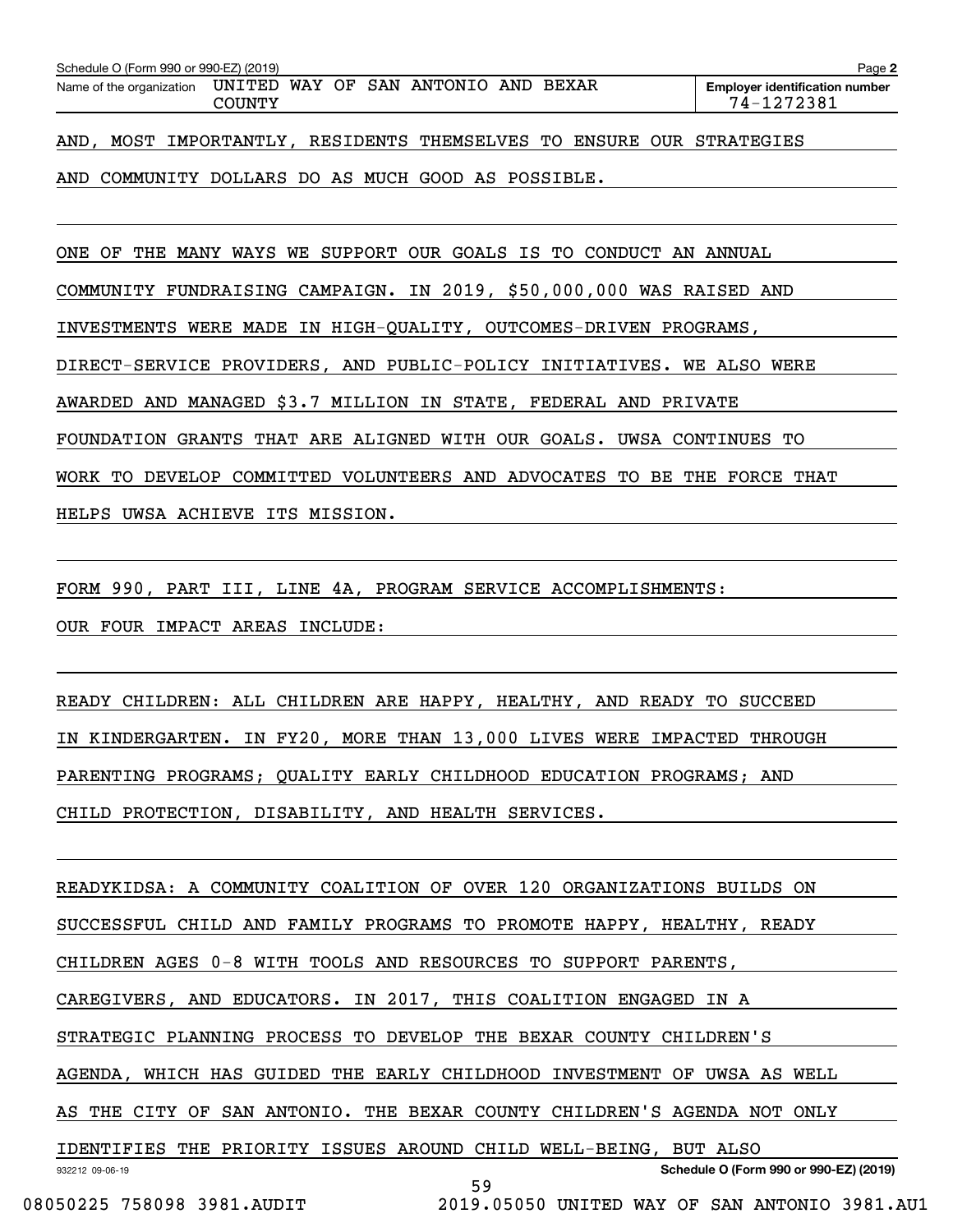| Schedule O (Form 990 or 990-EZ) (2019) |               |                                                              |                                                                      | Page 2                                              |
|----------------------------------------|---------------|--------------------------------------------------------------|----------------------------------------------------------------------|-----------------------------------------------------|
|                                        | <b>COUNTY</b> | Name of the organization UNITED WAY OF SAN ANTONIO AND BEXAR |                                                                      | <b>Employer identification number</b><br>74-1272381 |
|                                        |               |                                                              | INCLUDES A CORRESPONDING SCORECARD WITH THE KEY INDICATORS THAT WILL |                                                     |
|                                        |               |                                                              | HELP THE COALITION MONITOR ACTUAL PROGRESS TOWARD ITS VISION         |                                                     |
| (WWW.READYKIDSA.COM).                  |               |                                                              |                                                                      |                                                     |

MATERNAL, INFANT AND EARLY CHILDHOOD HOME VISITING PROGRAM (MIECHV) GRANT: A FEDERALLY-FUNDED TEXAS HOME VISITING PROGRAM FOR AT RISK PREGNANT WOMEN AND FAMILIES WITH CHILDREN 0-5 IS FOCUSED ON THE PREVENTION OF CHILD ABUSE. WITH THREE LOCAL ORGANIZATIONS AS PARTNERS, RESOURCES AND SKILL BUILDING INTERVENTIONS WERE PROVIDED TO SUPPORT PARENTS TO RAISE HEALTHY CHILDREN WHO ARE READY TO LEARN BY KINDERGARTEN. IN 2019, 333 FAMILIES WERE SERVED THROUGH IN-HOME PARENTING CLASSES AND NURSE HOME VISITING PROGRAMS AND ALL OUTCOME PERFORMANCE TARGETS WERE MET.

2-1-1 CHILDCARE GRANT: THE 2-1-1 TEXAS/UWSA HELP LINE GUIDES FAMILIES TO CHILDCARE PROVIDERS AND RESOURCES, LICENSED CHILDCARE FACILITIES, FAMILY CHILDCARE HOMES AND OUT-OF-SCHOOL TIME CARE. CALL SPECIALISTS ALSO INFORM FAMILIES ON CHILDCARE SUBSIDY PROGRAMS. IN FY20, WE HANDLED 2,275 CALLS WHICH YIELDED 3,167 CHILDCARE NEEDS.

932212 09-06-19 **Schedule O (Form 990 or 990-EZ) (2019)** SUCCESSFUL STUDENTS: YOUNG PEOPLE ARE ACTIVELY ENGAGED IN THEIR COMMUNITIES, PREPARED FOR THE 21ST CENTURY WORKFORCE, AND HAVE RESOURCE-RICH ENVIRONMENTS WITH PREPARED AND ENGAGED ADULTS TO SUPPORT THEM TO BECOME SUCCESSFUL ADULTS. IN FY20, APPROXIMATELY 11,456 SCHOOL AGE CHILDREN THROUGH AGE 24 AND THEIR CAREGIVERS RECEIVED SERVICES IN THE AREAS OF YOUTH DEVELOPMENT, MENTORING, AND CHARACTER BUILDING PROGRAMS TO DECREASE YOUTH DISCONNECTION, CHRONIC ABSENTEEISM AND DISCIPLINARY/BEHAVIORAL REFERRALS; COUNSELING AND MENTAL HEALTH 60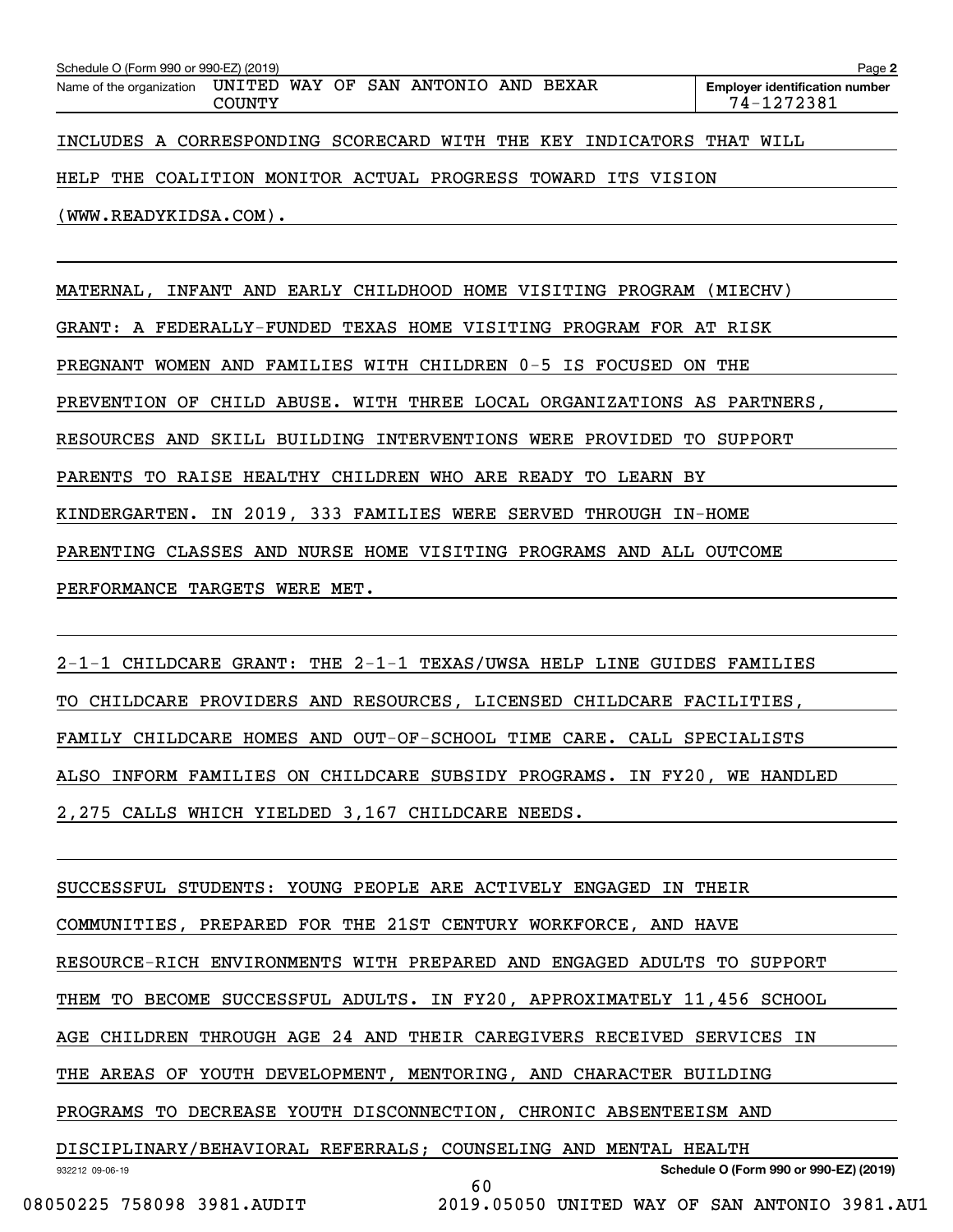| Schedule O (Form 990 or 990-EZ) (2019) |                                |                                                      |                                                                         | Page 2                                              |
|----------------------------------------|--------------------------------|------------------------------------------------------|-------------------------------------------------------------------------|-----------------------------------------------------|
| Name of the organization               | UNITED WAY OF<br><b>COUNTY</b> | SAN ANTONIO                                          | BEXAR<br>AND                                                            | <b>Employer identification number</b><br>74-1272381 |
|                                        |                                |                                                      | SERVICES (INCLUDING SUBSTANCE USE COUNSELING); AND ACADEMIC SUPPORTS TO |                                                     |
|                                        |                                | INCREASE READING AND MATH PROFICIENCIES. IN ADDITION | TO.                                                                     | INTERVENTIONS                                       |
| AND<br>ENGAGEMENT                      |                                | SERVICES OFFERED TO YOUTH AND                        | THEIR CAREGIVERS, 26                                                    |                                                     |
| SYSTEMS<br>WERE                        | ENGAGED TO                     |                                                      | IMPLEMENT TRAUMA-SENSITIVE AND RESTORATIVE                              |                                                     |
| JUSTICE PRACTICES.                     |                                |                                                      |                                                                         |                                                     |

STRONG INDIVIDUALS AND FAMILIES: ENSURES ALL INDIVIDUALS AND FAMILIES ARE STABLE, FLOURISH ECONOMICALLY, REACH THEIR FULL POTENTIAL AND MAINTAIN A QUALITY OF LIFE FREE FROM DISCRIMINATION. IN FY20, 25,590 INDIVIDUALS RECEIVED SERVICES FOCUSED ON PROVIDING EDUCATION AND WORKFORCE DEVELOPMENT, REDUCING THE WAGE DISPARITY BETWEEN WOMEN OF COLOR AND ANGLO MEN, AND DECREASING FAMILY VIOLENCE. SERVICES INCLUDED EMPLOYMENT TRAINING, HEALTH/MENTAL HEALTH, SUBSTANCE ABUSED, FINANCIAL LITERACY AND COUNSELING PROGRAMS.

VOLUNTEER INCOME TAX ASSISTANCE PROGRAM (VITA): PROVIDING CRITICAL ASSETS FOR FINANCIAL STABILITY, VITA OFFERS FREE INCOME TAX PREPARATION TO INDIVIDUALS AND HOUSEHOLDS WHO EARNED UP TO \$55,000 FOR THE 2019 TAX YEAR. THE PROGRAM IS A SAFE ALTERNATIVE TO COSTLY, AND OFTEN PREDATORY, TAX PREPARATION SERVICES. WORKING IN VITA SITES THROUGHOUT THE CITY, 365 TRAINED AND IRS-CERTIFIED VOLUNTEERS PREPARED 25,200 RETURNS RESULTING IN \$5.8 MILLION SAVINGS IN TAX PREPARATION FEES. \$42,755,198 WAS REFUNDED TO LOCAL FILERS AND \$15.8 MILLION IN EARNED INCOME TAX CREDIT (EITC) WENT BACK TO 6,924 TAXPAYERS.

ANNIE E. CASEY FOUNDATION (AECF) GRANT: THE UWSA DUAL GENERATION

PARTNERSHIP ASSERTS THAT WHEN CHILDREN ARE SURROUNDED BY STRONG

FAMILIES AND HEALTHY COMMUNITIES, THEY CAN OVERCOME CHALLENGES CREATED

61

932212 09-06-19

**Schedule O (Form 990 or 990-EZ) (2019)**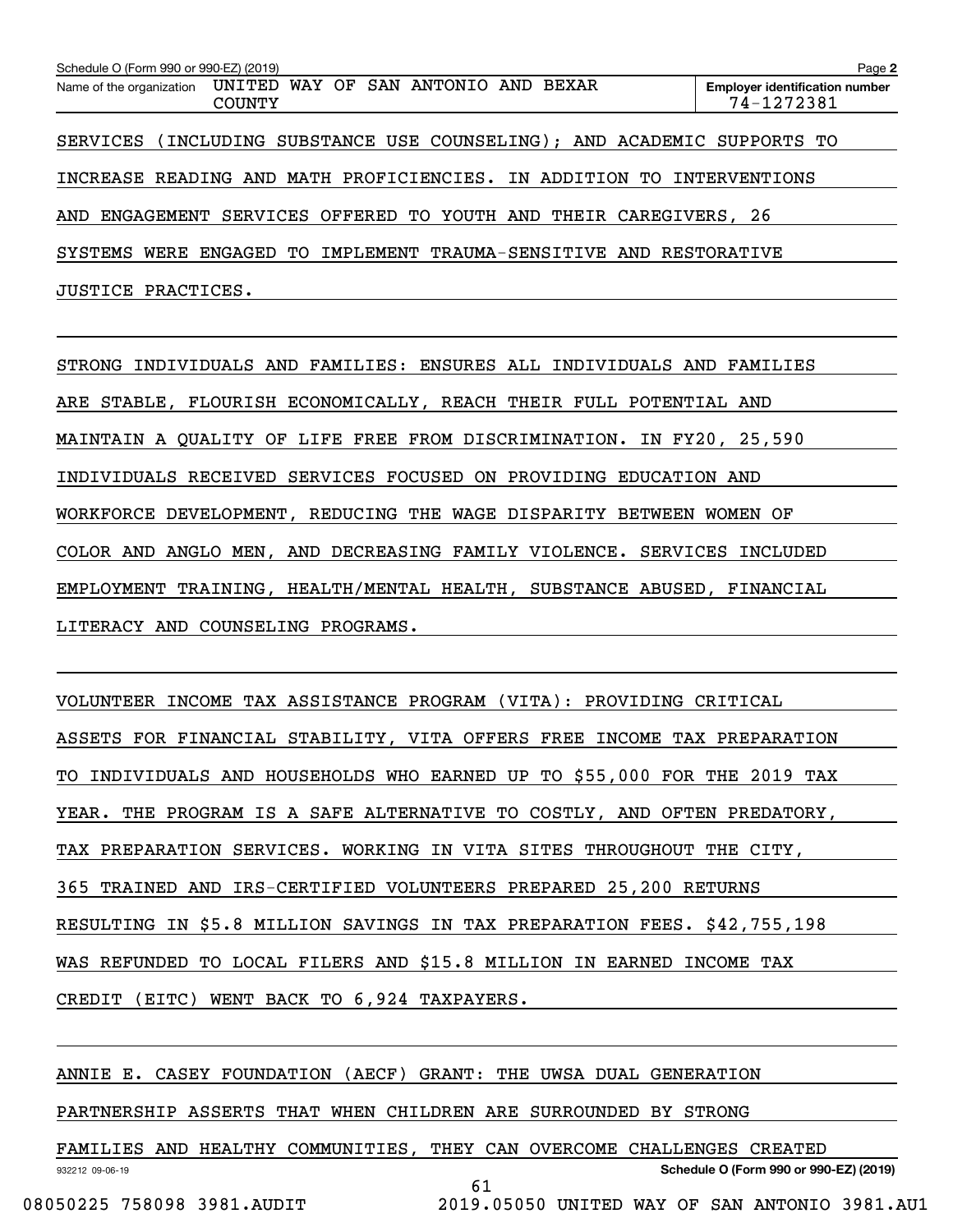| Schedule O (Form 990 or 990-EZ) (2019)                                        | Page 2                                              |
|-------------------------------------------------------------------------------|-----------------------------------------------------|
| Name of the organization UNITED WAY OF SAN ANTONIO AND BEXAR<br><b>COUNTY</b> | <b>Employer identification number</b><br>74-1272381 |
| BY POVERTY AND FULFILL THEIR POTENTIAL. THIS APPROACH IS A COMMUNITY          |                                                     |
| EFFORT TO HELP FAMILIES IN THE EASTSIDE OF SAN ANTONIO SECURE STABLE          |                                                     |
| HOUSING, CHILDCARE, WELL-PAYING JOBS, AND EDUCATION, SO THEY CAN              |                                                     |
| ACHIEVE GREATER STABILITY AND SUCCESS. THE ANNIE E. CASEY FOUNDATION          |                                                     |
| PROVIDED A 2012 PLANNING GRANT TO THE INITIATIVE LEAD BY UWSA AND             |                                                     |
| CURRENTLY PROVIDES A CO-INVESTMENT OF UP TO \$1M PER YEAR THROUGH 2019.       |                                                     |
| IN 2019, 209 HOUSEHOLDS WITH CHILDREN 0 TO 10 WERE ACTIVELY ENGAGED IN        |                                                     |
| SECURING SERVICES AND/OR SUPPORT FOR THEIR FAMILIES; IN 61 OF THESE           |                                                     |
| HOUSEHOLDS, AT LEAST ONE ADULT COMPLETED TRAINING AND GAINED                  |                                                     |
| EMPLOYMENT.                                                                   |                                                     |
|                                                                               |                                                     |

SIEMER INSTITUTE GRANT: THE SIEMER FAMILY FOUNDATION GRANT FOCUSES ON THE PREVENTION OF HOMELESSNESS AND CHRONIC ABSENTEEISM IN SCHOOL-AGED CHILDREN AND SUPPORTS UWSA'S DUAL GENERATION PARTNERSHIP WORK. THE MULTI-YEAR GRANT IS FOR \$100,000 ANNUALLY FOR THREE YEARS. THE GRANT FOCUSES ON A TWO-GENERATION APPROACH TO FINANCIALLY STABILIZING FAMILIES.

HEALTHY OUTCOMES THROUGH PREVENTION AND EARLY SUPPORT (HOPES) III GRANT: UWSA'S HOPES III GRANT FROM THE TEXAS DEPARTMENT OF FAMILY AND PROTECTIVE SERVICES (DFPS), PREVENTION & EARLY INTERVENTION DIVISION (PEI) WAS AWARDED IN APRIL 2017 AND FOCUSES ON INCREASING PROTECTIVE FACTORS IN FAMILIES WITH CHILDREN UNDER THE AGE OF FIVE. THIS IS DONE THROUGH THE PROMOTION OF CHILD WELL-BEING, EARLY CHILDHOOD EDUCATION AND OTHER FAMILY SERVICES, AND IS ACCOMPLISHED THROUGH COMMUNITY COLLABORATION WITH NINE AGENCIES THAT COLLECTIVELY SERVED 541 FAMILIES; CONNECTED 393 FAMILIES WITH SUPPORT SERVICES.

62

932212 09-06-19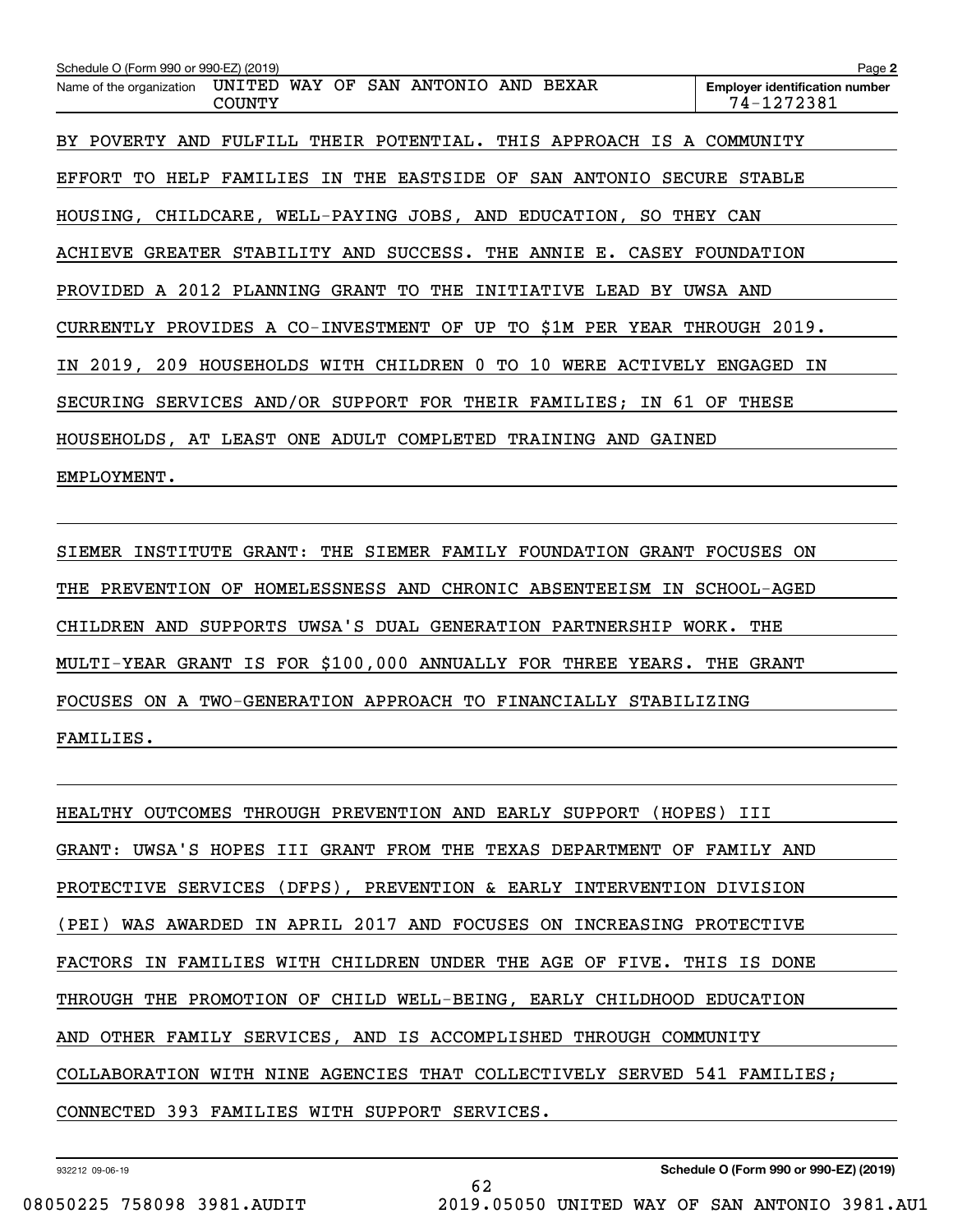| Schedule O (Form 990 or 990-EZ) (2019)                                           | Page 2                                              |
|----------------------------------------------------------------------------------|-----------------------------------------------------|
| UNITED WAY OF SAN ANTONIO AND BEXAR<br>Name of the organization<br><b>COUNTY</b> | <b>Employer identification number</b><br>74-1272381 |
| MILITARY FAMILIES AND VETERANS PILOT PREVENTION PROGRAM (MFVPPP)                 | GRANT:                                              |
| THROUGH ITS PARTNERSHIP WITH 7 LOCAL AGENCIES, UWSA MANAGES A STATE              |                                                     |
| GRANT PILOTING A NEW SUPPORT SYSTEM TO IMPROVE THE WELL-BEING OF                 | TEXAS                                               |
| MILITARY AND VETERAN FAMILIES. THIS FOCUS IS TO REDUCE MILITARY AND              |                                                     |
| VETERAN FAMILIES' RISK OF CHILD ABUSE AND/OR NEGLECT BY COMBINING                |                                                     |
| RESOURCES FOR EASY AVAILABILITY AND SUPPORTS CUSTOMIZED                          | TO THE UNIOUE                                       |
| OUR MILITARY COMMUNITY. COLLECTIVELY, IN 2019, 332<br>STRESSORS OF               |                                                     |
| FAMILIES WERE SERVED, AND AN ADDITIONAL 2,016 CHILDCARE PROFESSIONALS            |                                                     |
| RECEIVED EDUCATION AND TRAINING ON THE UNIQUE NEEDS OF MILITARY                  |                                                     |
| CHILDREN AND FAMILIES.                                                           |                                                     |
|                                                                                  |                                                     |

SAFETY NET: A "SAFETY NET" OF EMERGENCY/DISASTER CARE SERVICES TO MEET IMMEDIATE, URGENT NEEDS. TO BREAK THE CYCLE OF POVERTY, UWSA FIGHTS AGAINST HUNGER AND HOMELESSNESS AND CHAMPIONS COMPASSION AND RESILIENCY. IN 2019, 221,691 LIVES WERE IMPACTED: 11,524 WERE PROVIDED EMERGENCY CLOTHING, 117,815 RECEIVED FOOD BAGS OR BOXES, 2,151 WERE PROVIDED UTILITY ASSISTANCE, AND 90,201 PEOPLE WERE GIVEN SHELTER, CRISIS, AND DISASTER SERVICES.

FORM 990, PART III, LINE 4B, PROGRAM SERVICE ACCOMPLISHMENTS: PROJECT COOL: SINCE 1997, UWSA AND GOVERNMENT/COMMUNITY/CORPORATE PARTNERS PROVIDE HEAT RELIEF TO SENIOR RESIDENTS OVER 60 YEARS OLD, AND RESIDENTS WITH DISABILITIES, THROUGH DONATION AND FREE DISTRIBUTION OF 20-INCH BOX FANS. IN 2019, OUR 2-1-1 HELP LINE HANDLED 1,118 CALLS YIELDING 1,171 FAN NEEDS.

SMOKE DETECTOR PROGRAM: A SAN ANTONIO FIRE DEPARTMENT SMOKE DETECTOR

932212 09-06-19 **Schedule O (Form 990 or 990-EZ) (2019)** PROGRAM OFFERING FREE SMOKE DETECTORS, INCLUDING INSTALLATION, TO 63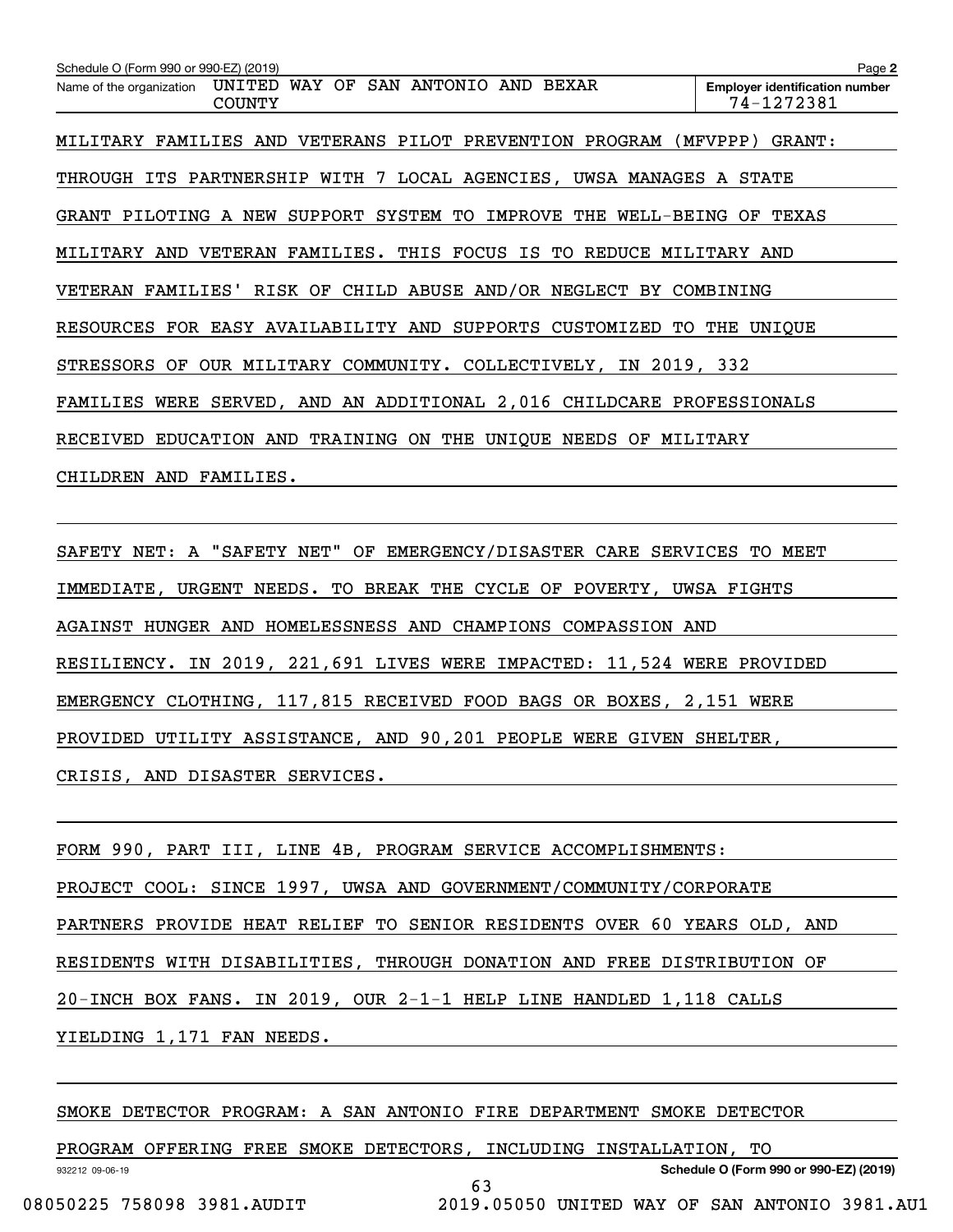| Schedule O (Form 990 or 990-EZ) (2019)                              |               |  |  |  | Page 2                                              |
|---------------------------------------------------------------------|---------------|--|--|--|-----------------------------------------------------|
| Name of the organization UNITED WAY OF SAN ANTONIO AND BEXAR        | <b>COUNTY</b> |  |  |  | <b>Employer identification number</b><br>74-1272381 |
| CITIZENS LIVING IN SINGLE-FAMILY HOMES. TENS OF THOUSANDS HAVE BEEN |               |  |  |  |                                                     |
| INSTALLED THROUGHOUT SAN ANTONIO SINCE THE PROGRAM'S INCEPTION.     |               |  |  |  | THOSE                                               |
| IN NEED CONTACT THE UWSA 2-1-1 HELP LINE. IN 2019, 307 CALLERS MADE |               |  |  |  |                                                     |
| INQUIRIES YIELDING 323 SMOKE DETECTOR NEEDS.                        |               |  |  |  |                                                     |

2-1-1 MIDDLE RIO GRANDE AND GOLDEN CRESCENT AREA INFORMATION CENTERS GRANTS: OUR ALAMO AREA INFORMATION CENTER ENSURES REGIONAL EXTENDED AFTER-HOURS COVERAGE (EVENINGS, WEEKENDS, AND HOLIDAYS) FOR TWO AREA INFORMATION CENTERS TO ENSURE ALL RESIDENTS IN TEXAS HAVE ACCESS TO INFORMATION AND REFERRAL SERVICES 24 HOURS A DAY. IN 2019, WE ASSISTED 2,125 CALLERS.

MISSION UNITED: HOME TO JOINT BASE SAN ANTONIO-RANDOLPH, JBSA-FORT SAM HOUSTON, JBSA-LACKLAND AND JBSA-CAMP BULLIS, SAN ANTONIO IS KNOWN AS MILITARY CITY, USA. OUT OF CONCERN FOR HIGHLY STRESSED AND VULNERABLE MILITARY FAMILIES, UWSA CREATED MISSION UNITED IN 2015 TO HELP MILITARY/VETERAN FAMILIES NAVIGATE THE COMPLEX ARRAY OF COMMUNITY AND MILITARY SUPPORT PROGRAMS. IN 2019, MISSION UNITED RECEIVED OVER 6,618 MILITARY CALLS THROUGH OUR 2-1-1 HELP LINE. IN ADDITION, MISSION UNITED CONDUCTED OVER 325 FOLLOW-UP CALLS CONNECTING ACTIVE-DUTY SERVICE MEMBERS, RESERVISTS, VETERANS, AND THEIR FAMILIES TO VITAL COMMUNITY RESOURCES.

932212 09-06-19 **Schedule O (Form 990 or 990-EZ) (2019)** LABOR RELATIONS: UWSA HAS HAD A STAFF LABOR LIAISON TEAM SINCE THE MID-1970S. THESE STAFF MEMBERS EDUCATE AND ENGAGE LABOR LEADERS AND UNIONS AND SHARPEN THE FOCUS FOR SUPPORTING THE UWSA COMMUNITY CAMPAIGN THROUGH WORKSHOPS, TRAINING SESSIONS, EVENTS, AND AWARDS. THEY EMPHASIZE THE 2-1-1 HELP LINE FOR HEALTH AND HUMAN SERVICES REFERRALS 64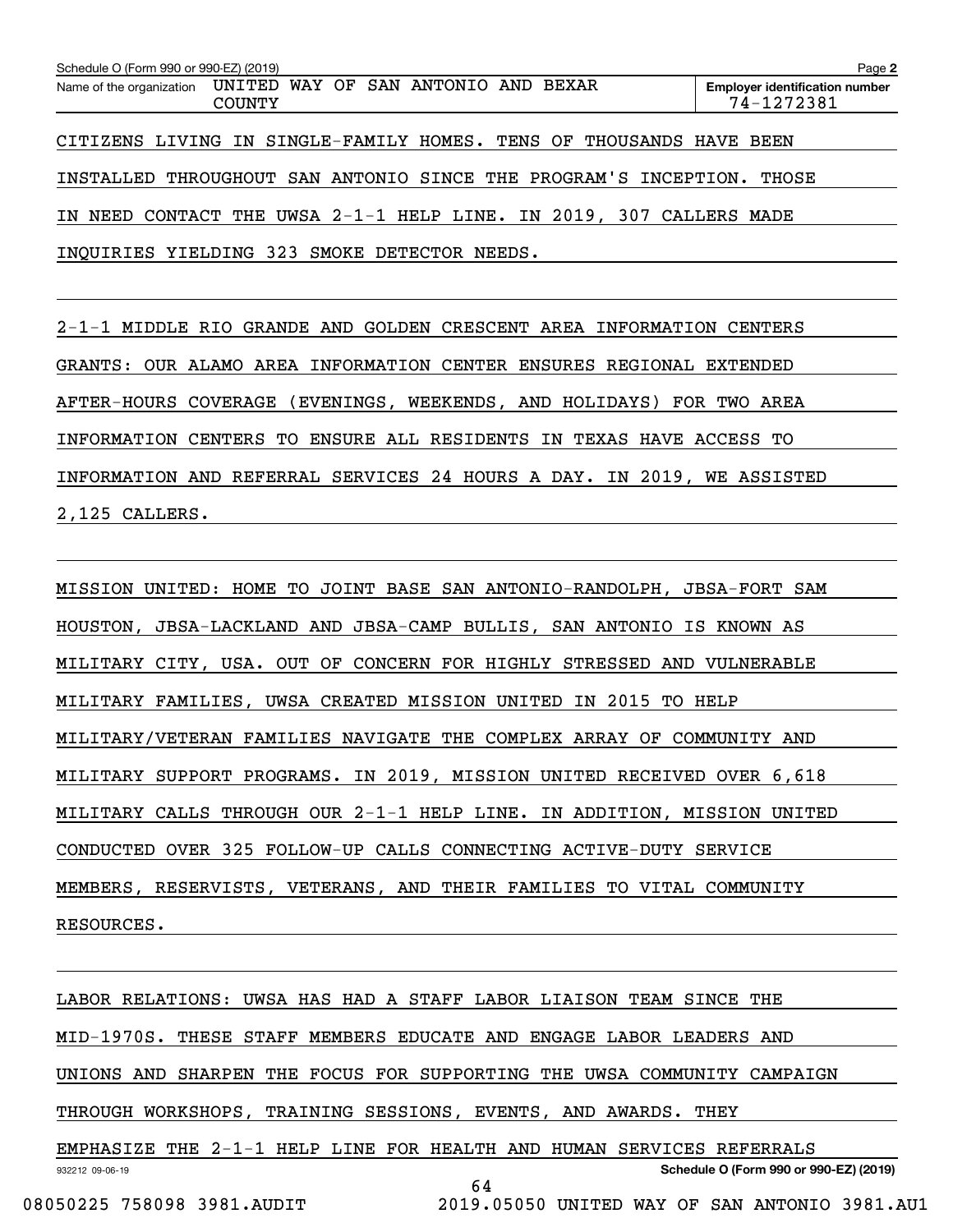| Schedule O (Form 990 or 990-EZ) (2019) |        |  |                                     |  | Page 2                                              |
|----------------------------------------|--------|--|-------------------------------------|--|-----------------------------------------------------|
| Name of the organization               | COUNTY |  | UNITED WAY OF SAN ANTONIO AND BEXAR |  | <b>Employer identification number</b><br>74-1272381 |

AND INFORMATION.

EMERGENCY FOOD AND SHELTER PROGRAM (EFSP): EFSP IS A RESTRICTED FEDERAL GRANT AWARDED THROUGH THE U.S. DEPARTMENT OF HOMELAND SECURITY. THIS UNIQUE PUBLIC-PRIVATE PARTNERSHIP BRINGS THE VOLUNTARY AND GOVERNMENT SECTORS TOGETHER TO PROVIDE EMERGENCY SHELTER, FOOD, AND SUPPORTIVE SERVICES. THE BEXAR COUNTY, TX LOCAL BOARD #788600, ADMINISTERED BY UWSA, LOOKS AT NEEDS AND GAPS IN SERVICES IN THE COMMUNITY, AND FOCUSES THE DOLLARS ACCORDINGLY. THE EFSP BEXAR COUNTY LOCAL BOARD HAS ADMINISTERED \$3.8 MILLION IN FEDERAL FUNDS IN OUR COMMUNITY IN THREE DISTRIBUTIONS DURING THE FISCAL YEAR: PHASE 37, PHASE CARES, AND A SPECIAL SUPPLEMENTAL APPROPRIATION FOR HUMANITARIAN ASSISTANCE.

THE EFSP BEXAR COUNTY LOCAL BOARD WAS AWARDED DIRECT FUNDS FOR PHASE 37 IN THE AMOUNT OF \$620,444 (AND AN ADDITIONAL \$23,200 IN STATE SET-ASIDE FUNDS) AND PHASE CARES, SUPPLEMENTAL FUNDING UNDER THE CARES ACT TO RESPOND TO COMMUNITY NEEDS RESULTING FROM THE COVID-19 PANDEMIC, IN THE AMOUNT OF \$884,576 (AND AN ADDITIONAL \$325,000 IN STATE SET-ASIDE FUNDS.) THE EFSP BEXAR COUNTY LOCAL BOARD WAS AWARDED \$1,986,683 IN REIMBURSEMENT FUNDS FOR CRITICAL MIGRANT SERVICES THAT WERE DELIVERED IN THE MOST TIMELY, SEAMLESS, COST-EFFECTIVE, UNDUPLICATED, AND COMPASSIONATE MANNER IN OUR COMMUNITY.

932212 09-06-19 **Schedule O (Form 990 or 990-EZ) (2019)** FORM 990, PART III, LINE 4C, PROGRAM SERVICE ACCOMPLISHMENTS: WOMEN UNITED (WU) - CONTINUED: SIX SCHOLARS GRADUATED WITH EITHER AN ASSOCIATE OR BACHELOR DEGREE OR COMPLETED A JOB TRAINING PROGRAM. WU HOSTS AN ANNUAL PURSE AUCTION AND PROGRAM TO BENEFIT THE SCHOLARSHIP PROGRAM. MENTORING CIRCLES WERE LAUNCHED IN 2017 TO OFFER 65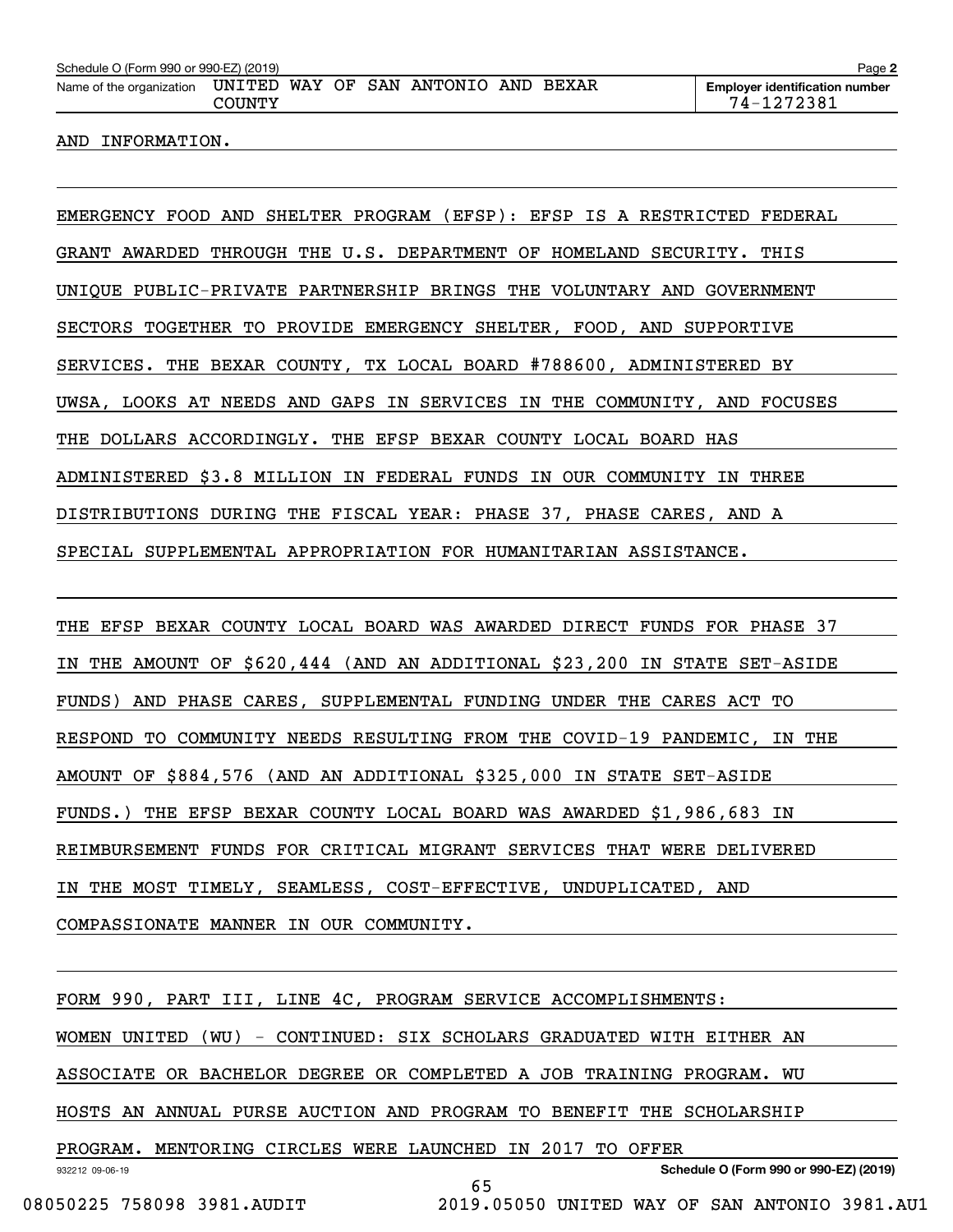| Schedule O (Form 990 or 990-EZ) (2019) |        |  |                                     |  | Page 2                                              |
|----------------------------------------|--------|--|-------------------------------------|--|-----------------------------------------------------|
| Name of the organization               | COUNTY |  | UNITED WAY OF SAN ANTONIO AND BEXAR |  | <b>Employer identification number</b><br>74-1272381 |

GUIDANCE/RESOURCES TO SCHOLARSHIP RECIPIENTS.

EMERGING LEADERS COUNCIL (ELC): FOUNDED IN 2014, UWSA'S EMERGING LEADERS COUNCIL (ELC) ENGAGES YOUNG PROFESSIONALS IN UWSA'S WORK TO STRENGTHEN THE GREATER SAN ANTONIO COMMUNITY. MEMBERS SUPPORT UWSA THROUGH PHILANTHROPIC EFFORTS, NETWORKING, VOLUNTEERISM, AND PROFESSIONAL DEVELOPMENT OPPORTUNITIES. IN 2019, OVER 199 MEMBERS LOGGED 1,755+ VOLUNTEER HOURS AT EIGHT COMMUNITY EVENTS. ELC MEMBERSHIP INCLUDES PROFESSIONAL/EDUCATIONAL PROGRAMS TO LEARN MORE ABOUT THE PROGRAMS WHERE ELC DONATIONS ARE MAKING AN IMPACT.

THE VOLUNTEER CENTER AT UNITED WAY: BEXAR COUNTY'S LARGEST RESOURCE DEVOTED SOLELY TO THE PROMOTION AND NURTURING OF VOLUNTEERISM AND COMMUNITY SERVICE. THE CENTER MOBILIZES THOUSANDS OF VOLUNTEERS FOR COMMUNITY-WIDE CIVIC EVENTS AND UWSA SIGNATURE EVENTS.

WRITE START PROJECT: THE 4TH ANNUAL WRITE START PROJECT FILLED THE GAP AND COST OF TEACHER SUPPLIES BY PROVIDING SCHOOL SUPPLIES TO TEACHERS IN 87 SAN ANTONIO SCHOOLS IN SEVEN SCHOOL DISTRICTS, IMPACTING OVER 5,000 AREA TEACHERS. THIS PROJECT IS ALIGNED WITH UWSA'S IMPACT COUNCIL WORK TO SUPPORT YOUNG CHILDREN AND SUCCESSFUL STUDENTS.

SAN ANTONIO VOLUNTEER ADMINISTRATORS (SAVA): A PROFESSIONAL

ORGANIZATION FOR VOLUNTEER ADMINISTRATORS WHO HAVE VOLUNTEER MANAGEMENT

66

RESPONSIBILITIES OR INTERESTS. MEMBERS PARTICIPATE IN BI-MONTHLY

MEETINGS AND LUNCH-AND-LEARNS, TRAINING WORKSHOPS, AND MAKE VALUABLE

CONNECTIONS WITH OTHER VOLUNTEER MANAGEMENT PROFESSIONALS.

932212 09-06-19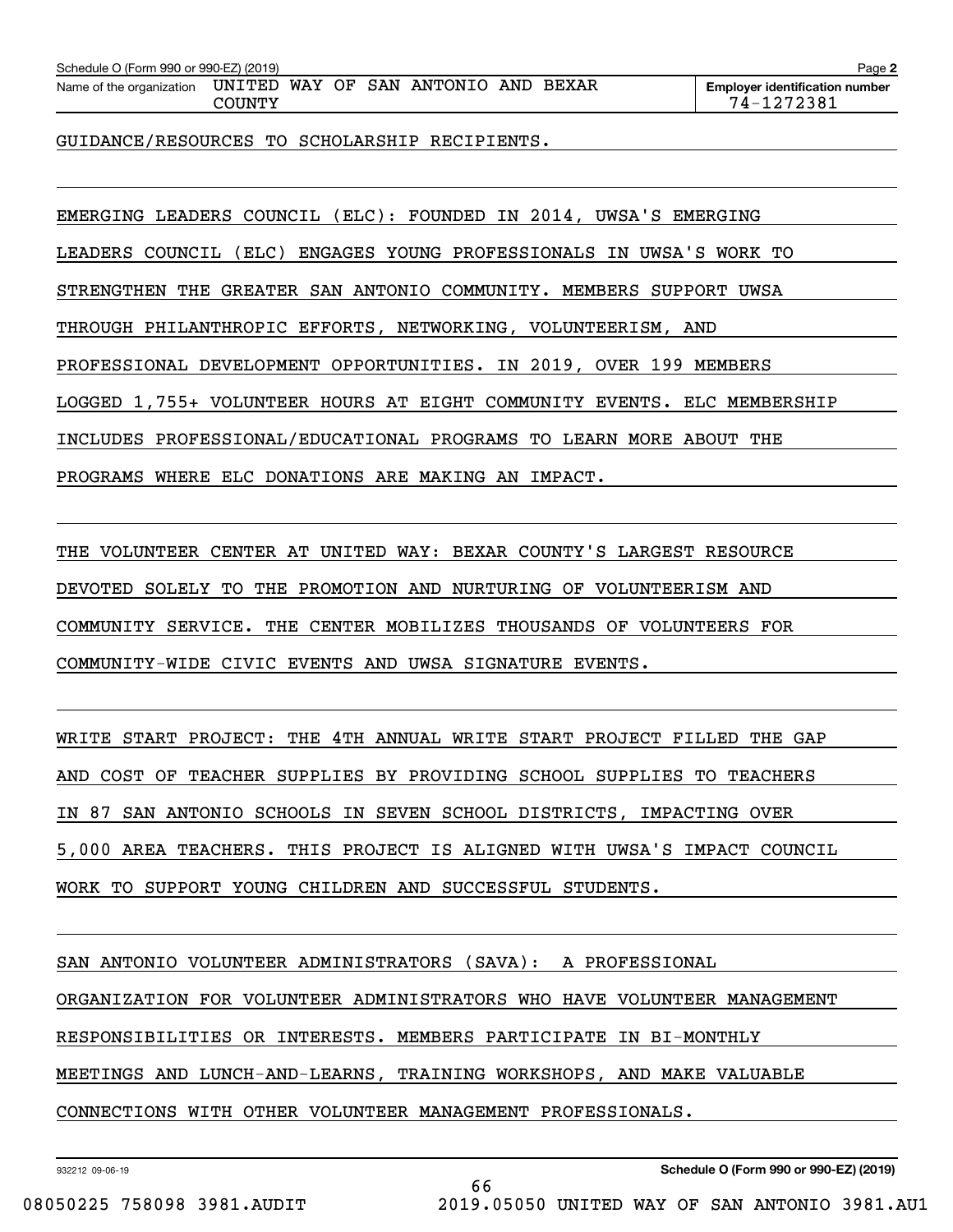| Schedule O (Form 990 or 990-EZ) (2019)                                        | Page 2                                              |
|-------------------------------------------------------------------------------|-----------------------------------------------------|
| Name of the organization UNITED WAY OF SAN ANTONIO AND BEXAR<br><b>COUNTY</b> | <b>Employer identification number</b><br>74-1272381 |
| THANK-A-THON: AN OPPORTUNITY TO SHARE A SPECIAL MESSAGE FOR SOMEONE WHO       |                                                     |
| IS PROVIDING SUPPORT AND CARE DURING THIS CHALLENGING TIME. UWSA THEN         |                                                     |
| PROVIDED THE THANK YOU MESSAGE TO LOCAL HOSPITALS, FIRST RESPONDERS,          |                                                     |
| SCHOOL DISTRICTS, GROCERY RETAILERS, FOOD SERVICE INDUSTRY, CHILDCARE         |                                                     |
| CENTERS, RESEARCHERS/SCIENTISTS, AND SMALL BUSINESSES. WE HAD A TOTAL         |                                                     |
| OF 2,285 MESSAGES THAT WERE SUBMITTED TO GIVE THANKS<br>TO<br>SAN             | ANTONIO                                             |
| <b>FRONT</b><br>LINE<br>WORKERS.                                              |                                                     |

RAUL JIMENEZ THANKSGIVING DINNER AND H-E-B FEAST OF SHARING: UWSA IS UTILIZED FOR THE VOLUNTEER RECRUITMENT FOR BOTH HOLIDAY DINNERS PUT ON BY THE RAUL JIMENEZ THANKSGIVING DINNER AND THE H-E-B FEAST OF SHARING. OVER 4,000 VOLUNTEERS ARE NEEDED TO HOST THESE TWO SPECIAL DINNERS IN OUR COMMUNITY.

BEXAR NECESSITIES: AN "ELECTRONIC BULLETIN BOARD" ALLOWING NONPROFIT AGENCIES TO POST REQUESTS FOR DIFFICULT-TO-LOCATE RESOURCES AND ACCESS INFORMATION ABOUT SERVICE AVAILABILITY OR CHANGES. THE PROGRAM NETWORKS NONPROFITS, UNIVERSITIES, HOSPITALS, PUBLIC SECTOR ORGANIZATIONS AND THE FAITH-BASED COMMUNITY VIA AN EMAIL LIST-SERVE. BEXAR NECESSITIES COLLABORATES WITH COMMUNITY PARTNERS TO FILL THE NEEDS OF THOSE INDIVIDUALS WHO ARE SEEKING HELP. IN 2019, THERE WERE APPROXIMATELY 1,769 MEMBERS, 254 OF WHICH WERE ADDED DURING THE 2020 YEAR, BRINGING OUR TOTAL TO 2,023 MEMBERS TO DATE.

FORM 990, PART VI, SECTION A, LINE 2:

MR. ERNESTO ANCIRA, JR. (MEMBER-AT-LARGE) AND MS. APRIL ANCIRA (EXEC COMM

67

MBR-AT-LARGE) HAVE A FAMILIAL RELATIONSHIP.

932212 09-06-19

**Schedule O (Form 990 or 990-EZ) (2019)**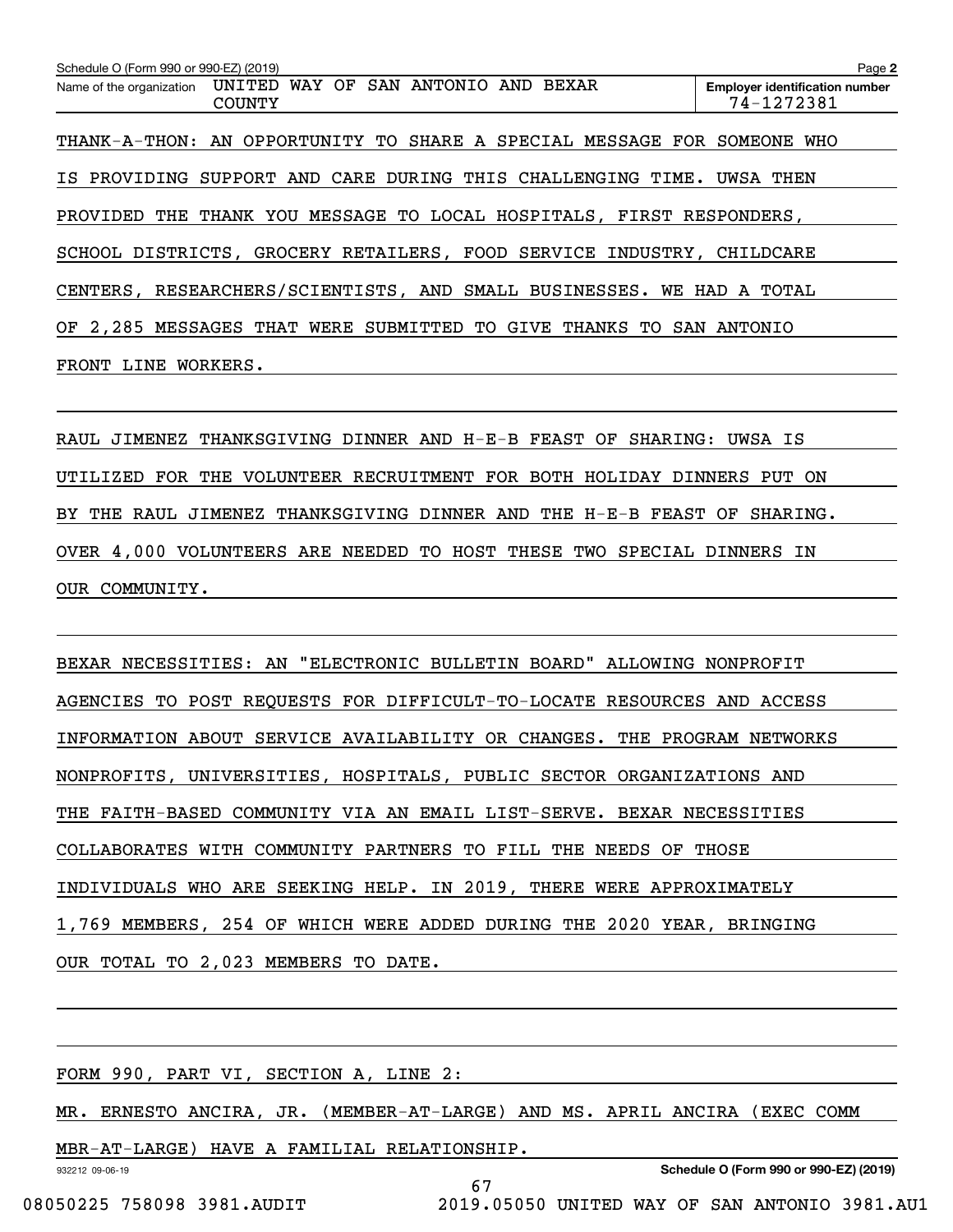| Schedule O (Form 990 or 990-EZ) (2019) |                  |  |                              |  | Page 2                                              |
|----------------------------------------|------------------|--|------------------------------|--|-----------------------------------------------------|
| Name of the organization               | UNITED<br>COUNTY |  | WAY OF SAN ANTONIO AND BEXAR |  | <b>Employer identification number</b><br>74-1272381 |

MR. BRADLEY C. BARRON (EXEC COMM MBR-AT-LARGE), MR. J. DAN BATES (MEMBER-AT-LARGE), MS. MARY ROSE BROWN (EXEC COMM MARKETING CHAIR), MS. JELYNNE LEBLANC BURLEY (MEMBER-AT-LARGE), AND MR. WILLIAM E. GREEHEY (MEMBER-AT-LARGE) HAVE A BUSINESS RELATIONSHIP.

MR. J. DAN BATES (MEMBER-AT-LARGE), MR. PHILLIP D. GREEN (EXEC COMM MBR-AT-LARGE), MR. ADAM L. HAMILTON, P.E. (EXEC COMM MBR-AT-LARGE), KIMBERLY S. LUBEL (EXEC COMM CHAIRMAN), AND MR. PHILIP J. PFEIFFER (EXEC COMM MBR-AT-LARGE) HAVE A BUSINESS RELATIONSHIP.

MR. J. DAN BATES (MEMBER-AT-LARGE), MR. J. MICHAEL BELZ (MEMBER-AT-LARGE),

MR. DAVID BOHNE (EXEC COMM MBR-AT-LARGE), AND MS. SUZANNE GOUDGE

(MEMBER-AT-LARGE) HAVE A BUSINESS RELATIONSHIP.

MR. TOM CUMMINS (EXEC COMM MEMBER-AT-LARGE) AND MS. SHELLEY POTTER (MEMBER-AT-LARGE) HAVE A FAMILIAL RELATIONSHIP.

MR. R. RENE ESCOBEDO (EXEC COMM TREASURER) AND MR. RUBEN M. ESCOBEDO, CPA (MEMBER-AT-LARGE) HAVE A FAMILIAL RELATIONSHIP.

MR. JAMES D. GOUDGE (MEMBER-AT-LARGE) AND MS. SUZANNE GOUDGE

(MEMBER-AT-LARGE) HAVE A FAMILIAL RELATIONSHIP.

MR. PETER J. HOLT (EXEC COMM MEMBER-AT-LARGE) AND MR. PETER M. HOLT

(MEMBER-AT-LARGE) HAVE A FAMILIAL RELATIONSHIP.

|  |  |  | MS. KATHY MAYS JOHNSON (EXEC COMM MBR-AT-LARGE) AND MR. L. LOWRY MAYS |  |  |  |  |  |  |  |  |  |
|--|--|--|-----------------------------------------------------------------------|--|--|--|--|--|--|--|--|--|
|--|--|--|-----------------------------------------------------------------------|--|--|--|--|--|--|--|--|--|

68

932212 09-06-19

**Schedule O (Form 990 or 990-EZ) (2019)**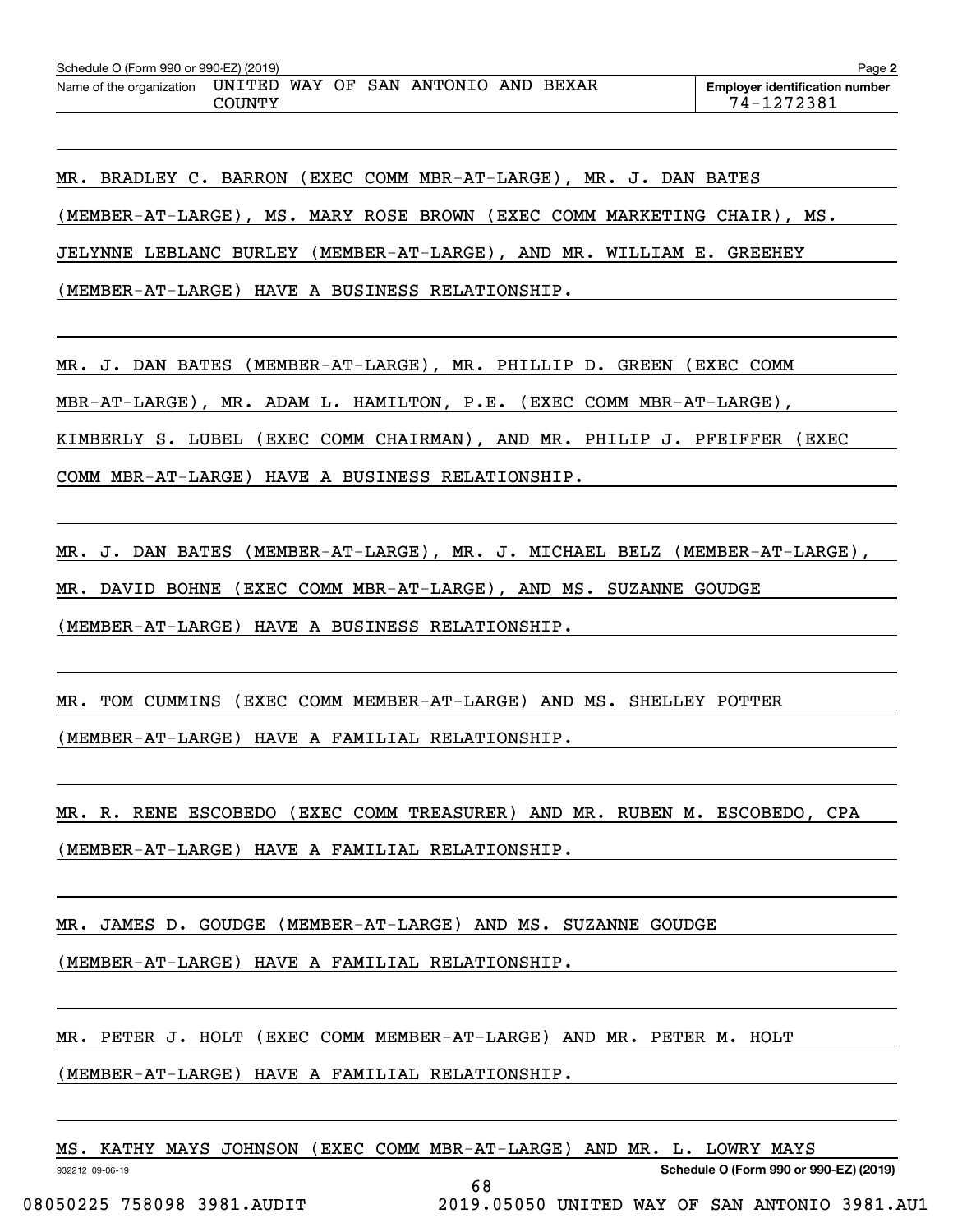| Schedule O (Form 990 or 990-EZ) (2019) |        |  |                              |  |                                       | Page 2 |
|----------------------------------------|--------|--|------------------------------|--|---------------------------------------|--------|
| Name of the organization               | UNITED |  | WAY OF SAN ANTONIO AND BEXAR |  | <b>Employer identification number</b> |        |
|                                        | COUNTY |  |                              |  | 74-1272381                            |        |

(MEMBER-AT-LARGE) HAVE A FAMILIAL RELATIONSHIP.

MR. RED MCCOMBS (MEMBER-AT-LARGE) AND MS. MARSHA M. SHIELDS

(MEMBER-AT-LARGE) HAVE A FAMILIAL RELATIONSHIP.

MR. JOSEPH W. GORDER (MEMBER-AT-LARGE), MR. PHILIP J. PFEIFFER (EXEC COMM NOMINATING CHAIR), MS. DONNA TITZMAN (EXEC COMM PERSONNEL CHAIR), MS. LAURA

J. VACCARO (EXEC COMM COMMUNITY SERVICES CHAIR), AND MS. HANNAH ZUNKER

(EXEC COMM EMERGING LEADERS CHAIR) HAVE A BUSINESS RELATIONSHIP.

MR. BARTELL ZACHRY (MEMBER-AT-LARGE) AND MR. JOHN B. ZACHRY

(MEMBER-AT-LARGE) HAVE A FAMILIAL RELATIONSHIP.

FORM 990, PART VI, SECTION B, LINE 11B:

THE FORM 990 IS REVIEWED BY THE AUDIT COMMITTEE WITH MANAGEMENT AND THE CPA THAT PREPARED THE TAX RETURN. UPON APPROVAL OF THE TAX RETURN BY THE AUDIT COMMITTEE, IT IS PRESENTED TO THE BOARD BEFORE BEING FILED.

FORM 990, PART VI, SECTION B, LINE 12C:

THE WRITTEN CONFLICT OF INTEREST POLICY IS CONTAINED WITHIN THE EMPLOYEE HANDBOOK. ANNUALLY, ALL EMPLOYEES, OFFICERS AND TRUSTEES ARE ASKED TO READ THE POLICY AND CONFIRM IN WRITING COMPLIANCE WITH THE POLICY.

FORM 990, PART VI, SECTION B, LINE 15:

COMPENSATION SALARY RANGES FOR ALL POSITIONS ARE DETERMINED BY AN OUTSIDE

VOLUNTEER COMMITTEE COMPOSED OF HUMAN RESOURCE PROFESSIONALS FROM A LOCAL

MAJOR CORPORATION. THIS VOLUNTEER COMMITTEE SECURES COMPARABLE SALARY DATA

932212 09-06-19 **Schedule O (Form 990 or 990-EZ) (2019)** FROM LOCAL AND NATIONAL SOURCES TO ESTABLISH THE GRADE AND SALARY RANGE FOR 69

```
 08050225 758098 3981.AUDIT 2019.05050 UNITED WAY OF SAN ANTONIO 3981.AU1
```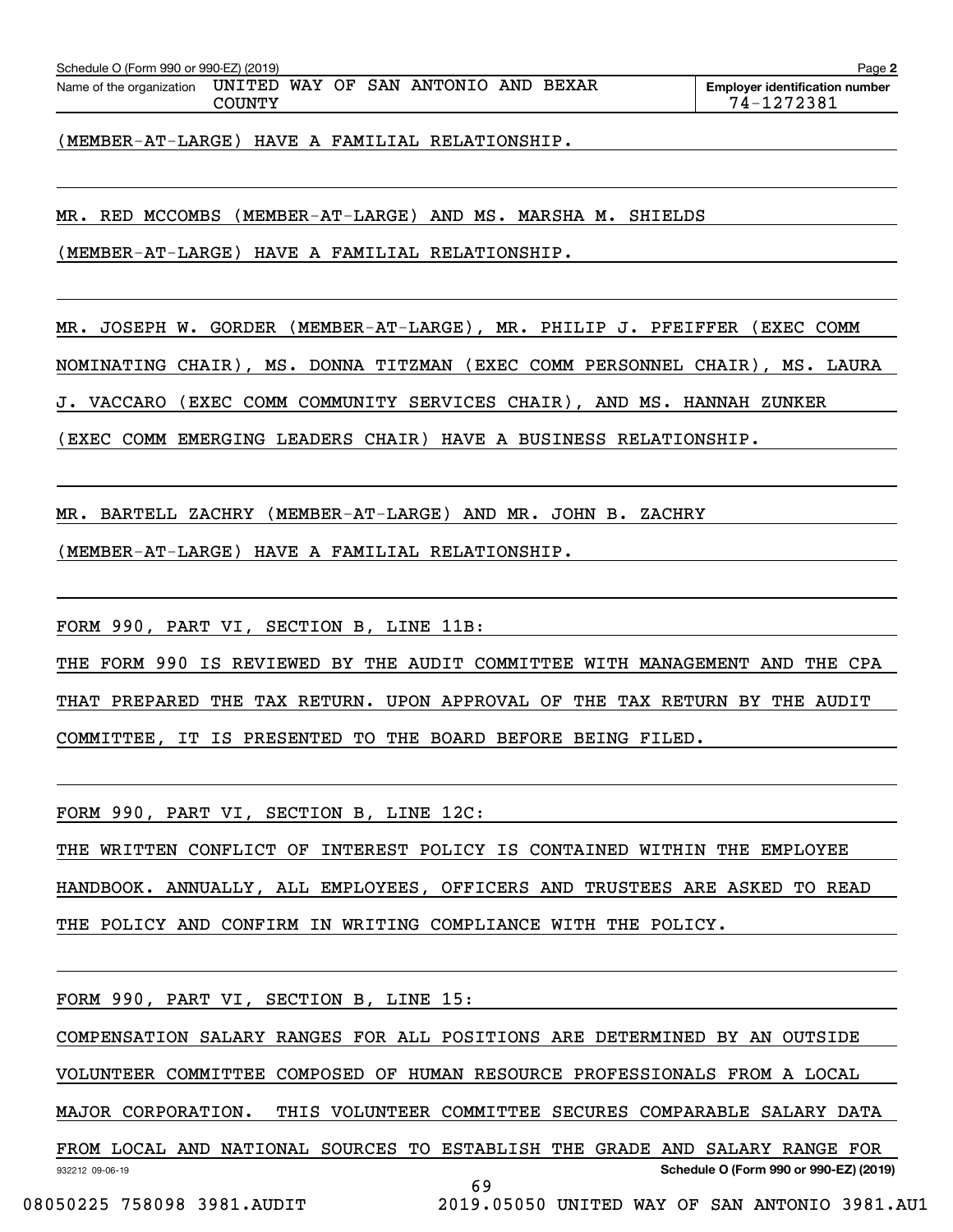| Schedule O (Form 990 or 990-EZ) (2019) |                                         |                             |                            |     |              |        |                                                                            | Page 2 |
|----------------------------------------|-----------------------------------------|-----------------------------|----------------------------|-----|--------------|--------|----------------------------------------------------------------------------|--------|
| Name of the organization               | UNITED<br><b>COUNTY</b>                 | WAY OF                      | SAN ANTONIO                | AND | <b>BEXAR</b> |        | <b>Employer identification number</b><br>74-1272381                        |        |
| EACH POSITION                          | WITHIN                                  | UNITED WAY. THESE GRADE AND |                            |     |              | SALARY | RANGES ARE                                                                 |        |
| APPROVED                               | ANNUALLY BY THE PERSONNEL COMMITTEE AND |                             |                            |     |              |        | SUBSEOUENTLY THE<br>GOVERNING                                              |        |
| <b>BODY</b><br>OF                      | VOLUNTEERS.                             | THIS                        | PROCESS WAS LAST PERFORMED |     |              |        | IN NOVEMBER 2019.                                                          |        |
|                                        |                                         |                             |                            |     |              |        |                                                                            |        |
| FORM 990, PART VI, SECTION C, LINE 18: |                                         |                             |                            |     |              |        |                                                                            |        |
|                                        |                                         |                             |                            |     |              |        | UWSA'S FORM 990 IS AVAILABLE UPON REOUEST AND ALSO ON GUIDESTAR'S WEBSITE. |        |

FORM 990, PART VI, SECTION C, LINE 19:

THE GOVERNING DOCUMENTS, CONFLICT OF INTEREST POLICY, FINANCIAL STATEMENTS, AND FORM 990 ARE AVAILABLE UPON REQUEST.

FORM 990, PART VIII, LINE 12, COLUMN A AND PART IX, LINE 25, COLUMN C AND D UWSA PAYS ALL ADMINISTRATIVE AND FUNDRAISING EXPENSES OF THE UNITED WAY OF SAN ANTONIO AND BEXAR COUNTY ENDOWMENT AND LEGACY FUND. THE COMBINED REVENUE OF BOTH ENTITIES IS \$41,590,073 AND TOTAL MANAGEMENT AND FUNDRAISING EXPENSES ARE \$3,872,184, RESULTING IN A CONSOLIDATING OPERATING EXPENSE RATIO OF 9.31%.

932212 09-06-19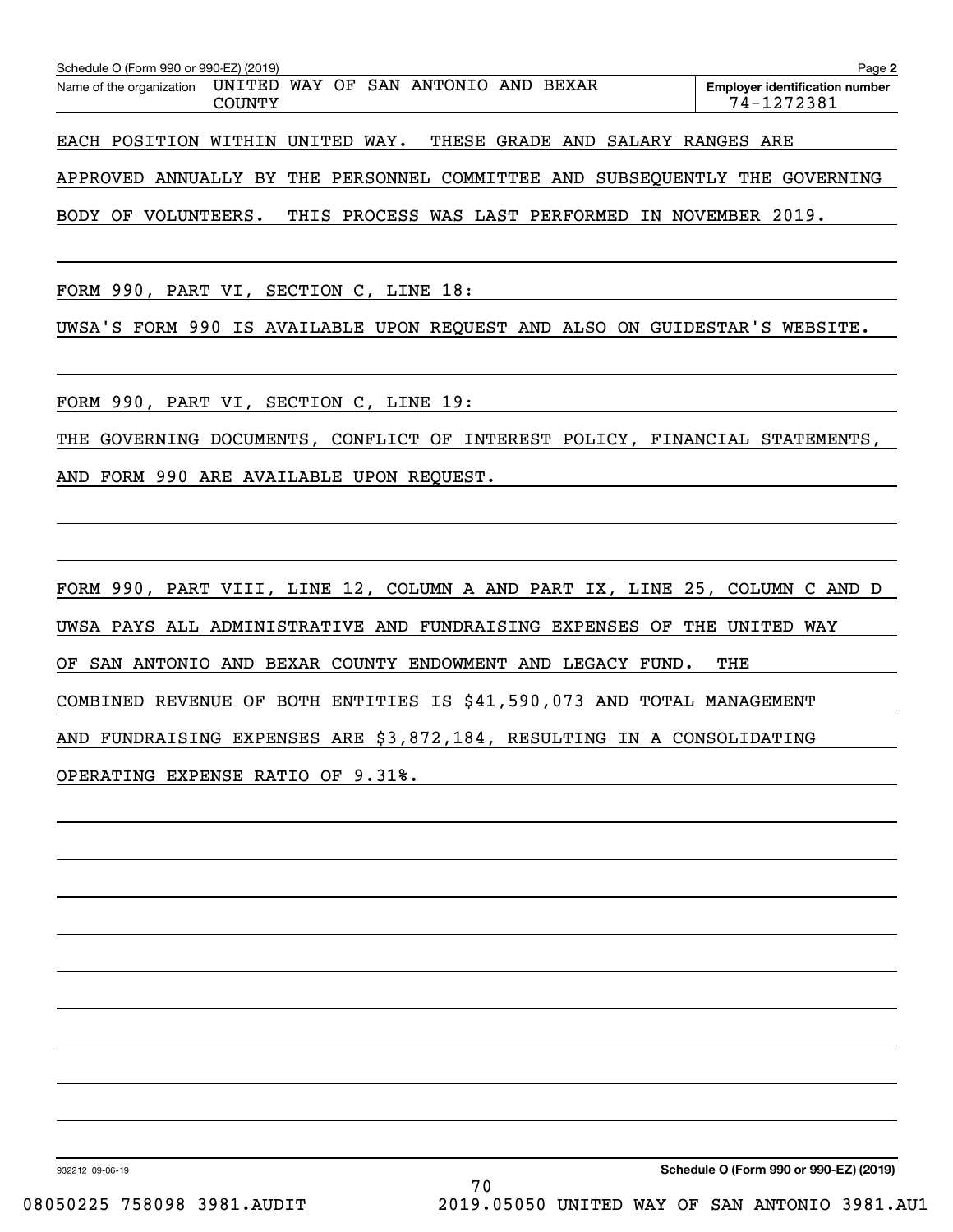| <b>SCHEDULE R</b><br>(Form 990)<br>Department of the Treasury<br>Internal Revenue Service<br>Name of the organization | <b>COUNTY</b>                                                                                                                                                                                                      | <b>Related Organizations and Unrelated Partnerships</b><br>> Complete if the organization answered "Yes" on Form 990, Part IV, line 33, 34, 35b, 36, or 37.<br>Go to www.irs.gov/Form990 for instructions and the latest information.<br>UNITED WAY OF SAN ANTONIO AND BEXAR | Attach to Form 990.                                 |                                      |                                                          | <b>Employer identification number</b><br>74-1272381 | OMB No. 1545-0047<br>2019<br><b>Open to Public</b><br>Inspection |    |
|-----------------------------------------------------------------------------------------------------------------------|--------------------------------------------------------------------------------------------------------------------------------------------------------------------------------------------------------------------|------------------------------------------------------------------------------------------------------------------------------------------------------------------------------------------------------------------------------------------------------------------------------|-----------------------------------------------------|--------------------------------------|----------------------------------------------------------|-----------------------------------------------------|------------------------------------------------------------------|----|
| Part I                                                                                                                | Identification of Disregarded Entities. Complete if the organization answered "Yes" on Form 990, Part IV, line 33.                                                                                                 |                                                                                                                                                                                                                                                                              |                                                     |                                      |                                                          |                                                     |                                                                  |    |
|                                                                                                                       | (a)<br>Name, address, and EIN (if applicable)<br>of disregarded entity                                                                                                                                             | (b)<br>Primary activity                                                                                                                                                                                                                                                      | (c)<br>Legal domicile (state or<br>foreign country) | (d)<br>Total income                  | (e)<br>End-of-year assets                                |                                                     | (f)<br>Direct controlling<br>entity                              |    |
|                                                                                                                       |                                                                                                                                                                                                                    |                                                                                                                                                                                                                                                                              |                                                     |                                      |                                                          |                                                     |                                                                  |    |
|                                                                                                                       |                                                                                                                                                                                                                    |                                                                                                                                                                                                                                                                              |                                                     |                                      |                                                          |                                                     |                                                                  |    |
|                                                                                                                       |                                                                                                                                                                                                                    |                                                                                                                                                                                                                                                                              |                                                     |                                      |                                                          |                                                     |                                                                  |    |
| Part II                                                                                                               | Identification of Related Tax-Exempt Organizations. Complete if the organization answered "Yes" on Form 990, Part IV, line 34, because it had one or more related tax-exempt<br>organizations during the tax year. |                                                                                                                                                                                                                                                                              |                                                     |                                      |                                                          |                                                     |                                                                  |    |
|                                                                                                                       | (a)<br>Name, address, and EIN<br>of related organization                                                                                                                                                           | (b)<br>Primary activity                                                                                                                                                                                                                                                      | (c)<br>Legal domicile (state or<br>foreign country) | (d)<br><b>Exempt Code</b><br>section | (e)<br>Public charity<br>status (if section<br>501(c)(3) | (f)<br>Direct controlling<br>entity                 | $(g)$<br>Section 512(b)(13)<br>controlled<br>entity?<br>Yes      | No |
|                                                                                                                       | UNITED WAY OF SAN ANTONIO AND BEXAR COUNTY<br>$\mathbf{D}$                                                                                                                                                         |                                                                                                                                                                                                                                                                              |                                                     |                                      |                                                          | UNITED WAY OF SAN<br>$\frac{1}{2}$                  |                                                                  |    |

| $\ddot{\phantom{1}}$<br>Name, address, and EIN<br>of related organization | $\mathbf{v}$<br>Primary activity | $\ddot{\phantom{1}}$<br>Legal domicile (state or<br>foreign country) | $\mathbf{v}$<br><b>Exempt Code</b><br>section | $\sqrt{ }$<br>Public charity<br>status (if section | $\mathbf{v}$<br>Direct controlling<br>entity | Section 512(b)(13)<br>controlled<br>entity? |    |
|---------------------------------------------------------------------------|----------------------------------|----------------------------------------------------------------------|-----------------------------------------------|----------------------------------------------------|----------------------------------------------|---------------------------------------------|----|
|                                                                           |                                  |                                                                      |                                               | 501(c)(3))                                         |                                              | Yes                                         | No |
| UNITED WAY OF SAN ANTONIO AND BEXAR COUNTY                                |                                  |                                                                      |                                               |                                                    | UNITED WAY OF SAN                            |                                             |    |
| ENDOWMENT AND LEGACY FUND, 81-2566792,                                    |                                  |                                                                      |                                               |                                                    | ANTONIO AND BEXAR                            |                                             |    |
| 700 SOUTH ALAMO, SAN ANTONIO, TX 78205                                    | SEE PART VII                     | TEXAS                                                                | 501(C)(3)                                     | LINE 12A, I                                        | <b>COUNTY</b>                                | X                                           |    |
|                                                                           |                                  |                                                                      |                                               |                                                    |                                              |                                             |    |
|                                                                           |                                  |                                                                      |                                               |                                                    |                                              |                                             |    |
|                                                                           |                                  |                                                                      |                                               |                                                    |                                              |                                             |    |
|                                                                           |                                  |                                                                      |                                               |                                                    |                                              |                                             |    |
|                                                                           |                                  |                                                                      |                                               |                                                    |                                              |                                             |    |
|                                                                           |                                  |                                                                      |                                               |                                                    |                                              |                                             |    |
|                                                                           |                                  |                                                                      |                                               |                                                    |                                              |                                             |    |
|                                                                           |                                  |                                                                      |                                               |                                                    |                                              |                                             |    |
|                                                                           |                                  |                                                                      |                                               |                                                    |                                              |                                             |    |

**For Paperwork Reduction Act Notice, see the Instructions for Form 990. Schedule R (Form 990) 2019**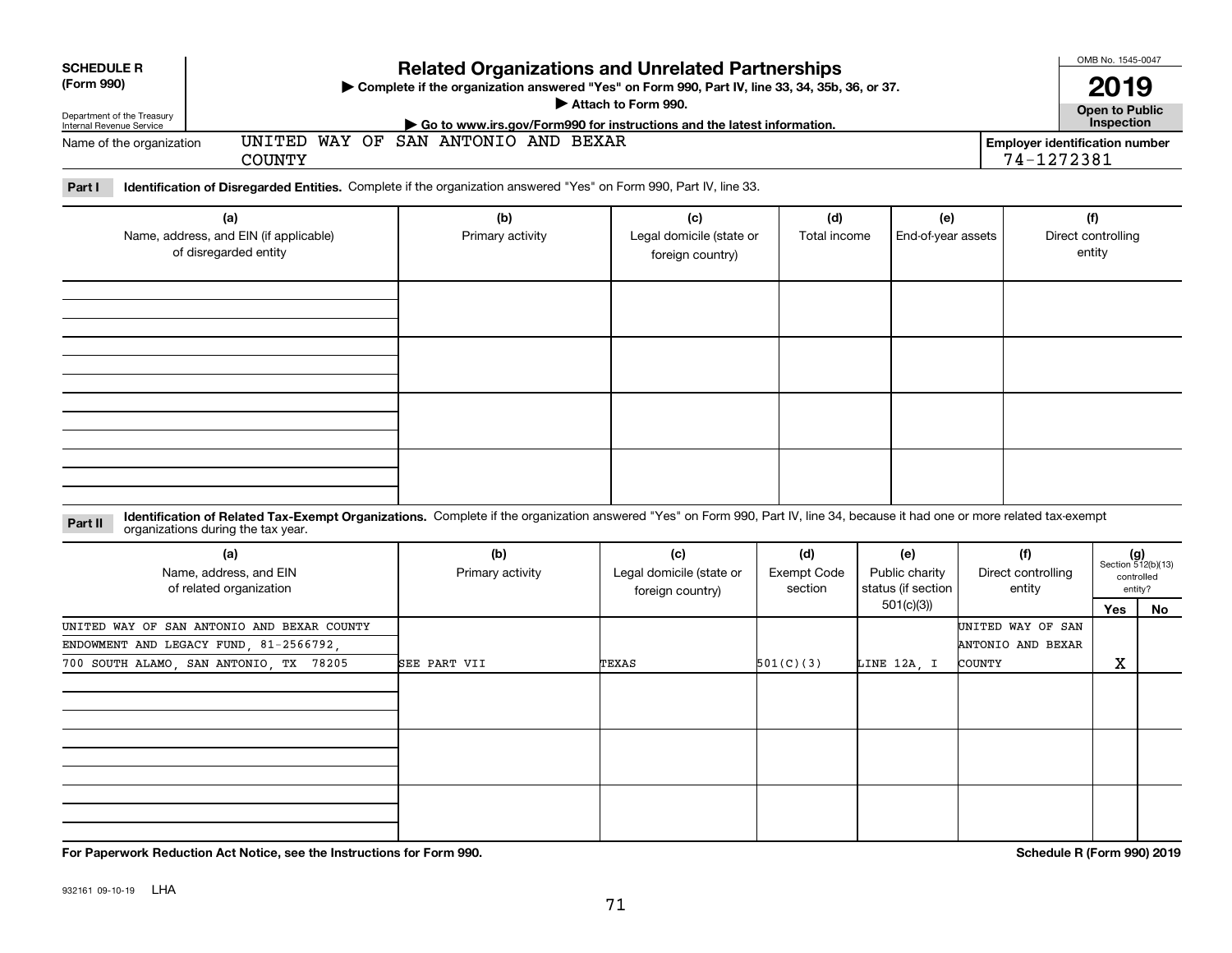Schedule R (Form 990) 2019 COUNTY

#### **2**COUNTY 74-1272381

**Identification of Related Organizations Taxable as a Partnership.** Complete if the organization answered "Yes" on Form 990, Part IV, line 34, because it had one or more related **Part III** organizations treated as a partnership during the tax year.

| (a)                                               | (b)              | (c)                  | (d)                          | (e)                                                                 | (f)                      | (g)                     |         | (h)              | (i)                                                       | (j) | (k)                                                       |
|---------------------------------------------------|------------------|----------------------|------------------------------|---------------------------------------------------------------------|--------------------------|-------------------------|---------|------------------|-----------------------------------------------------------|-----|-----------------------------------------------------------|
| Name, address, and EIN<br>of related organization | Primary activity | Legal<br>domicile    | Direct controlling<br>entity | Predominant income                                                  | Share of total<br>income | Share of<br>end-of-year |         | Disproportionate | Code V-UBI                                                |     | General or Percentage<br>managing<br>partner?<br>partner? |
|                                                   |                  | (state or<br>foreign |                              | related, unrelated,<br>excluded from tax under<br>sections 512-514) |                          | assets                  |         | allocations?     |                                                           |     |                                                           |
|                                                   |                  | country)             |                              |                                                                     |                          |                         | Yes $ $ | No               | amount in box<br>20 of Schedule<br>K-1 (Form 1065) Yes No |     |                                                           |
|                                                   |                  |                      |                              |                                                                     |                          |                         |         |                  |                                                           |     |                                                           |
|                                                   |                  |                      |                              |                                                                     |                          |                         |         |                  |                                                           |     |                                                           |
|                                                   |                  |                      |                              |                                                                     |                          |                         |         |                  |                                                           |     |                                                           |
|                                                   |                  |                      |                              |                                                                     |                          |                         |         |                  |                                                           |     |                                                           |
|                                                   |                  |                      |                              |                                                                     |                          |                         |         |                  |                                                           |     |                                                           |
|                                                   |                  |                      |                              |                                                                     |                          |                         |         |                  |                                                           |     |                                                           |
|                                                   |                  |                      |                              |                                                                     |                          |                         |         |                  |                                                           |     |                                                           |
|                                                   |                  |                      |                              |                                                                     |                          |                         |         |                  |                                                           |     |                                                           |
|                                                   |                  |                      |                              |                                                                     |                          |                         |         |                  |                                                           |     |                                                           |
|                                                   |                  |                      |                              |                                                                     |                          |                         |         |                  |                                                           |     |                                                           |
|                                                   |                  |                      |                              |                                                                     |                          |                         |         |                  |                                                           |     |                                                           |
|                                                   |                  |                      |                              |                                                                     |                          |                         |         |                  |                                                           |     |                                                           |
|                                                   |                  |                      |                              |                                                                     |                          |                         |         |                  |                                                           |     |                                                           |
|                                                   |                  |                      |                              |                                                                     |                          |                         |         |                  |                                                           |     |                                                           |
|                                                   |                  |                      |                              |                                                                     |                          |                         |         |                  |                                                           |     |                                                           |
|                                                   |                  |                      |                              |                                                                     |                          |                         |         |                  |                                                           |     |                                                           |

**Identification of Related Organizations Taxable as a Corporation or Trust.** Complete if the organization answered "Yes" on Form 990, Part IV, line 34, because it had one or more related **Part IV** organizations treated as a corporation or trust during the tax year.

| (a)<br>Name, address, and EIN<br>of related organization | (b)<br>Primary activity | (c)<br>Legal domicile<br>state or<br>foreign | (d)<br>Direct controlling<br>entity | (e)<br>Type of entity<br>(C corp, S corp,<br>or trust) | (f)<br>Share of total<br>income | (g)<br>Share of<br>end-of-year<br>assets | (h)<br>Percentage<br>ownership | $(i)$ Section<br>512(b)(13)<br>controlled<br>entity? |  |
|----------------------------------------------------------|-------------------------|----------------------------------------------|-------------------------------------|--------------------------------------------------------|---------------------------------|------------------------------------------|--------------------------------|------------------------------------------------------|--|
|                                                          |                         | country)                                     |                                     |                                                        |                                 |                                          |                                | Yes No                                               |  |
|                                                          |                         |                                              |                                     |                                                        |                                 |                                          |                                |                                                      |  |
|                                                          |                         |                                              |                                     |                                                        |                                 |                                          |                                |                                                      |  |
|                                                          |                         |                                              |                                     |                                                        |                                 |                                          |                                |                                                      |  |
|                                                          |                         |                                              |                                     |                                                        |                                 |                                          |                                |                                                      |  |
|                                                          |                         |                                              |                                     |                                                        |                                 |                                          |                                |                                                      |  |
|                                                          |                         |                                              |                                     |                                                        |                                 |                                          |                                |                                                      |  |
|                                                          |                         |                                              |                                     |                                                        |                                 |                                          |                                |                                                      |  |
|                                                          |                         |                                              |                                     |                                                        |                                 |                                          |                                |                                                      |  |
|                                                          |                         |                                              |                                     |                                                        |                                 |                                          |                                |                                                      |  |
|                                                          |                         |                                              |                                     |                                                        |                                 |                                          |                                |                                                      |  |
|                                                          |                         |                                              |                                     |                                                        |                                 |                                          |                                |                                                      |  |
|                                                          |                         |                                              |                                     |                                                        |                                 |                                          |                                |                                                      |  |
|                                                          |                         |                                              |                                     |                                                        |                                 |                                          |                                |                                                      |  |
|                                                          |                         |                                              |                                     |                                                        |                                 |                                          |                                |                                                      |  |
|                                                          |                         |                                              |                                     |                                                        |                                 |                                          |                                |                                                      |  |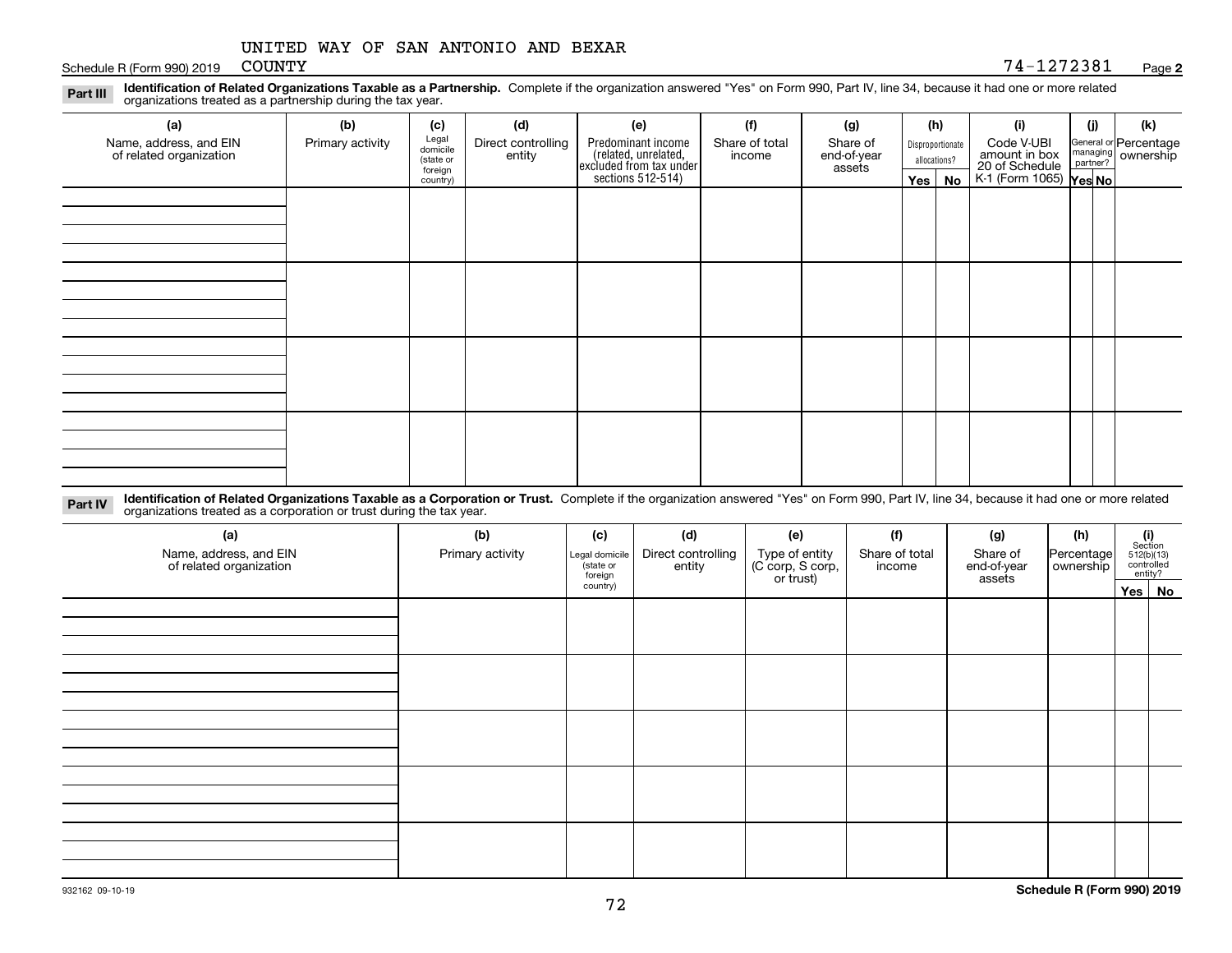Schedule R (Form 990) 2019 COUNTY

|  | Part V Transactions With Related Organizations. Complete if the organization answered "Yes" on Form 990, Part IV, line 34, 35b, or 36. |  |  |
|--|----------------------------------------------------------------------------------------------------------------------------------------|--|--|
|--|----------------------------------------------------------------------------------------------------------------------------------------|--|--|

| Note: Complete line 1 if any entity is listed in Parts II, III, or IV of this schedule.                                                                                                                                        |                | Yes | No                      |
|--------------------------------------------------------------------------------------------------------------------------------------------------------------------------------------------------------------------------------|----------------|-----|-------------------------|
| During the tax year, did the organization engage in any of the following transactions with one or more related organizations listed in Parts II-IV?                                                                            |                |     |                         |
|                                                                                                                                                                                                                                | 1a             |     | X                       |
| b Gift, grant, or capital contribution to related organization(s) manufaction contracts and contribution to related organization(s)                                                                                            | 1b             |     | X                       |
| c Gift, grant, or capital contribution from related organization(s) manufaction(s) and contribution from related organization(s) manufaction contribution from related organization(s) manufaction contribution from related o | 1c             |     | X                       |
|                                                                                                                                                                                                                                | 1d             |     | X                       |
| e Loans or loan guarantees by related organization(s) enconversements and construction of the construction of the constraint of the constraint of the constraint of the constraint of the constraint of the constraint of the  | 1e             |     | X                       |
|                                                                                                                                                                                                                                |                |     |                         |
| f Dividends from related organization(s) material contracts and contracts are contracted as a contract of the contract of the contract of the contract of the contract of the contract of the contract of the contract of the  | 1f             |     | X                       |
| g Sale of assets to related organization(s) www.assettion.com/www.assettion.com/www.assettion.com/www.assettion.com/www.assettion.com/www.assettion.com/www.assettion.com/www.assettion.com/www.assettion.com/www.assettion.co | 1a             |     | $\overline{\mathbf{X}}$ |
| h Purchase of assets from related organization(s) manufactured and content to content the content of assets from related organization(s)                                                                                       | 1 <sub>h</sub> |     | X                       |
| i Exchange of assets with related organization(s) match contains and contain a substantial contains and contains a substantial contains and contains a substantial contains and contains a substantial contains and contains a | 1i             |     | X                       |
| Lease of facilities, equipment, or other assets to related organization(s) [11] manufaction(singularam manufaction in the manufaction (singularam manufaction in the manufaction of facilities, equipment, or other assets to  | 1i.            |     | X                       |
|                                                                                                                                                                                                                                |                |     |                         |
| k Lease of facilities, equipment, or other assets from related organization(s) manufaction content and content to the assets from related organization(s) manufaction content and content and content and content and content  | 1k             |     | X                       |
|                                                                                                                                                                                                                                | 11             | X   |                         |
| m Performance of services or membership or fundraising solicitations by related organization(s)                                                                                                                                | 1 <sub>m</sub> |     | $\mathbf{x}$            |
|                                                                                                                                                                                                                                | 1n             | Х   |                         |
| o Sharing of paid employees with related organization(s) manufaction(since the manufacture of the manufacture of the manufacture of the manufacture of the manufacture of the manufacture of the manufacture of the manufactur | 1o             | Χ   |                         |
|                                                                                                                                                                                                                                |                |     |                         |
| p Reimbursement paid to related organization(s) for expenses [1111] and the content of the content of the content of the content of the content of the content of the content of the content of the content of the content of  | 1p             |     | X                       |
|                                                                                                                                                                                                                                | 1a             |     | X                       |
|                                                                                                                                                                                                                                |                |     |                         |
| r Other transfer of cash or property to related organization(s)                                                                                                                                                                | 1r             |     | х                       |
|                                                                                                                                                                                                                                |                |     | X                       |

**2**If the answer to any of the above is "Yes," see the instructions for information on who must complete this line, including covered relationships and transaction thresholds.

| (a)<br>Name of related organization | (b)<br>Transaction<br>type (a-s) | (c)<br>Amount involved | (d)<br>Method of determining amount involved |
|-------------------------------------|----------------------------------|------------------------|----------------------------------------------|
| (1) SEE PART VII                    |                                  |                        | 0. NOT MEASURED                              |
| (2) SEE PART VII                    | N                                |                        | 0. NOT MEASURED                              |
| (3) SEE PART VII                    | ∩                                |                        | 0. NOT MEASURED                              |
| (4)                                 |                                  |                        |                                              |
| (5)                                 |                                  |                        |                                              |
| (6)                                 |                                  |                        |                                              |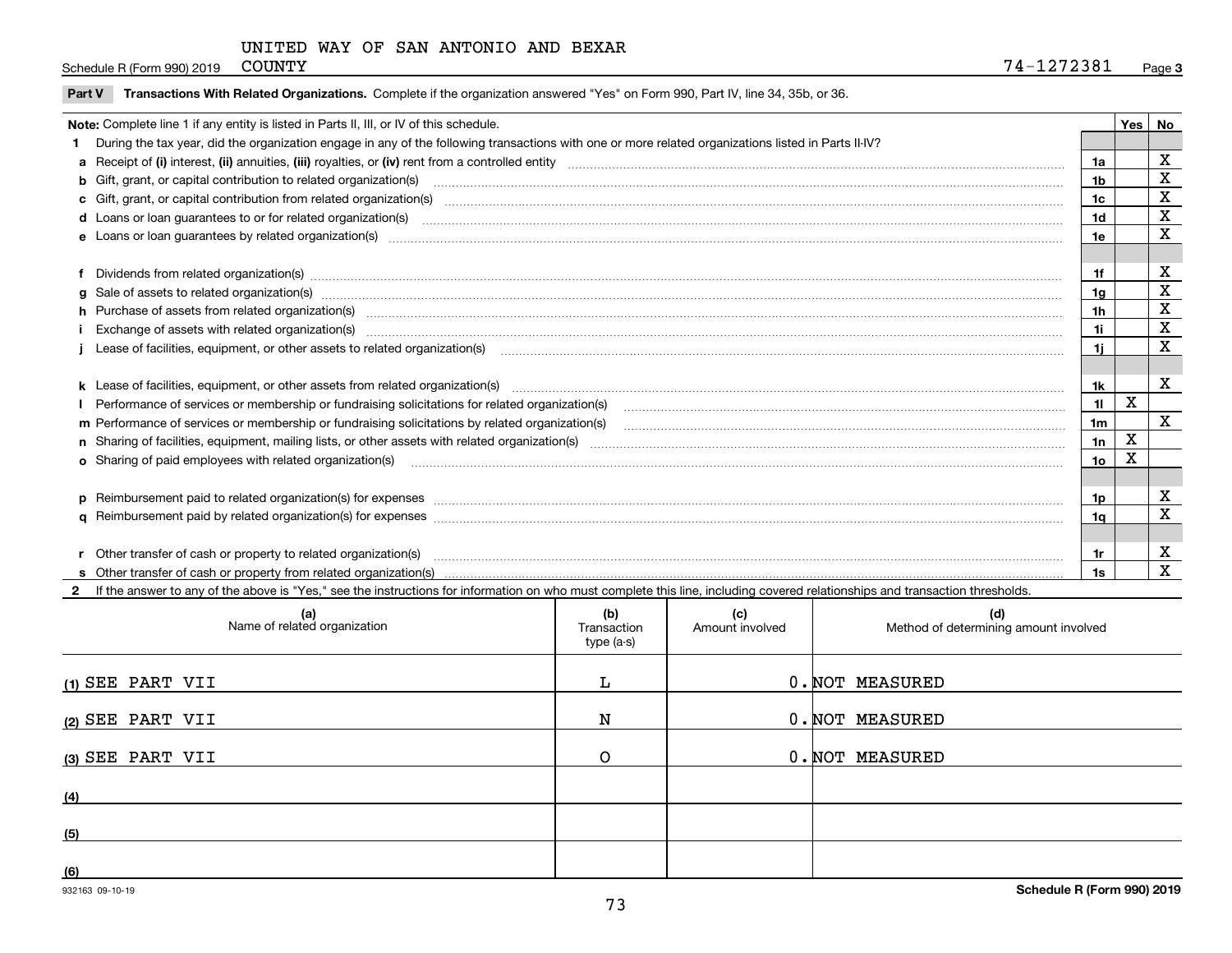Schedule R (Form 990) 2019 COUNTY

#### **Part VI Unrelated Organizations Taxable as a Partnership. Complete if the organization answered "Yes" on Form 990, Part IV, line 37.**

Provide the following information for each entity taxed as a partnership through which the organization conducted more than five percent of its activities (measured by total assets or gross revenue) that was not a related organization. See instructions regarding exclusion for certain investment partnerships.

| (a)                    | (b)              | (c)               | (d)                                                                                        |                                                          | (f)      | (g)         |  | (h)                   | (i)                                                                                          | (i) | (k) |
|------------------------|------------------|-------------------|--------------------------------------------------------------------------------------------|----------------------------------------------------------|----------|-------------|--|-----------------------|----------------------------------------------------------------------------------------------|-----|-----|
| Name, address, and EIN | Primary activity | Legal domicile    |                                                                                            | (e)<br>Are all<br>partners sec.<br>$501(c)(3)$<br>orgs.? | Share of | Share of    |  | Dispropor-<br>tionate |                                                                                              |     |     |
| of entity              |                  | (state or foreign |                                                                                            |                                                          | total    | end-of-year |  | allocations?          |                                                                                              |     |     |
|                        |                  | country)          | Predominant income<br>(related, unrelated,<br>excluded from tax under<br>sections 512-514) | Yes No                                                   | income   | assets      |  | Yes No                | Code V-UBI<br>amount in box 20 managing<br>of Schedule K-1 partner?<br>(Form 1065)<br>ves No |     |     |
|                        |                  |                   |                                                                                            |                                                          |          |             |  |                       |                                                                                              |     |     |
|                        |                  |                   |                                                                                            |                                                          |          |             |  |                       |                                                                                              |     |     |
|                        |                  |                   |                                                                                            |                                                          |          |             |  |                       |                                                                                              |     |     |
|                        |                  |                   |                                                                                            |                                                          |          |             |  |                       |                                                                                              |     |     |
|                        |                  |                   |                                                                                            |                                                          |          |             |  |                       |                                                                                              |     |     |
|                        |                  |                   |                                                                                            |                                                          |          |             |  |                       |                                                                                              |     |     |
|                        |                  |                   |                                                                                            |                                                          |          |             |  |                       |                                                                                              |     |     |
|                        |                  |                   |                                                                                            |                                                          |          |             |  |                       |                                                                                              |     |     |
|                        |                  |                   |                                                                                            |                                                          |          |             |  |                       |                                                                                              |     |     |
|                        |                  |                   |                                                                                            |                                                          |          |             |  |                       |                                                                                              |     |     |
|                        |                  |                   |                                                                                            |                                                          |          |             |  |                       |                                                                                              |     |     |
|                        |                  |                   |                                                                                            |                                                          |          |             |  |                       |                                                                                              |     |     |
|                        |                  |                   |                                                                                            |                                                          |          |             |  |                       |                                                                                              |     |     |
|                        |                  |                   |                                                                                            |                                                          |          |             |  |                       |                                                                                              |     |     |
|                        |                  |                   |                                                                                            |                                                          |          |             |  |                       |                                                                                              |     |     |
|                        |                  |                   |                                                                                            |                                                          |          |             |  |                       |                                                                                              |     |     |
|                        |                  |                   |                                                                                            |                                                          |          |             |  |                       |                                                                                              |     |     |
|                        |                  |                   |                                                                                            |                                                          |          |             |  |                       |                                                                                              |     |     |
|                        |                  |                   |                                                                                            |                                                          |          |             |  |                       |                                                                                              |     |     |
|                        |                  |                   |                                                                                            |                                                          |          |             |  |                       |                                                                                              |     |     |
|                        |                  |                   |                                                                                            |                                                          |          |             |  |                       |                                                                                              |     |     |
|                        |                  |                   |                                                                                            |                                                          |          |             |  |                       |                                                                                              |     |     |
|                        |                  |                   |                                                                                            |                                                          |          |             |  |                       |                                                                                              |     |     |
|                        |                  |                   |                                                                                            |                                                          |          |             |  |                       |                                                                                              |     |     |
|                        |                  |                   |                                                                                            |                                                          |          |             |  |                       |                                                                                              |     |     |
|                        |                  |                   |                                                                                            |                                                          |          |             |  |                       |                                                                                              |     |     |
|                        |                  |                   |                                                                                            |                                                          |          |             |  |                       |                                                                                              |     |     |
|                        |                  |                   |                                                                                            |                                                          |          |             |  |                       |                                                                                              |     |     |
|                        |                  |                   |                                                                                            |                                                          |          |             |  |                       |                                                                                              |     |     |
|                        |                  |                   |                                                                                            |                                                          |          |             |  |                       |                                                                                              |     |     |
|                        |                  |                   |                                                                                            |                                                          |          |             |  |                       |                                                                                              |     |     |
|                        |                  |                   |                                                                                            |                                                          |          |             |  |                       |                                                                                              |     |     |